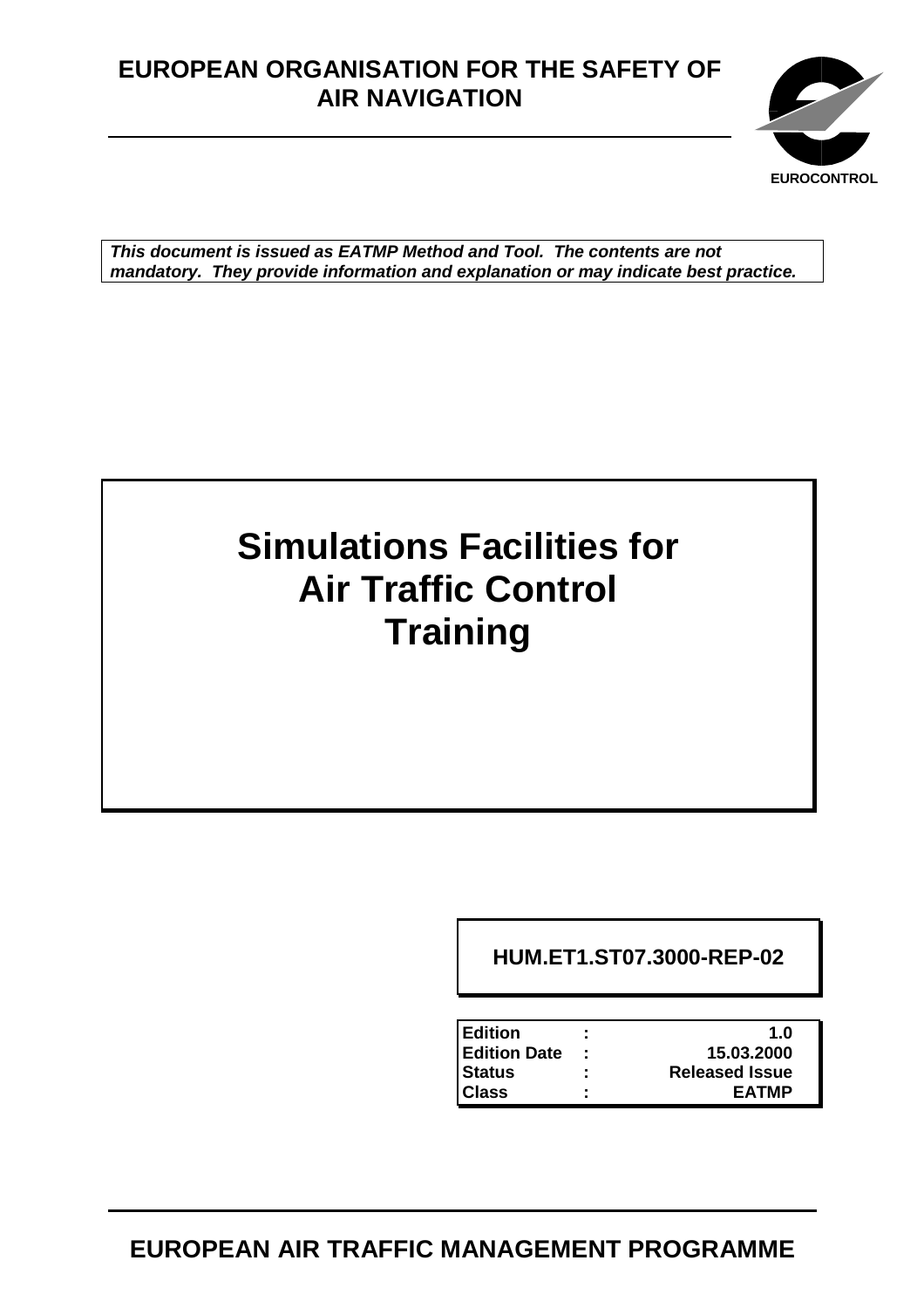| <b>DOCUMENT IDENTIFICATION SHEET</b>                                                                                                                                                                                                                                                                                                                                           |                                                                                  |                               |                                 |              |                           |                                                              |  |  |
|--------------------------------------------------------------------------------------------------------------------------------------------------------------------------------------------------------------------------------------------------------------------------------------------------------------------------------------------------------------------------------|----------------------------------------------------------------------------------|-------------------------------|---------------------------------|--------------|---------------------------|--------------------------------------------------------------|--|--|
|                                                                                                                                                                                                                                                                                                                                                                                | <b>DOCUMENT DESCRIPTION</b>                                                      |                               |                                 |              |                           |                                                              |  |  |
|                                                                                                                                                                                                                                                                                                                                                                                | <b>Document Title</b><br>Simulations Facilities for Air Traffic Control Training |                               |                                 |              |                           |                                                              |  |  |
| EWP DELIVERABLE REFERENCE NUMBER: HUM.ET1.ST07.3000-DEL-08                                                                                                                                                                                                                                                                                                                     |                                                                                  |                               |                                 |              |                           |                                                              |  |  |
| <b>PROGRAMME REFERENCE INDEX</b>                                                                                                                                                                                                                                                                                                                                               |                                                                                  |                               | <b>EDITION:</b>                 |              |                           | 1.0                                                          |  |  |
| HUM.ET1.ST07.3000-REP-02                                                                                                                                                                                                                                                                                                                                                       |                                                                                  |                               | <b>EDITION DATE:</b>            |              |                           | 15.03.2000                                                   |  |  |
| <b>Abstract</b><br>This document proposes an analysis of the current practices in training simulations and a<br>classification of the type of exercises and of the equipment. It compares Air Traffic Control<br>(ATC) and flight simulators against questions on the opportunity to detail the requirements of the<br>fidelity of simulators according to the training phase. |                                                                                  |                               |                                 |              |                           |                                                              |  |  |
|                                                                                                                                                                                                                                                                                                                                                                                |                                                                                  | <b>Keywords</b>               |                                 |              |                           |                                                              |  |  |
| Simulation (SIMUL)                                                                                                                                                                                                                                                                                                                                                             |                                                                                  | <b>Training Phases</b>        |                                 |              |                           | Computer-based Training (CBT)                                |  |  |
| <b>Training Design</b>                                                                                                                                                                                                                                                                                                                                                         |                                                                                  | <b>Skill Acquisition (SA)</b> |                                 |              | <b>Training Centres</b>   |                                                              |  |  |
| <b>Simulator Requirements</b>                                                                                                                                                                                                                                                                                                                                                  |                                                                                  | Part-Task Practice (PTP)      |                                 |              | <b>Training Practices</b> |                                                              |  |  |
| <b>CONTACT PERSON:</b><br>M. PISTRE                                                                                                                                                                                                                                                                                                                                            |                                                                                  |                               | TEL: +352-43 60 61 511          |              | UNIT:                     | <b>IANS TDH Unit</b>                                         |  |  |
|                                                                                                                                                                                                                                                                                                                                                                                |                                                                                  |                               | <b>DOCUMENT STATUS AND TYPE</b> |              |                           |                                                              |  |  |
| <b>STATUS</b>                                                                                                                                                                                                                                                                                                                                                                  |                                                                                  | <b>CATEGORY</b>               |                                 |              |                           | <b>CLASSIFICATION</b>                                        |  |  |
| <b>Working Draft</b>                                                                                                                                                                                                                                                                                                                                                           | □                                                                                | <b>Executive Task</b>         | ப                               |              | <b>General Public</b>     | □                                                            |  |  |
| <b>Draft</b>                                                                                                                                                                                                                                                                                                                                                                   | ப                                                                                | <b>Specialist Task</b>        | М                               | <b>EATMP</b> |                           | ☑                                                            |  |  |
| Proposed Issue                                                                                                                                                                                                                                                                                                                                                                 | □                                                                                | Lower Layer Task              | ப                               |              | Restricted                | □                                                            |  |  |
| <b>Released Issue</b>                                                                                                                                                                                                                                                                                                                                                          | ☑                                                                                |                               |                                 |              |                           |                                                              |  |  |
| <b>ELECTRONIC BACKUP</b>                                                                                                                                                                                                                                                                                                                                                       |                                                                                  |                               |                                 |              |                           |                                                              |  |  |
| <b>INTERNAL REFERENCE NAME:</b>                                                                                                                                                                                                                                                                                                                                                |                                                                                  |                               |                                 |              |                           | G:\Own_use\Delvrabl\Released\Training\Meth&Tools\Sim_fac.doc |  |  |
| <b>HOST SYSTEM</b>                                                                                                                                                                                                                                                                                                                                                             |                                                                                  | <b>MEDIA</b>                  |                                 |              |                           | <b>SOFTWARE</b>                                              |  |  |
| <b>Microsoft Windows</b>                                                                                                                                                                                                                                                                                                                                                       |                                                                                  | Type: Hard disk               |                                 |              |                           | MicroSoft Office 97 (MS97)                                   |  |  |
| <b>Miscellaneous</b><br>Media Identification:                                                                                                                                                                                                                                                                                                                                  |                                                                                  |                               |                                 |              |                           |                                                              |  |  |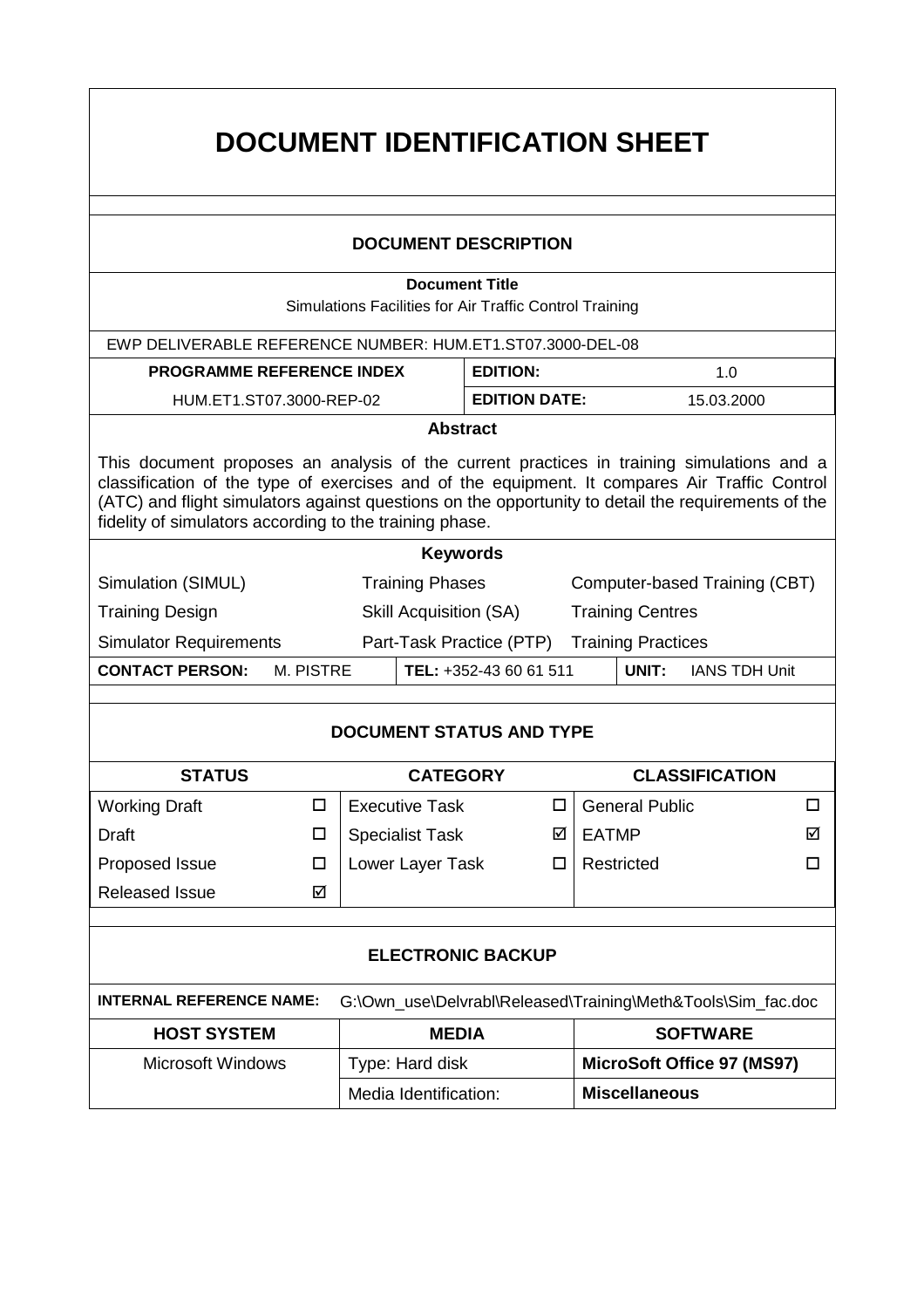## **DOCUMENT APPROVAL**

The following table identifies all management authorities who have successively approved the present issue of this document.

| <b>AUTHORITY</b>                                                                              | <b>NAME AND SIGNATURE</b> | <b>DATE</b> |
|-----------------------------------------------------------------------------------------------|---------------------------|-------------|
| Chairman<br>Task Force Technology-based Training Tools<br>and Methods<br>$(TF - TTM)$         | M. PISTRE                 | 13.03.2000  |
| Chairman<br><b>Training Sub-Group</b><br>(TSG)                                                | J.-P. MAJERUS             | 13.03.2000  |
| Manager<br>Human Resources Programme<br>(HRS)<br><b>ATM Human Resources Unit</b><br>(DIS/HUM) | M. BARBARINO              | 13.03.2000  |
| Chairman<br><b>Human Resources Team</b><br>(HRT)                                              | A. SKONIEZKI              | 13.03.2000  |
| <b>Senior Director</b><br><b>Principal EATMP Directorate</b><br>(SDE)                         | W. PHILIPP                | 14.03.2000  |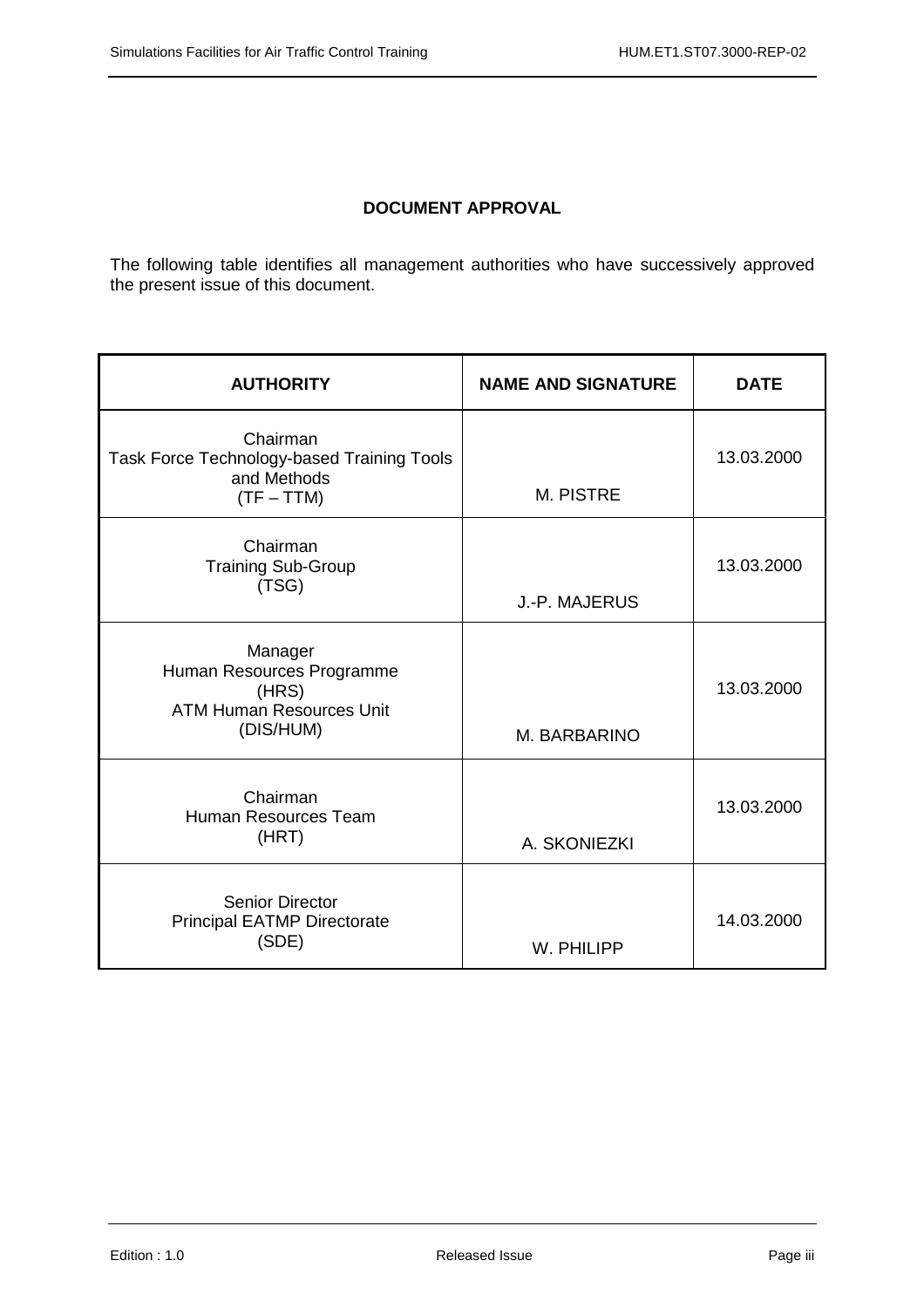# **DOCUMENT CHANGE RECORD**

The following table records the complete history of the successive editions of the present document.

| <b>EDITION</b> | <b>DATE</b> | <b>REASON FOR CHANGE</b> | <b>CHAPTERS/PAGES</b><br><b>AFFECTED</b> |
|----------------|-------------|--------------------------|------------------------------------------|
| 0.1            | 08.04.1999  | Draft                    | All                                      |
| 0.2            | 16.08.1999  | Proposed Issue           | All                                      |
| 1.0            | 15.03.2000  | <b>Released Issue</b>    | All                                      |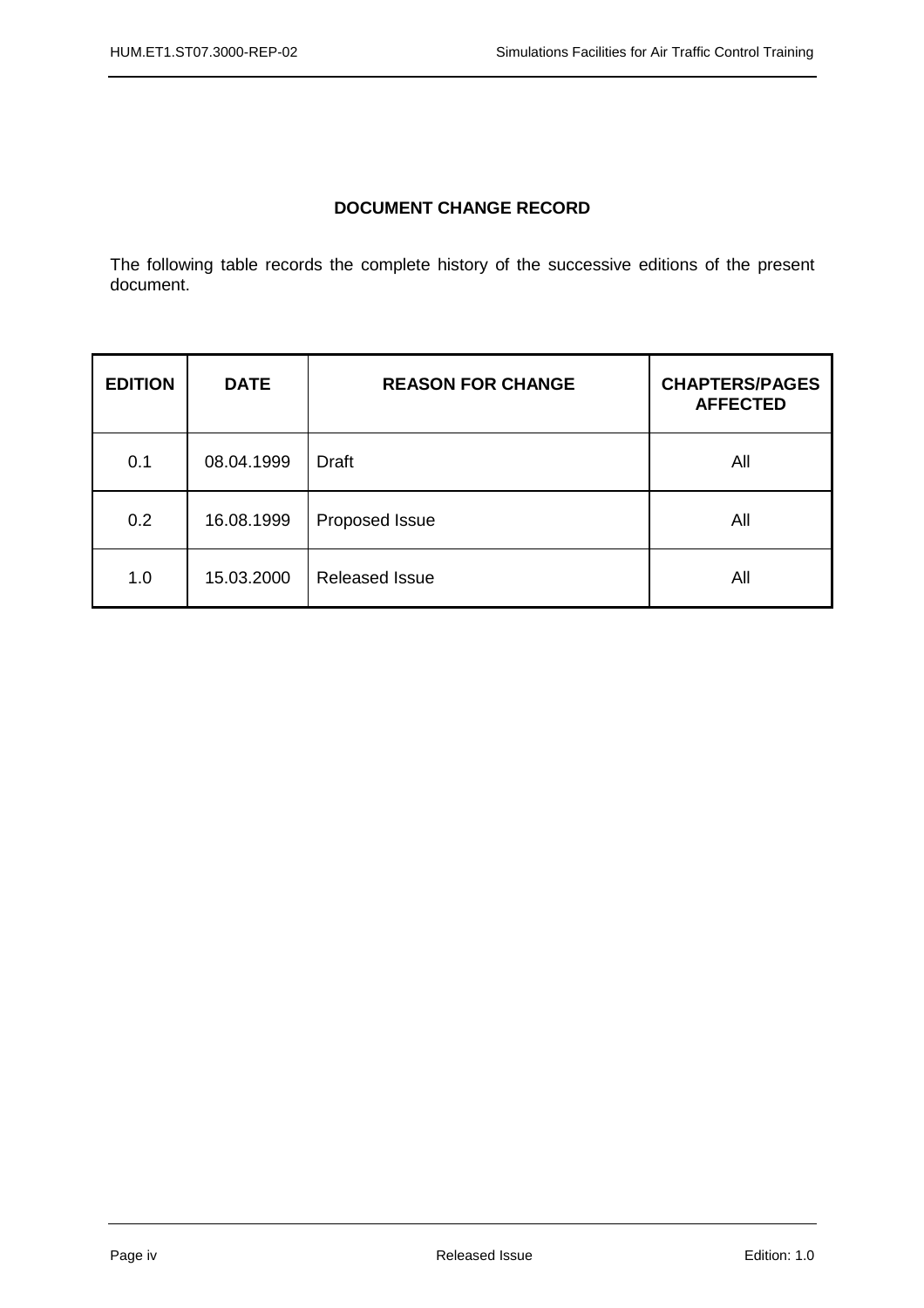# **TABLE OF CONTENTS**

| 1. |                          |                                                                   |  |  |  |  |  |  |
|----|--------------------------|-------------------------------------------------------------------|--|--|--|--|--|--|
|    | 1.1<br>1.2<br>1.3<br>1.4 |                                                                   |  |  |  |  |  |  |
| 2. |                          |                                                                   |  |  |  |  |  |  |
|    | 2.1<br>2.2<br>2.3        |                                                                   |  |  |  |  |  |  |
| 3. |                          |                                                                   |  |  |  |  |  |  |
|    | 3.1<br>3.2<br>3.3        |                                                                   |  |  |  |  |  |  |
| 4. |                          |                                                                   |  |  |  |  |  |  |
|    | 4.1<br>4.2<br>4.3        |                                                                   |  |  |  |  |  |  |
| 5. |                          |                                                                   |  |  |  |  |  |  |
| 6. |                          |                                                                   |  |  |  |  |  |  |
|    | 6.1                      |                                                                   |  |  |  |  |  |  |
|    | 6.2<br>6.3               |                                                                   |  |  |  |  |  |  |
|    | 6.4                      |                                                                   |  |  |  |  |  |  |
|    | 6.5                      |                                                                   |  |  |  |  |  |  |
|    | 6.6<br>6.7               | EUROCONTROL Institute of Air Navigation Services (Luxembourg)  48 |  |  |  |  |  |  |
|    | 6.8                      |                                                                   |  |  |  |  |  |  |
|    | 6.9                      |                                                                   |  |  |  |  |  |  |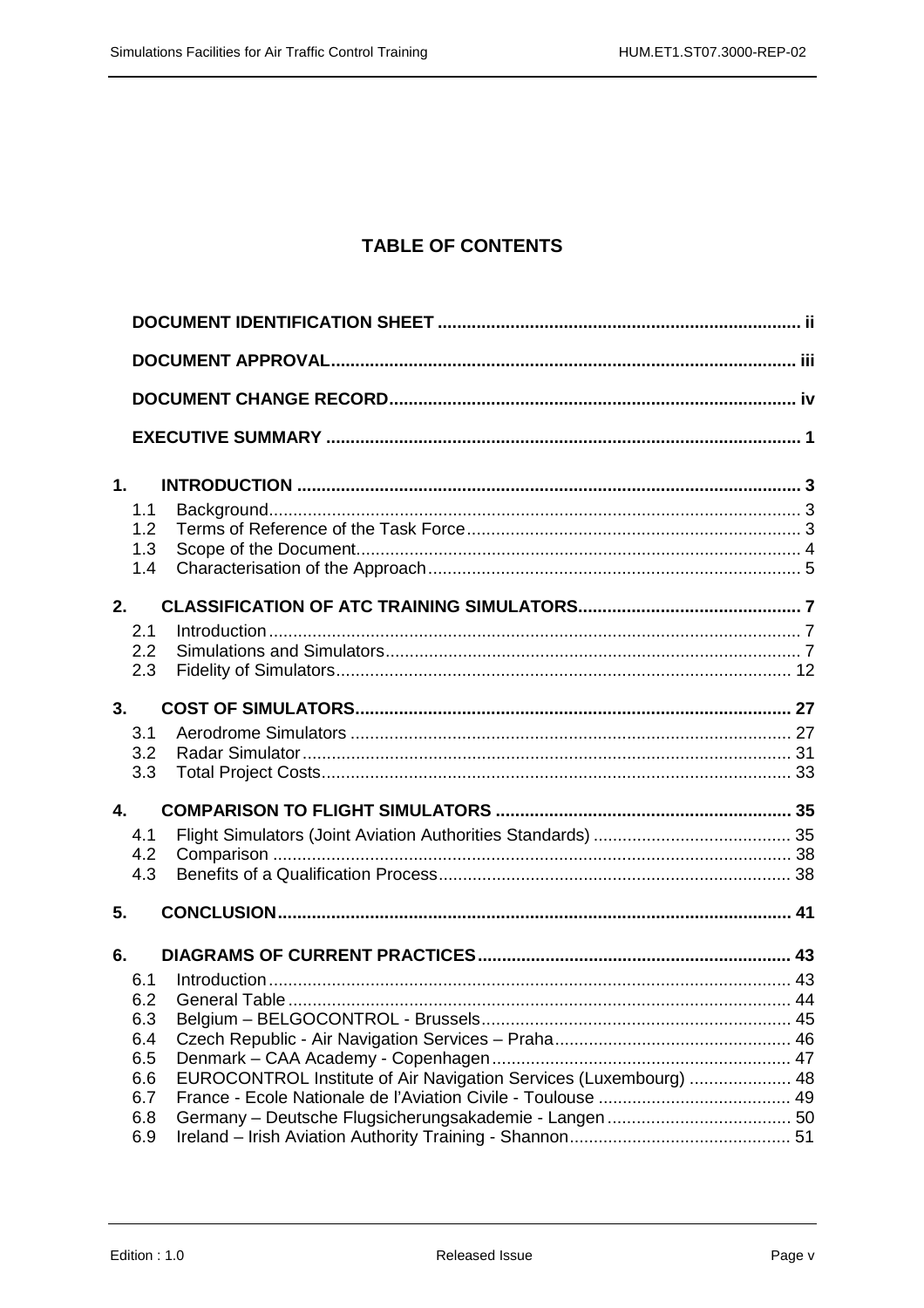| 6.11 The Netherlands- Luchtverkeersleiding Nederland - Schiphol  54 |  |
|---------------------------------------------------------------------|--|
|                                                                     |  |
|                                                                     |  |
|                                                                     |  |
|                                                                     |  |
|                                                                     |  |
|                                                                     |  |
|                                                                     |  |
|                                                                     |  |
|                                                                     |  |
|                                                                     |  |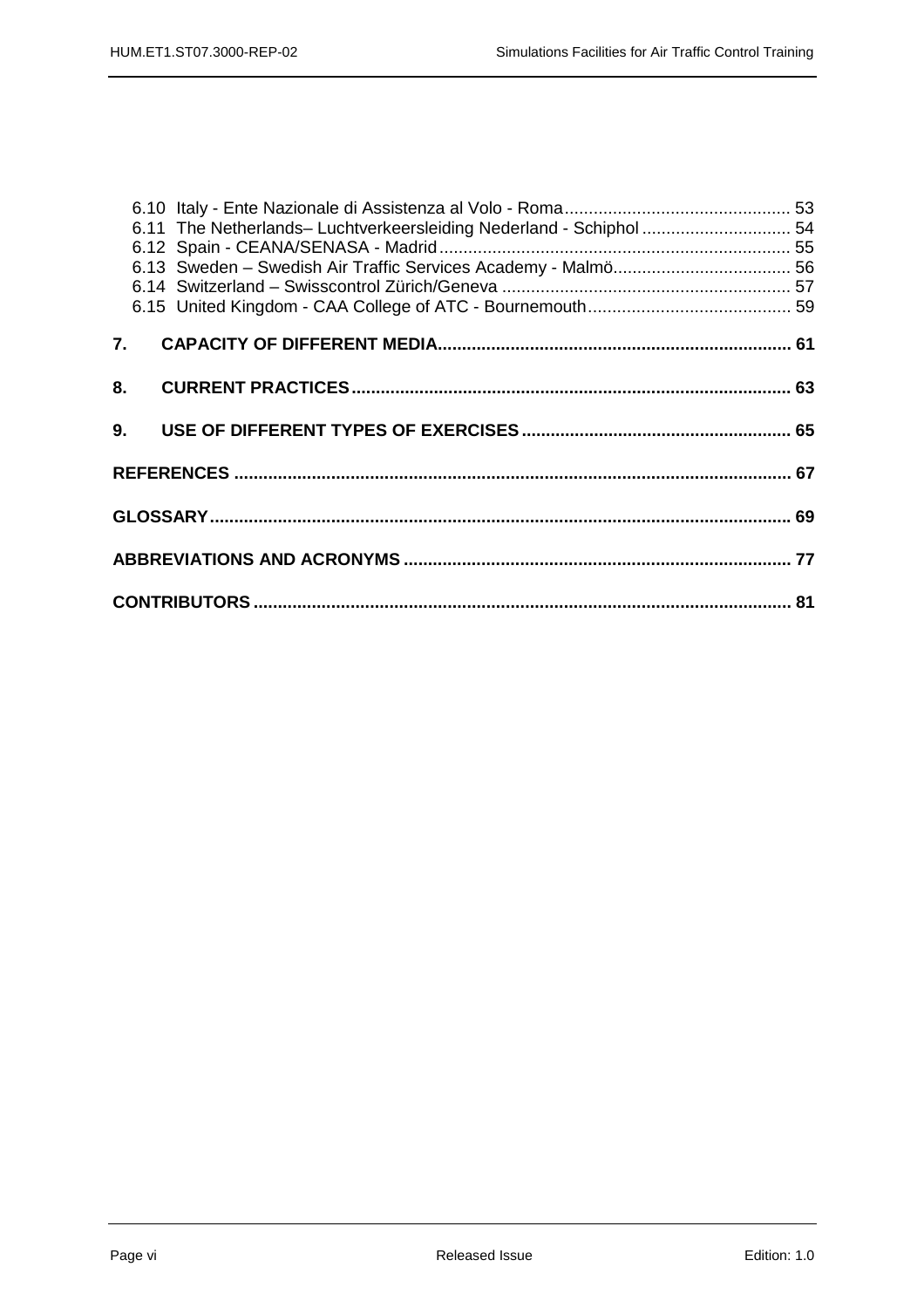## **EXECUTIVE SUMMARY**

The use of simulation in the training process of Air Traffic Controllers (ATCOs) is today the main training/learning method and this will continue in the future.

So far the terminology used in describing the simulators, their parts and uses, has not been universally established or standardised. This causes considerable confusion among the groups of users and in the communication between users and the manufacturers. In order to remedy this situation the Task Force Technology-based Training Tools and Methods ( $TF$ -TTM) of the EATCHIP/EATMP<sup>1</sup> Human Resources Team (HRT) analysed the current and future training processes using simulators and simulation media. Based on the results of this survey it then defined training steps and uses.

In this analysis it has been found useful to compare the uses of Air Traffic Control (ATC) simulators and the related terminology with the already existing standards for flight simulators. Joint Aviation Authorities standards (JAA-1 and JAA-3) thus served as a benchmark for a similar system for ATC simulators. This comparison (see Chapter 4 of this report) ends with stating an objective for the improvement of training efficiency in the context of ATC.

After agreeing on a set of definitions about simulation processes and the simulator equipment the following five types of exercises were determined:

- 1. Skill Acquisition (SA).
- 2. Part-Task Practice (PTP).
- 3. Individual Simulation (IND SIMUL)
- 4. Team Simulation (TEAM SIMUL)
- 5. Group Simulation (GROUP SIMUL).

The following four types of equipment were also determined:

- 1. High-fidelity Simulator (HI FI SIM).
- 2. Simulator (SIM)
- 3. Part-Task Trainer (PTT).
- 4. Other Training Device (OTD).

Among the functionality and characteristics of simulators one characteristic has been particularly scrutinised: the fidelity to reality. The following four levels categorised from D to A have been established:

- D. Real.
- C. Very close to real.
- B. Generic.
- A. No importance.

<sup>————————————————————&</sup>lt;br><sup>1</sup> European Air Traffic Control Harmonisation and Implementation Programme / European Air Traffic Management Programme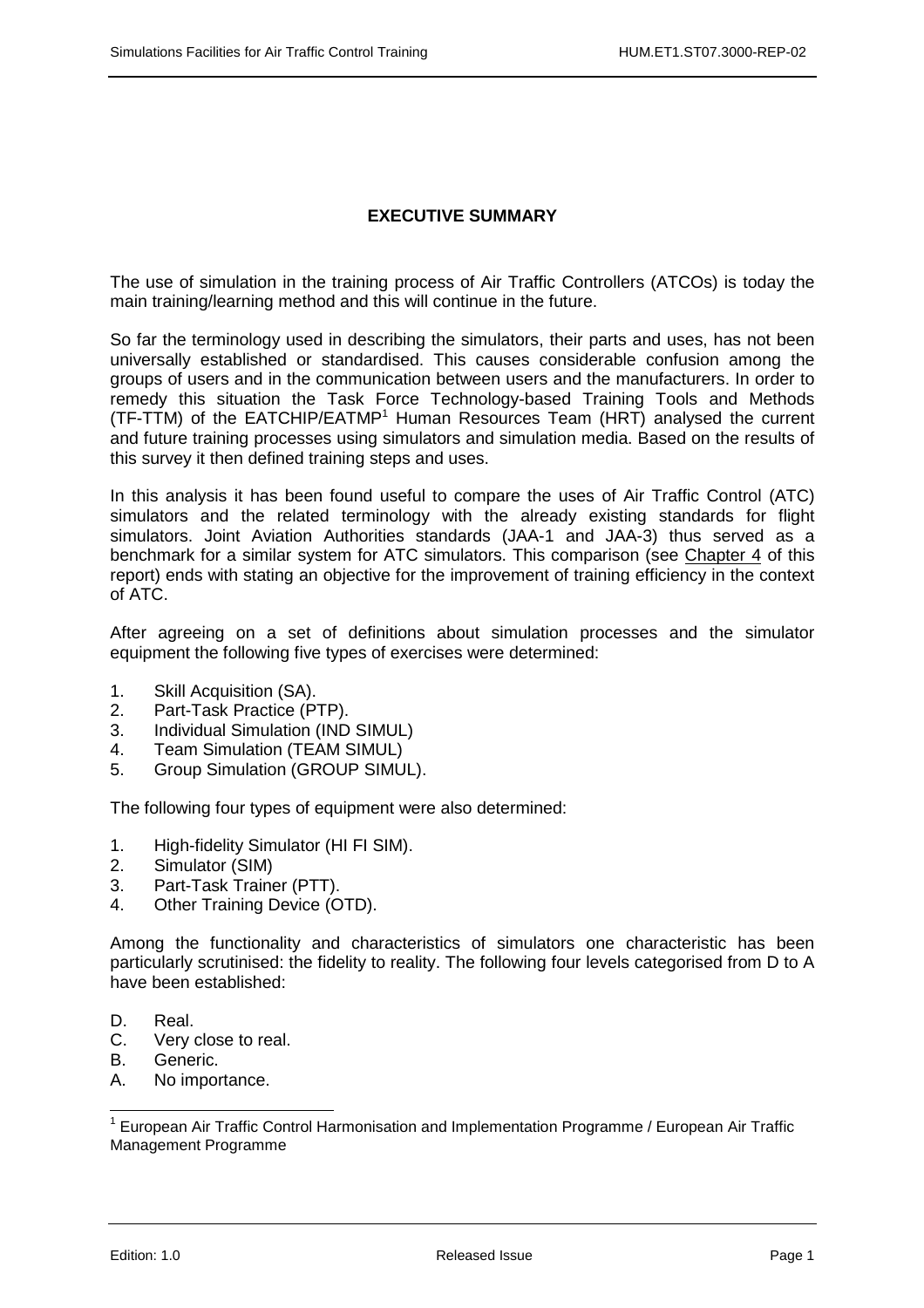After some considerations on cost the report ends with a conclusion on the improvement of training efficiency. Annexes, which consist of References, a Glossary of definitions, Abbreviations and Acronyms, and a list of the Contributors to this report, are provided at the end of this document.

*Note: It is essential, in order to avoid any misunderstanding, to bear in mind that the meaning of the terms used in this document is as per the definitions provided in the Glossary and not the one that may be known or used by the reader in his/her professional environment.*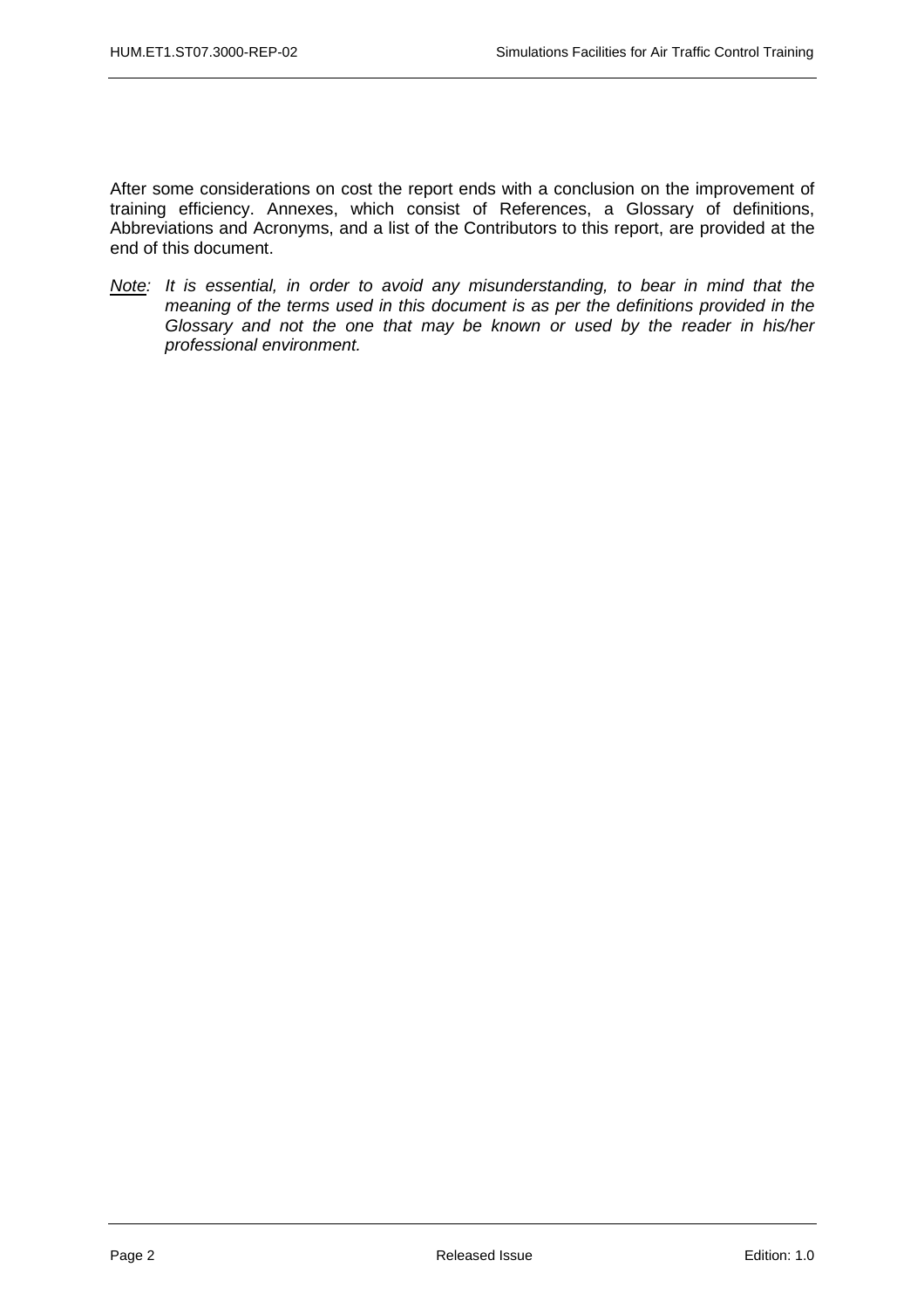## **1. INTRODUCTION**

## **1.1 Background**

Further to the recommendations made within the  $ECAC<sup>2</sup>$  Strategy for the nineties, the **Task Force Technology-based Training Tools and Methods (TF-TTM)** was created, under the auspices of the EATCHIP<sup>3</sup> Human Resources Team (HRT), by the Training Sub-Group at its seventh meeting (TSG7) on 2-3 June 1997 within the Human Resources Domain (HUM), to deal with a part of the subject of the Specialist Task covering the application of training methods and the provision of training tools (ST07.3000). The Task Force was only later, in 1998, established.

This is the second report produced by TF-TTM, the first one (EATCHIP, not published), dealing with some procedures for Computer-based Training (CBT) updating and with the provision of information on the Internet.

## **1.2 Terms of Reference of the Task Force**

#### **1.2.1 Objective**

The objectives of the Task Force **Technology-based Training Tools and Methods (TF-TTM)** shall be to develop ideas, guidelines and tools for the efficient and harmonised creation of new generation teachware and define key functionalities of advanced training tools.

The Task Force shall acquire information from relevant industries and agencies and shall provide documents in order to ensure, in the future, that users develop training ideas which are realistic and that providers will be enabled to construct equipment that is needed.

The Task Force shall ensure that it takes full cognisance of the impact of technology in the Human Factors context. The importance of behavioural aspects shall be taken into account in the development of any tools and methodologies. Regular coordination shall take place with the task forces on Job Description, Selection, Licensing and Common Core Content (CCC).

#### **1.2.2 Authority**

The Task Force Technology-based Training Tools and Methods (TF-TTM) is created under the auspices of EATCHIP (now EATMP) and shall report to the Training Sub-Group (TSG) of the EATCHIP\EATMP Human Resources Team (HRT).

 2 The European Civil Aviation Conference

 $3$  The 'European Air Traffic Control Harmonisation and Integration Programme', now the 'European Air Traffic Management Programme (EATMP)'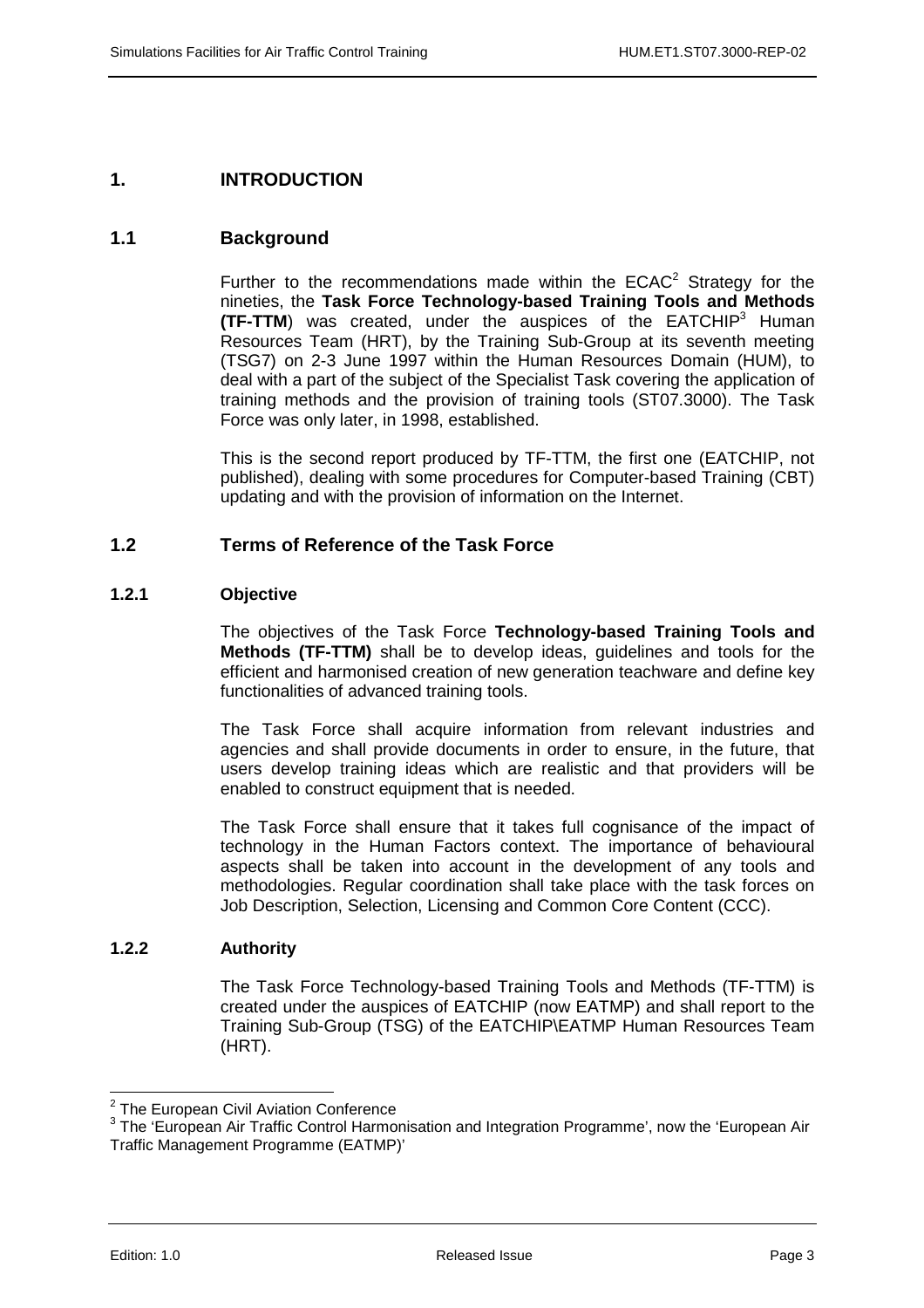## **1.2.3 Tasks**

The Task Force Technology-based Training Tools and Methods (TF-TTM) shall, as its first priority:

- a) Define mechanisms for the maintenance and updating of current CBT guidelines, and specify and define the next generation of CBT templates;
- b) Develop guidelines for the establishment of a system for the provision of information on the Internet about existing Air Traffic Management (ATM) teachware;
- c) Identify and describe technology-based teaching support tools and methods.

#### Subsequently it shall:

- d) Identify new, and for ATM training usable, technology-based training tools and methods and suggest development of projects of common interest with special regards to human aspects developments;
- e) Identify and describe teaching support tools and methods desirable on new generation simulators;
- f) Develop guidelines for third generation simulator training philosophies and methods, which take into account output from (e) above.

#### **1.2.4 Milestones**

The Task Force Technology-based Training Tools and Methods (TF-TTM) shall meet the following three milestones:

| Provision of draft deliverables about updating procedures<br>for CBT new templates and methods of distribution | June 1998  |
|----------------------------------------------------------------------------------------------------------------|------------|
| Provision of draft deliverables on simulation and its tools                                                    | March 1999 |
| Provision of draft deliverables on training methods and December 1999<br>tools                                 |            |

## **1.3 Scope of the Document**

This document is an intermediate report. It will be consolidated and integrated into a future deliverable entitled 'Specification of Training Methods and Tools' (EATMP, expected year of publication: 2001).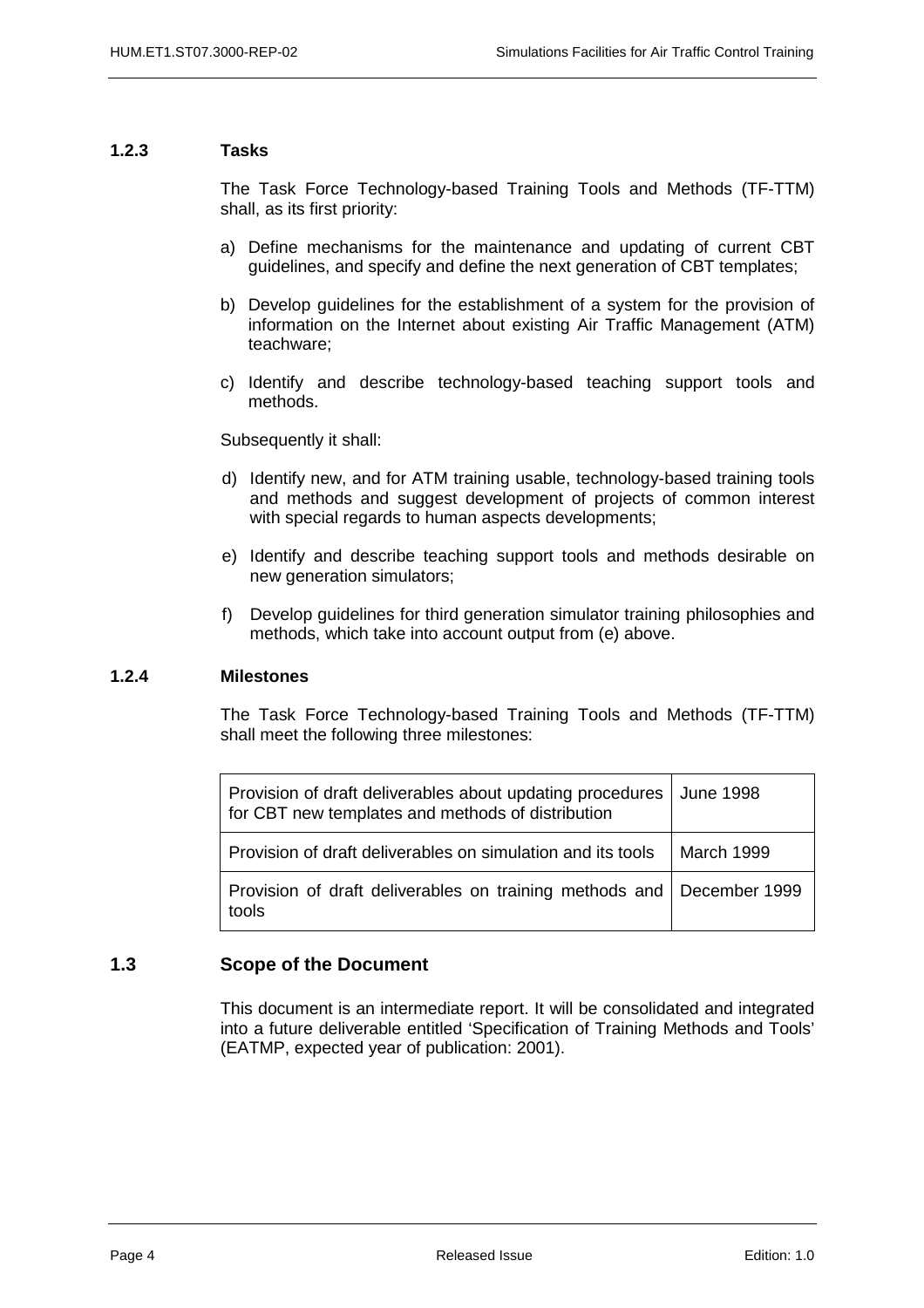## **1.4 Characterisation of the Approach**

The approach is a human-centred approach. The Task Force always focused on the optimisation of the learning process: this explains why our classification is mainly based on the training progression rather than on the physical characteristics of the equipment. Human factors are, as required by TSG, given priority on the hardware.

The approach is also based on the very valuable experience of ATC training centres in Europe today. These explain why Chapters 6 to 9 on current practices have been included in this report and the reason of our concern in a definition of functions to be performed and the benchmarking with other fields of activities.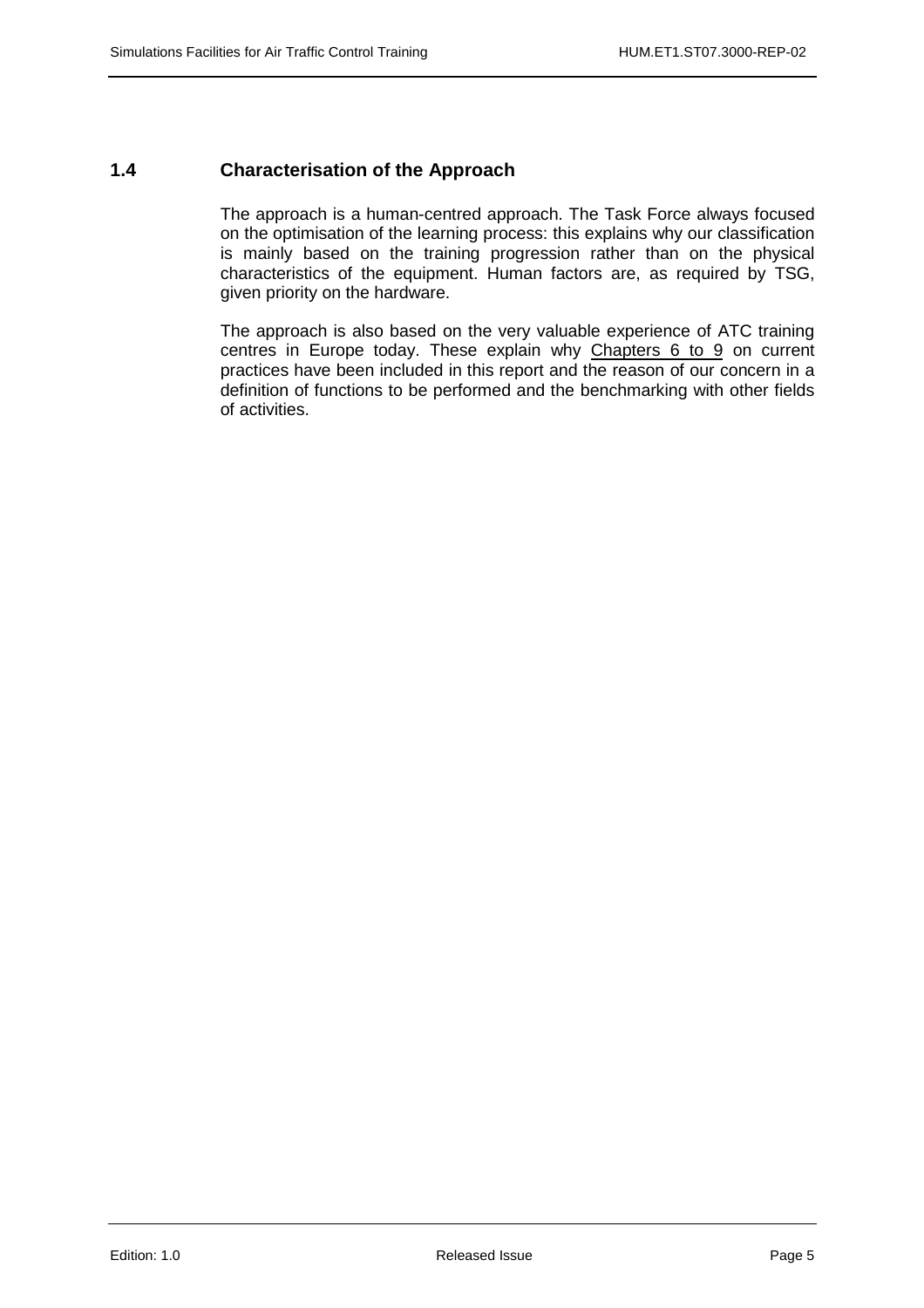Page intentionally left blank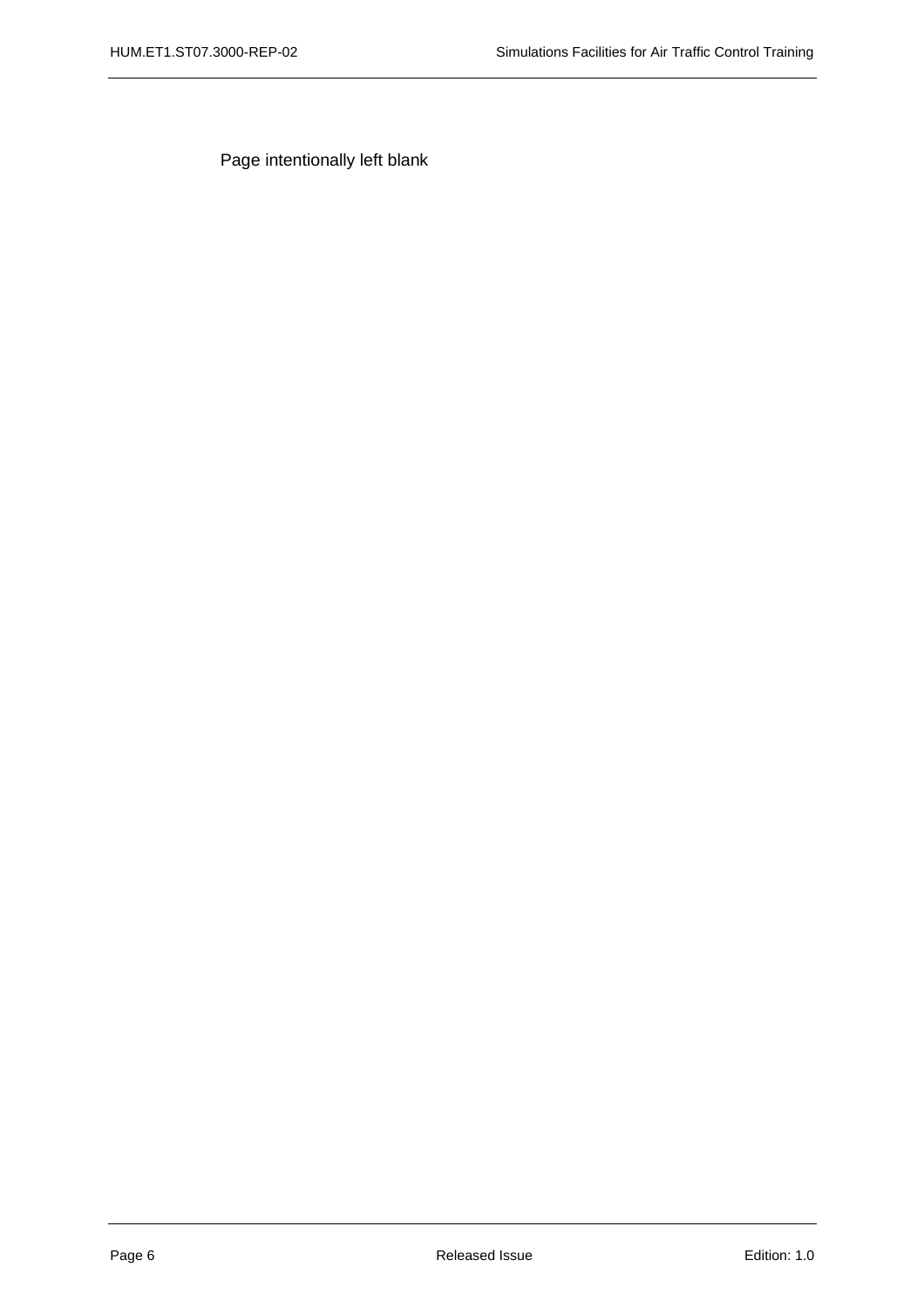## **2. CLASSIFICATION OF ATC TRAINING SIMULATORS**

## **2.1 Introduction**

It is easy and frequent in everyday language to mix the simulator and the simulations which are played on them, to mix exercises and their support. In addition to this source of confusion the terms used in both domains are so widely accepted that we end by calling very different things at very different levels of cost and of sophistication with the same name.

In this paragraph we have based our work on the already approved document 'Specifications of Training Tools and Methods Air Traffic Control – Volume 1: Guidelines on Tools and Methodology for the Development and the Provision of ATC Training (with Examples on ATCO Basic Training Phase)' (EATCHIP, 1999a) to create a rationale in order to clarify all this terminology.

## **2.2 Simulations and Simulators**

#### **2.2.1 Definitions**

The process is to consider a model of communication where the learner, either **individually** or **in group** receives information through a **media** at a **rate** according to a **method**. The combination of these elements defines the training event. In this report the method is always simulation.

#### *2.2.1.1 Media*

Media is the physical means by which an instructor or a training designer communicates a message. One media can use several supports (for instance, a Multimedia Computer (MMC) could use a diskette or CD-ROM). In this document we are going to define the media related to simulation but shall not attempt to make an exhaustive list of the many types of support and educational materials.

For our concern we need to define the following five media:

#### **1.** *Real Equipment*

Either used in operational conditions (On-the-Job Training [OJT]) or in non-operational conditions (shadowing or demonstration).

## **2. HI FI SIM:** *High-fidelity Simulator*

A full size replica of Controller Work Positions (CWPs) including all equipment and computer programmes necessary to represent full tasks of the sector or the tower and their environment. In the case of aerodrome it includes an out-of-the-tower view.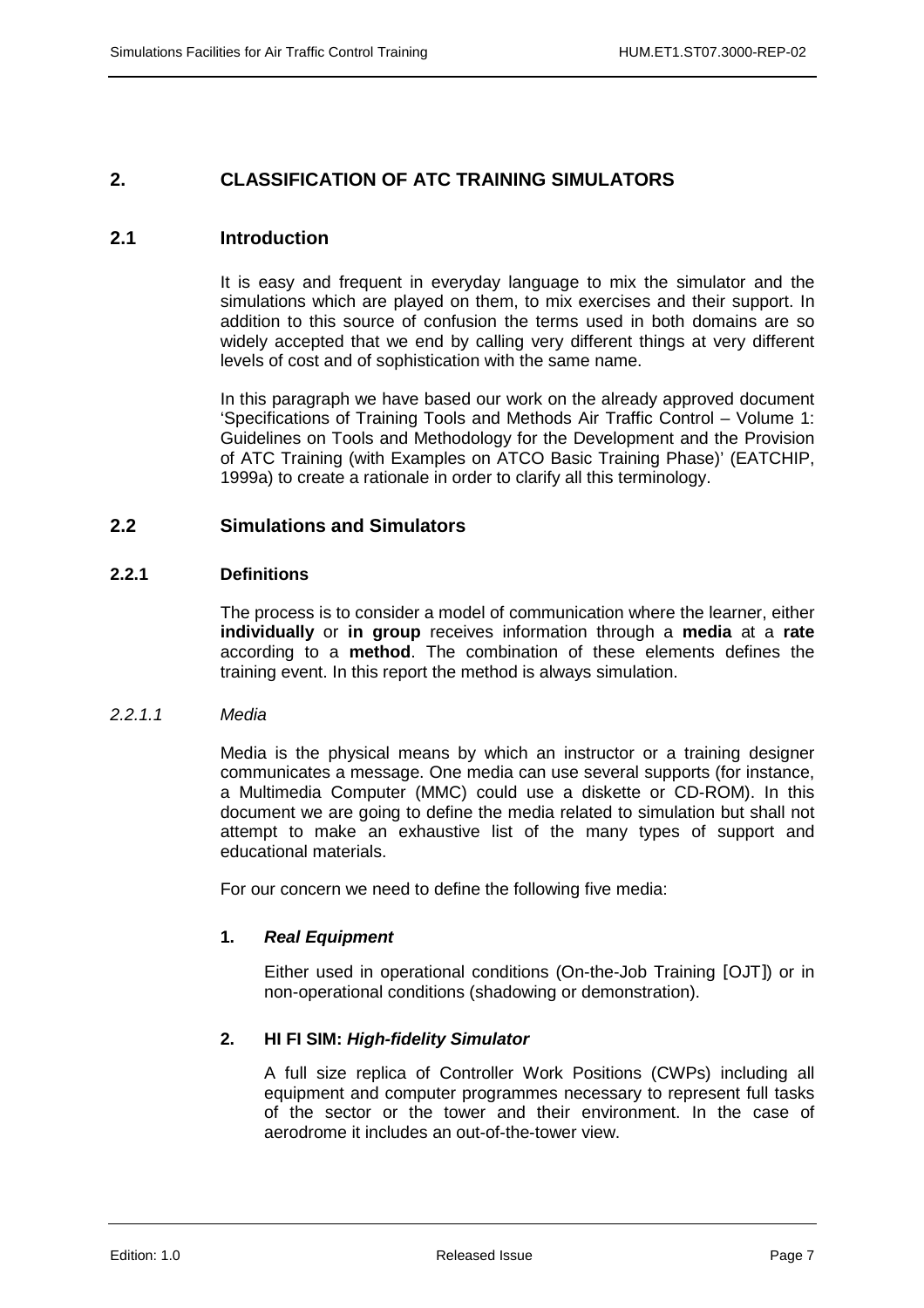#### **3. SIM:** *Simulator*

A device which represents the student a representation of the important features of the real situation and reproduces operational conditions which enable him/her to practise real-time tasks directly.

## **4. PTT:** *Part-Task Trainer*

A training machine which allows the student to practise some operational functions independently from other functions which are not represented there, although they are necessarily associated to the first ones in the operational task.

## **5. OTD:** *Other Training Device*

A training machine that allows to present the student with some operational functions on a non-realistic reproduction of the operational devices. It includes a generic MMC. An MMC or workstation (networked or stand-alone) is dedicated to one student or to a small cell. The hardware is off-the-shelf and has not been deeply modified for specific ATC purposes.

### *2.2.1.2 Rate of Learning*

We might use any of the three rates of learning although most of our exercises will be in real time.

## **1. SELF:** *Self-paced Learning*

A learning/teaching system whereby the learner is able to control the pace at which he/she works.

## **2. RSTD:** *Time-restricted learning*

A learning/teaching system whereby the course developer or the instructor controls the pace at which the learner has to work.

## **3. REAL:** *Real Time*

A learning/teaching system whereby the pace at which the learner has to work is the same than in real operation.

#### *2.2.1.3 Method*

The only method to be used is simulation but, due to the importance of simulation and its extensive use, we have defined several **types of simulation** and differentiated between pre-simulation and simulation exercises, and we have added the notion of guided simulation.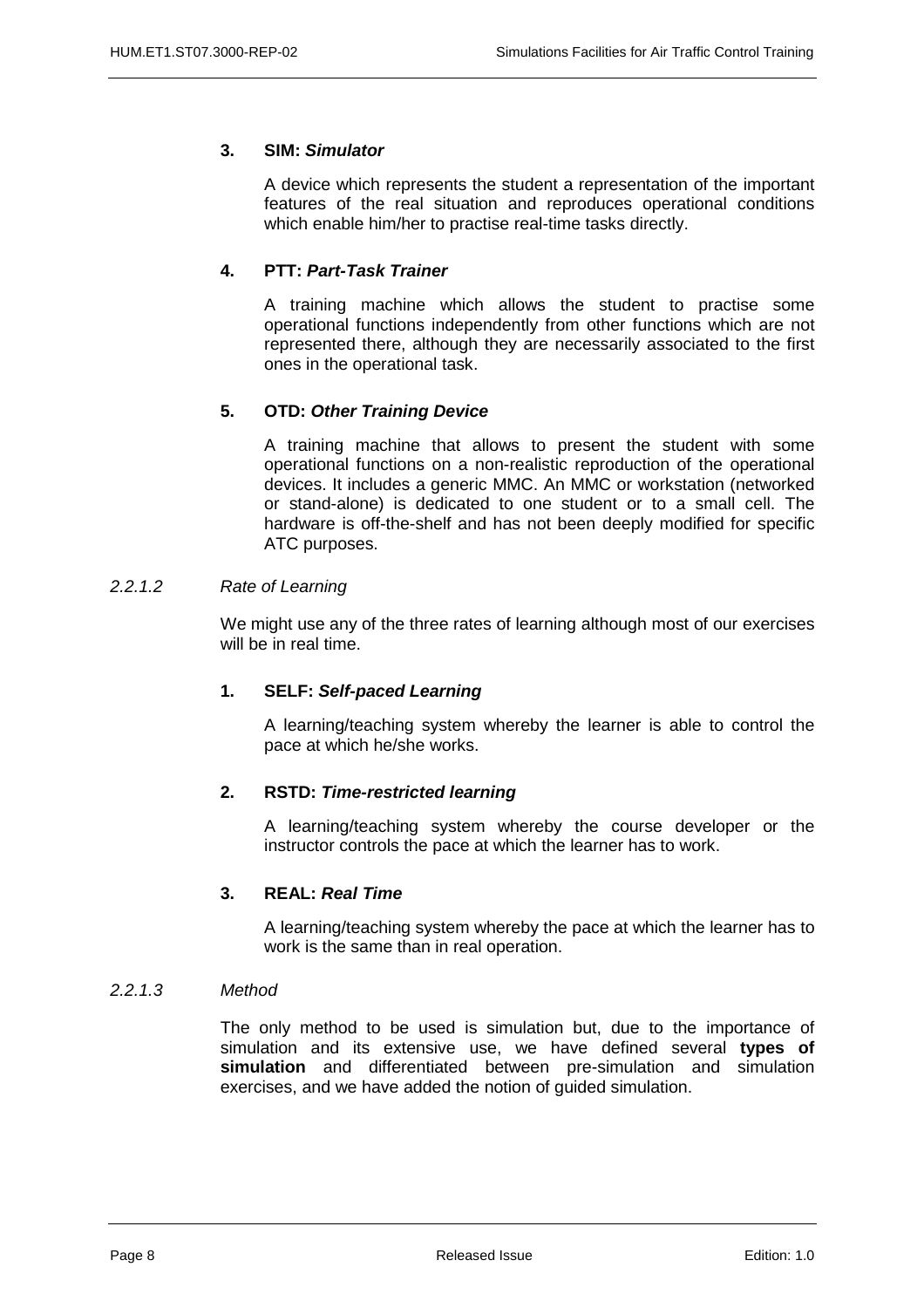*Note: Further refinements might be necessary and they require to go to the level of training events. At this report level the introduction of simulation type allows to access to the appropriate level of accuracy.*

## **1. SIMUL:** *Simulation*

Provision of knowledge, skills and attitudes by means of a representation of air traffic responding to any student action as real air traffic. Simulation always includes briefing, tutoring and debriefing.

## **2. GSIMUL:** *Guided Simulation*

There is extensive interaction between the student and the computer in the form of questions, feedback, comments, instructions and assessment. This guidance assumes the existence of a theoretical model against which the student can be compared.

## **2.2.2 Types of Simulations**

## • *Individual Simulation (IND SIMUL)*

Real-time full-task simulation involving a single student.

#### • *Team Simulation (TEAM SIMUL)*

Real-time full-task simulation involving an individualised cell made of several students. A team consists of two or more students who are required to work together on related or interacting tasks.

## • *Group Simulation (GROUP SIMUL)*

Real-time full-task simulation involving several individual or team simulations simultaneously.

#### **2.2.3 Types of Pre-simulations**

## • *Skill Acquisition (SA)*

It allows self-pace, restricted or real-time practice of a part of the skills necessary for the operational task in a possibly non-realistic environment (e.g. 2-D aerodrome).

## • *Part-Task Practice (PTP)*

It allows to practise, in restricted or in real time, a part of the skills which are necessary for the operational task in a realistic environment (PTT or SIM).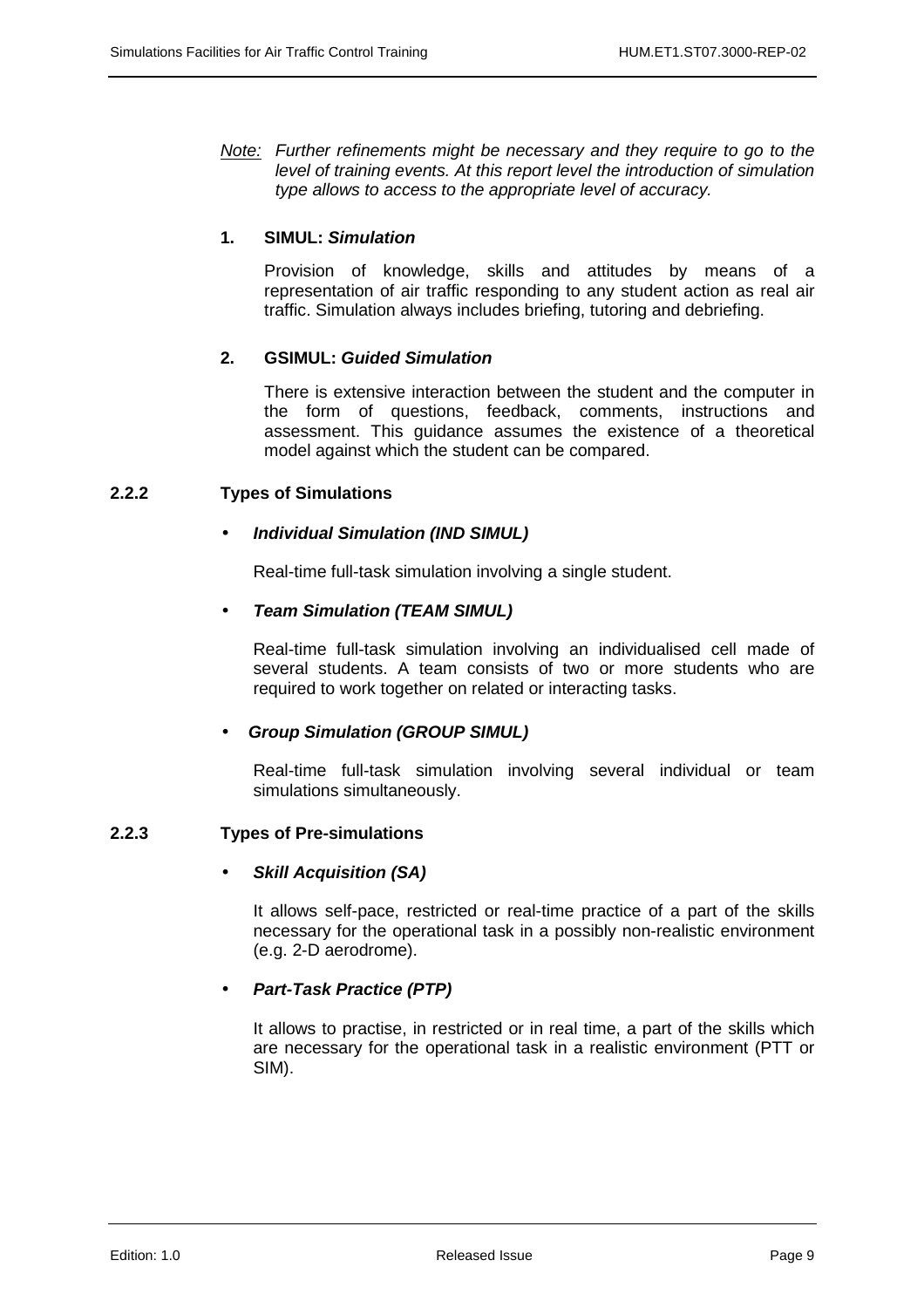## • *Guided Skill Acquisition (GSA)*

SA with interactive assessment, comments and guidance.

#### • *Guided Part-Task Practice (GPTP)*

PTP with questions, feedback, comments, indications and assessment.

#### **2.2.4 Training Events Supplementary to Simulation**

A training event is a set of actions (instructional events) identified in the training program and the student timetable as the smaller unit. The training event has a name but is more accurately described by the association of a method, media, learning rate and mode of delivery. However, we have stopped our terminology at the type of simulation because the combination becomes too numerous. There are also supplementary training events that have to be performed along with the simulation.

#### • **Brief***: Briefing*

With regard to training a briefing is an introduction for a training event during which interruption of the student's activity is not normally anticipated (e.g. OJT and simulation). Briefing and debriefing are always included as an integral part of the training technique and considered as supplementary training events.

#### • **Debrief***: Debriefing*

With regard to training a debriefing is a review and discussion on the outcome of a training event based on a formative assessment of that event. Briefing and debriefing are always included as an integral part of the training technique and considered as supplementary training events.

#### • *Tutoring*

The act of giving additional knowledge and guidance to an individual or small group of trainees in an off-the-job, informal training situation. Tutoring is considered as a supplementary training event and may be automated in the case of guided simulation.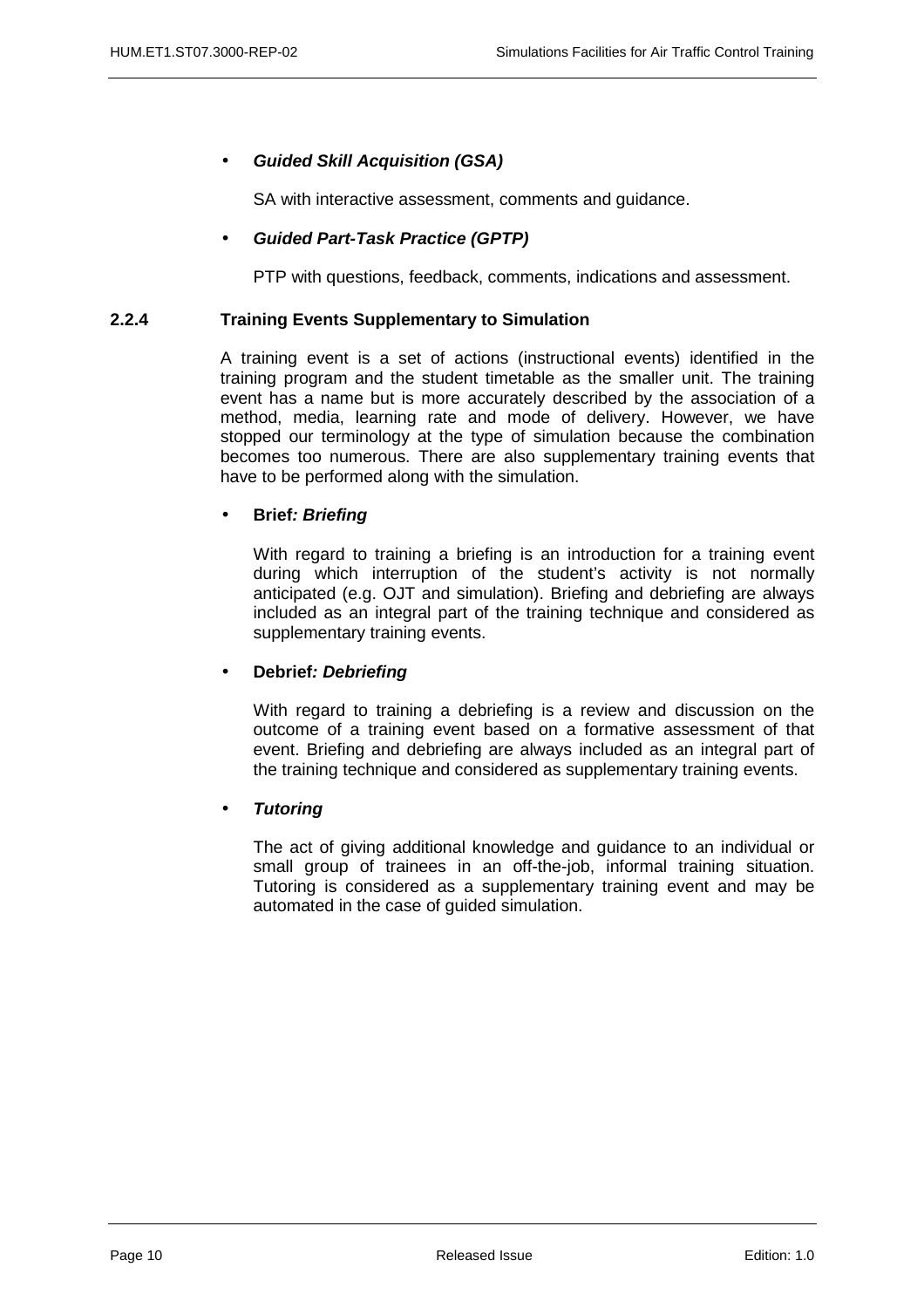## **2.2.5 Best Use**

The following is a rough idea on which media best suits each type of simulation. This notion will be further detailed according to the phase of training and the nature of the control (centre or aerodrome).

Training institutes will optimise their practices by offering the adapted equipment to the required practice.

The Task Force strongly believes that practice and theory have to be mixed right from the beginning of the training.

A training process where first a Skill Acquisition (SA) is proposed, followed by some Part-Task Practice (PTP) and then by simulations. Allows to optimise the efficiency of the training.

The increase of the requirement of training resources is managed so that the additional resources are only provided when needed; SA is done on a generic device, the task is practised on a Part-Task Trainer (PTT) while integration of the tasks, strategy and judgement are performed in front of a realistic simulation.

These principles might be amended to adapt to local specificity (such as a momentary over capacity of simulator positions and a lack of PTT positions that lead to practise part task on a simulator).

|                                                | <b>Other Training</b><br><b>Device</b><br>(OTD) | Part-Task<br>Trainer (PTT) | Simulator<br>(SIM)      | <b>High-fidelity</b><br><b>Simulator</b><br>(HI FI SIM) |
|------------------------------------------------|-------------------------------------------------|----------------------------|-------------------------|---------------------------------------------------------|
| <b>Skill Acquisition</b><br>(SA)               | Best use                                        | Not necessary              | <b>Not</b><br>necessary | <b>Not</b><br>necessary                                 |
| Part-Task<br><b>Practice</b><br>(PTP)          | Not sufficient                                  | Best use                   | Best use                | <b>Not</b><br>necessary                                 |
| Individual<br><b>Simulation</b><br>(IND SIMUL) | Not sufficient                                  | Not sufficient             | Best use                | Best use.                                               |
| <b>Team Simulation</b><br>(TEAM SIMUL)         | Not sufficient                                  | Not sufficient             | Best use                | Best use                                                |
| Group<br><b>Simulation</b><br>(GROUP SIMUL)    | Not sufficient                                  | Not sufficient             | Best use                | Best use                                                |
| Guided<br><b>Simulation</b><br>(GSIMUL)        | Not existing                                    | Not existing               | Not existing            | Not existing                                            |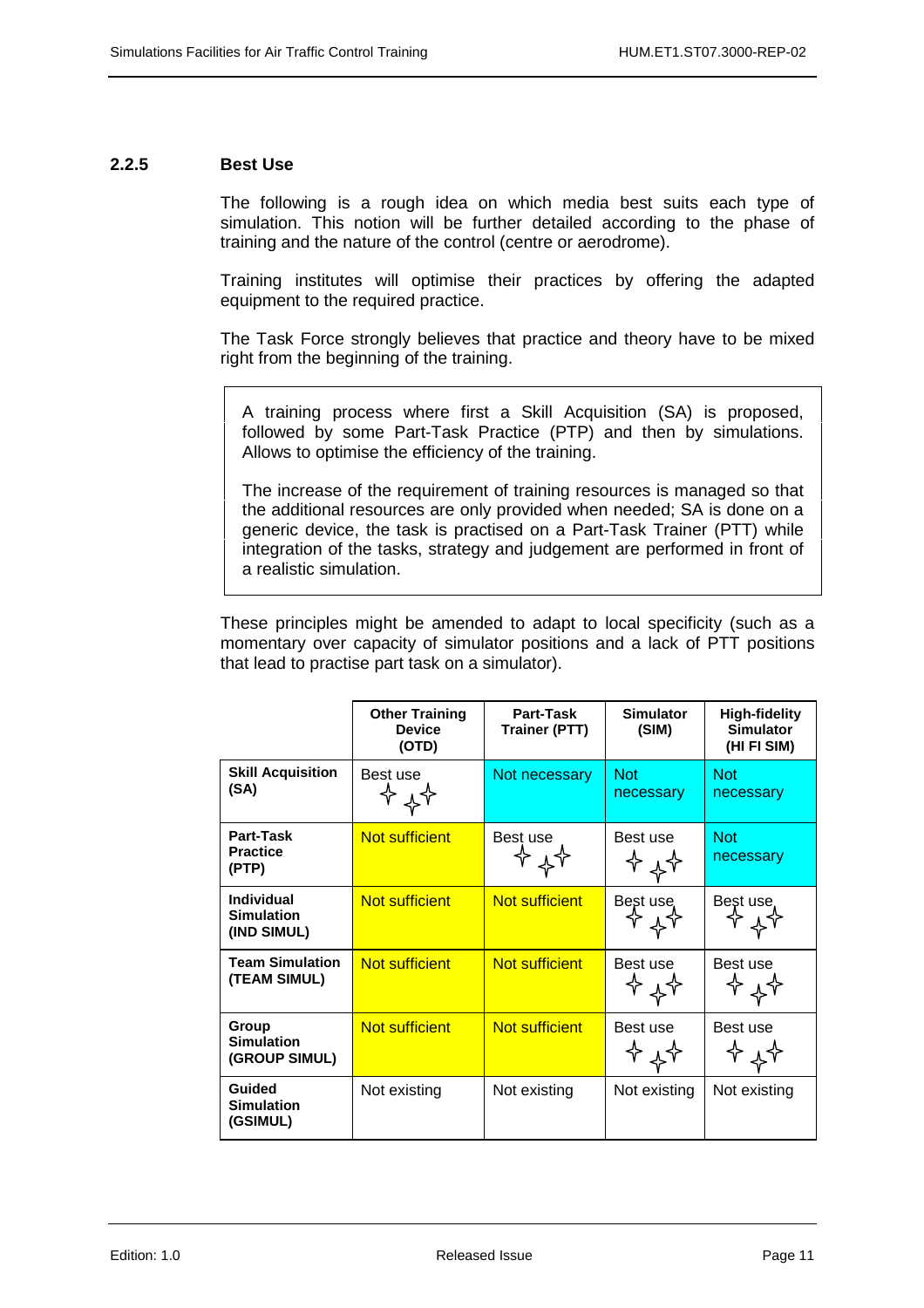## **2.3 Fidelity of Simulators**

The Task Force tried to detail the notion of 'fidelity'. Fidelity is the degree to which simulation matches the real system and the environment in terms of physical characteristics, functional characteristics (stimulus and response options) and conceptual fidelity (realism of the thought processes stimulated in the student).

The final aim was to be able to define a 'global' category of fidelity for equipment. However, it was felt necessary to first define which features the simulators replicated. During this process it was not obvious that the best way to conceive the equipment was to determine an homogeneous level of fidelity. For example, at some training stage it might be required to display a high level of fidelity to the real aircraft performances while requirement on the fidelity to the display of data is not so high.

This is why we developed the fidelity tables.

#### **2.3.1 Fidelity Tables**

There are two types of tables. One is related to simulators including an out-ofthe-tower view (aerodrome simulators); the other does not require such a view (centre simulators*).*

These tables list the categories of constituents of a simulator from a controller's point of view.

The simulator is considered to be made of the four following categories of constituents:

- **Equipment**,
- **Environment**,
- **Human Resources**,
- **Air Traffic Model**.

The constituents are further divided if necessary and their list might be increased due to the occurrence of new operational components or to the specificity of the activity to simulate.

For each of the constituents three requirements are considered:

- **Reality,**
- **Presentation,**
- **Performance**.

The Reality means that a piece of the operational equipment is used in the simulator: the two other columns are then not relevant.

The Presentation broadly means that the simulated world looks like the real one.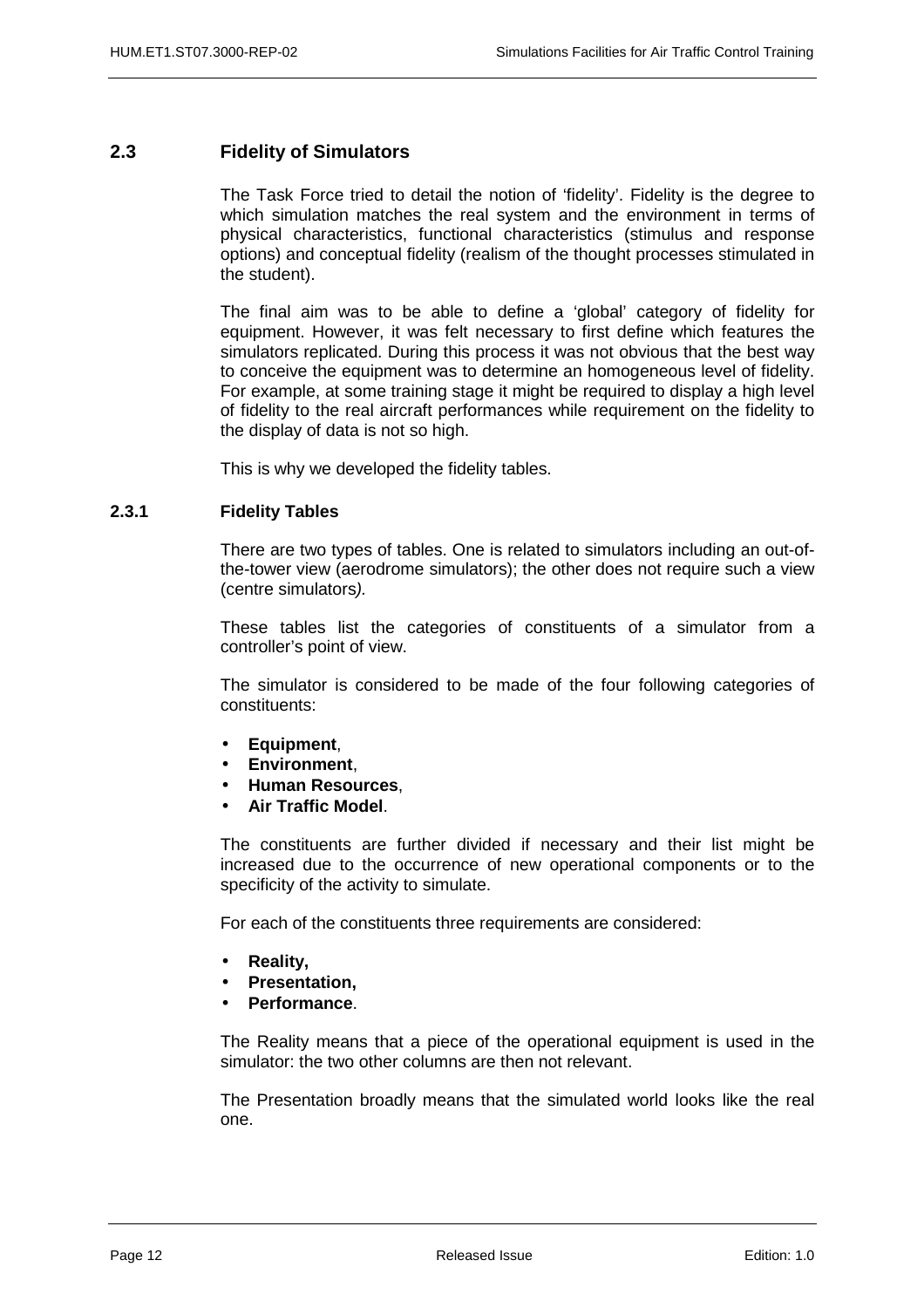The Performance means that it acts and reacts like the real one.

The table answers the following questions:

- To perform a certain type of simulation which degree of fidelity is required for equipment, for environment and for human actors in terms of presentation or performance?
- Which part needs to be a real one?
- How accurate should the model be?

The tables are also used to describe an existing simulator.

The tables only specify the level of fidelity, and so do not include considerations on the tutoring, the guidance or the creation of exercises which are essential functions but not part of the fidelity.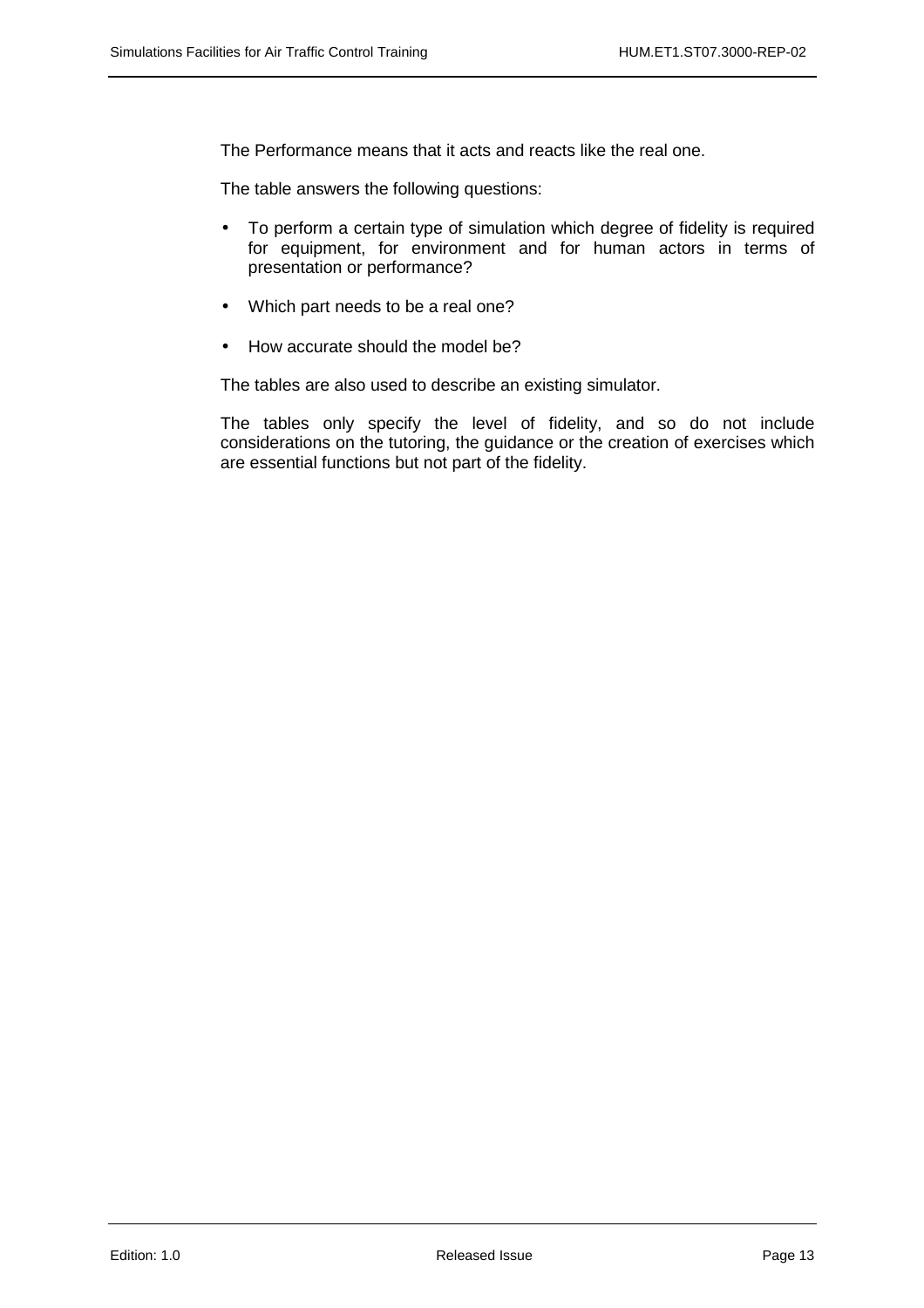## **2.3.2 General View**

This view summarises the items developed in Chapter 2.3.1 concerning the fidelity tables.

| Code of Table                      | Centre or<br>Aerodrome         | Type of<br>Simulation | Real                       | <b>Presentation</b> | <b>Functionality</b><br>or Behaviour |  |
|------------------------------------|--------------------------------|-----------------------|----------------------------|---------------------|--------------------------------------|--|
|                                    |                                | Training<br>phases    | D: Yes<br><b>Blank: No</b> | C, B or A           | C, B or A                            |  |
| <b>Equipment</b>                   | Information<br><b>Displays</b> |                       |                            |                     |                                      |  |
|                                    | Air/Ground<br>Communication    |                       |                            |                     |                                      |  |
|                                    | Human-Machine<br>Interaction   |                       |                            |                     |                                      |  |
|                                    | CWP (Console)                  |                       |                            |                     |                                      |  |
|                                    | Ground/Ground<br>Communication |                       |                            |                     |                                      |  |
| <b>Environment</b>                 |                                |                       |                            |                     |                                      |  |
| <b>Air Traffic</b><br><b>Model</b> |                                |                       |                            |                     |                                      |  |
| <b>Human</b><br><b>Resources</b>   |                                |                       |                            |                     |                                      |  |
| Mooning of the four loveler        |                                |                       |                            |                     |                                      |  |

#### **Meaning of the four levels:**

Level D: Real.

Level C: Very close to real, respect the specifications of the operational item or activity.

Level B: Generic.

Level A: No importance.

#### **For Human Resources the four levels need to be defined differently:**

Level D: Qualified ATC Instructor/Professional Pilot or Blip Driver.

Level C: Any person who follows a script.

Level B: No human/system simulated.

Level A: None.

Every item is likely to be further extended according to the local specificities. Generic expanded tables are after the example of one fidelity table. They are to be used as a 'legend' when making use of one of the tables.

#### **2.3.3 Training Phases in ATC Training**

The following definitions are in line with the proposals of the EATMP Licensing Group and the Common Core Content Task Force (TF-CCC) as drafted in March 1999: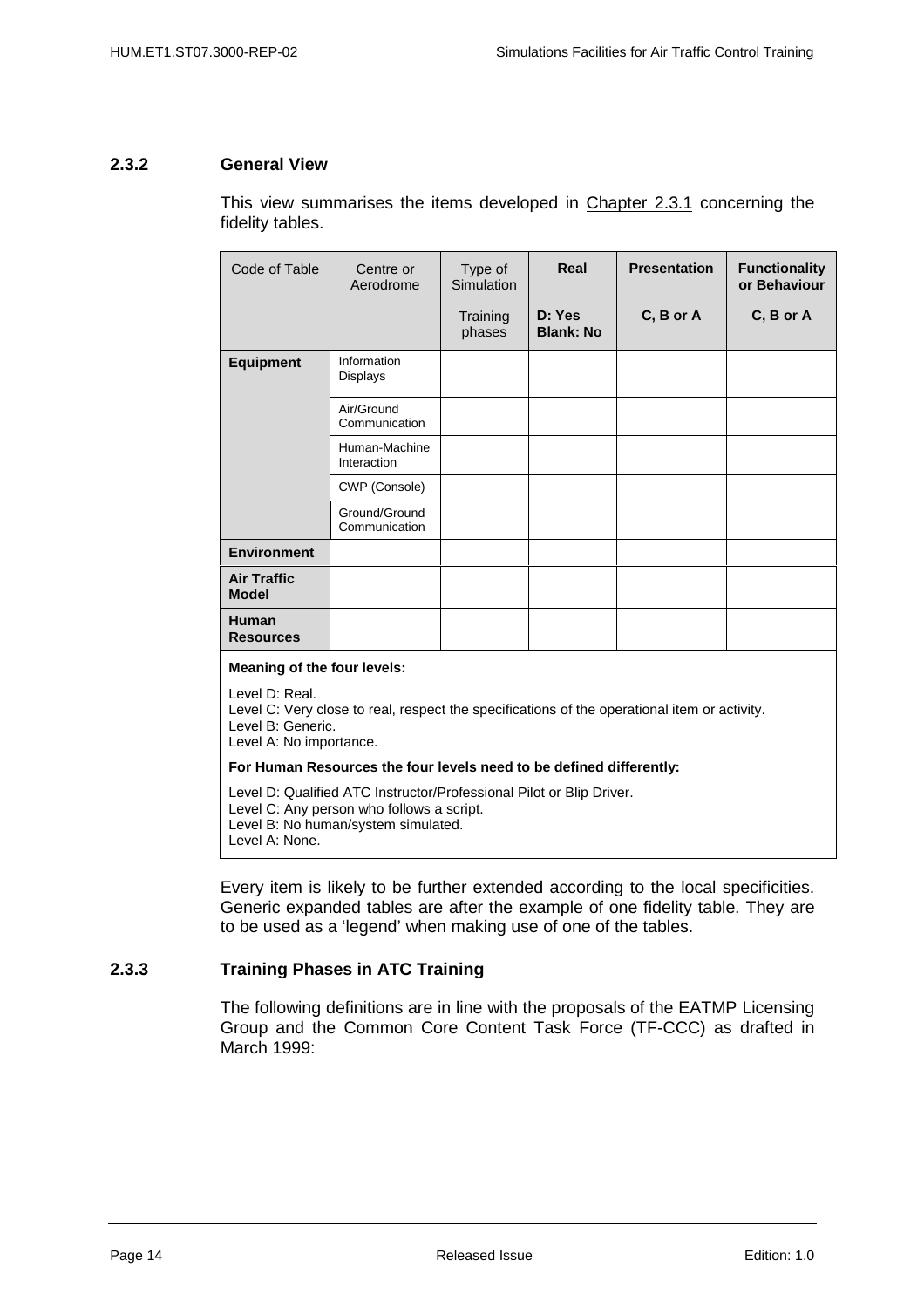## • **Institutional Training**

Training provided in an establishment designed or designated specifically for training, and staffed for that purpose. It comprises basic training and rating training:

#### **Basic Training**

Training designed to impart fundamental knowledge and skills, to enable student ATCOs to progress to specialised ATC training.

## **Rating Training**

Specialised ATC training to provide knowledge and skills related to a job category and appropriate to the discipline to be pursued in the ATS environment. (Pending definitions: types of rating training.)

## • **Operational Training**

Training given in the operational work situation and following institutional training. It comprises transition training, pre-OJT and OJT:

#### **Transition Training**

Phase following rating training during which site-specific theoretical knowledge and understanding will be transferred to the trainee using a variety of methods and during which skills will be developed through the use of site-specific simulations.

#### **Pre-OJT**

Phase of locally based training during which extensive use of simulation using site-specific facilities will enhance the development of previously acquired routines and abilities to an exceptionally high level of achievement.

#### **OJT**

'Live training' where previously acquired skills and routines are further developed and consolidated under the supervision of a qualified coach in a live traffic situation.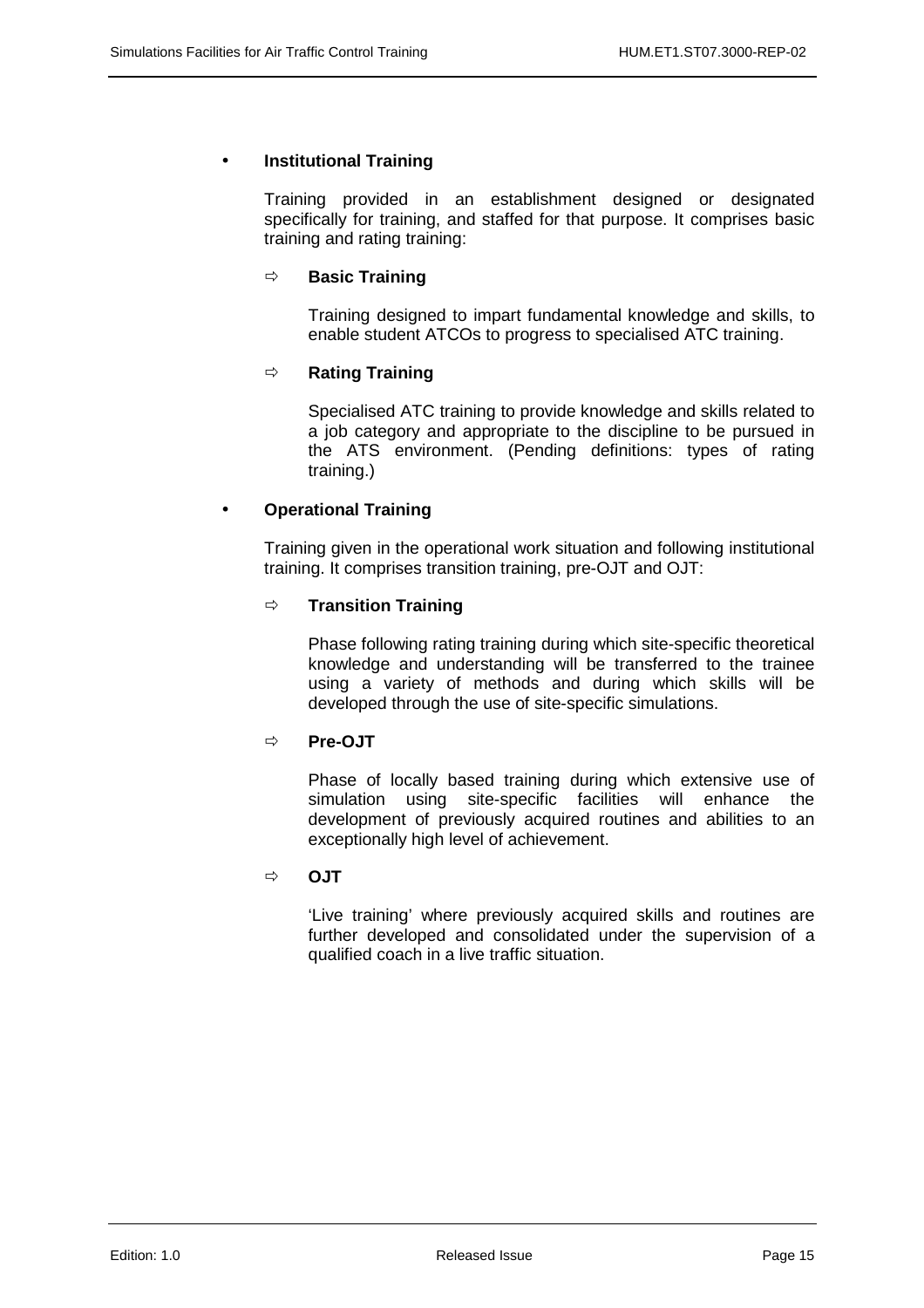## **2.3.4 Codes of Fidelity Tables**

Our purpose is to determine which level of fidelity is required to perform an exercise defined by two parameters: a type of simulation and a phase of the training. These define 35 types of exercises that we coded according to the following table:

|                                                  | Institutional<br><b>Training</b><br>(Centre) | <b>Institutional</b><br><b>Training</b><br>(Aerodrome) | Pre-OJT<br>(Centre) | Pre-OJT<br>(Aerodrome) | <b>Continuation</b><br><b>Training</b><br>(emergency,<br>new procedure,<br>refresher, TRM) |
|--------------------------------------------------|----------------------------------------------|--------------------------------------------------------|---------------------|------------------------|--------------------------------------------------------------------------------------------|
| <b>Skill</b><br><b>Acquisition</b><br>(SA)       | IC1                                          | IT1                                                    | OC <sub>1</sub>     | OT <sub>1</sub>        | E1                                                                                         |
| Part-Task<br><b>Practice</b><br>(PTP)            | IC <sub>2</sub>                              | IT <sub>2</sub>                                        | OC <sub>2</sub>     | OT <sub>2</sub>        | E <sub>2</sub>                                                                             |
| Individual<br><b>Simulation</b><br>(IND SIMUL)   | IC3                                          | IT <sub>3</sub>                                        | OC <sub>3</sub>     | OT <sub>3</sub>        | E <sub>3</sub>                                                                             |
| <b>Team</b><br><b>Simulation</b><br>(TEAM SIMUL) | IC4                                          | IT4                                                    | OC <sub>4</sub>     | OT <sub>4</sub>        | E <sub>4</sub>                                                                             |
| <b>Group Simulation</b><br>(GROUP SIMUL)         | IC <sub>5</sub>                              | IT <sub>5</sub>                                        | OC <sub>5</sub>     | OT <sub>5</sub>        | E <sub>5</sub>                                                                             |

#### **2.3.5 Requirements According to the Type of Exercise**

Using the preceding definitions we are now able to state the requirements on the simulator for each type of exercise.

As this report is an intermediate report TF-TTM decided to give one example of such requirements on IC5 (decoded: Institutional Centre Group Simulation). The Training Sub-Group (TSG) asked the task to be pursued for the other types of exercises (e.g. the operational and conversion training). This work will then lead us to a maximum of 35 tables from which we can try to 'reverse' to the attribution of a global level of fidelity.

The following fidelity table illustrates the example IC5: Institutional Centre Group Simulation.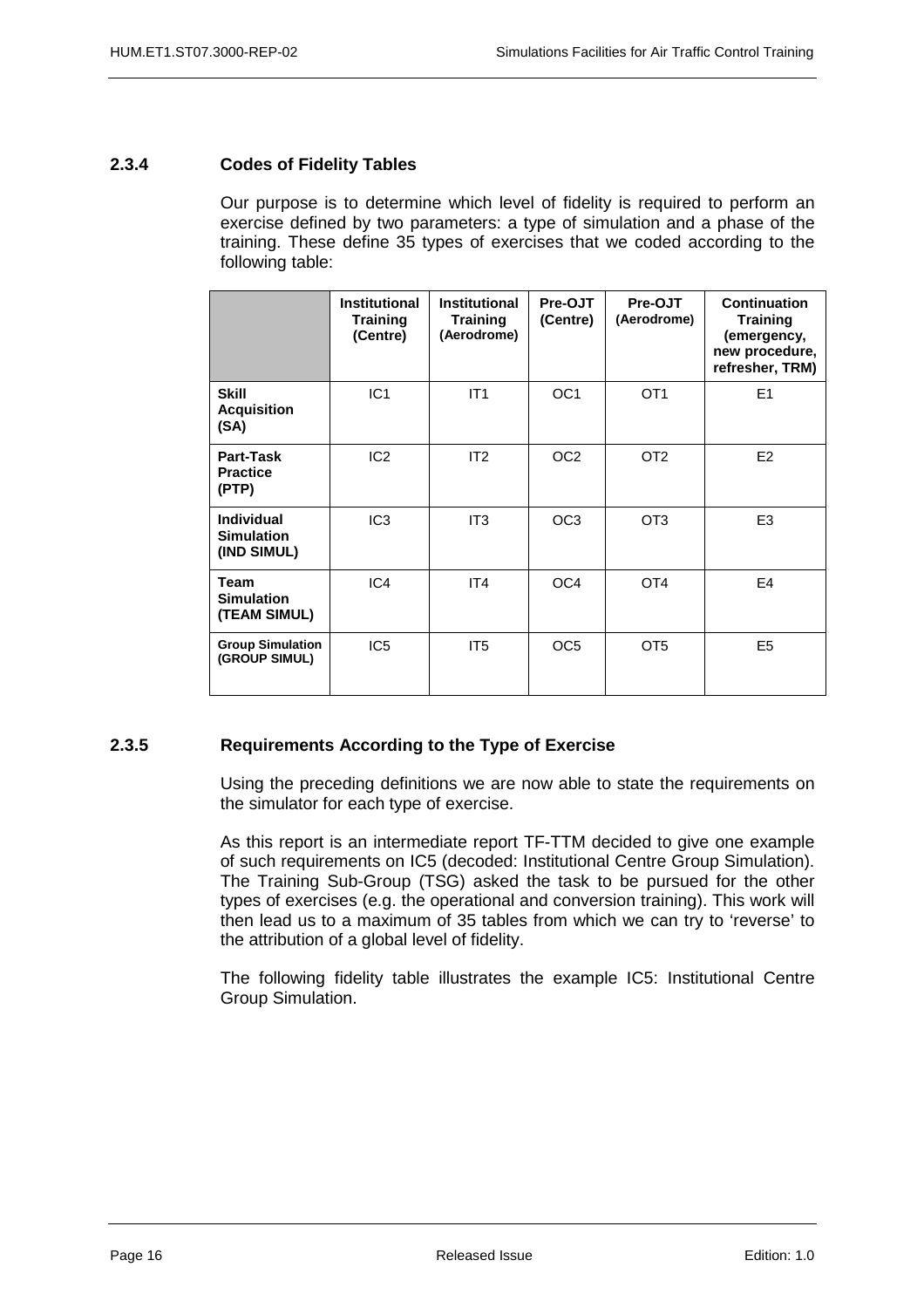| IC <sub>5</sub>   | <b>Centre</b>                  | Group<br><b>Simulation</b>                                                                   | Real                       | <b>Presentation</b> | <b>Functionality</b><br>or Behaviour |  |  |
|-------------------|--------------------------------|----------------------------------------------------------------------------------------------|----------------------------|---------------------|--------------------------------------|--|--|
|                   |                                | Rating<br><b>Training</b>                                                                    | D: Yes<br><b>Blank: No</b> | C, B or A           | C, B or A                            |  |  |
| <b>Equipment</b>  | Information<br><b>Displays</b> | Traffic display                                                                              |                            | B                   | B                                    |  |  |
|                   |                                | Flight data<br>display                                                                       |                            | В                   | B                                    |  |  |
|                   |                                | (electronic and<br>or strip)                                                                 |                            |                     |                                      |  |  |
|                   |                                | Additional info                                                                              |                            | $\mathsf C$         | $\mathsf{C}$                         |  |  |
|                   |                                | (met,<br>frequencies,<br>runways in<br>use, etc.)                                            |                            |                     |                                      |  |  |
|                   |                                | Assistant tools                                                                              |                            | B                   | B                                    |  |  |
|                   |                                | (conflict<br>detection,<br>arrival<br>manager or<br>sequencing<br>program, etc.)             |                            |                     |                                      |  |  |
|                   | Air/Ground<br>Communication    | R/T                                                                                          |                            | $\mathsf C$         | B                                    |  |  |
|                   |                                | <b>Datalink</b>                                                                              |                            | В                   | В                                    |  |  |
|                   | Ground/Ground<br>Communication | Telephone                                                                                    |                            | C                   | B                                    |  |  |
|                   |                                | <b>Datalink</b>                                                                              |                            | В                   | B                                    |  |  |
|                   | Human-Machine<br>Interaction   | Input devices:<br>mouse, push<br>button,<br>keyboard,<br>trackball, etc.                     |                            | В                   | B                                    |  |  |
|                   | <b>CWP</b><br>(Console)        |                                                                                              |                            | $\mathsf C$         | $\mathsf C$                          |  |  |
| Level D: Real.    |                                |                                                                                              |                            |                     |                                      |  |  |
|                   |                                | Level C: Very close to real, respect the specifications of the operational item or activity. |                            |                     |                                      |  |  |
| Level B: Generic. |                                |                                                                                              |                            |                     |                                      |  |  |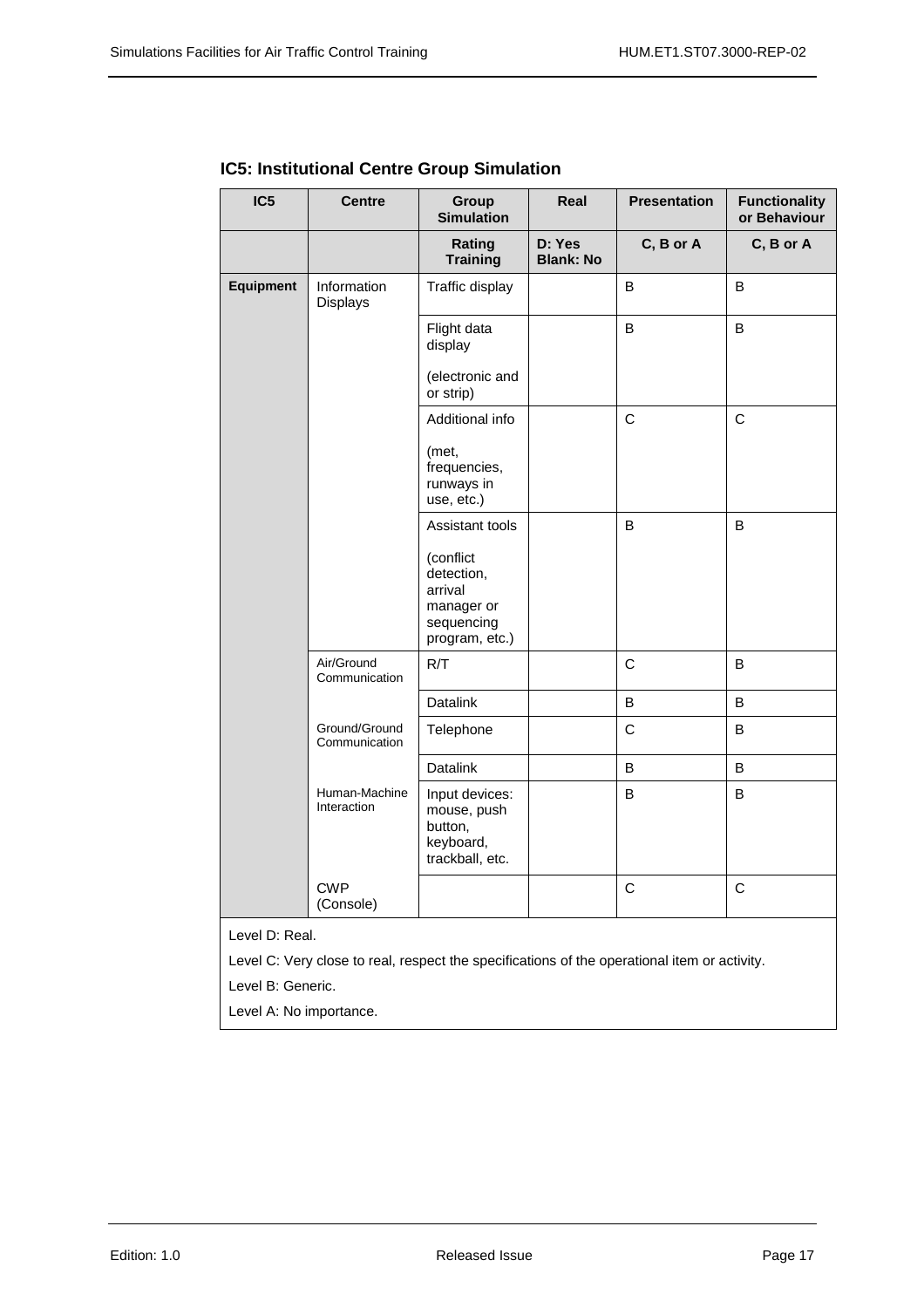| IC5                                | <b>Centre</b> | <b>Group Simulation</b>                                                                                                         | Real                       | <b>Presentation</b> | <b>Functionality</b><br>or Behaviour |
|------------------------------------|---------------|---------------------------------------------------------------------------------------------------------------------------------|----------------------------|---------------------|--------------------------------------|
|                                    |               | <b>Rating Training</b>                                                                                                          | D: Yes<br><b>Blank: No</b> | C, B or A           | C, B or A                            |
| <b>Environment</b>                 |               | General<br>1)<br>ambience of<br>simulator room<br>Relative position<br>2)<br>of CWP<br>3)<br>Relative<br>positions of<br>actors |                            | B                   | N/A                                  |
| <b>Air Traffic</b><br><b>Model</b> |               | Aircraft movements                                                                                                              |                            | B                   | B                                    |
|                                    |               | Sector geography                                                                                                                |                            | B                   | B                                    |
|                                    |               | Aircraft equipment                                                                                                              |                            | B                   | B                                    |
|                                    |               | (datalink, 4D, etc.)                                                                                                            |                            |                     |                                      |
|                                    |               | Sample of traffic                                                                                                               |                            | B                   | B                                    |

## **IC5: Institutional Centre Group Simulation (continued)**

Level D: Real.

Level C: Very close to real, respect the specifications of the operational item or activity.

Level B: Generic.

Level A: No importance.

| <b>Centre</b> | <b>Individual</b><br><b>Simulation</b> | Real                       | <b>Presentation</b> | <b>Functionality</b><br>or Behaviour |
|---------------|----------------------------------------|----------------------------|---------------------|--------------------------------------|
|               | <b>Rating Training</b>                 | D: Yes<br><b>Blank: No</b> | C, B or A           | C, B or A                            |
|               | Team mate                              |                            | D                   | D                                    |
|               | Adjacent controllers                   |                            | C                   | C                                    |
|               | <b>Pilots</b>                          |                            | B                   | В                                    |
|               |                                        |                            |                     |                                      |

**For Human Resources the four levels need to be defined differently:**

Level D: Qualified ATC Instructor/Professional Pilot or Blip Driver.

Level C: Any person who follows a script.

Level B: No human/system simulated.

Level A: None.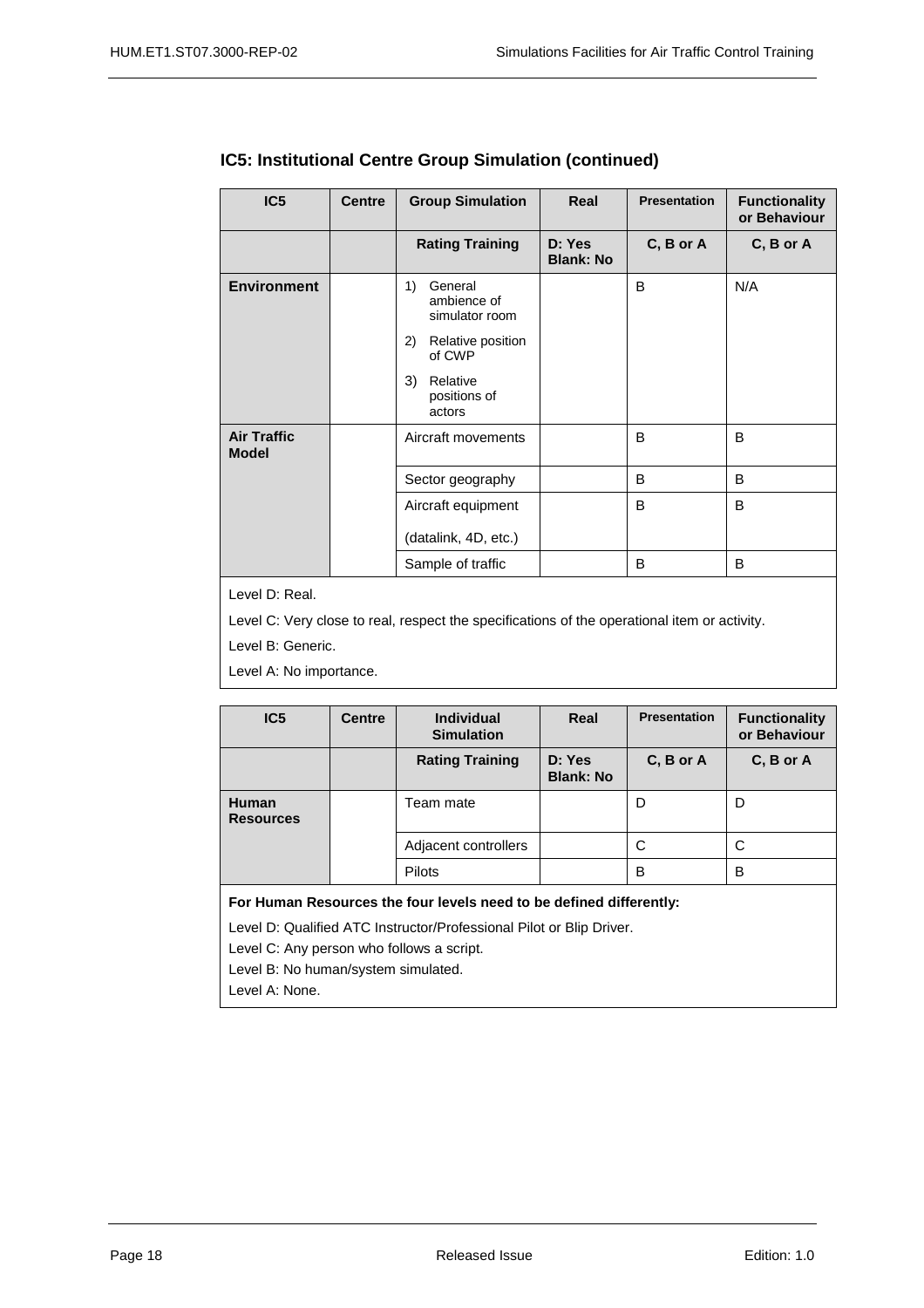## **2.3.6 Presentation of the Table: CENTRE**

The following table sums up the meaning of levels A, B, C or D for each of the items of the centre simulator.

| Code of<br>Table | Centre or<br>Aerodrome         | Type of<br>Simulation                                                                            | Real                                           | <b>Presentation</b>                                    | <b>Functionality</b><br>or Behaviour                                        |
|------------------|--------------------------------|--------------------------------------------------------------------------------------------------|------------------------------------------------|--------------------------------------------------------|-----------------------------------------------------------------------------|
|                  |                                | Training<br>phases                                                                               | D: Yes<br><b>Blank: No</b>                     | C, B or A                                              | C, B or A                                                                   |
| <b>Equipment</b> | Information<br><b>Displays</b> | Traffic display                                                                                  | Use of a<br>2kx2k or of<br>an OTS 23<br>inches | Look of traffic<br>symbols                             | Modification of<br>traffic symbols<br>upon user<br>action                   |
|                  |                                | Flight data<br>display<br>(electronic<br>and/or strip)                                           |                                                | Look of info                                           | User actions:<br>search, sort,<br>etc.                                      |
|                  |                                | Additional info<br>(met,<br>frequencies,<br>runways in<br>use)                                   | Real<br>system or<br>table on a<br>PC screen   | Look of info                                           | User actions:<br>search, sort,<br>etc.                                      |
|                  |                                | Assistant tools<br>(conflict<br>detection,<br>arrival manager<br>or sequencing<br>program, etc.) | Real<br>system or<br>table on a<br>PC screen   | Look on<br>display                                     | Accuracy of<br>indications,<br>reaction to<br>user queries                  |
|                  | Air/Ground<br>Communication    | R/T                                                                                              | Use of pro-<br>intercom                        | Headset,<br>pedal,<br>frequency<br>selection<br>device | Frequency<br>changes, on<br>and off, talk<br>and listen,<br>sound           |
|                  |                                | <b>Datalink</b>                                                                                  | Real<br>system or<br>table on a<br>PC screen   | Look of info                                           | Reaction on<br>controller<br>input, display<br>of pilot or<br>system inputs |

Level D: Real.

Level C: Very close to real, respect the specifications of the operational item or activity.

Level B: Generic.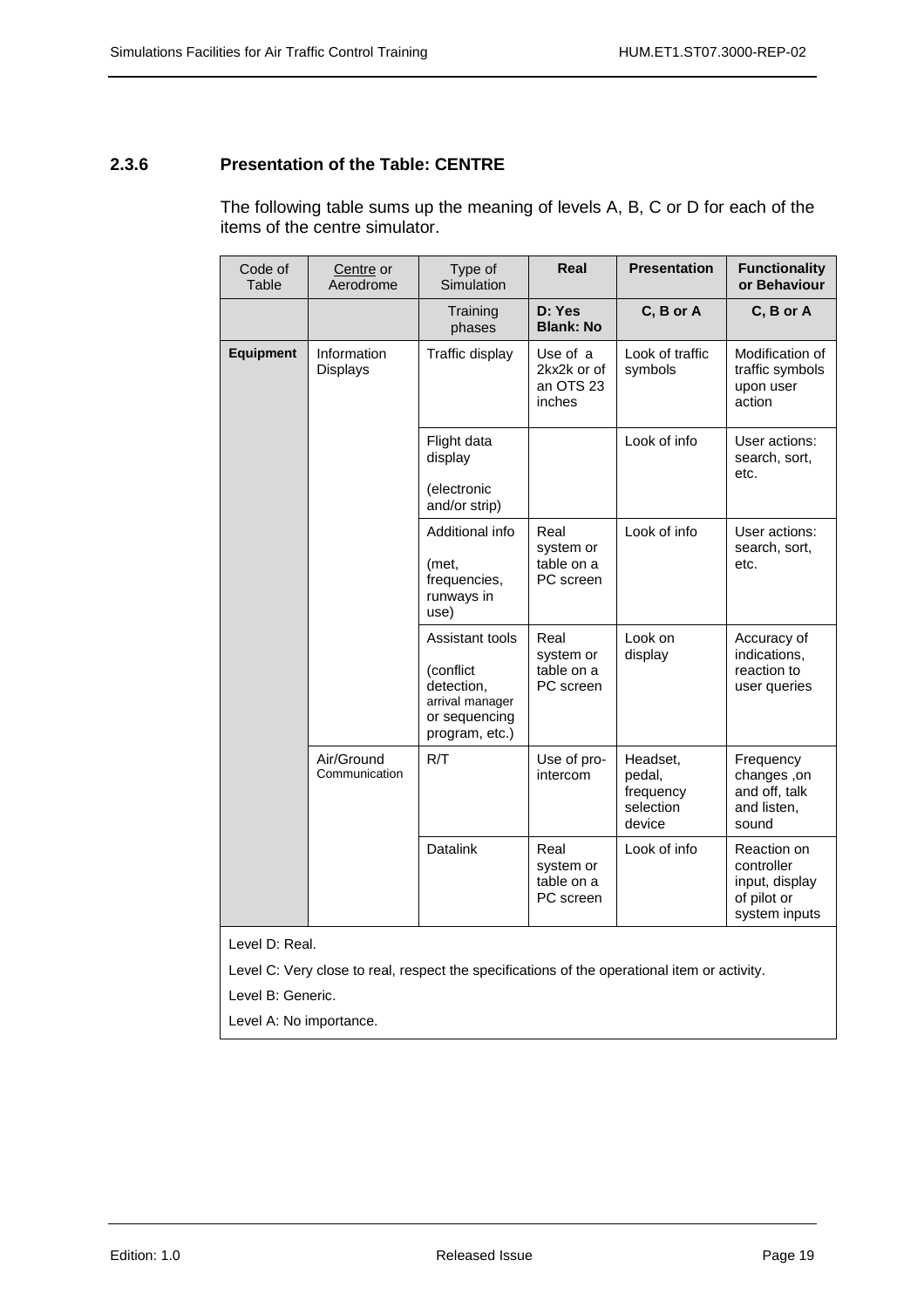| Code of Table      | Centre or<br>Aerodrome           | Type of<br>Simulation                                                                                                               | Real                                                                 | <b>Presentation</b>                                                                | <b>Functionality</b><br>or Behaviour                                    |
|--------------------|----------------------------------|-------------------------------------------------------------------------------------------------------------------------------------|----------------------------------------------------------------------|------------------------------------------------------------------------------------|-------------------------------------------------------------------------|
|                    |                                  | Training<br>phases                                                                                                                  | D: Yes<br><b>Blank: No</b>                                           | C, B or A                                                                          | C, B or A                                                               |
| <b>Equipment</b>   | Ground/<br>Ground<br>Com.        | Telephone                                                                                                                           | Head set<br>dialling<br>device                                       | On and off,<br>sounds.<br>signals,<br>dialling<br>principles                       | On and off,<br>sounds.<br>signals,<br>dialling<br>principles            |
|                    |                                  | <b>Datalink</b>                                                                                                                     | Real<br>system or<br>table on a<br>PC screen                         | Look of info                                                                       | Reaction on<br>controller<br>input, display<br>of other team<br>members |
|                    | Human-<br>Machine<br>Interaction | Input<br>devices:<br>mouse, push<br>button,<br>keyboard,<br>trackball,<br>etc.                                                      |                                                                      | Look of dialog<br>means and<br>devices                                             | Use of the<br>devices by the<br>controller                              |
|                    | <b>CWP</b><br>(Console)          |                                                                                                                                     | Real<br>console or<br>kitchen<br>furniture                           | Look of the<br>console,<br>relative<br>position of the<br><b>CWP</b><br>components | Performance<br>of<br>miscellaneous<br>items such as<br>light            |
| <b>Environment</b> |                                  | 1) General<br>ambience<br>of simulator<br>room<br>2) Relative<br>position of<br><b>CWP</b><br>3) Relative<br>positions of<br>actors | Part of<br>OPS room<br>or full<br>replica or<br>desktop<br>simulator | Noise, etc.<br>Physical<br>organisation                                            | N/A                                                                     |
| Level D: Real.     |                                  |                                                                                                                                     |                                                                      |                                                                                    |                                                                         |

# **Presentation of the Table: CENTRE (continued)**

Level C: Very close to real, respect the specifications of the operational item or activity.

Level B: Generic.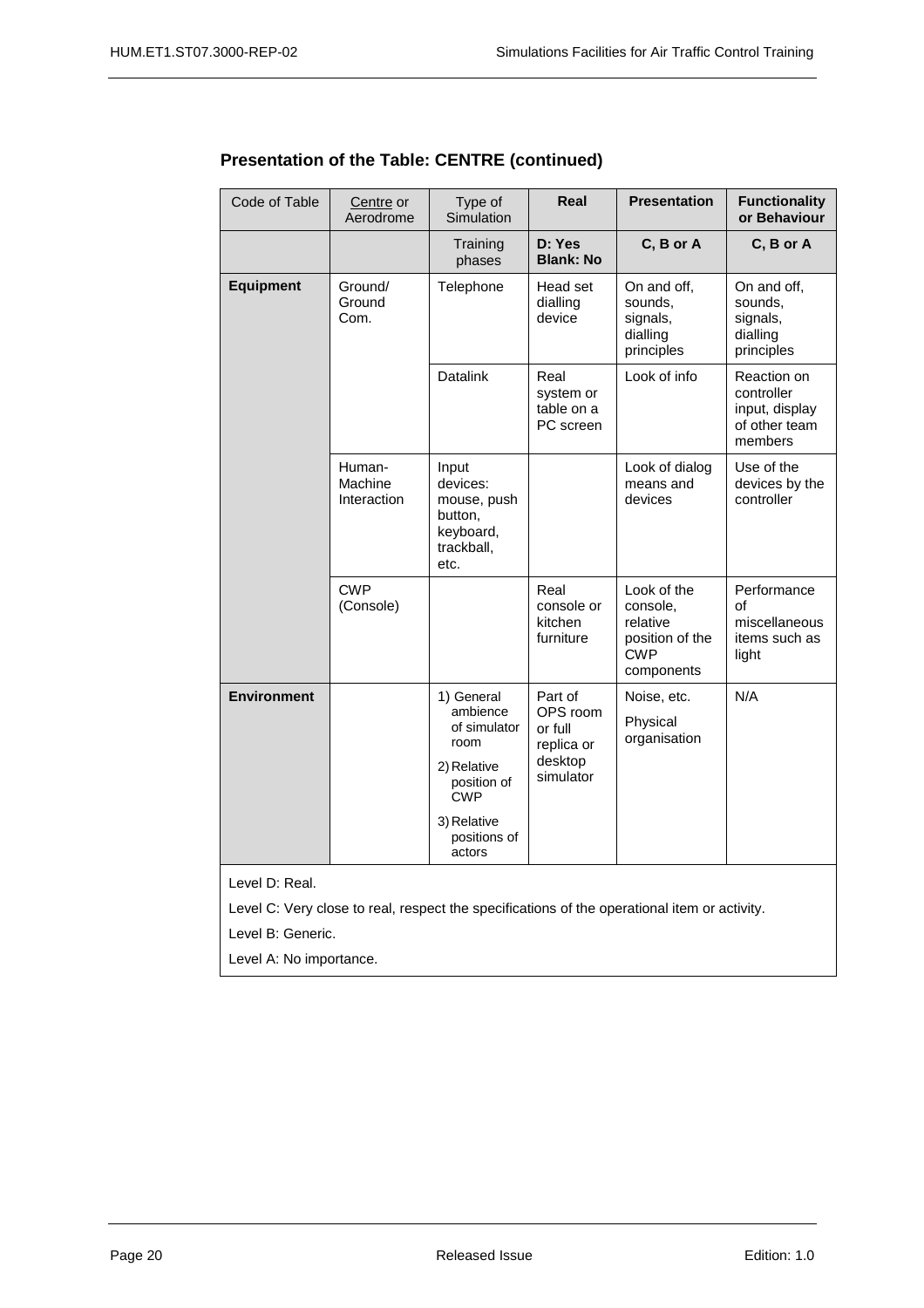| Code of<br>Table                   | Centre or<br>Aerodrome | Type of<br>Simulation                               | Real                                                                         | <b>Presentation</b>                                                      | <b>Functionality</b><br>or Behaviour                                |
|------------------------------------|------------------------|-----------------------------------------------------|------------------------------------------------------------------------------|--------------------------------------------------------------------------|---------------------------------------------------------------------|
|                                    |                        | Training<br>phases                                  | D: Yes<br><b>Blank: No</b>                                                   | C, B or A                                                                | C, B or A                                                           |
| <b>Air Traffic</b><br><b>Model</b> |                        | Aircraft moves                                      | Real only<br>when<br>linked to<br>Flight<br>Simulator<br>Training<br>(JOINT) | Appearance of<br>moves (turns,<br>image<br>updating rate)                | Accuracy of<br>performances                                         |
|                                    |                        | Sector<br>geography                                 | Real or<br>generic                                                           | Layout of the<br>sector                                                  | Activation of<br>zones,<br>constraints,<br>SID, STAR,<br><b>LOA</b> |
|                                    |                        | Aircraft<br>equipment<br>(datalink, 4D,<br>$etc.$ ) | Real only<br>when<br>linked to<br>Flight<br>Simulator<br>Training<br>(JOINT) | <b>Discrimination</b><br>of the types of<br>$a/c$ on<br>controller tools | Content of air<br>system input                                      |
|                                    |                        | Sample of<br>traffic                                | Real only<br>when<br>extracted<br>as a block<br>from real<br>traffic         | Airlines, call<br>signs, types of<br>aircraft                            | Traffic load,<br>nature and<br>number of<br>conflict, timing        |
| Level D: Real.                     |                        |                                                     |                                                                              |                                                                          |                                                                     |

# **Presentation of the Table: CENTRE (continued)**

Level C: Very close to real, respect the specifications of the operational item or activity.

Level B: Generic.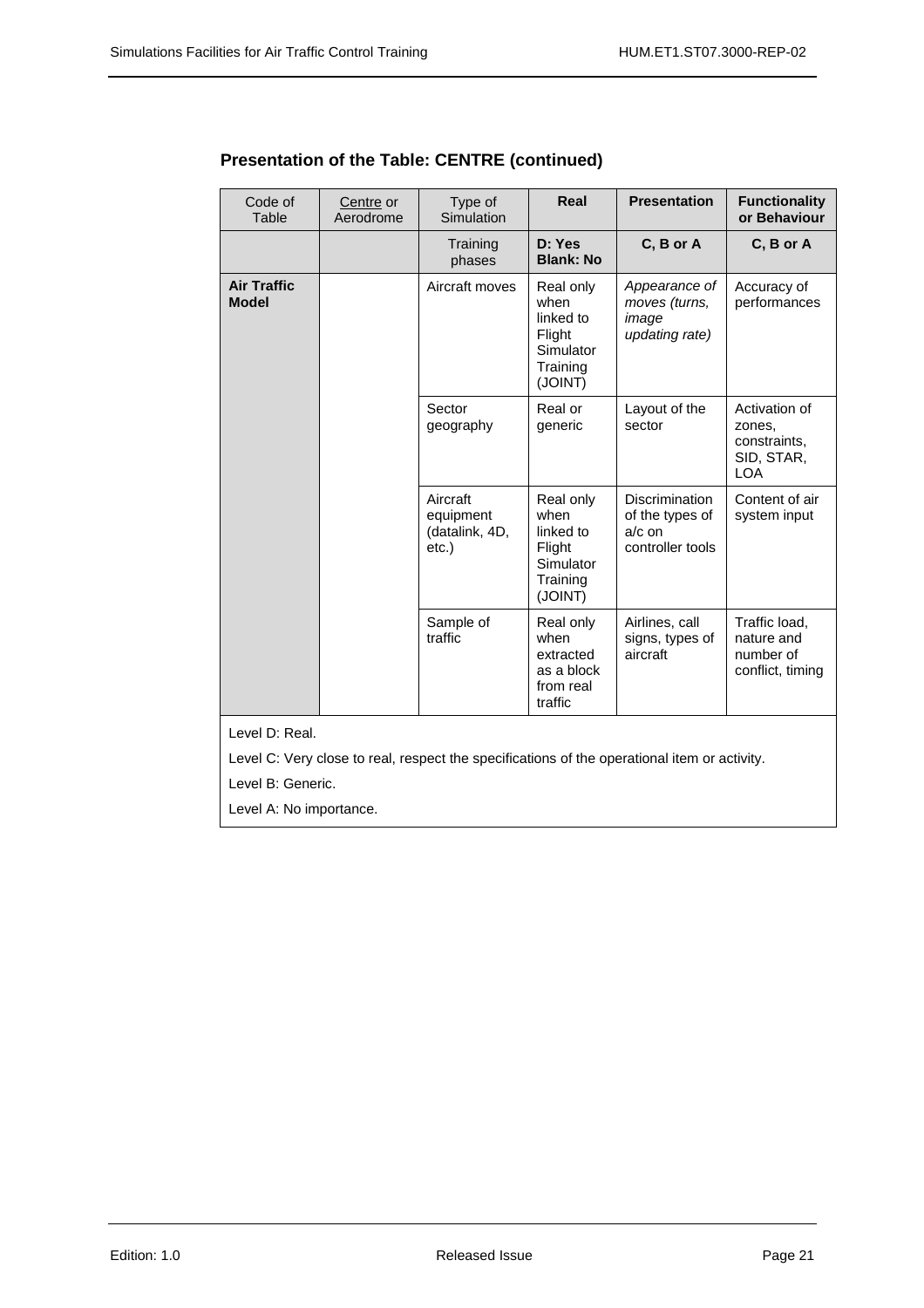| Code of<br>Table                                                                                                                                         | Centre or<br>Aerodrome | Type of<br>Simulation   | Real                                                                                        | <b>Presentation</b>                              | <b>Functionality</b><br>or Behaviour                                                |
|----------------------------------------------------------------------------------------------------------------------------------------------------------|------------------------|-------------------------|---------------------------------------------------------------------------------------------|--------------------------------------------------|-------------------------------------------------------------------------------------|
|                                                                                                                                                          |                        | Training<br>phases      | D: Yes<br><b>Blank: No</b>                                                                  | C, B or A                                        | C, B or A                                                                           |
| <b>Human</b><br><b>Resources</b>                                                                                                                         |                        | Team mate               |                                                                                             | Sound like                                       | Production of<br>part of the team<br>work                                           |
|                                                                                                                                                          |                        | Adjacent<br>controllers |                                                                                             | Sound like                                       | Content of<br>coordination,<br>realistic<br>negotiation,<br>corresponding<br>inputs |
|                                                                                                                                                          |                        | Pilots                  | Real only<br>when pilots<br>are<br>involved in<br>Fight<br>Simulator<br>Training<br>(JOINT) | Sound like,<br>human voice or<br>synthetic voice | Content of voice<br>com., content of<br>datalink pilot<br>input                     |
| For Human Resources the four levels need to be defined differently:                                                                                      |                        |                         |                                                                                             |                                                  |                                                                                     |
| Level D: Qualified ATC Instructor/Professional Pilot or Blip Driver.<br>Level C: Any person who follows a script.<br>Level B: No human/system simulated. |                        |                         |                                                                                             |                                                  |                                                                                     |

# **Presentation of the Table: CENTRE (continued)**

Level A: None.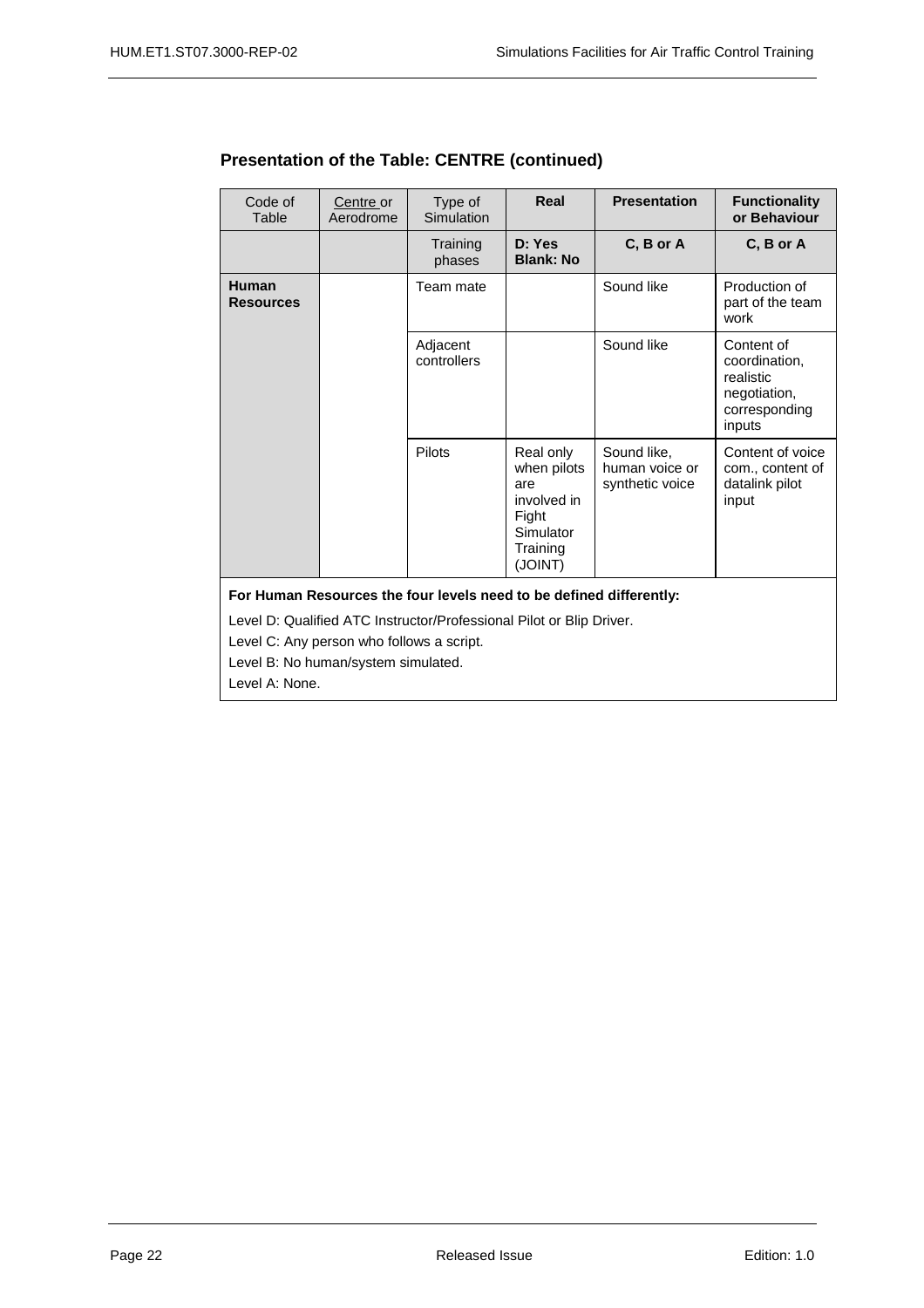# **2.3.7 Presentation of the Table: AERODROME**

| Code of<br><b>Table</b> | Centre or<br>Aerodrome         | Type of<br>Simulation                                                                         | Real                                         | <b>Presentation</b>                                                                                                     | <b>Functionality</b><br>or Behaviour                                        |
|-------------------------|--------------------------------|-----------------------------------------------------------------------------------------------|----------------------------------------------|-------------------------------------------------------------------------------------------------------------------------|-----------------------------------------------------------------------------|
|                         |                                | <b>Training phases</b>                                                                        | D: Yes<br><b>Blank: No</b>                   | C, B or A                                                                                                               | C, B or A                                                                   |
| <b>Equipment</b>        | Information<br><b>Displays</b> | Traffic display                                                                               | N/A                                          | Look of:<br>· airfield,<br>$\bullet$ aircraft,<br>• vehicles,<br>· vision (day,<br>night, rain,<br>fog),<br>· lighting. | Lighting                                                                    |
|                         |                                | Flight data<br>display<br>(electronic and<br>or strip)                                        |                                              | Look of info                                                                                                            | User actions:<br>search, sort,<br>etc.                                      |
|                         |                                | Additional info<br>(met, frequencies,<br>runways in use,<br>etc.)                             | Real<br>system or<br>table on a<br>PC screen | Look of info                                                                                                            | User actions:<br>search, sort,<br>etc.                                      |
|                         |                                | Assistant tools<br>(conflict detection,<br>arrival manager<br>or sequencing<br>program, etc.) | Real<br>system or<br>table on a<br>PC screen | Look on<br>display                                                                                                      | Accuracy of<br>indications,<br>reaction to<br>user queries                  |
|                         | Air/Ground<br>Communication    | R/T                                                                                           | Use of pro<br>intercom                       | Headset,<br>pedal,<br>frequency<br>selection<br>device                                                                  | Frequency<br>changes, on<br>and off, talk<br>and listen,<br>sound           |
|                         |                                | <b>Datalink</b>                                                                               | Real<br>system or<br>table on a<br>PC screen | Look of info                                                                                                            | Reaction on<br>controller<br>input, display<br>of pilot or<br>system inputs |

Level D: Real.

Level C: Very close to real, respect the specifications of the operational item or activity.

Level B: Generic.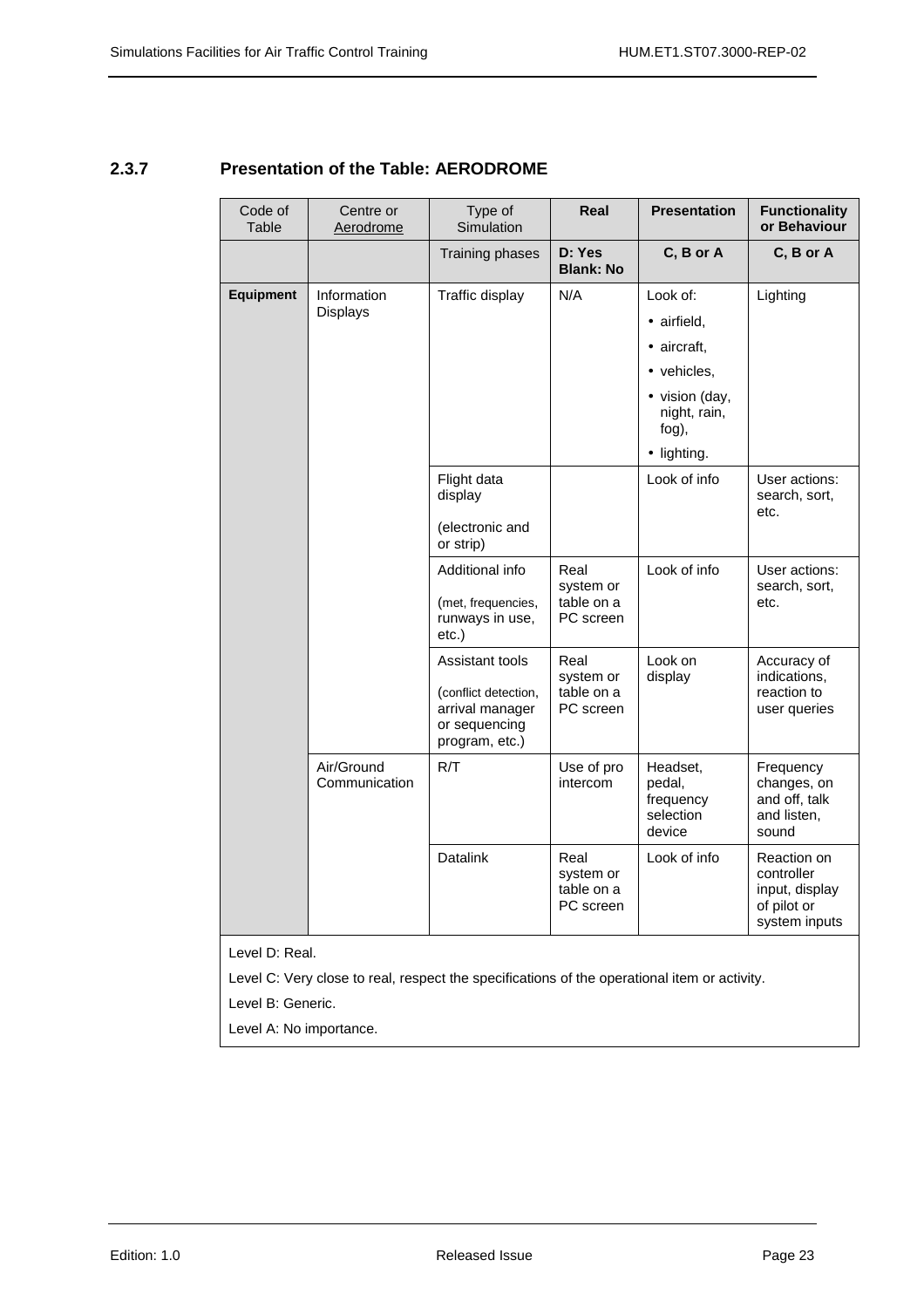| Code of<br>Table | Centre or<br>Aerodrome         | Type of<br>Simulation                                                    | Real                                         | <b>Presentation</b>                                                             | <b>Functionality</b><br>or Behaviour                                    |
|------------------|--------------------------------|--------------------------------------------------------------------------|----------------------------------------------|---------------------------------------------------------------------------------|-------------------------------------------------------------------------|
|                  |                                | Training<br>phases                                                       | D: Yes<br><b>Blank: No</b>                   | C, B or A                                                                       | $C, B$ or $A$                                                           |
| <b>Equipment</b> | Ground/Ground<br>Communication | Telephone                                                                | Headset.<br>dialling<br>device               | On and off,<br>sounds, signals,<br>dialling<br>principles                       | On and off,<br>sounds.<br>signals,<br>dialling<br>principles            |
|                  |                                | Datalink                                                                 | Real<br>system or<br>table on a<br>PC screen | Look of info                                                                    | Reaction on<br>controller<br>input, display<br>of other team<br>members |
|                  | Human-Machine<br>Interaction   | Input devices:<br>mouse, push<br>button,<br>keyboard,<br>trackball, etc. |                                              | Look of dialog<br>means and<br>devices                                          | Use of the<br>devices by the<br>controller                              |
|                  | CWP (Console)                  |                                                                          | Real<br>console or<br>kitchen<br>furniture   | Look of the<br>console, relative<br>position of the<br><b>CWP</b><br>components | Performance<br>οf<br>miscellaneous<br>items such as<br>light            |

# **Presentation of the Table: AERODROME (continued)**

Level D: Real.

Level C: Very close to real, respect the specifications of the operational item or activity.

Level B: Generic.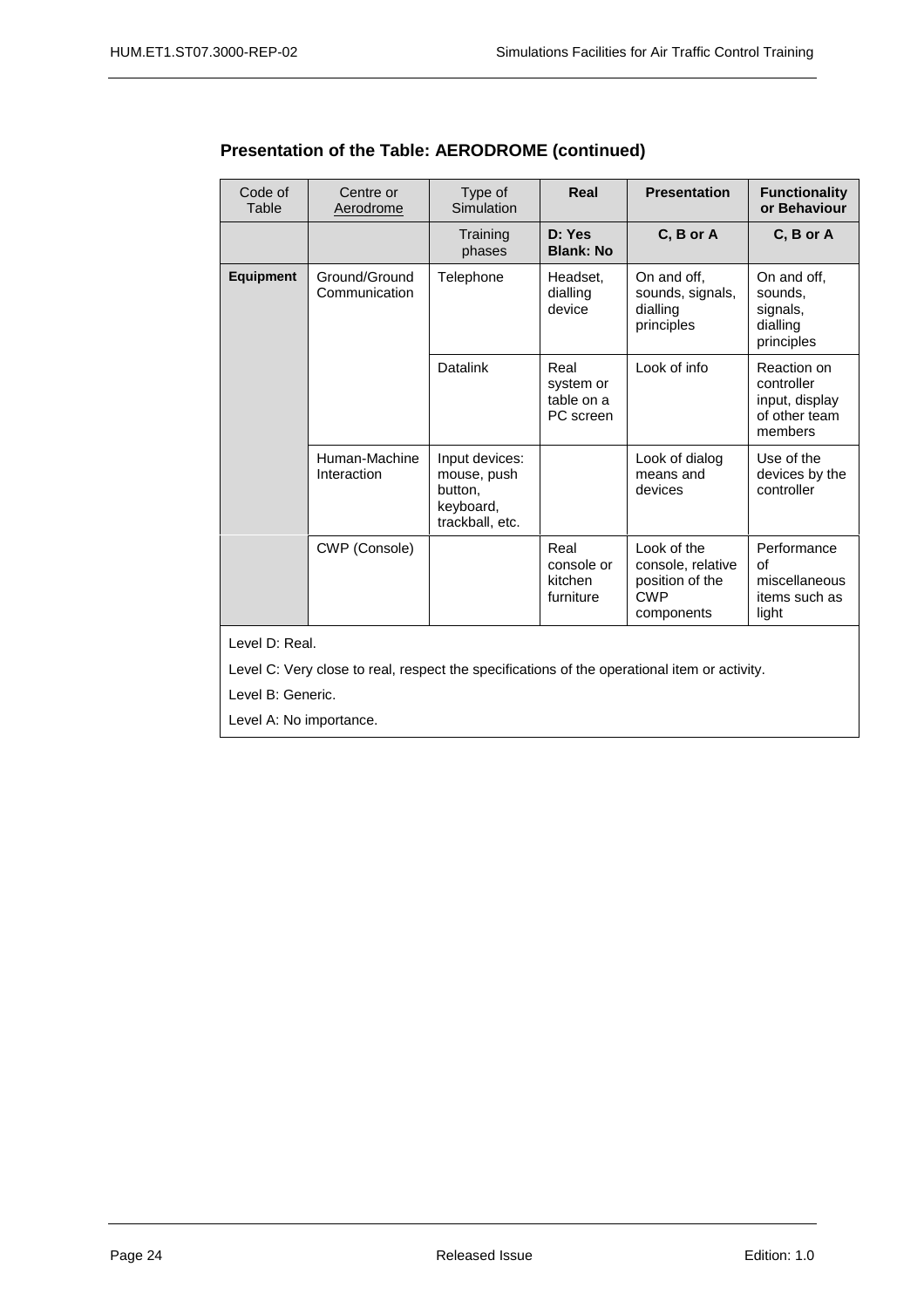| Code of Table                      | Centre or<br>Aerodrome | Type of<br>Simulation                                                                                                                 | Real                                                                         | <b>Presentation</b>                                                    | <b>Functionality</b><br>or Behaviour                                                    |  |
|------------------------------------|------------------------|---------------------------------------------------------------------------------------------------------------------------------------|------------------------------------------------------------------------------|------------------------------------------------------------------------|-----------------------------------------------------------------------------------------|--|
|                                    |                        | Training<br>phases                                                                                                                    | D: Yes<br><b>Blank: No</b>                                                   | C, B or A                                                              | C, B or A                                                                               |  |
| <b>Environment</b>                 |                        | 1) Full replica<br>$(360)$ or<br>partial replica<br>with real<br>CWP or<br>desktop<br>screen<br>2) Relative<br>positions of<br>actors | N/A                                                                          | Noise, etc<br>Physical<br>organisation                                 | N/A                                                                                     |  |
| <b>Air Traffic</b><br><b>Model</b> |                        | Aircraft moves                                                                                                                        | Real only<br>when<br>linked to<br>Flight<br>Simulator<br>Training<br>(JOINT) | Appearance of<br>moves<br>(turns, image<br>updating rate,<br>aliasing) | Accuracy of<br>performances,<br>accuracy of<br>positions<br>(taxiing,<br>parking, etc.) |  |
|                                    |                        | Airfield                                                                                                                              | Real or<br>generic                                                           | Layout of the<br>sector                                                | Activation of<br>zones,<br>constraints,<br>SID, STAR,<br><b>LOA</b>                     |  |
|                                    |                        | Aircraft<br>equipment<br>(datalink, 4D,<br>$etc.$ )                                                                                   | Real only<br>when<br>linked to<br>Flight<br>Simulator<br>Training<br>(JOINT) | Discrimination of<br>the types of a/c<br>on controller<br>tools        | Content of air<br>system input                                                          |  |
| Loval D. Pool                      |                        |                                                                                                                                       |                                                                              |                                                                        |                                                                                         |  |

# **Presentation of the Table: AERODROME (continued)**

Level D: Real.

Level C: Very close to real, respect the specifications of the operational item or activity.

Level B: Generic.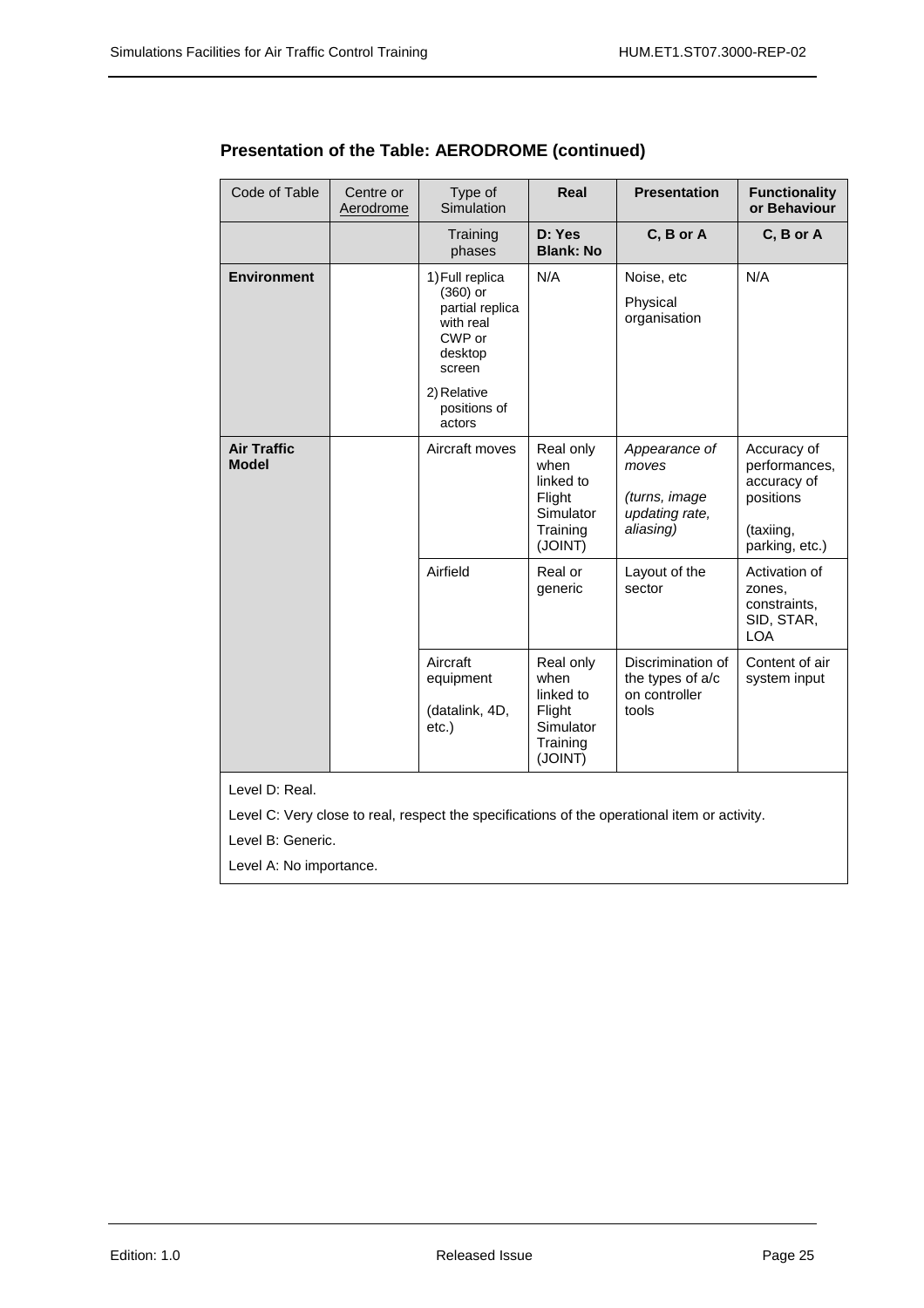| Code of<br>Table                 | Centre or<br>Aerodrome | Type of<br>Simulation                                                                                                                       | Real                                                                                         | <b>Presentation</b>                                                   | <b>Functionality</b><br>or Behaviour                                                |
|----------------------------------|------------------------|---------------------------------------------------------------------------------------------------------------------------------------------|----------------------------------------------------------------------------------------------|-----------------------------------------------------------------------|-------------------------------------------------------------------------------------|
|                                  |                        | Training<br>phases                                                                                                                          | D: Yes<br><b>Blank: No</b>                                                                   | C, B or A                                                             | C, B or A                                                                           |
|                                  |                        | Sample of<br>traffic                                                                                                                        | Real only<br>when<br>extracted<br>as a block<br>from real<br>traffic                         | Airlines, call<br>signs, types of<br>aircraft                         | Traffic load,<br>nature and<br>number of<br>conflict, timing                        |
| <b>Vehicles</b>                  |                        | Vehicles<br>moves                                                                                                                           | N/A                                                                                          | Appearance of<br>moves<br>(turns image<br>updating rate,<br>aliasing) | Accuracy of<br>performances,<br>accuracy of<br>positions                            |
| <b>Human</b><br><b>Resources</b> |                        | Team mate                                                                                                                                   |                                                                                              | Sound like                                                            | Production of<br>part of the team<br>work                                           |
|                                  |                        | Adjacent<br>controllers                                                                                                                     |                                                                                              | Sound like                                                            | Content of<br>coordination,<br>realistic<br>negotiation,<br>corresponding<br>inputs |
|                                  |                        | Pilots                                                                                                                                      | Real only<br>when pilots<br>are<br>involved in<br>Flight<br>Simulator<br>Training<br>(JOINT) | Sound like,<br>human voice or<br>synthetic voice                      | Content of voice<br>communication,<br>content of<br>datalink pilot<br>input         |
|                                  |                        | For Human Resources the four levels need to be defined differently:<br>Level D: Qualified ATC Instructor/Professional Pilot or Blip Driver. |                                                                                              |                                                                       |                                                                                     |

# **Presentation of the Table: AERODROME (continued)**

Level C: Any person who follows a script.

Level B: No human/system simulated.

Level A: None.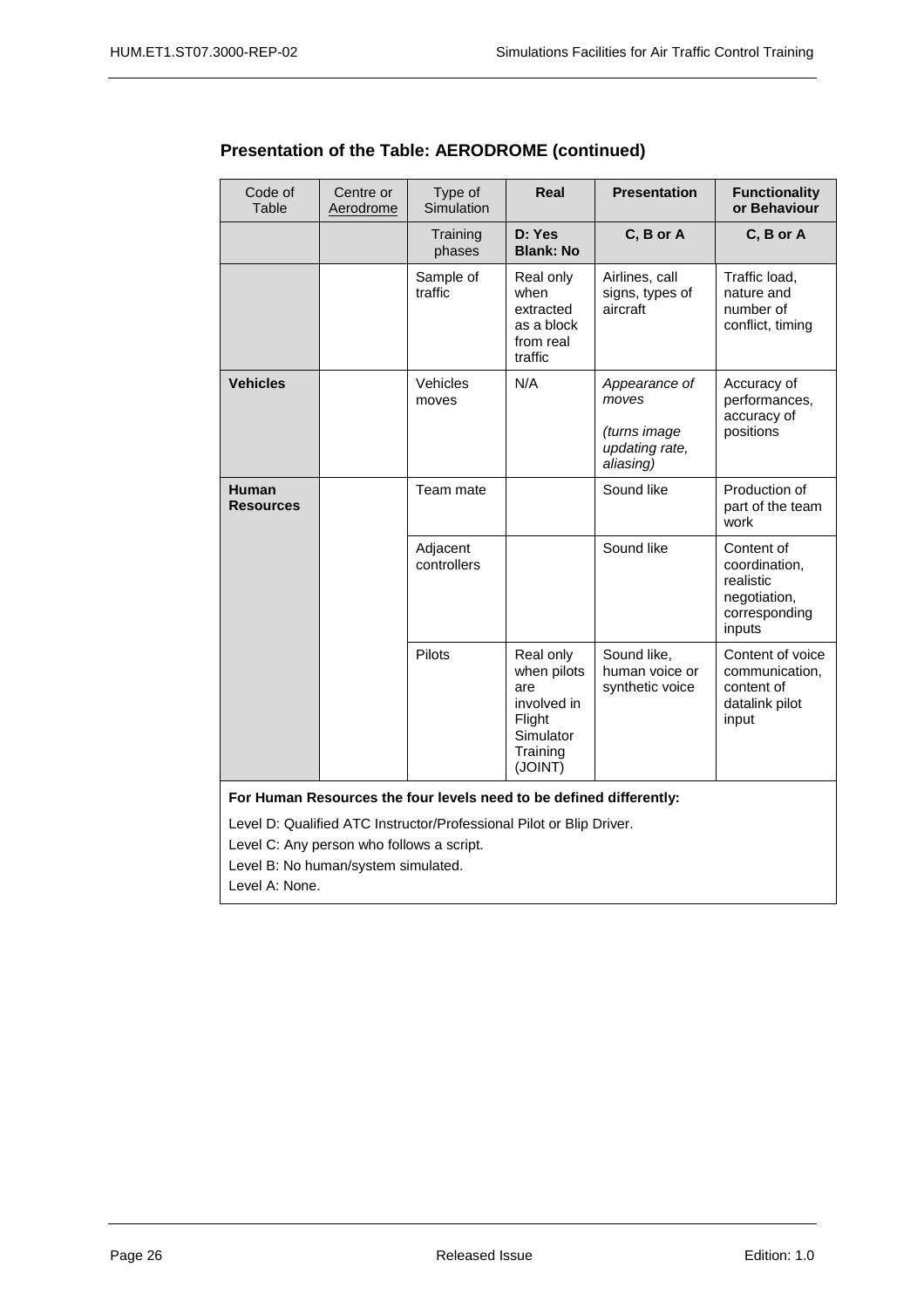## **3. COST OF SIMULATORS**

### **3.1 Aerodrome Simulators**

This paper considers only three dimensional (3-D) aerodrome simulators with wall screens representations.

Market evolutions on hardware make cost estimation very difficult. In this paper we will try to give estimated costs based on today state-of-the art in the domain, and particularly show how choice of lots can have a heavy influence on prices, operational costs and maintenance costs.

#### **3.1.1 Today Costs Consideration**

#### *3.1.1.1 Allotment of costs*

We define three equipment lots:

- simulator (software and hardware),
- image generator (up to nine channels),
- infrastructure (room, furniture, consoles and communication system).

We should add more lots corresponding to services:

- maintenance costs.
- environment data and mobile objects creation (new airport),
- exercises conception and maintenance.
- number of pseudo pilots used in the configurations.

#### *3.1.1.2 Estimate of Costs*

Today prices for existing configurations may vary from MEURO 1 to 4.5, without any estimation for maintenance and operational costs. The three lots (simulator, image generator and infrastructure) roughly contribute equally to the initial purchase cost. This should not hide the fact that the additional services might generate a great part of the additional cost.

## **3.1.2 Main Factors Influencing Costs**

#### *3.1.2.1 Image Generator*

In the past years this very important part of 3-D aerodrome simulators required very costly hardware. PC-based image generators now provide lower cost aerodrome and mobile objects representations with a high level of realism. The buyer will have to choose between a very high quality and an acceptable quality of images, depending on their required training needs.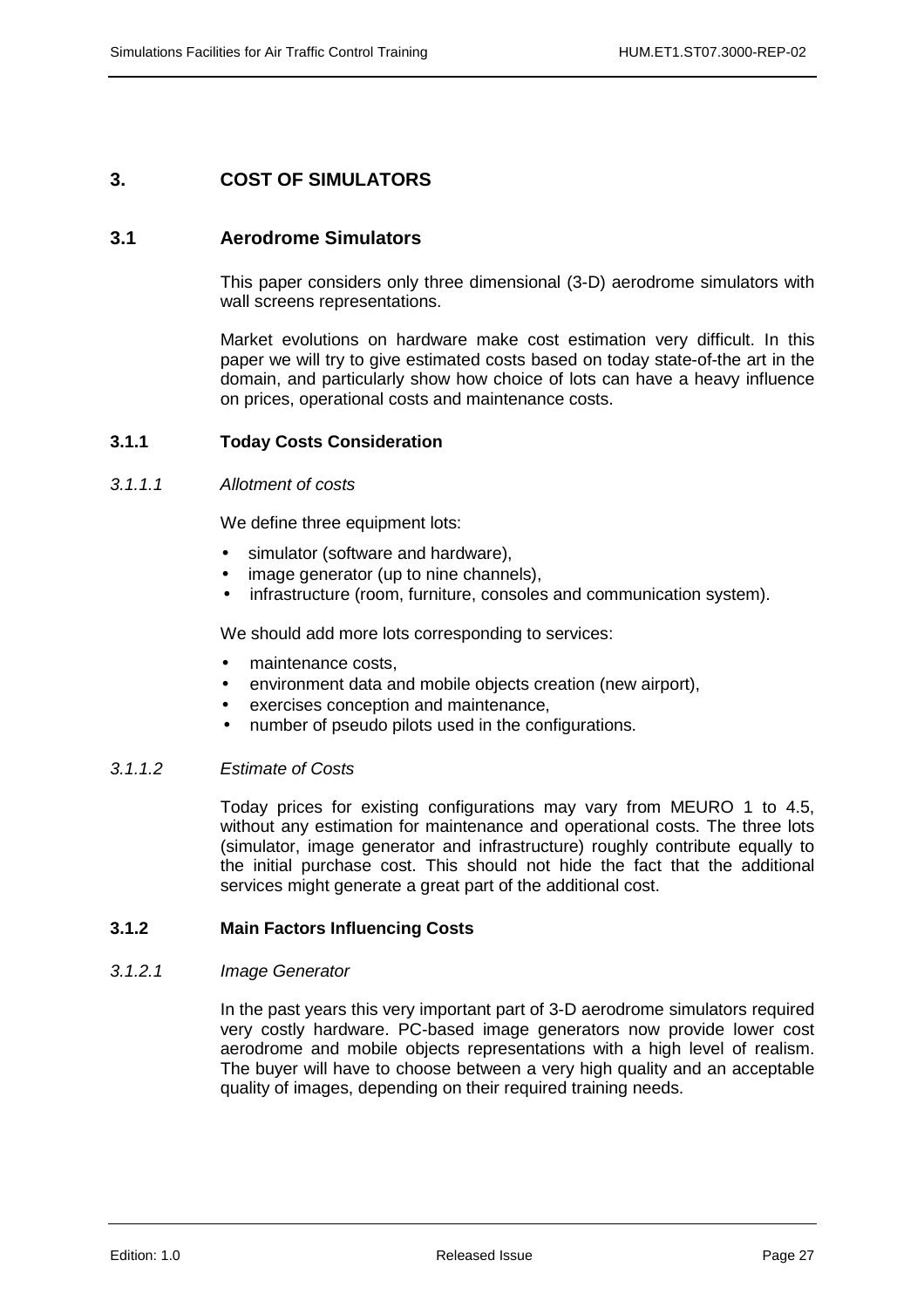Estimated costs for PC-based image generators should be more or less one third of today prices for station-based image generators.

#### *3.1.2.2 Number of Channels (0 to 360°)*

Minimum representation to provide 3-D aerodrome simulation is 180°, the physiological characteristics of the human eye. That means three channels/ three projection systems (projectors, mirrors, wall screens).

Added cost from 180° to 360° is not simply twice the initial price. For questions of room size, projection distance, it induces eight to nine channels representation and projection system.

Price for a 360° representation will be more or less three times higher than for 180° representation. This has also an influence on maintenance costs, especially for projection systems. Setting up nine projectors is more complex and time-consuming.

For this part the choice will be between 180° (with possible 360° visualisation by switching different 180° views) or more, up to 360° permanent representation, with very high cost for visualisation. It is again a pedagogical cost-effective equipment choice.

#### *3.1.2.3 Infrastructure*

Prices for simulation room, furniture, consoles, communication system and peripheral equipment (radar display, touch input devices, lighting, weather and flow control data, etc.) will easily vary from one to five, or even more.

Again, real pedagogical needs should be expressed by people who are directly in charge of training. Choice will have to be made between a full replica of control tower equipment and a realistic simulator with generic pieces of equipment which is efficient enough for the required training.

The number of control (student) positions is also important. How many are necessary to provide efficient *Ab Initio* continuous training? Do training aims require to reproduce all the positions of a big size airport simultaneously?

This choice will determine prices for equipment but also for pseudo pilots and instructors according to the necessary number. It will also influence the complexity of exercises (preparation and documentation).

#### *3.1.2.4 Simulation Functions*

In this domain too much difference between acceptable realism for training and full replica of an airport with all features and hundreds of different mobile objects (sometimes including airport workers and birds ...) will strongly increase software development costs and time.

More complexity in software produces operational problems (bugs) in the first months, inducing delays to run exercises - to produce efficient training. This cost is difficult to evaluate. However, it does exist.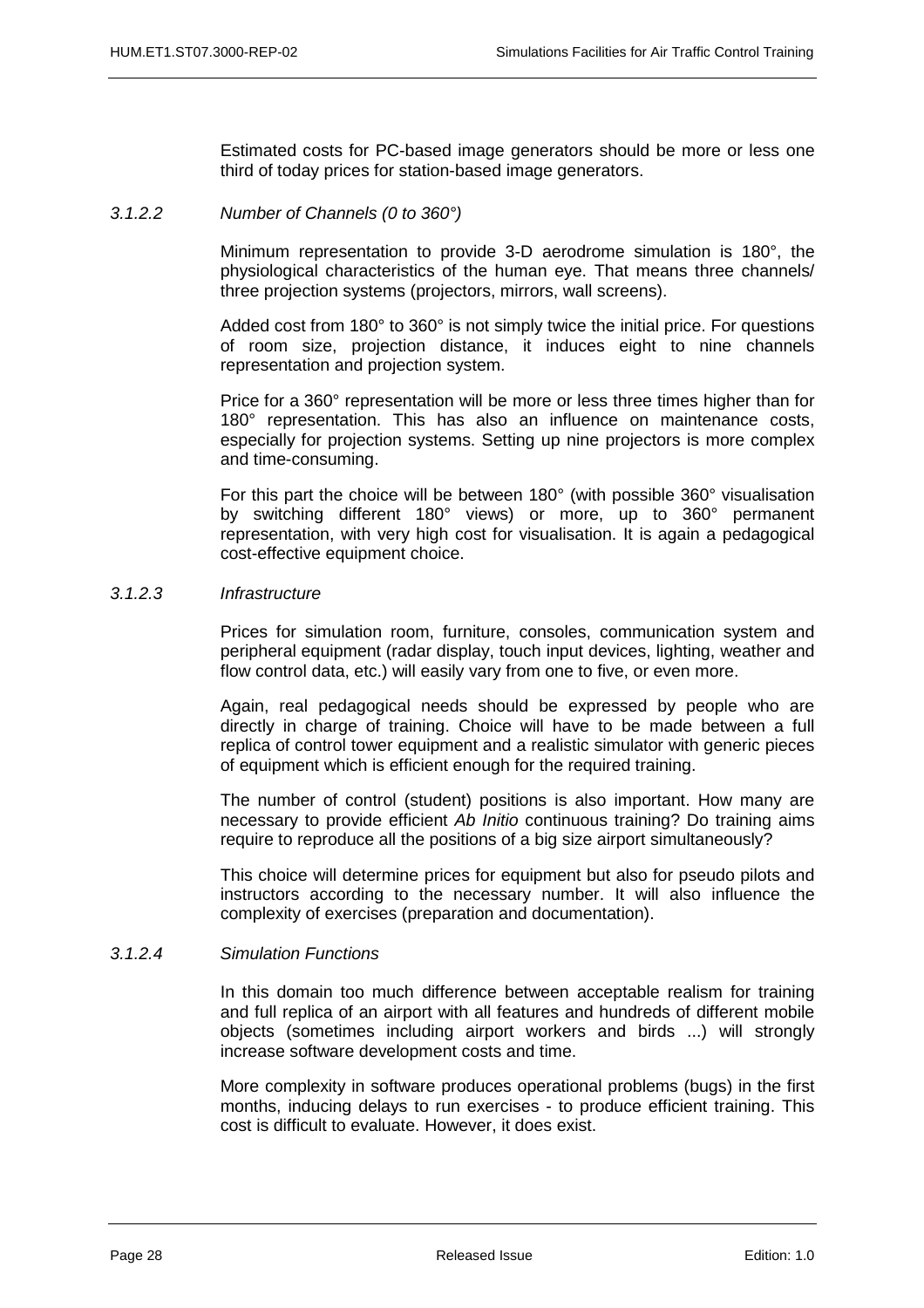#### *3.1.2.5 Pseudo pilots Interfaces and Real-time Functions*

Design of pseudo pilot interfaces and complexity of real-time pilot functions have a major influence on operational costs because of the number of piloting operators required for each control position. This number can vary from one to four and significantly increase the operational costs when professional operators are used.

#### *3.1.2.6 Environment Data and Mobile Objects Creation (New Airport) / Exercises Creation*

The creation of new simulated airports includes layout, specific air and ground procedures, mobile objects (aircraft and vehicles), software development for airport devices (lighting, radar display, etc.) and the creation of exercises on the new airport.

Manufacturers can provide new airports on client specifications but prices and delays should be discussed when buying the simulator, in order to avoid too high prices when new environment is needed for training.

We can expect that the PC-based image generator will very soon allow users to create and modify the environment and mobile objects themselves. This possibility will contribute to reducing costs and will enable the use of several airports on the same simulator.

Another aspect of operational costs is the creation and maintenance of simulation exercises. These should be handled by the instructors in charge of the preparation of training programs - it is most of the time possible on existing equipment.

#### *3.1.2.7 Operational Staff*

Instructors and pseudo pilots are necessary to run a simulator.

The choice of hardware and software also influences the job description of specialists/technicians in charge of the maintenance tasks. These tasks are necessarily as follows:

- setting up of projectors,
- maintenance,
- problem identification,
- dealing with manufacturers (even in the case of maintenance contracts for computers).

#### *3.1.2.8 Maintenance Costs*

Costs for yearly maintenance on hardware or software represent 10% of the total costs, which is a very high percentage. PC-based solutions should significantly reduce the operational costs.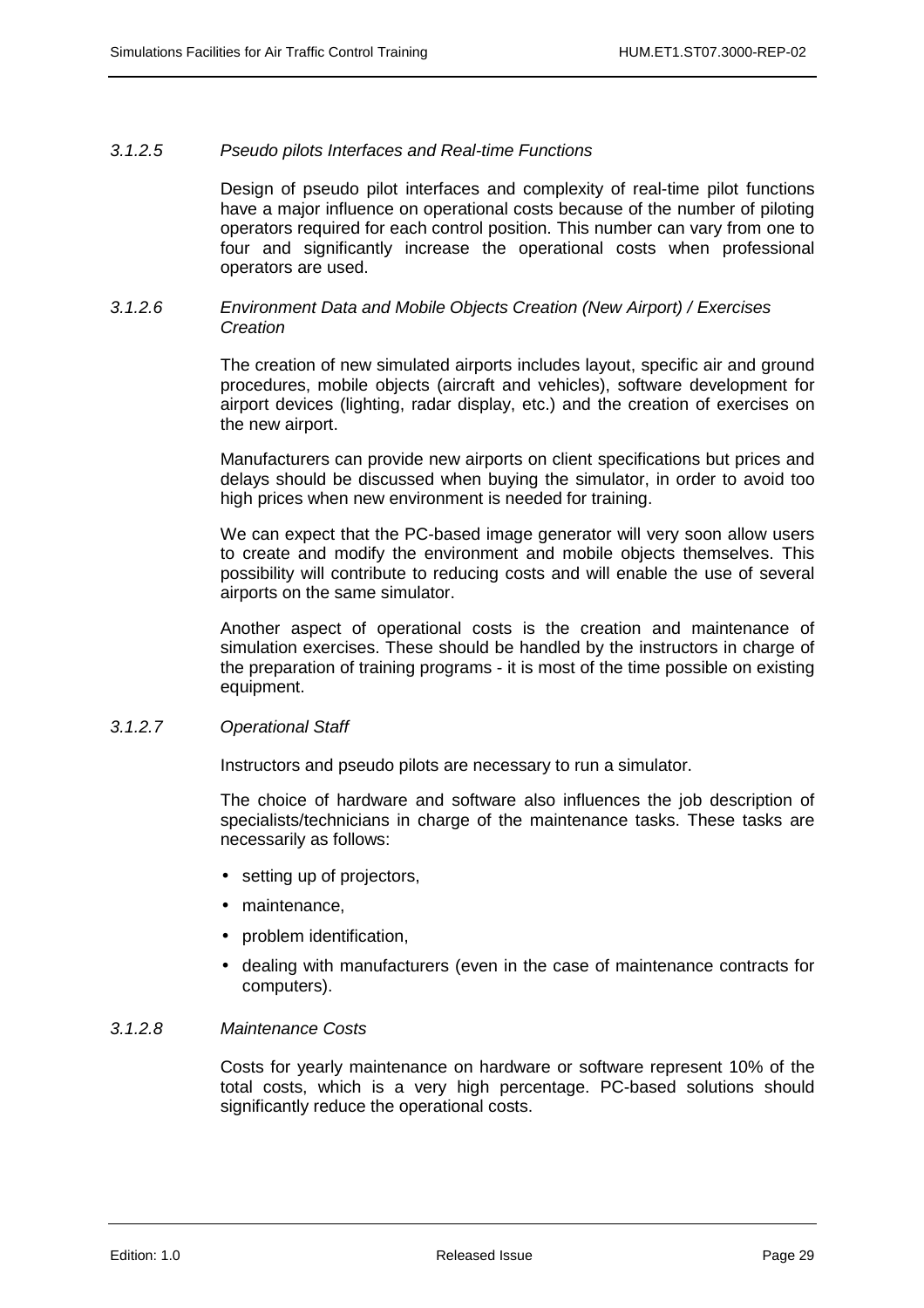## *3.1.2.9 Number of Students*

The number of students trained yearly will also have a great impact on the choice of the simulators. A full 360° simulator will induce limitations to the number of student ATCOs who can be trained. Group simulation is difficult to prepare, run and evaluate.

The training managers will have to choose, according to the number of students they have and their budget, between several low cost simulators for actual use and one full replica high-fidelity simulator for demonstration purposes.

## **3.1.3 Estimate of Costs**

Today we can estimate that prices between a PC-based 180° aerodrome simulator and a 360° high-fidelity aerodrome simulator may vary from MEURO 0.5 to 5. Between these minimum and maximum everyone can find their appropriate combination.

To this basic maintenance cost (up to 10% yearly), operational costs (pseudo pilots, instructors and maintenance staff) and costs for a simulation room with basic fittings have to be added to obtain real costs.

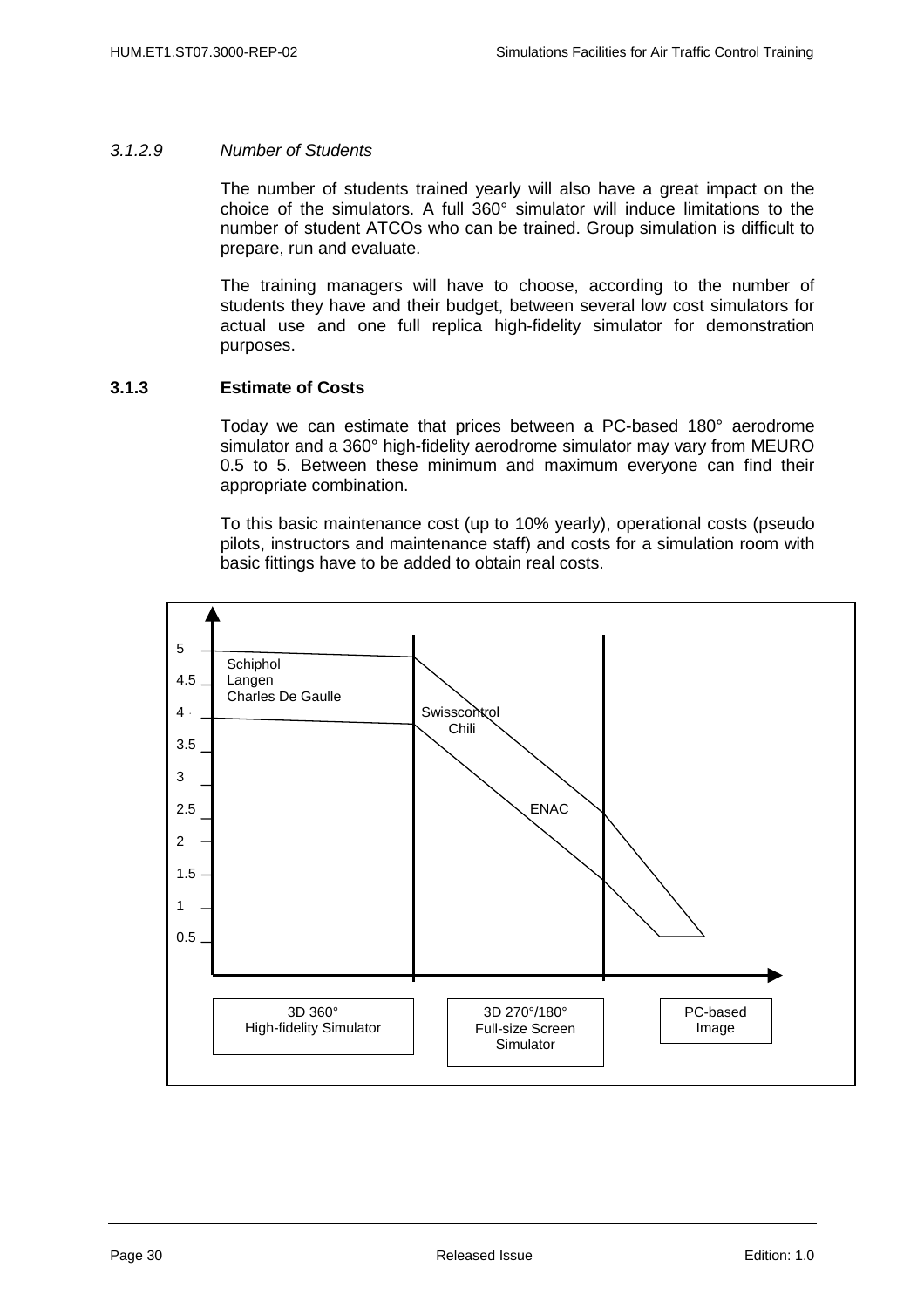# **3.2 Radar Simulator**

The following costs shown are an example of the 'raw material costs' for a simulator.

### **3.2.1 Simulator**

Networked or stand-alone system one pilot to one controller, 50cm monitors (1,280 x 1,024) for controllers and pilots, ATC style furniture for controllers, off-the-shelf desks for pilots, basic communications system:

| <b>Costs</b>    | <b>KEURO</b> |
|-----------------|--------------|
| Software        | 30           |
| Hardware        | 3            |
| <b>Monitors</b> | 2            |
| Furniture       | 2            |
| Communications  | 9            |
| <b>TOTAL</b>    | 46           |

A total of KEURO 46 per trainee position.

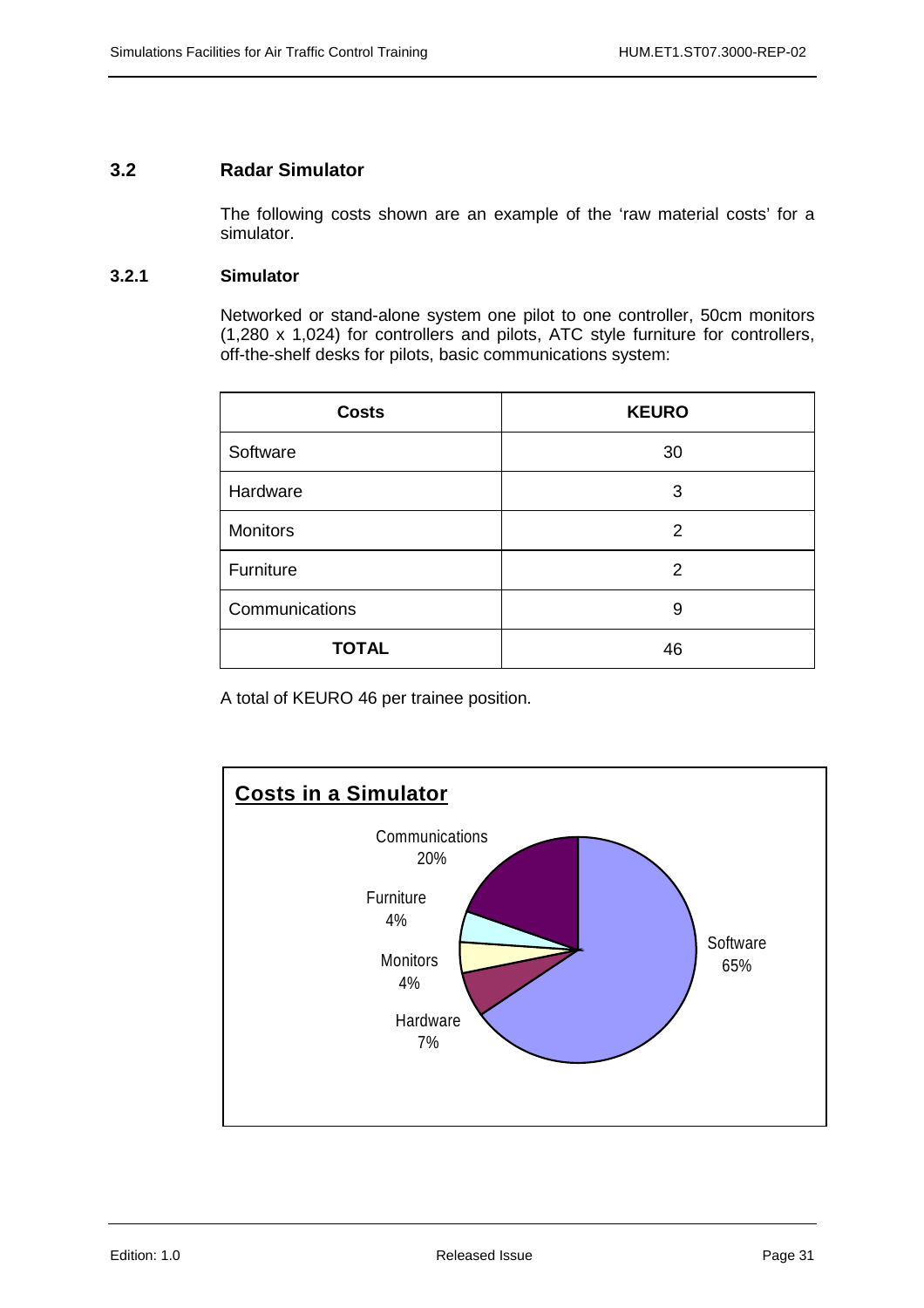# **3.2.2 High-fidelity Simulator**

Networked system with two pilots to one controller, SONY 2K×2K monitor for controller, 50cm monitor (1,280×1,024) for pilots, close replication of operational furniture for controller, purpose made furniture for pilots, fully configurable communications replicating operational equipment.

| <b>Costs</b>    | <b>KEURO</b> |
|-----------------|--------------|
| Software        | 54           |
| Hardware        | 12           |
| <b>Monitors</b> | 33           |
| Furniture       | 9            |
| Communications  | 23           |
| <b>TOTAL</b>    | 131          |

A total of KEURO 131 per trainee position.

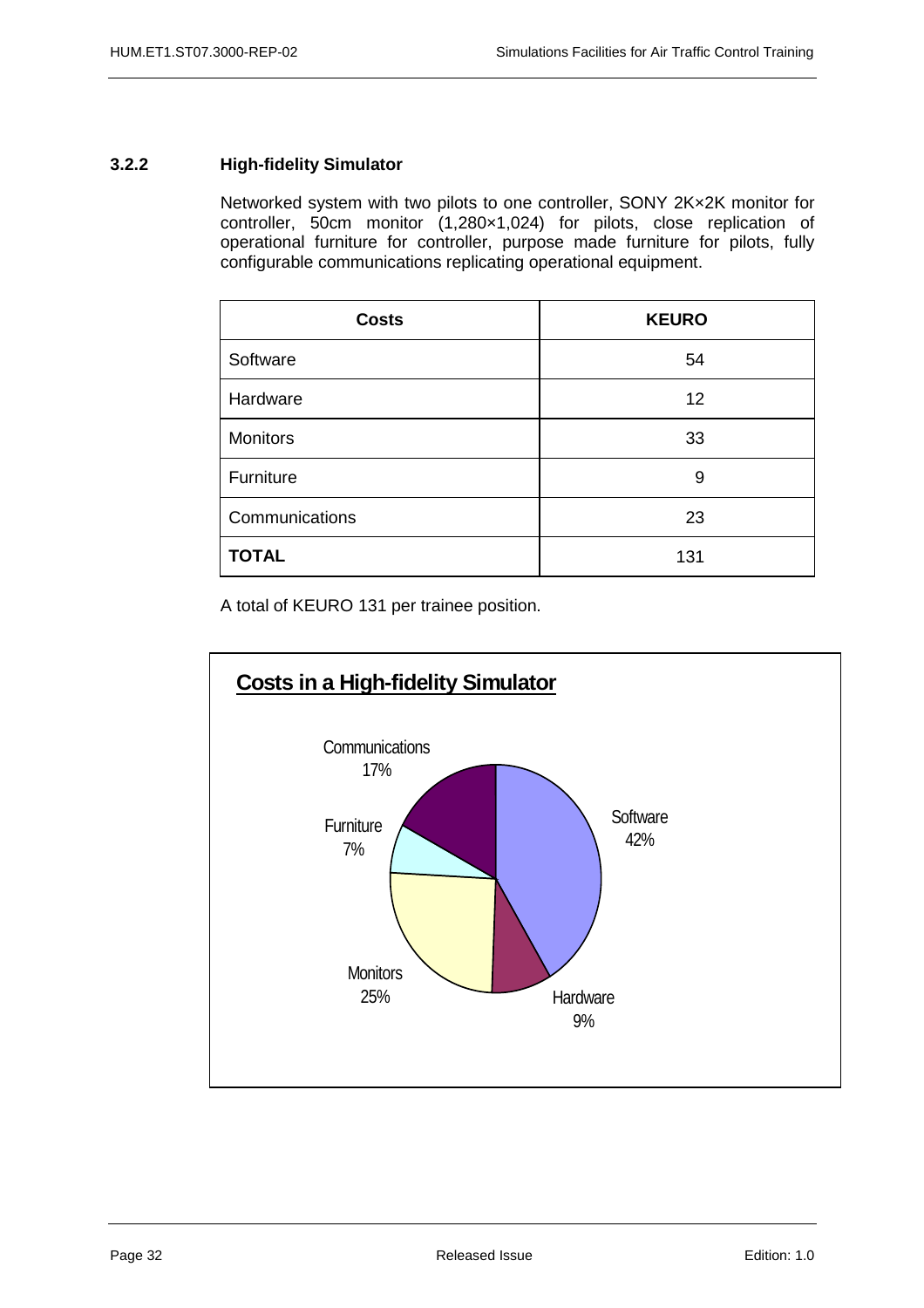## **3.3 Total Project Costs**

The following factors could affect the cost of a typical commercial project:

- any project-specific development/customisation;
- project labour (project management, Quality Assurance (QA), installation, testing, training, documentation, etc.);
- overhead recovery (changes on materials and labour);
- freight and insurance;
- accommodation and travel expenses;
- warranty;
- spares;
- financial charges;
- risk cover;
- profit.

The magnitude of the above costs will depend on:

- the nature of the project;
- the required levels of support, testing, warranty;
- the number of training seats being delivered;
- the overheads and fee policy of the supplier;
- how the overheads are recovered against labour and materials;
- the location of the delivery;
- the perceived risks (exchange rate risks, insurance, performance bonds/penalties, the customers payment record);
- the cashflow / payment schedule.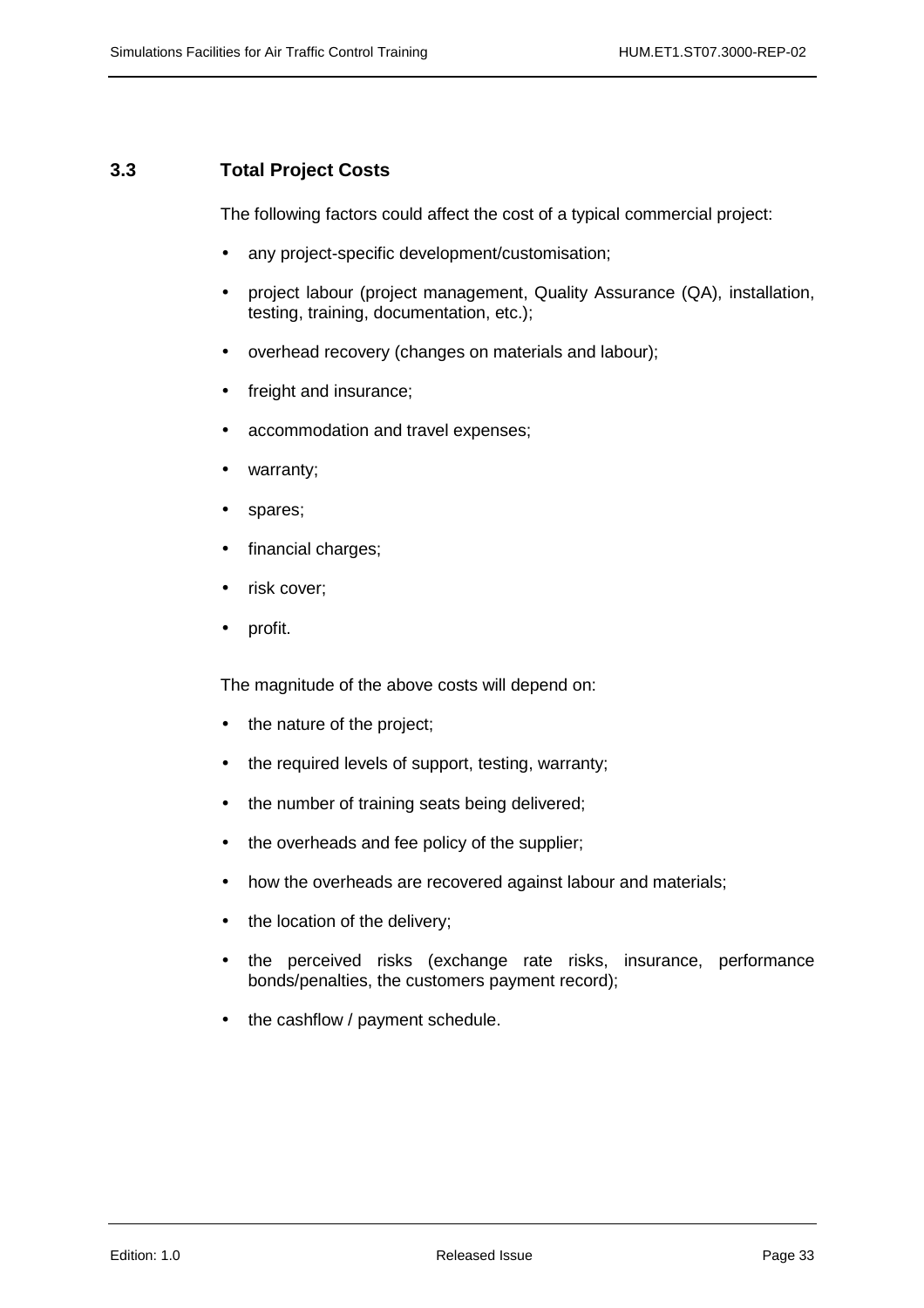When all of these factors are considered the rough result is that the 'raw' figures can increase by 100% to 200% to reflect typical commercial prices.

As a result a typical range of prices is as follows:

|                  | <b>Lower End (KEURO)</b> | Upper End (KEURO) |
|------------------|--------------------------|-------------------|
| <b>SIM</b>       | 90                       | 135               |
| <b>HI FI SIM</b> | 240                      | 360               |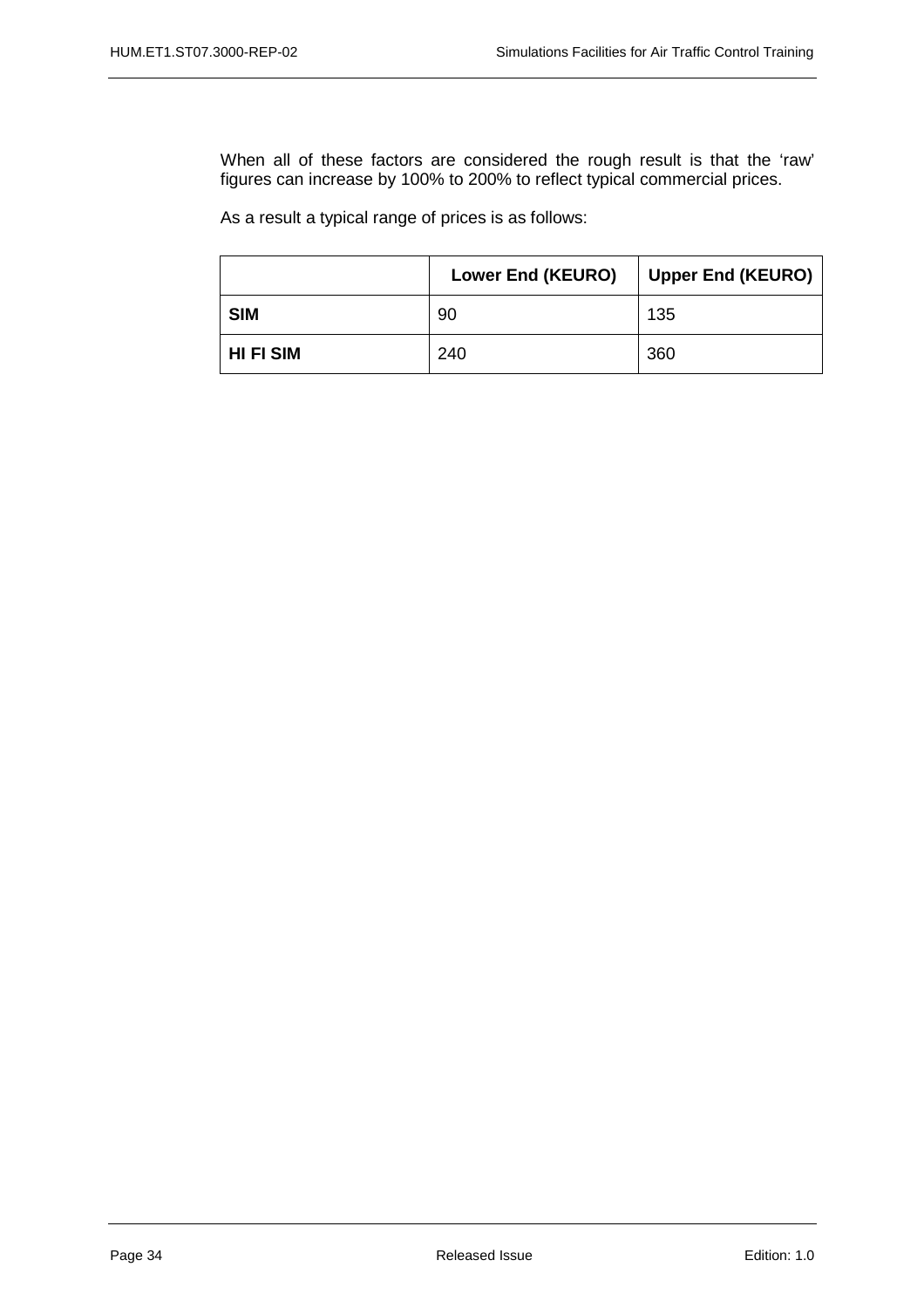# **4. COMPARISON TO FLIGHT SIMULATORS**

# **4.1 Flight Simulators (Joint Aviation Authorities Standards)**

### **4.1.1 Introduction**

As a benchmark we have analysed the use of simulation and simulators in pilot training. We had the opportunity to visit flight simulators and be presented with the reference documents, the Joint Aviation Authorities (JAA) standards.

The JAA standards JAR-STD 1A and JAR-STD 3A apply to those persons, organisations or enterprises seeking **qualification** of Flight and Navigation Procedure Trainer (FNPT) and of flight simulators and flight training devices.

### **4.1.2 Terminology**

JAA states that, due to the technical complexity of flight simulator, it is essential that standard terminology be used throughout.

In particular, the terminology used includes the following concepts:

### • **Flight Simulator Qualification (Simulator Qualification)**

ICAO and JAR 'qualify' simulators:

Qualification is the level of technical ability of a simulator as defined in the compliance document.

Neither ICAO nor JAR 'certify' simulators. Certification is defined in international standards as a procedure by which a third party gives written assurance that a product, process or service conforms to specified requirements.

## • **Qualification Test Guide (QTG)**

A document designed to demonstrate that the performance and handling qualities of a simulator agree within prescribed limits with those of the aeroplane and that all applicable regulatory requirements have been met. (The QTG includes both the aeroplane and simulator data issued to support the validation).

*Note: This QTG is proposed by the operator to the authority. When approved it becomes a master QTG, which is the basis for the simulator qualification and subsequent recurrent simulator evaluations.*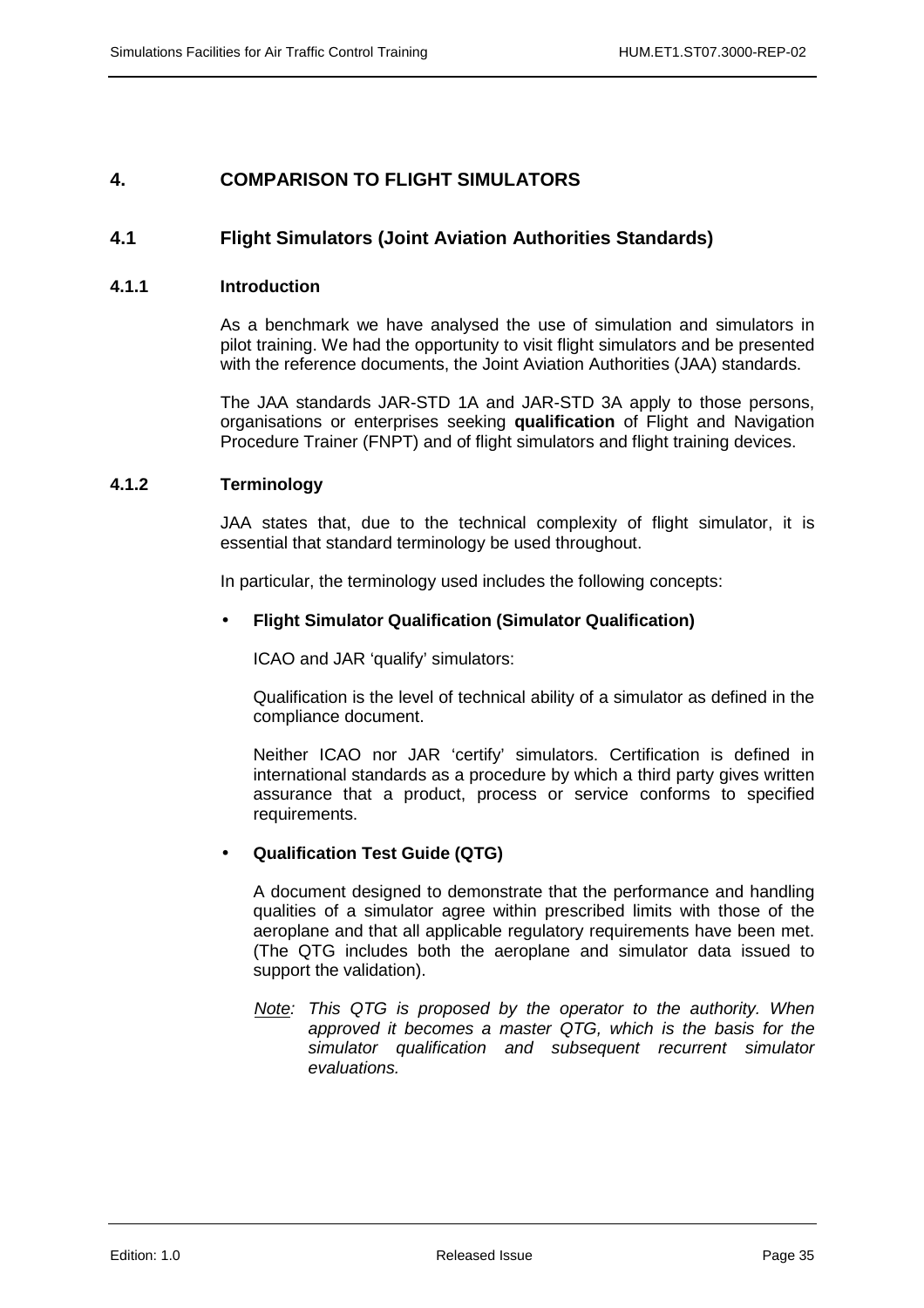### • **Simulator Approval**

The extent to which a simulator of a specified qualification level may be used by persons, organisations or enterprises as approved by the authority. It takes account of aeroplane to simulator differences and the operating and training ability of the organisation.

### **4.1.3 Types and Levels**

In fact, JAR differentiates between:

- flight simulator,
- flight training device (including FNPT),
- synthetic training device.

JAR defines four levels for flight simulator (A, B, C, D) and two types for FNPT. Flight training devices are defined as devices other than a simulator for which training and checking credit may be granted.

### **4.1.4 Principles**

The operation must apply for qualification to the appropriate authority. A qualification letter is issued following satisfactory completion of an evaluation by the authority. The qualification is valid for a limited period of time. Validity is extended after revaluation.

### • **Rules Governing the Operator**

The operator must demonstrate his/her ability to maintain the performance, functions and other characteristics of the qualification type or level: maintain a quality control system, update the system according to the aeroplane modifications or to progress in simulation techniques, ensure safe and reliable operation in a suitable environment.

### • **Requirements**

The documents list the seven areas where the device must be assessed. They differentiate the validation tests and the functions and subjective tests. Both tests are specified in detail in the JAR documents which include, for instance, typical subjective test profile.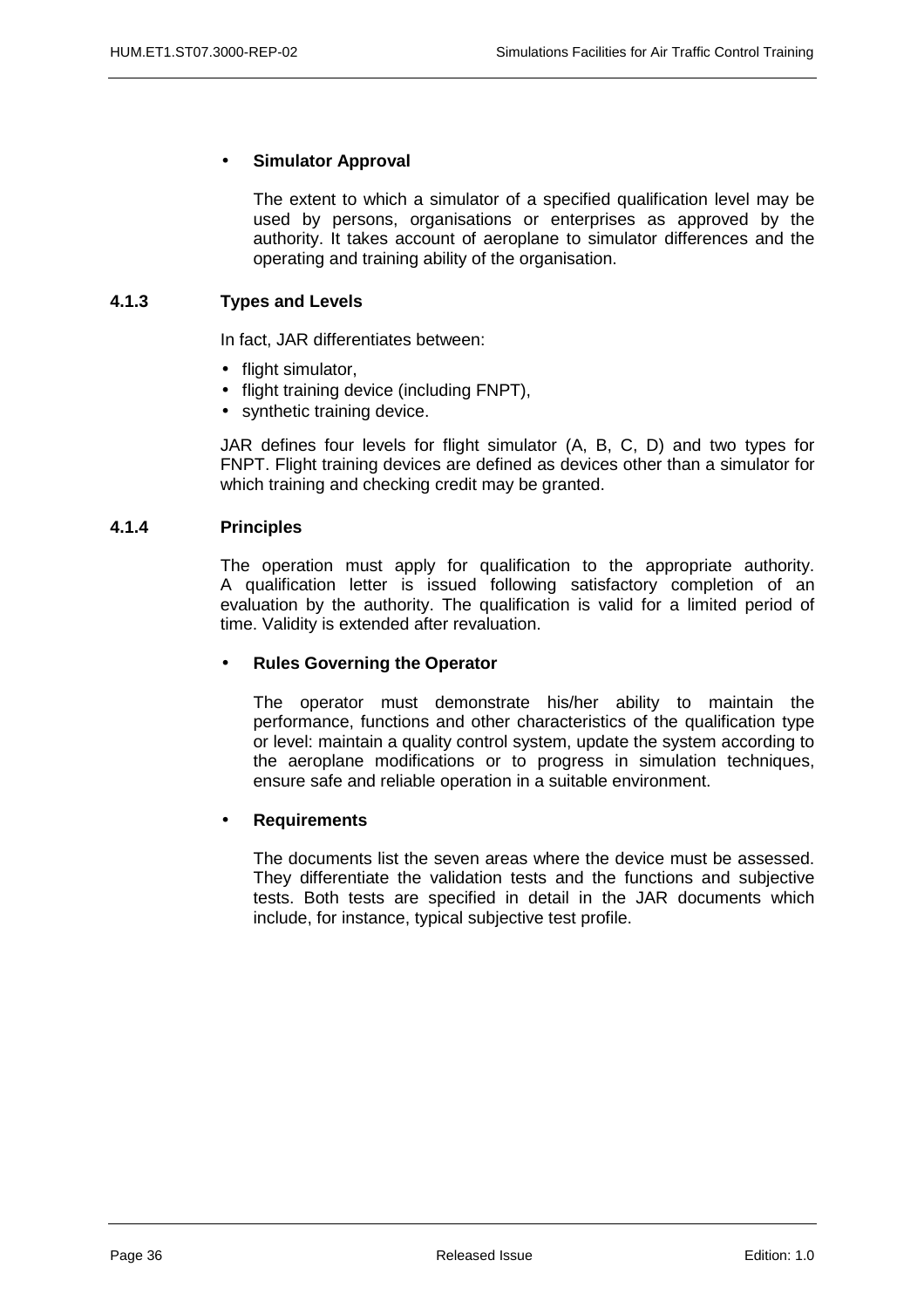# **4.1.5 Conclusion**

These standards are based on:

- a set of **detailed** approved documents,
- an agreed classification of the devices,
- a **defined authority** for qualification.

They apply:

- to an airborne equipment which is **certified**,
- on training procedures which are **approved**,
- for the benefit of personnel who are **licensed**.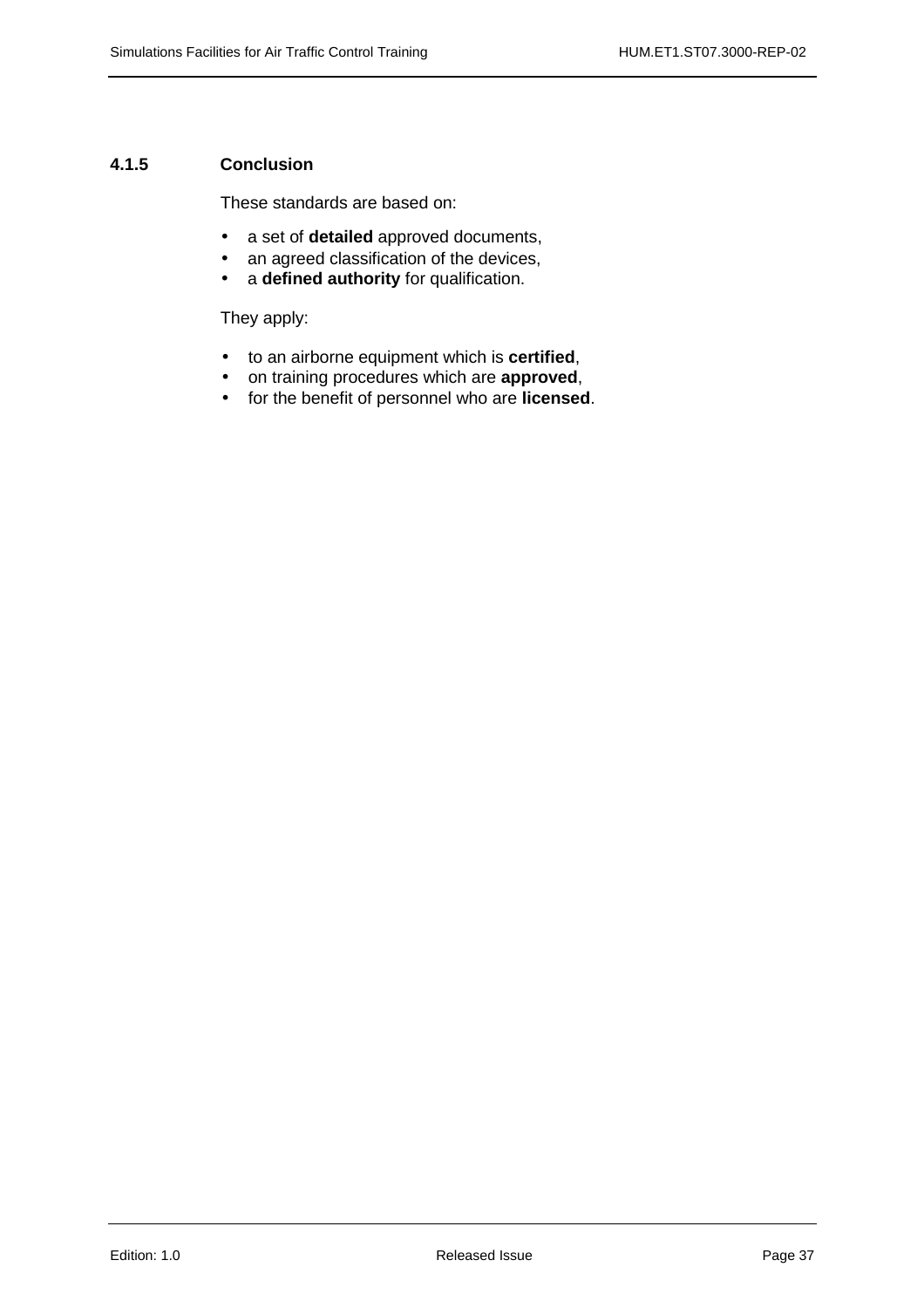### **4.2 Comparison**

In our conclusions we have detailed a series of factors relevant to the flight simulators.

It is very hazardous to think that they will apply to ATC simulators equally.

### **4.2.1 Air Traffic Control Equipment**

Air Traffic Control (ATC) equipment, in particular CWP, is not currently certified. It is also more specific to each control centre, even if harmonisation is progressing. Therefore, it is very difficult to find a benchmark with which to compare the simulator.

### **4.2.2 Licensing**

This task is currently in progress within the Licensing Task Force (LTF). There are two points linked to licensing:

### • **Instructor Rating**

It would be necessary to specify in a separate document which management and staffing are required to provide an approved training (similar to Para. 10 to 19 of the Appendix 1 to JAR-FCL 1.055 'Flying Training Organisations for Pilots Licences and Ratings'). One could imagine that this is for instance a 'simulator instructor rating (or endorsement)' giving the privilege to train a student or a trainee in simulation.

In fact, at the time of writing LTF is considering this question.

### • **Full Range of Training Phases**

When the complete range of licences, ratings and endorsements will be available, it will be possible to complete this range by all the training phases and to link the types of training equipment and practices to these different phases.

### **4.2.3 Authority and Standards**

The acceptance and the application of JARs in general and of JARs to training devices in particular are a remarkable achievement of a lengthy process. It was said that the creation of the standards took about fifteen years.

### **4.3 Benefits of a Qualification Process**

Setting up a process for qualification of ATC training devices will require a lot of time, efforts and resources.

What are the potential benefits of this process in the context of ATM?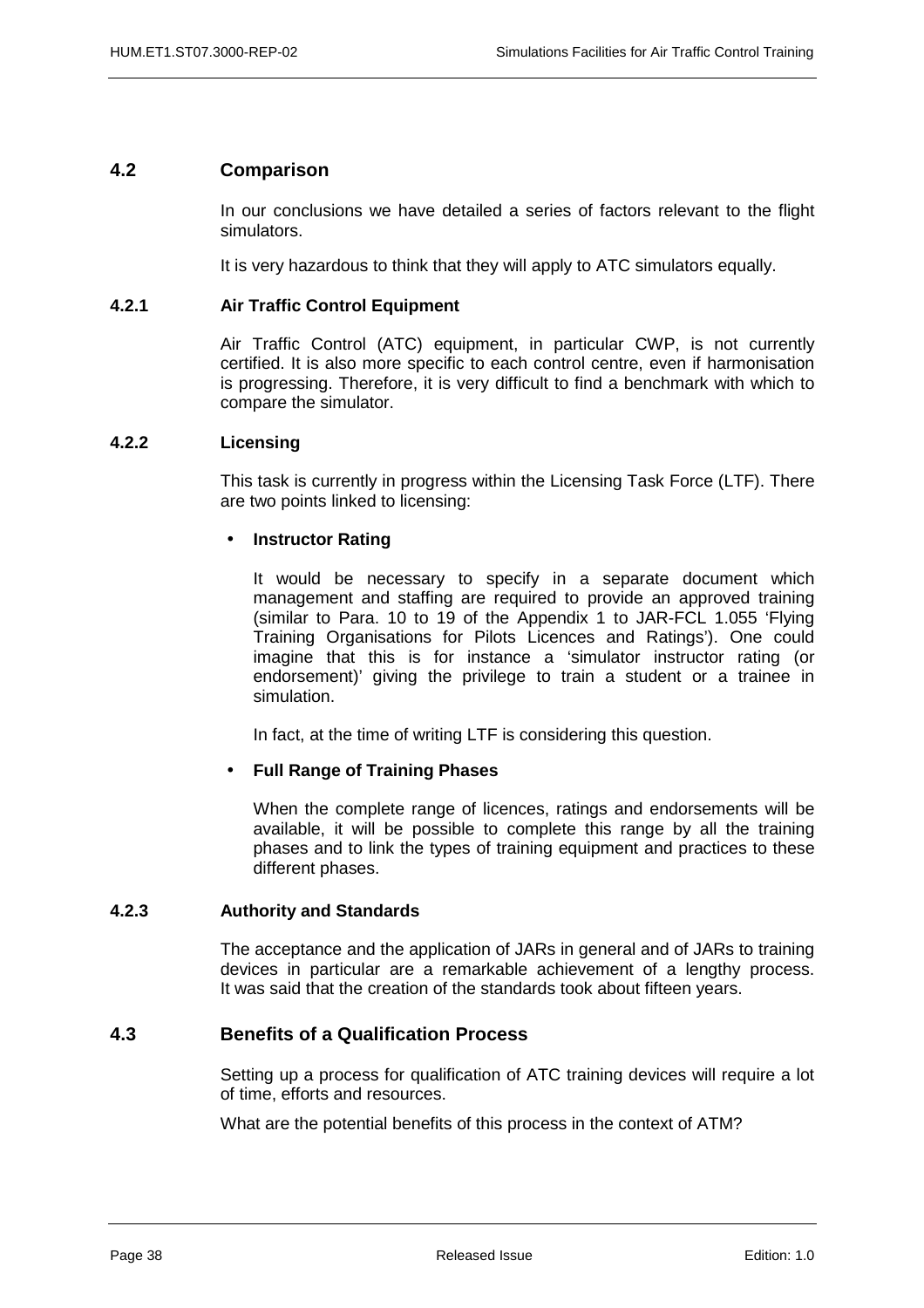### **4.3.1 Increase of the Efficiency of Training**

A definition of efficiency in training:

### • **Provisional Definition**

An increase in the efficiency of training could be defined by an increase of the average exit level of the students associated with a reduction of either student training time or training cost (human cost + investment + operation of the equipment).

### **Student Flow Consideration**

In fact, the efforts done to improve the training efficiency might be jeopardised by a bottleneck during the training process. The methods to sort out the occurrence of bottlenecks during the institutional phases are more or less known (Investment in the capacity and outside contracts). The solutions are much more difficult to implement during the operational phase. In the Guidelines 'Air Traffic Controller Training at Operational Units' (EATCHIP, 1999b) it is stressed how critical this phase is, and more especially the OJT phase. Several measures to improve the transition and pre-OJT periods are recommended, in order to 'achieve the maximum possible reduction of training under live conditions'. Since the publication of these guidelines several factors have contributed to increase their relevance (increase of traffic, flow management measures).

### • **Operating Cost and Safety Consideration**

All training phases are safety related but OJT phase is safety critical because the team trainee-OJT Instructor (OJTI) is controlling real traffic. It is not easy to isolate the factors causing incidents but it is accepted that the presence of a trainee on the position might be one contributing factor to incidents.

In the same way it might be assumed that the service provided to airlines might be less satisfactory in this situation.

On the Air Traffic Services (ATS) provider point of view it is also to be noted that this is a two-person team where only one person is needed.

So the OJT phase is far to be 'free' in terms of cost and safety.

Consequently, the achievement of a reduction of the OJT phase would be beneficial for safety and cost.

### **4.3.2 Objective for an Increase Training Efficiency in Air Traffic Management**

The considerations on the cost, safety and on the student flow lead us to propose the following definition: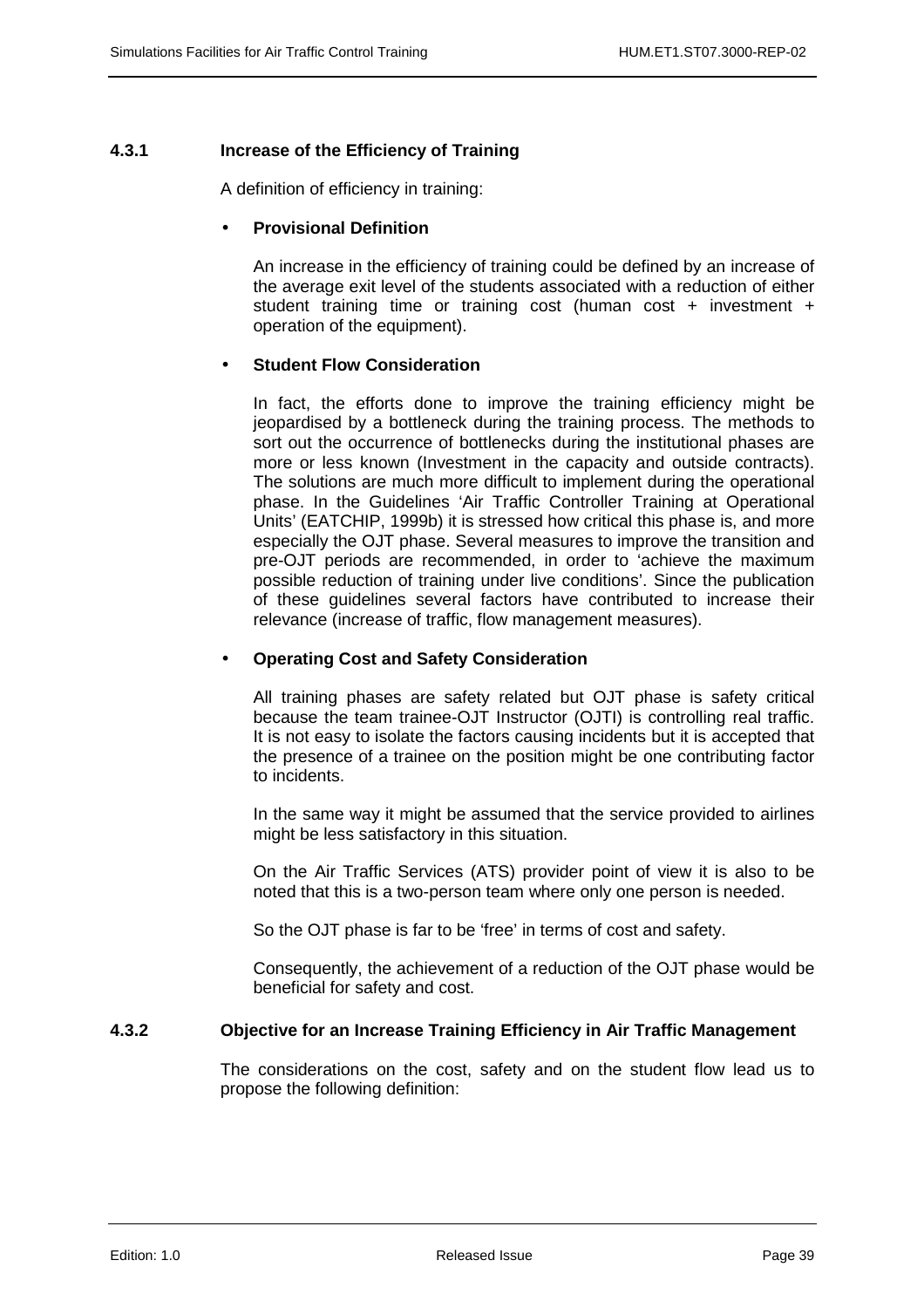'An increase of training efficiency in ATM is mainly to be searched in an increase of the level at minimum cost at the end of the pre-OJT phase and a reduction of the OJT phase. It is to be noted that the current minimum experiences of ICAO annex one (one month or 90 hours for aerodrome and three months or 180 hours for approach, approach radar, area or area radar control rating) could be fixed as objectives.'

The increase of the level at the end of the pre-OJT phase is performed in such a way that the total training time is reduced.

## **4.3.3 Contribution of Training Devices Qualification to the Increase of Efficiency in Training**

A qualification of the training devices will contribute:

- to optimise the equipment used in each phase,
- to increase the level at the end of the pre-OJT phase,
- to make this increase measurable and credible.

### **4.3.4 Improvement of the Specifications of Simulators**

The reference to the qualification documents (such as the requirements, the technical requirements, the qualification programme, the validation tests, and the tables of functions and subjective tests) will shorten and standardise the specifications of new simulators, simplify the dialog with manufacturers and contribute to clarify the simulator market.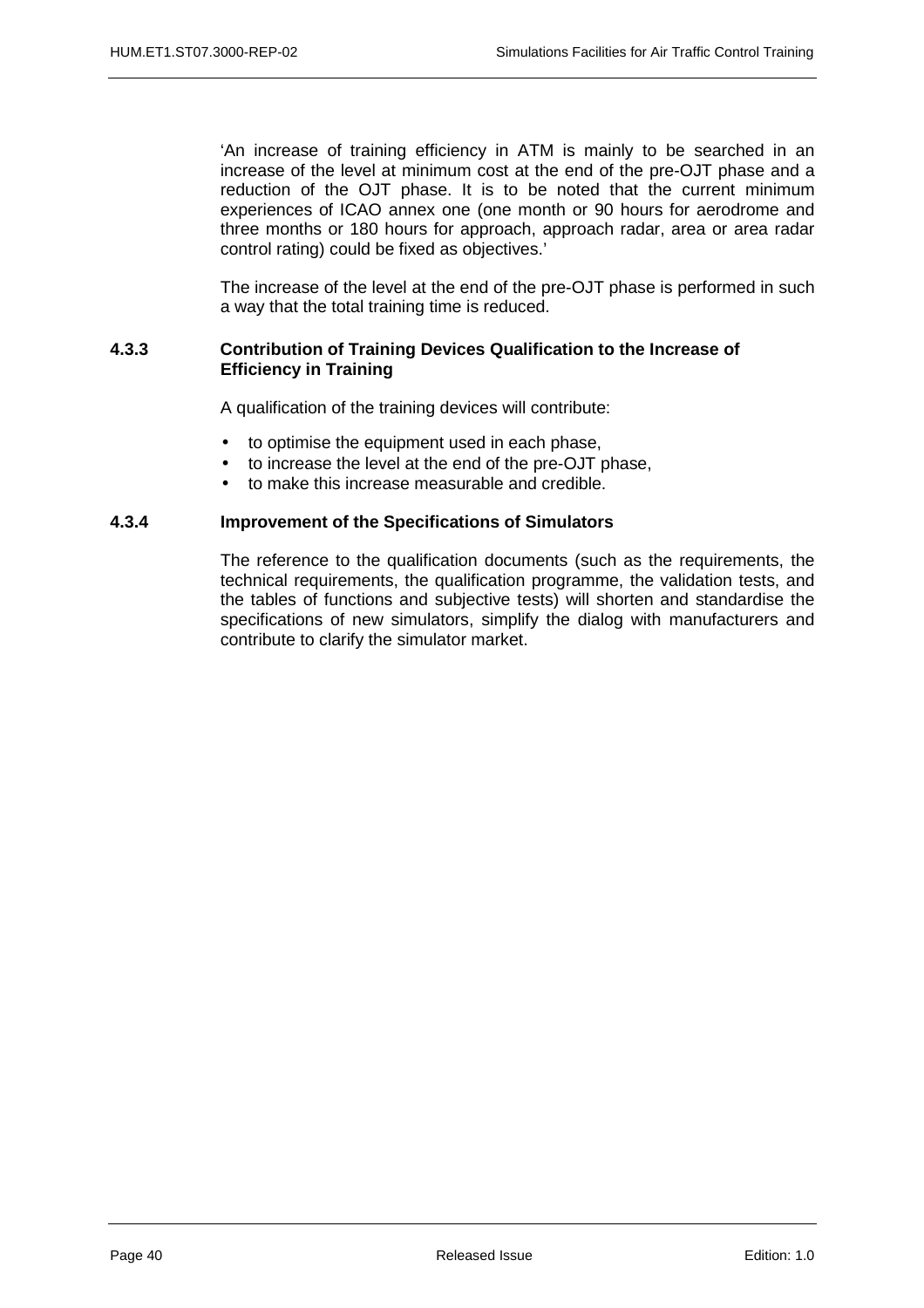### **5. CONCLUSION**

According to its Terms of Reference (TOR) the Task Force Technology-based Training Tools and Methods (TF-TTM) was required to identify and describe teaching support tools and methods desirable on new generation simulators. In order to achieve this it was necessary for TF-TTM to consider current tools and methods.

Accordingly the Task Force examined various manufacturers' projects and was introduced to the most advanced training practices of a number of European institutions.

Based on the experience of its members the Task Force produced a classification of simulators and simulations in order to provide a useful tool for optimisation of training.

It was also necessary to broaden our view of simulation and to inquire about qualification process and to provide elements of information, but it is beyond the TOR of TF-TTM to pronounce itself on the necessity of qualification procedures.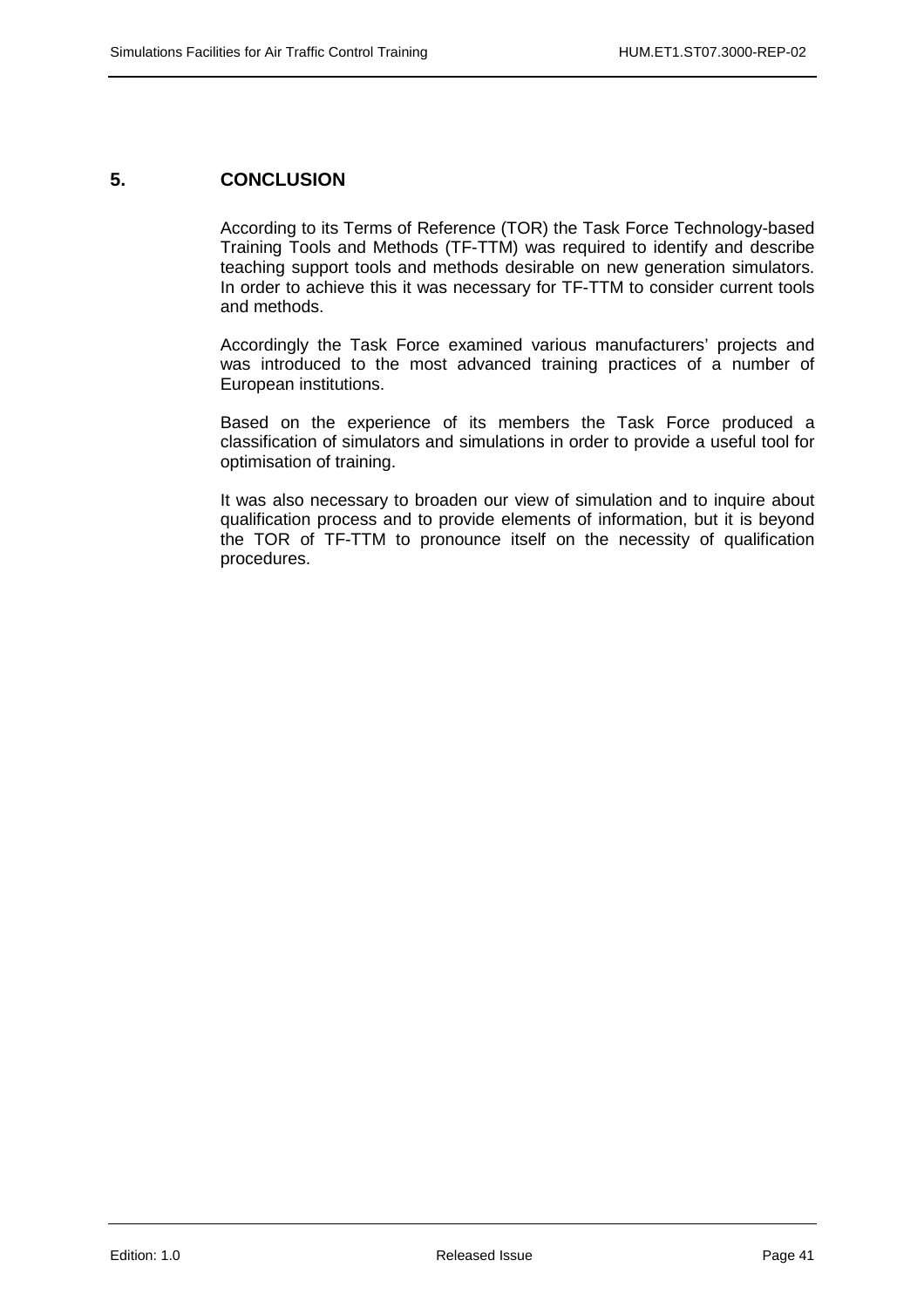Page intentionally left blank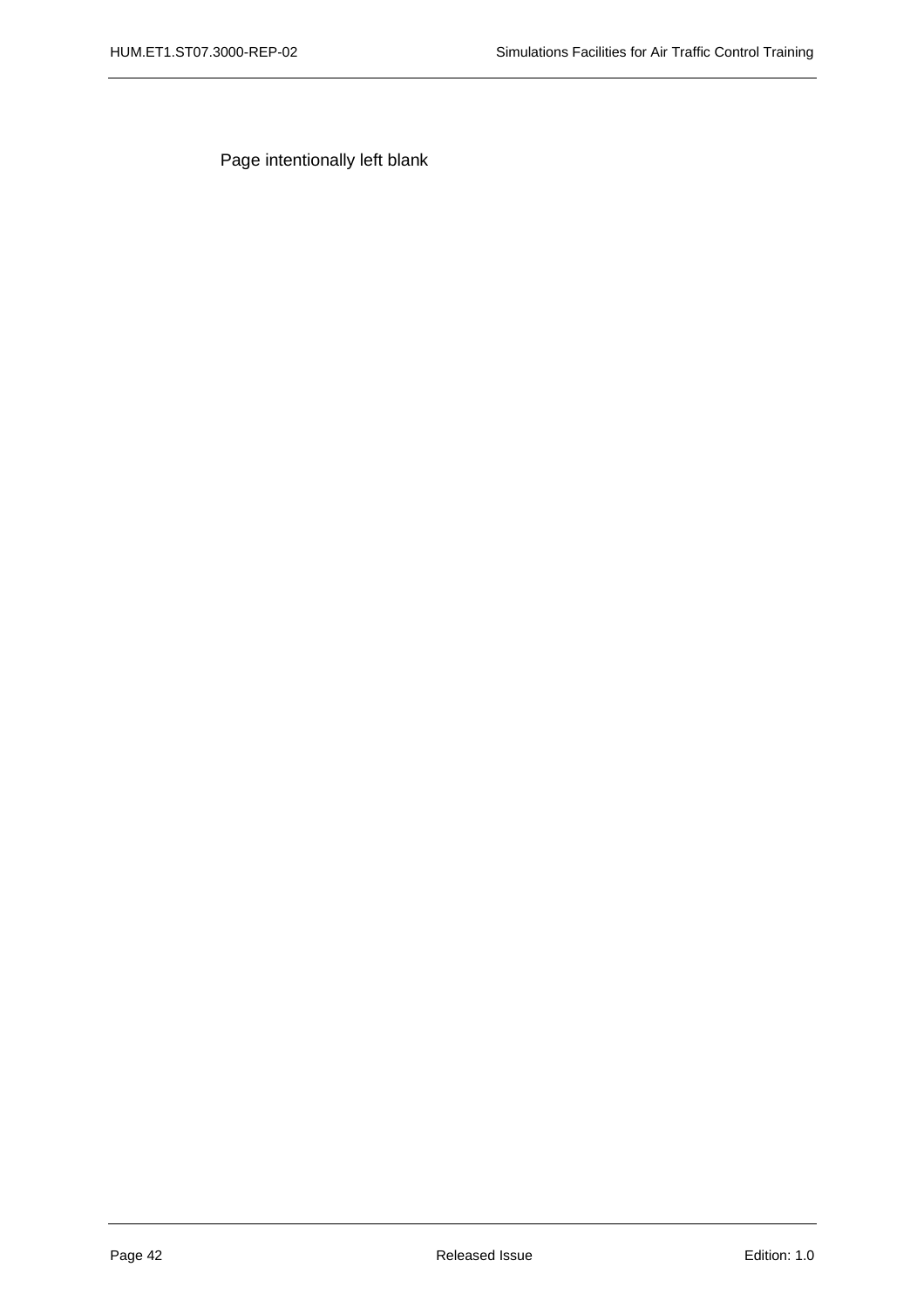# **6. DIAGRAMS OF CURRENT PRACTICES**

## **6.1 Introduction**

The analysis of the current practices is necessary to clarify the concepts of type of simulation and of type of equipment. The discussion about the implementation varying according to the countries enables us to extract the latest trends both in the development and the use of simulation. It also allows us to structure the requirements and to define the future needs.

The Task Force gathered data in two steps: first, internally (each expert bringing data from his/her own institute), then externally. The principle was to provide the definitions made by the Task Force and ask the data provider to answer according to his/her own feeling (He/she determines what is the type of simulator in use and what is the type of simulation performed).

The information is not exhaustive. It includes data about thirteen locations and is centred on institutional training.

The numbers have to be interpreted with care: the following three concepts should be differentiated:

• **Capacity of simulators.** The number of physical positions available to students for practice of control (exclusively) on given equipment.

For instance, let us call a simulator SIM1 and suppose that it is composed of one single unit. This unit includes one planning controller position and one executive controller position. The capacity of SIM1 is two.

• **Current practices (capacity for different types of exercises).** Takes into account the different practices on equipment. Also allows us to differentiate the number of students who can be trained according to the different types of exercises. Gives us an idea on the frequency of use of the different types of exercises.

For instance, let us suppose that SIM1 is used for two types of exercises: PTP and TEAM SIM. The equipment offers two seats for PTP and two seats for TEAM SIM. The capacity for practices is four (2x2).

• **Number of student hours.** Measures the real output of equipment as a product of the number of students by the number of hours, and can be detailed by type of exercise; this is not addressed in this document.

The general table summarises who operates which type of exercise on which media. Then, series of tables present the capacity for practices of simulation in each of the place in a more detailed manner. Two diagrams summarise the relative capacity of the different types of simulators and the distribution of the types of exercises.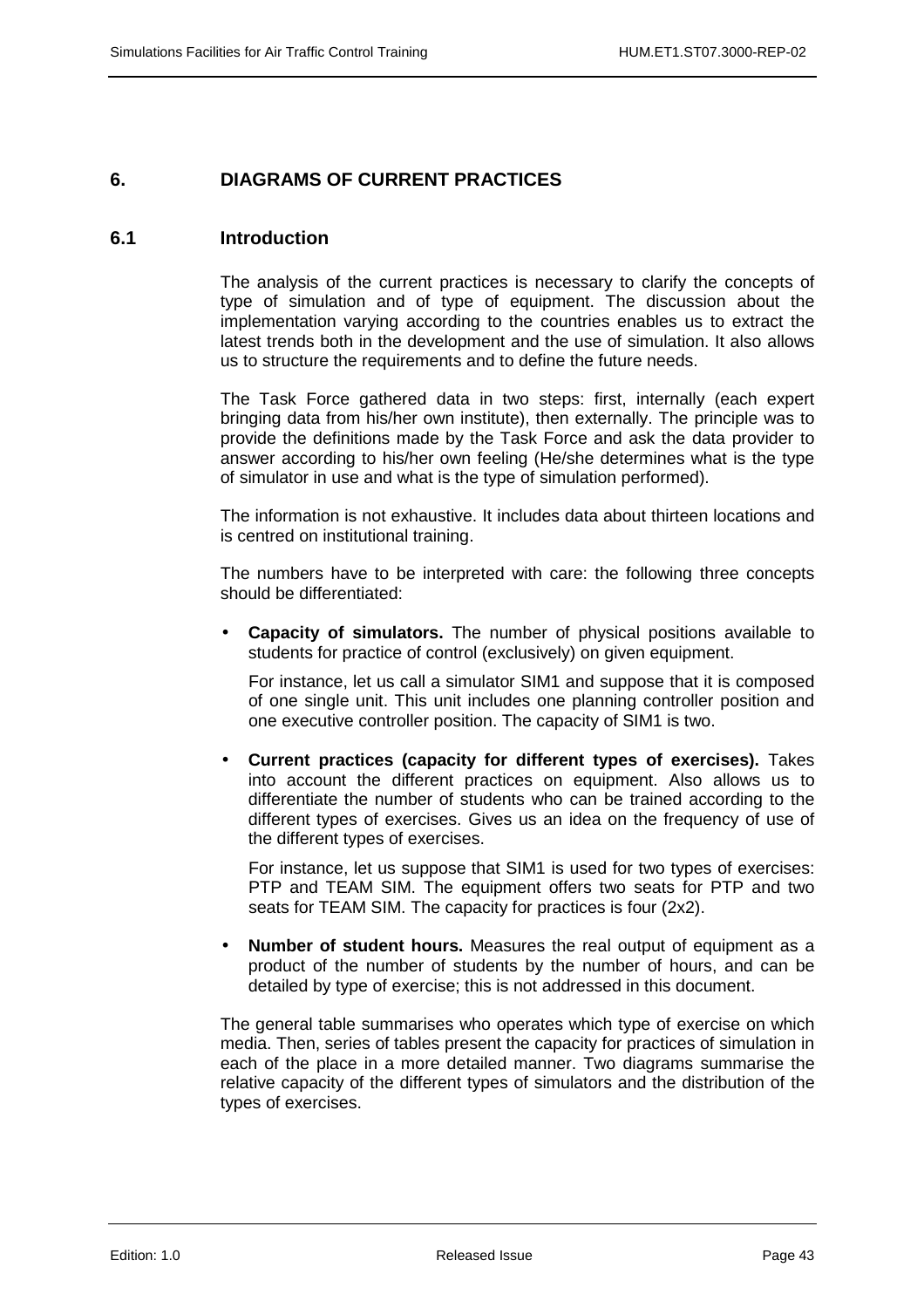# **6.2 General Table**

|                                             | <b>Other Training</b><br><b>Device</b>                                    | <b>Part-Task</b><br><b>Trainer</b>             | <b>Simulator</b>                                                                                         | <b>High-fidelity</b><br><b>Simulator</b>              |
|---------------------------------------------|---------------------------------------------------------------------------|------------------------------------------------|----------------------------------------------------------------------------------------------------------|-------------------------------------------------------|
| <b>Skill</b><br><b>Acquisition</b>          | Denmark<br><b>EUROCONTROL</b><br>Germany<br>Italy<br>The Netherlands      | <b>EUROCONTROL</b><br>France<br>Italy<br>Spain | Denmark<br>Ireland                                                                                       | France                                                |
| <b>Guided Skill</b><br><b>Acquisition</b>   | Spain                                                                     | Germany                                        | Ireland                                                                                                  |                                                       |
| <b>Part-Task</b><br><b>Practice</b>         |                                                                           | Germany<br>United Kingdom<br>Belgium           | France<br>Ireland<br>Czech Republic                                                                      |                                                       |
| <b>Guided Part-</b><br><b>Task Practice</b> |                                                                           | Germany                                        |                                                                                                          |                                                       |
| <b>Individual</b><br><b>Simulation</b>      |                                                                           | Germany                                        | <b>EUROCONTROL</b><br>France<br>Germany<br>United Kingdom<br>Ireland<br>Denmark<br><b>Czech Republic</b> | France<br>Italy<br>United Kingdom                     |
| <b>Team</b><br><b>Simulation</b>            |                                                                           |                                                | Belgium<br>Czech Republic<br><b>EUROCONTROL</b><br>Spain<br>Ireland<br>Italy<br>United Kingdom           | Italy<br>Spain<br>The Netherlands                     |
| Group<br><b>Simulation</b>                  |                                                                           |                                                | EUROCONTROL<br>Spain<br>Ireland<br>Czech Republic<br>Belgium                                             | France<br>Germany<br>Italy<br>Spain<br>United Kingdom |
| <b>Guided</b><br><b>Simulation</b>          |                                                                           |                                                |                                                                                                          |                                                       |
| Note: CBT                                   | <b>EUROCONTROL</b><br>France<br>Germany<br>Spain<br><b>United Kingdom</b> |                                                |                                                                                                          |                                                       |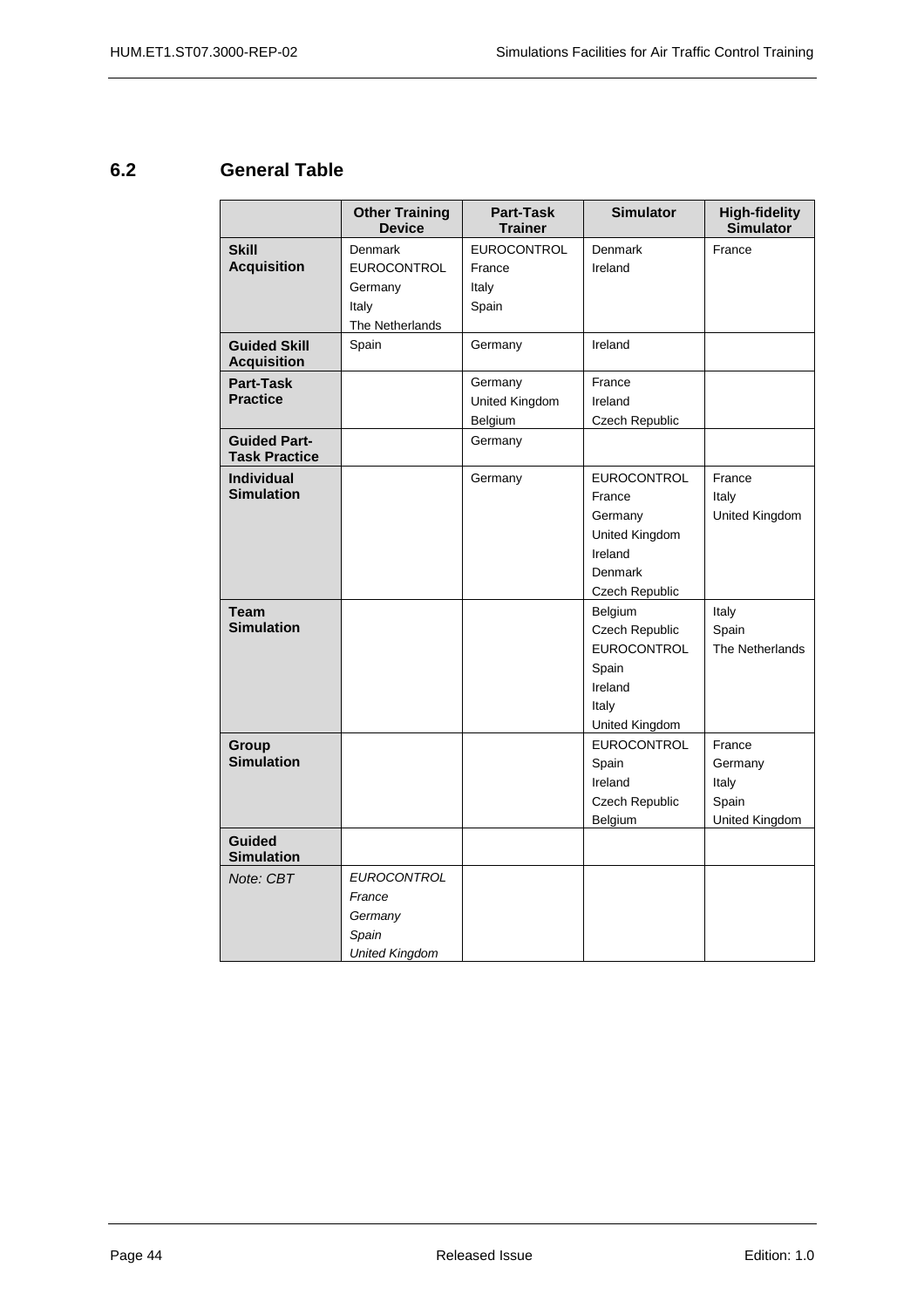# **6.3 Belgium – BELGOCONTROL - Brussels**

| <b>BELGOCONTROL</b>                       | <b>Other Training</b><br><b>Device</b> | <b>Part-Task</b><br><b>Trainer</b>                                                                              | <b>Simulator</b>                                                                                                              | <b>High-fidelity</b><br><b>Simulator</b> |
|-------------------------------------------|----------------------------------------|-----------------------------------------------------------------------------------------------------------------|-------------------------------------------------------------------------------------------------------------------------------|------------------------------------------|
| <b>Skill Acquisition</b>                  |                                        |                                                                                                                 |                                                                                                                               |                                          |
| <b>Guided Skill</b><br><b>Acquisition</b> |                                        |                                                                                                                 |                                                                                                                               |                                          |
| <b>Part-Task Practice</b>                 |                                        | PC System: 4<br>Position:<br>4<br>Stud./Pos.:<br>$\mathbf{1}$<br>Pil./Pos.:<br>$\mathbf{1}$<br>Stud./Ins.:<br>1 |                                                                                                                               |                                          |
| <b>Guided Part-Task</b><br>practice       |                                        |                                                                                                                 |                                                                                                                               |                                          |
| <b>Individual</b><br><b>Simulation</b>    |                                        |                                                                                                                 |                                                                                                                               |                                          |
| <b>Team Simulation</b>                    |                                        |                                                                                                                 | First:<br>6<br>Position:<br>3<br>Stud/Pos.:<br>$\overline{2}$<br>Pil/Pos.:<br>$\overline{2}$<br>$\overline{2}$<br>Stud./Ins.: |                                          |
| <b>Group Simulation</b>                   |                                        |                                                                                                                 | 6<br>First:<br>Position:<br>3<br>Stud./Pos.:<br>2<br>Pil/Pos.:<br>2<br>Stud./Ins.:<br>$\overline{2}$                          |                                          |
| <b>Guided Simulation</b>                  |                                        |                                                                                                                 |                                                                                                                               |                                          |
| Note: CBT                                 |                                        |                                                                                                                 |                                                                                                                               |                                          |

First line: Name of simulator and number of students simultaneously trained<br>Second line: Number of positions Number of positions Third line: Students per position Fourth line: Pseudo pilots per position Fifth line: Students per instructor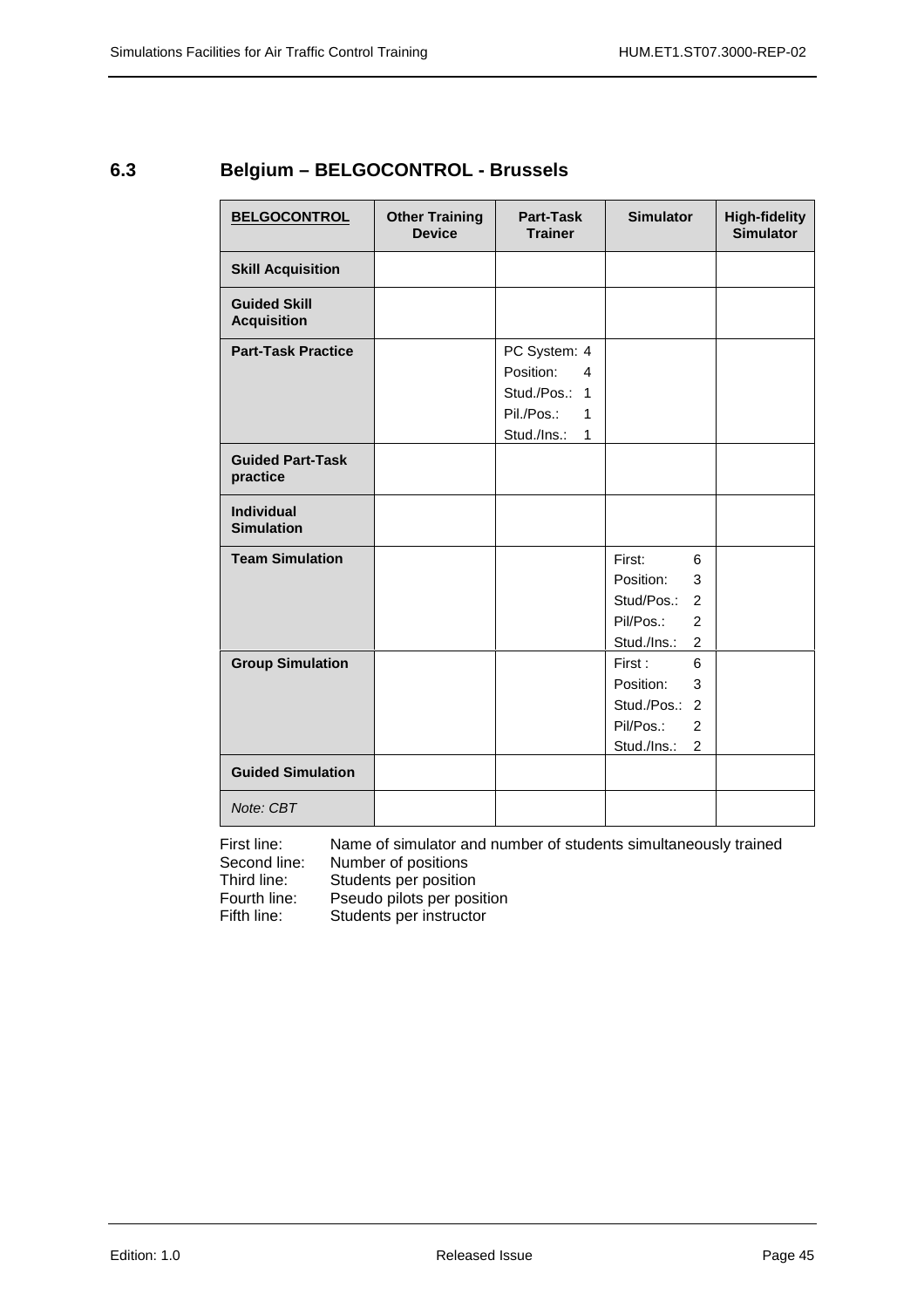# **6.4 Czech Republic - Air Navigation Services – Praha**

| <b>ANS of Czech</b><br><b>Republic</b>     | <b>Other Training</b><br><b>Device</b> | Part-Task<br><b>Trainer</b> | <b>Simulator</b>                                                                                                   | <b>High-fidelity</b><br><b>Simulator</b> |
|--------------------------------------------|----------------------------------------|-----------------------------|--------------------------------------------------------------------------------------------------------------------|------------------------------------------|
| <b>Skill Acquisition</b>                   |                                        |                             |                                                                                                                    |                                          |
| <b>Guided Skill</b><br><b>Acquisition</b>  |                                        |                             | Cass.:<br>8<br>Position:<br>8<br>Stud./Pos.:<br>$\mathbf{1}$<br>Pil./Pos.:<br>2<br>Stud./Ins.:<br>1                |                                          |
| <b>Part-Task Practice</b>                  |                                        |                             |                                                                                                                    |                                          |
| <b>Guided Part-Task</b><br><b>Practice</b> |                                        |                             | Cass.:<br>8<br>Position:<br>8<br>Stud./Pos.:<br>$\mathbf{1}$<br>Pil./Pos.:<br>3<br>Stud./Ins.:<br>$\mathbf{1}$     |                                          |
| <b>Individual</b><br><b>Simulation</b>     |                                        |                             | Cass.:<br>8<br>Position:<br>$\overline{4}$<br>Stud/Pos.:<br>2<br>Pil./Pos.:<br>3<br>Stud./Ins.:<br>$\overline{c}$  |                                          |
| <b>Team Simulation</b>                     |                                        |                             | Cass.:<br>8<br>Position:<br>$\overline{4}$<br>Stud./Pos.:<br>$\overline{2}$<br>Pil./Pos.:<br>3<br>Stud./Ins.:<br>2 |                                          |
| <b>Group Simulation</b>                    |                                        |                             |                                                                                                                    |                                          |
| <b>Guided Simulation</b>                   |                                        |                             |                                                                                                                    |                                          |
| Note: CBT                                  |                                        |                             |                                                                                                                    |                                          |

First line: Name of simulator and number of students simultaneously trained<br>Second line: Number of positions Second line: Number of positions<br>Third line: Students per position Third line: Students per position<br>Fourth line: Pseudo pilots per pos Fourth line: Pseudo pilots per position Fifth line: Students per instructor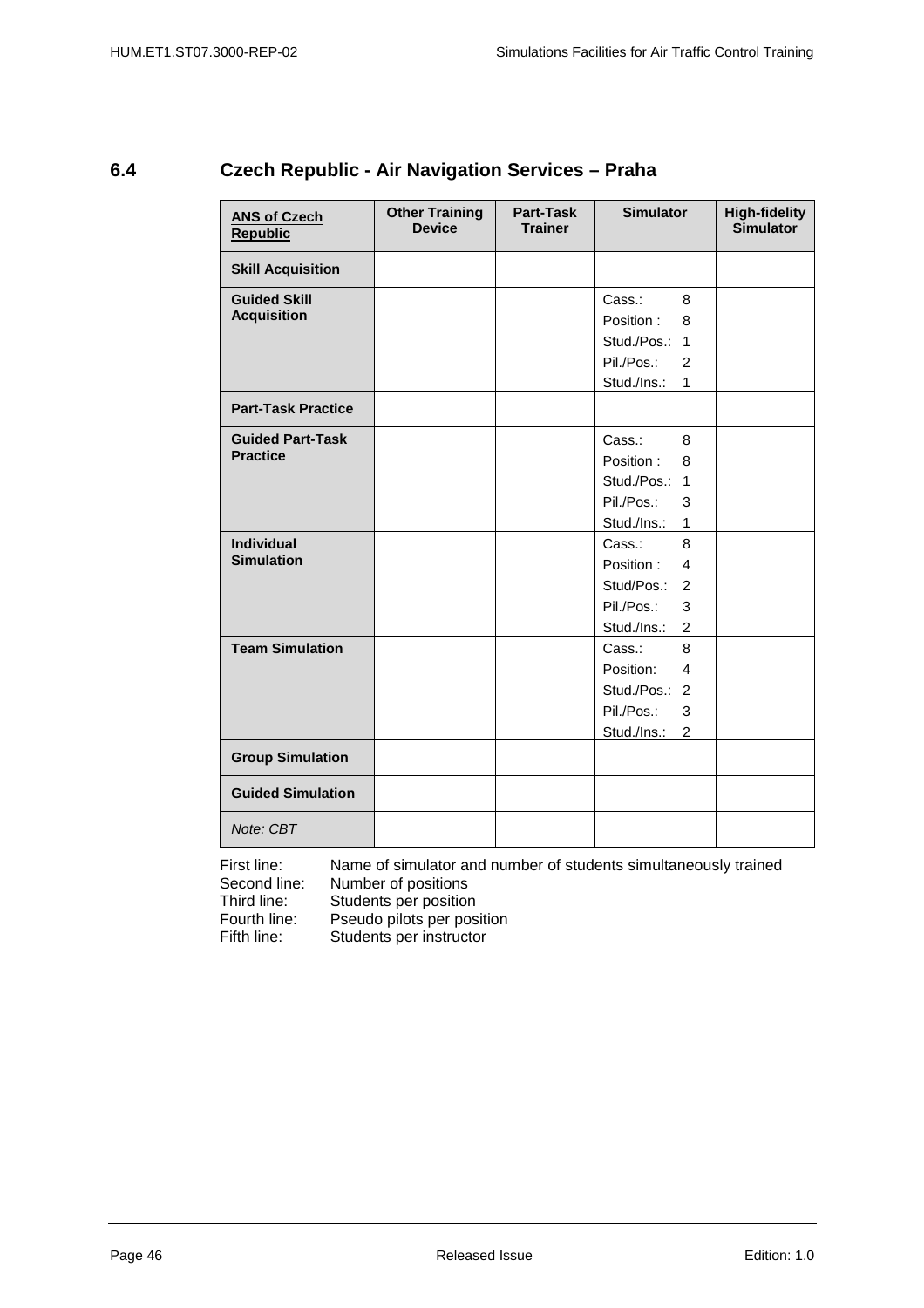# **6.5 Denmark – CAA Academy - Copenhagen**

| <b>CAA Academy</b>                         | <b>Other Training</b><br><b>Device</b>                                      | Part-Task<br><b>Trainer</b> | <b>Simulator</b>                                                                              | <b>High-fidelity</b><br><b>Simulator</b> |
|--------------------------------------------|-----------------------------------------------------------------------------|-----------------------------|-----------------------------------------------------------------------------------------------|------------------------------------------|
| <b>Skill Acquisition</b>                   | CBT Room:<br>28<br>Position:<br>28<br>Stud./pos.:<br>1<br>Pilots/pos.:<br>0 |                             | RADSIM:<br>16<br>Position:<br>16<br>Stud./pos.:<br>$\mathbf{1}$<br>Pilots/pos.:<br>2          |                                          |
|                                            | Stud./Ins.:<br>14                                                           |                             | Stud. /Ins.:<br>2                                                                             |                                          |
| <b>Guided Skill</b><br><b>Acquisition</b>  |                                                                             |                             |                                                                                               |                                          |
| <b>Part-Task Practice</b>                  |                                                                             |                             |                                                                                               |                                          |
| <b>Guided Part-Task</b><br><b>Practice</b> |                                                                             |                             |                                                                                               |                                          |
| <b>Individual</b><br><b>Simulation</b>     |                                                                             |                             | RADSIM:<br>16<br>Position:<br>16<br>Stud./pos.:<br>1<br>Pilots/pos.:<br>2<br>Stud./Ins.:<br>2 |                                          |
| <b>Team Simulation</b>                     |                                                                             |                             |                                                                                               |                                          |
| <b>Group Simulation</b>                    |                                                                             |                             |                                                                                               |                                          |
| <b>Guided Simulation</b>                   |                                                                             |                             |                                                                                               |                                          |
| Note: CBT                                  |                                                                             |                             |                                                                                               |                                          |

First line: Name of simulator and number of students simultaneously trained<br>Second line: Number of positions Second line: Number of positions<br>Third line: Students per position Third line: Students per position<br>Fourth line: Pseudo pilots per pos Fourth line: Pseudo pilots per position Fifth line: Students per instructor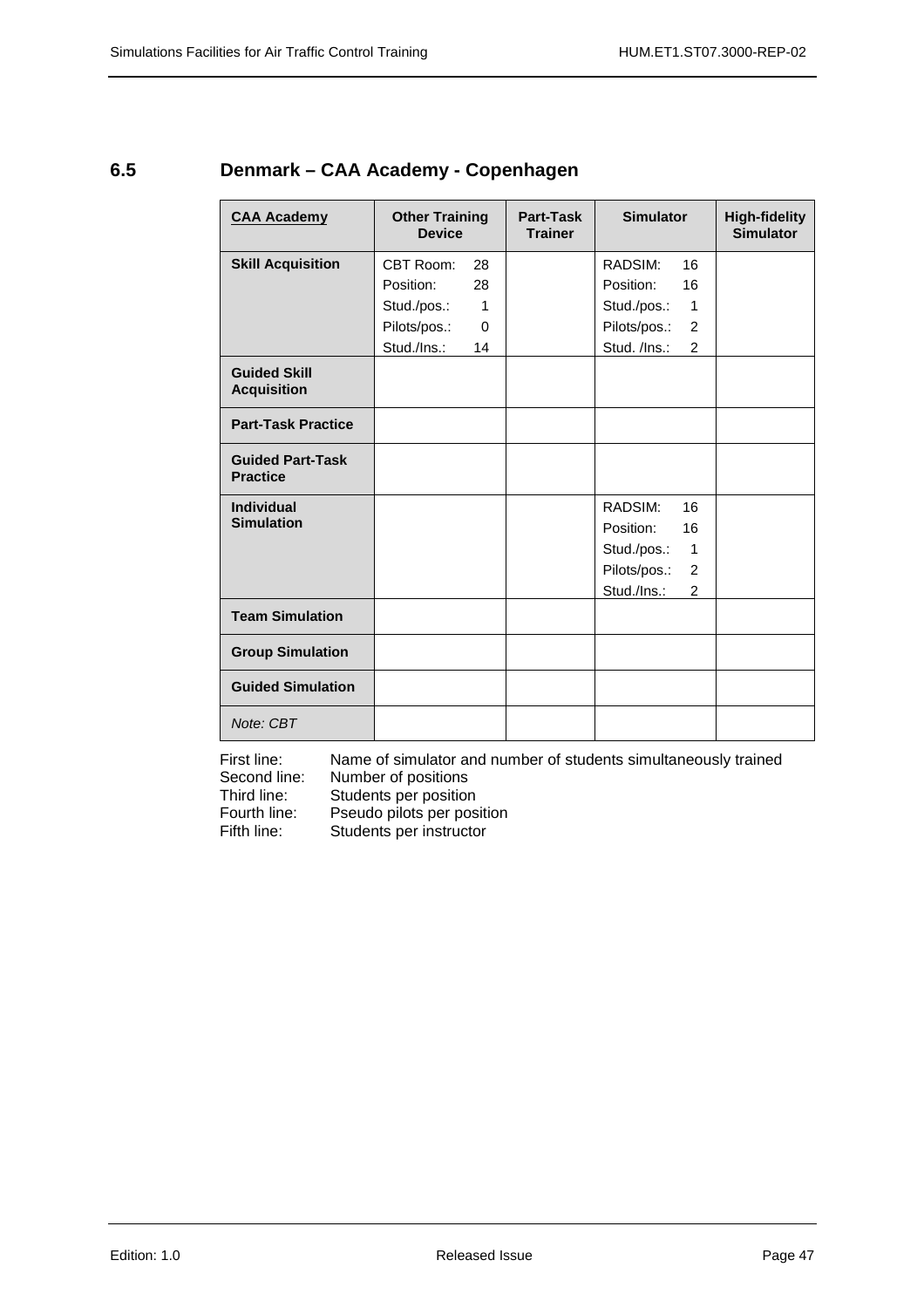# **6.6 EUROCONTROL Institute of Air Navigation Services (Luxembourg)**

| <b>EUROCONTROL</b><br><b>IANS</b>          | <b>Other Training</b><br><b>Device</b> | <b>Part-Task</b><br><b>Trainer</b> | <b>Simulator</b>              | <b>High-fidelity</b><br><b>Simulator</b> |
|--------------------------------------------|----------------------------------------|------------------------------------|-------------------------------|------------------------------------------|
| <b>Skill Acquisition</b>                   | CBT room: 20                           | First Twr 2d:<br>2                 |                               |                                          |
|                                            | Position:<br>20                        | Position:<br>$\overline{2}$        |                               |                                          |
|                                            | Stud./Pos.:<br>$\mathbf{1}$            | Stud./Pos.:<br>1                   |                               |                                          |
|                                            | Pil./Pos.:<br>$\mathbf 0$              | Pil./Pos.:<br>1                    |                               |                                          |
|                                            | Stud./Ins.:<br>12                      | Stud./Ins.:<br>1                   |                               |                                          |
| <b>Guided Skill</b><br><b>Acquisition</b>  |                                        |                                    |                               |                                          |
| <b>Part-Task Practice</b>                  |                                        |                                    |                               |                                          |
| <b>Guided Part-Task</b><br><b>Practice</b> |                                        |                                    |                               |                                          |
| <b>Individual</b>                          |                                        |                                    | First:<br>6                   |                                          |
| <b>Simulation</b>                          |                                        |                                    | Position:<br>6                |                                          |
|                                            |                                        |                                    | Stud./Pos.:<br>1              |                                          |
|                                            |                                        |                                    | Pil./Pos.:<br>1               |                                          |
|                                            |                                        |                                    | Stud./Ins.:<br>1              |                                          |
| <b>Team Simulation</b>                     |                                        |                                    | First:<br>6                   |                                          |
|                                            |                                        |                                    | Position:<br>3                |                                          |
|                                            |                                        |                                    | $\overline{2}$<br>Stud./Pos.: |                                          |
|                                            |                                        |                                    | Pil./Pos.:<br>1               |                                          |
|                                            |                                        |                                    | Stud./Ins.:<br>1              |                                          |
| <b>Group Simulation</b>                    |                                        |                                    | First:<br>6                   |                                          |
|                                            |                                        |                                    | Position:<br>6                |                                          |
|                                            |                                        |                                    | Stud./Pos.:<br>$\mathbf{1}$   |                                          |
|                                            |                                        |                                    | Pil./Pos.:<br>1               |                                          |
|                                            |                                        |                                    | Stud./Ins.:<br>$\mathbf{1}$   |                                          |
| <b>Guided Simulation</b>                   |                                        |                                    |                               |                                          |
| Note: CBT                                  | CBT room: 20                           |                                    |                               |                                          |
|                                            | 20<br>Position:                        |                                    |                               |                                          |
|                                            | Stud./Pos.:<br>1                       |                                    |                               |                                          |
|                                            | Pil./Pos.:<br>0                        |                                    |                               |                                          |
|                                            | Stud./Ins.:<br>12                      |                                    |                               |                                          |

First line: Name of simulator and number of students simultaneously trained<br>Second line: Number of positions Second line: Number of positions<br>Third line: Students per position Third line: Students per position<br>Fourth line: Pseudo pilots per pos **Pseudo pilots per position** Fifth line: Students per instructor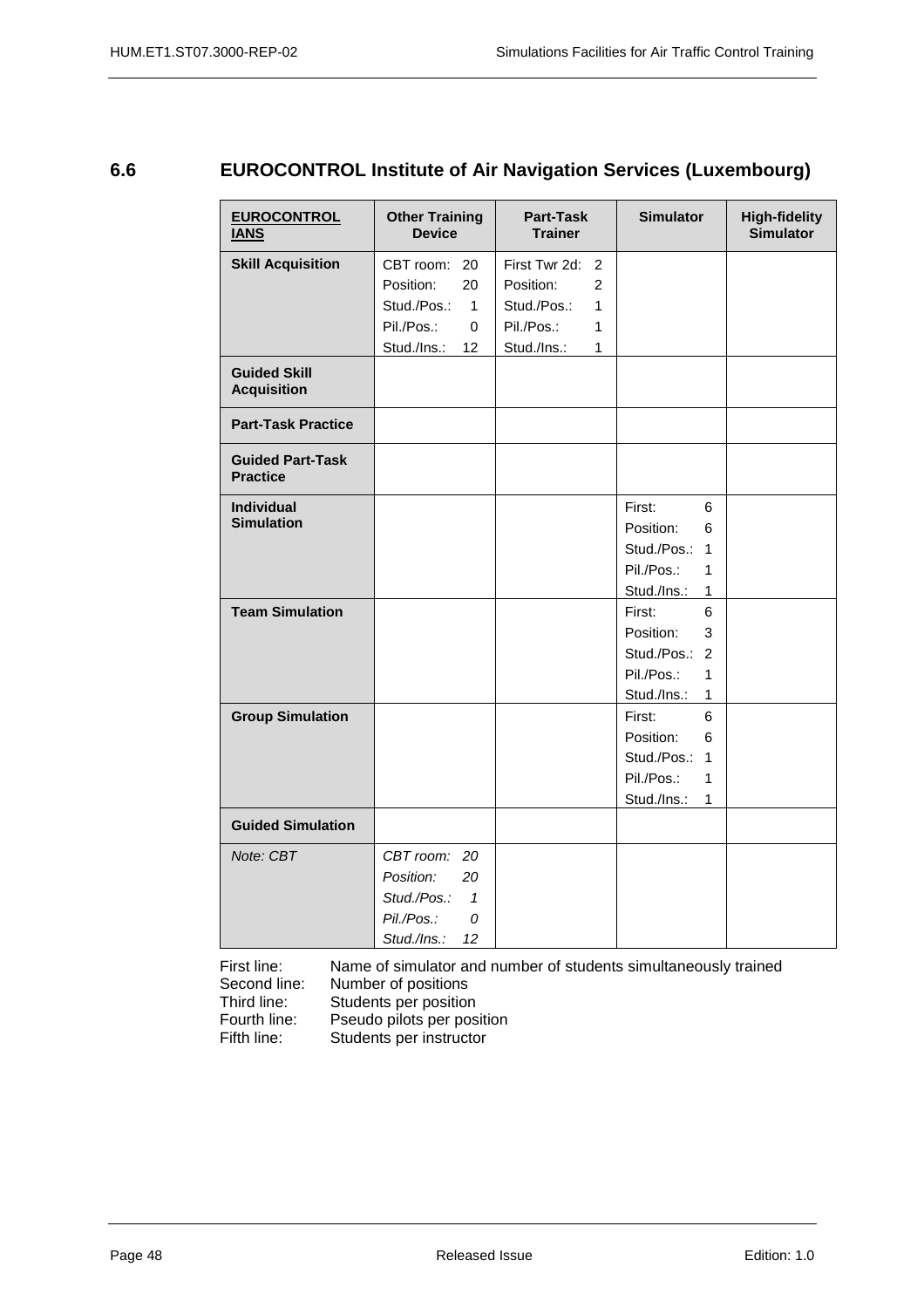# **6.7 France - Ecole Nationale de l'Aviation Civile - Toulouse**

| <b>ENAC</b>                                | <b>Other Training</b><br><b>Device</b>                                                      | <b>Part-Task</b><br><b>Trainer</b>                                                                  | <b>Simulator</b>                                                                                                                                                                                                                 | <b>High-fidelity</b><br><b>Simulator</b>                                                                                                                                                                          |  |
|--------------------------------------------|---------------------------------------------------------------------------------------------|-----------------------------------------------------------------------------------------------------|----------------------------------------------------------------------------------------------------------------------------------------------------------------------------------------------------------------------------------|-------------------------------------------------------------------------------------------------------------------------------------------------------------------------------------------------------------------|--|
| <b>Skill Acquisition</b>                   |                                                                                             |                                                                                                     |                                                                                                                                                                                                                                  | Aer./Sim.:<br>8<br>Position:<br>4<br>Stud./Pos.:<br>2<br>Pil./Pos.:<br>1<br>Stud./Ins.:<br>$\overline{2}$                                                                                                         |  |
| <b>Guided Skill</b><br><b>Acquisition</b>  |                                                                                             | PTT:<br>16<br>Position:<br>16<br>Stud./Pos.:<br>$\mathbf{1}$<br>Pil./Pos.:<br>0<br>Stud./Ins.:<br>8 |                                                                                                                                                                                                                                  |                                                                                                                                                                                                                   |  |
| <b>Part-Task Practice</b>                  |                                                                                             |                                                                                                     | Scanor:<br>16<br>Position:<br>8<br>Stud./Pos.:<br>$\overline{2}$<br>Pil./Pos.:<br>1<br>Stud./Ins.:<br>2<br>Scanrad:<br>16<br>Position:<br>8<br>Stud./Pos.:<br>$\overline{2}$<br>Pil./Pos.:<br>1<br>Stud./Ins.:<br>$\overline{2}$ |                                                                                                                                                                                                                   |  |
| <b>Guided Part-Task</b><br><b>Practice</b> |                                                                                             |                                                                                                     |                                                                                                                                                                                                                                  |                                                                                                                                                                                                                   |  |
| <b>Individual</b><br><b>Simulation</b>     |                                                                                             |                                                                                                     | Scanor:<br>8<br>Position:<br>8<br>Stud./Pos.:<br>1<br>Pil./Pos.:<br>1<br>Stud./Ins.:<br>2                                                                                                                                        | Aersim:<br>8<br>Position:<br>4<br>Stud./Pos.:<br>2<br>Pil./Pos.:<br>1<br>$\overline{2}$<br>Stu./Ins.:<br>32<br>Electra:<br>Position:<br>16<br>Stud./Pos.:<br>2<br>Pil./Pos.:<br>1<br>Stud/Ins.:<br>$\overline{2}$ |  |
| <b>Team Simulation</b>                     |                                                                                             |                                                                                                     |                                                                                                                                                                                                                                  |                                                                                                                                                                                                                   |  |
| <b>Group Simulation</b>                    |                                                                                             |                                                                                                     |                                                                                                                                                                                                                                  | Electra:<br>32<br>Position:<br>16<br>Stud./Pos.:<br>$\overline{c}$<br>Pil./Pos.:<br>3<br>Stud/Ins.:<br>$\overline{2}$                                                                                             |  |
| <b>Guided Simulation</b>                   |                                                                                             |                                                                                                     |                                                                                                                                                                                                                                  |                                                                                                                                                                                                                   |  |
| Note: CBT                                  | CBT Room: 32<br>Position:<br>32<br>Stud./Pos.:<br>1<br>Pil./Pos.:<br>0<br>Stud./Ins.:<br>32 |                                                                                                     |                                                                                                                                                                                                                                  |                                                                                                                                                                                                                   |  |
| First line:                                | Name of simulator and number of students simultaneously trained                             |                                                                                                     |                                                                                                                                                                                                                                  |                                                                                                                                                                                                                   |  |

Second line: Number of positions

Third line: Students per position

Fourth line: Pseudo pilots per position

Fifth line: Students per instructor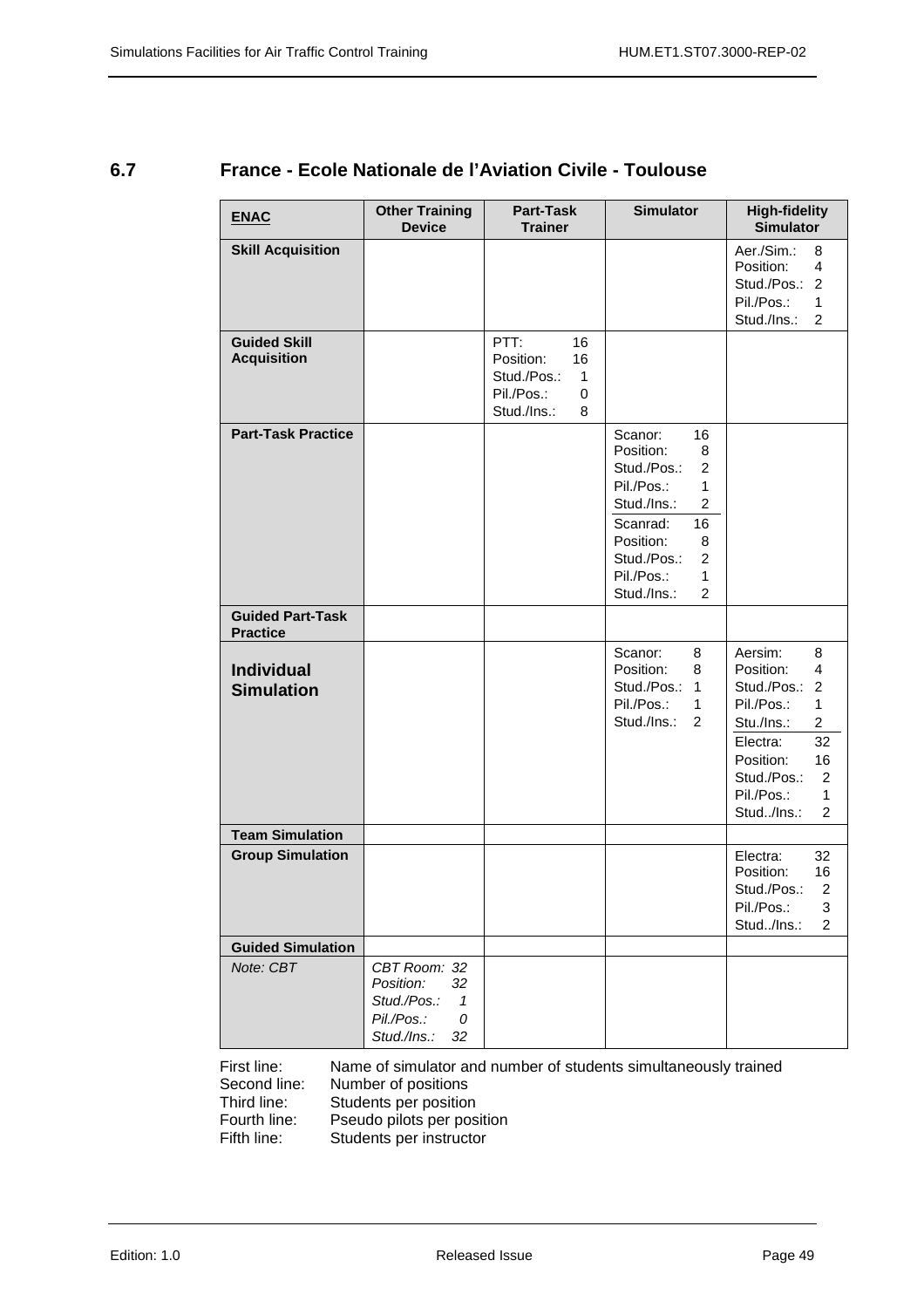# **6.8 Germany – Deutsche Flugsicherungsakademie - Langen**

| <b>DFS</b>                                 | <b>Other Training</b><br><b>Device</b>                                                          | <b>Part-Task</b><br><b>Trainer</b>                                                         | <b>Simulator</b>                                                                                   | <b>High-fidelity</b><br><b>Simulator</b>                                                                                                                                                                       |
|--------------------------------------------|-------------------------------------------------------------------------------------------------|--------------------------------------------------------------------------------------------|----------------------------------------------------------------------------------------------------|----------------------------------------------------------------------------------------------------------------------------------------------------------------------------------------------------------------|
| <b>Skill Acquisition</b>                   | CBT room: 16<br>Position:<br>16<br>Stud./Pos.: 1<br>Pil./Pos.:<br>$\mathbf 0$<br>Stud./Ins.: 16 |                                                                                            |                                                                                                    |                                                                                                                                                                                                                |
| <b>Guided Skill</b><br><b>Acquisition</b>  |                                                                                                 | Basim:<br>16<br>16<br>Position:<br>Stud./Pos.:<br>1<br>Pil./Pos.:<br>0<br>Stud./Ins.:<br>1 |                                                                                                    |                                                                                                                                                                                                                |
| <b>Part-Task Practice</b>                  |                                                                                                 | 16<br>Basim:<br>16<br>Position:<br>Stud./Pos.:<br>1<br>Pil./Pos.:<br>0<br>Stud./Ins.:<br>1 |                                                                                                    |                                                                                                                                                                                                                |
| <b>Guided Part-Task</b><br><b>Practice</b> |                                                                                                 | 16<br>Basim:<br>Position:<br>16<br>Stud./Pos.:<br>1<br>Pil./Pos.:<br>0<br>Stud./Ins.:<br>1 |                                                                                                    |                                                                                                                                                                                                                |
| <b>Individual</b><br><b>Simulation</b>     |                                                                                                 | Basim:<br>16<br>Position:<br>16<br>Stud./Pos.:<br>1<br>Pil./Pos.:<br>0<br>Stud./Ins.:<br>1 | Basim:<br>16<br>Position:<br>16<br>Stud./Pos.: 1<br>Pil./Pos.:<br>0<br>Stud./Ins.:<br>$\mathbf{1}$ |                                                                                                                                                                                                                |
| <b>Team</b><br><b>Simulation</b>           |                                                                                                 |                                                                                            |                                                                                                    |                                                                                                                                                                                                                |
| <b>Group Simulation</b>                    |                                                                                                 |                                                                                            |                                                                                                    | 64<br>Asim:<br>32<br>Position:<br>Stud./Pos.:<br>$\overline{2}$<br>Pil./Pos.:<br>4<br>$\overline{c}$<br>Stud./Ins.:<br>9<br>Tosim:<br>3<br>Position:<br>Stud/Pos.:<br>3<br>Pil./Pos.:<br>4<br>Stud./Ins.:<br>3 |
| <b>Guided Simulation</b>                   |                                                                                                 |                                                                                            |                                                                                                    |                                                                                                                                                                                                                |
| Note: CBT                                  | Groups of 32,<br>0 instructor,<br>0 pilot                                                       |                                                                                            |                                                                                                    |                                                                                                                                                                                                                |

First line: Name of simulator and number of students simultaneously trained<br>Second line: Number of positions Number of positions Third line: Students per position<br>Fourth line: Pseudo pilots per pos Fourth line: Pseudo pilots per position Fifth line: Students per instructor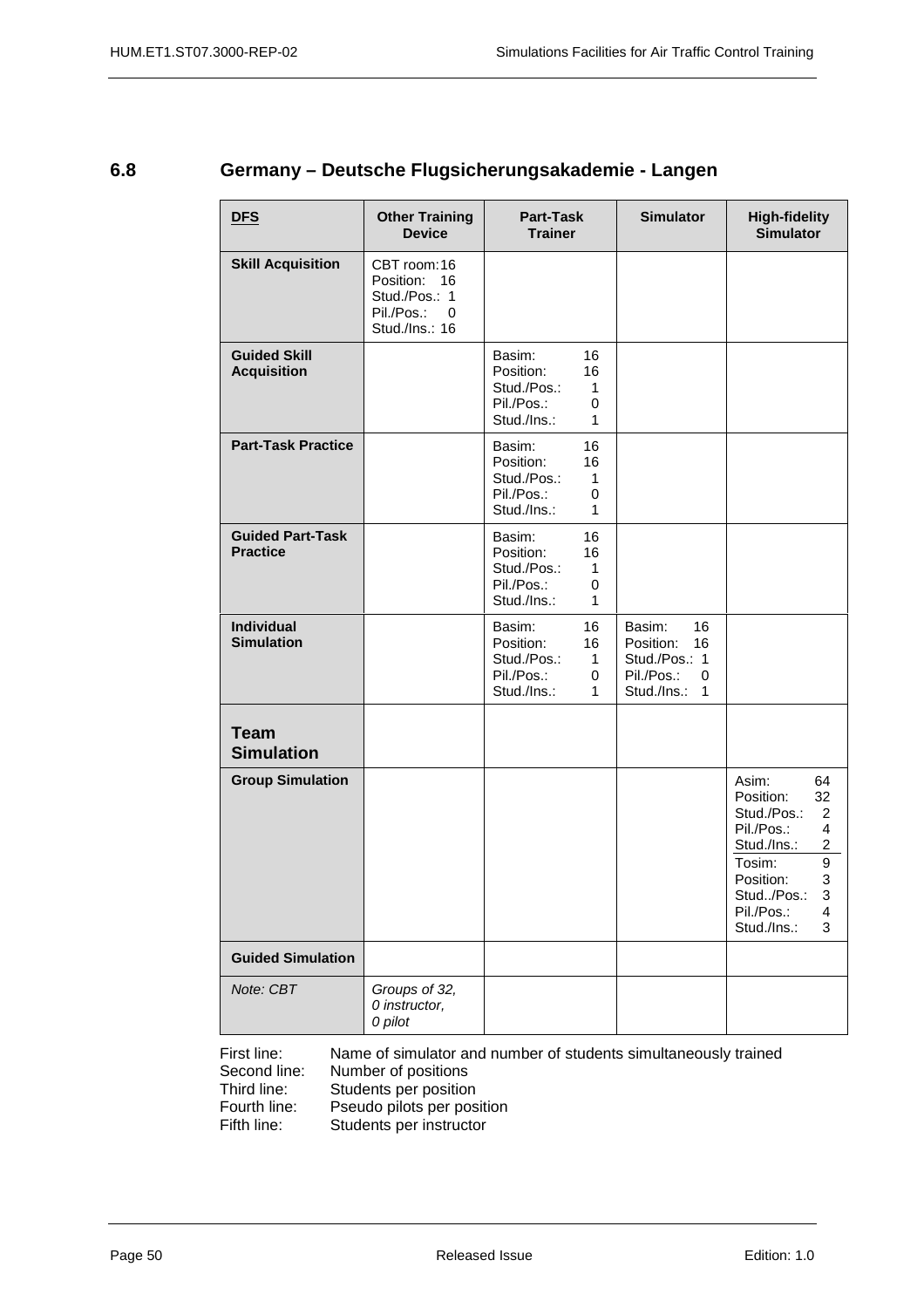# **6.9 Ireland – Irish Aviation Authority Training - Shannon**

| <b>IAA</b>                                  | <b>Other Training</b><br><b>Device</b> | Part-Task<br><b>Trainer</b> | <b>Simulator</b>            | <b>High-fidelity</b><br><b>Simulator</b> |
|---------------------------------------------|----------------------------------------|-----------------------------|-----------------------------|------------------------------------------|
| <b>Skill Acquisition</b>                    |                                        |                             | First:<br>12                |                                          |
|                                             |                                        |                             | Position:<br>12             |                                          |
|                                             |                                        |                             | Stud./Pos.:<br>1            |                                          |
|                                             |                                        |                             | Pil./Pos.:<br>1             |                                          |
|                                             |                                        |                             | Stud/Ins.:<br>$\mathbf{1}$  |                                          |
|                                             |                                        |                             | SIMTAC:<br>3                |                                          |
|                                             |                                        |                             | Position:<br>3              |                                          |
|                                             |                                        |                             | Stud./Pos.:<br>1            |                                          |
|                                             |                                        |                             | Pil./Pos.:<br>1             |                                          |
|                                             |                                        |                             | Stud/Ins.:<br>$\mathbf{1}$  |                                          |
| <b>Guided Skill</b>                         |                                        |                             | First:<br>12                |                                          |
| <b>Acquisition</b>                          |                                        |                             | Position:<br>12             |                                          |
|                                             |                                        |                             | Stud./Pos.:<br>$\mathbf{1}$ |                                          |
|                                             |                                        |                             | Pil./Pos.:<br>$\mathbf{1}$  |                                          |
|                                             |                                        |                             | Stud/Ins.:<br>1             |                                          |
|                                             |                                        |                             | SIMTAC:<br>3                |                                          |
|                                             |                                        |                             | Position:<br>3              |                                          |
|                                             |                                        |                             | Stud./Pos.:<br>1            |                                          |
|                                             |                                        |                             | Pil./Pos.:<br>1             |                                          |
|                                             |                                        |                             | Stud./Ins.:<br>$\mathbf{1}$ |                                          |
| <b>Part-Task</b>                            |                                        |                             | First:<br>12 <sub>2</sub>   |                                          |
| <b>Practice</b>                             |                                        |                             | Position:<br>12             |                                          |
|                                             |                                        |                             | Stud./Pos.:<br>1            |                                          |
|                                             |                                        |                             | Pil./Pos.:<br>1             |                                          |
|                                             |                                        |                             | Stud/Ins.:<br>1             |                                          |
|                                             |                                        |                             | SIMTAC:<br>3                |                                          |
|                                             |                                        |                             | Position:<br>3              |                                          |
|                                             |                                        |                             | Stud./Pos.:<br>$\mathbf{1}$ |                                          |
|                                             |                                        |                             | Pil./Pos.:<br>$\mathbf{1}$  |                                          |
|                                             |                                        |                             | Stud/Ins.:<br>$\mathbf{1}$  |                                          |
| <b>Guided Part-</b><br><b>Task Practice</b> |                                        |                             |                             |                                          |
| <b>Individual</b>                           |                                        |                             | First:<br>12                |                                          |
| <b>Simulation</b>                           |                                        |                             | Position:<br>12             |                                          |
|                                             |                                        |                             | Stud./Pos.:<br>1            |                                          |
|                                             |                                        |                             | Pil./Pos.:<br>$\mathbf{1}$  |                                          |
|                                             |                                        |                             | Stud/Ins.:<br>1             |                                          |
|                                             |                                        |                             | SIMTAC:<br>3                |                                          |
|                                             |                                        |                             | Position:<br>3              |                                          |
|                                             |                                        |                             | Stud./Pos.:<br>1            |                                          |
|                                             |                                        |                             | Pil./Pos.:<br>1             |                                          |
|                                             |                                        |                             | Stud./Ins.:<br>1            |                                          |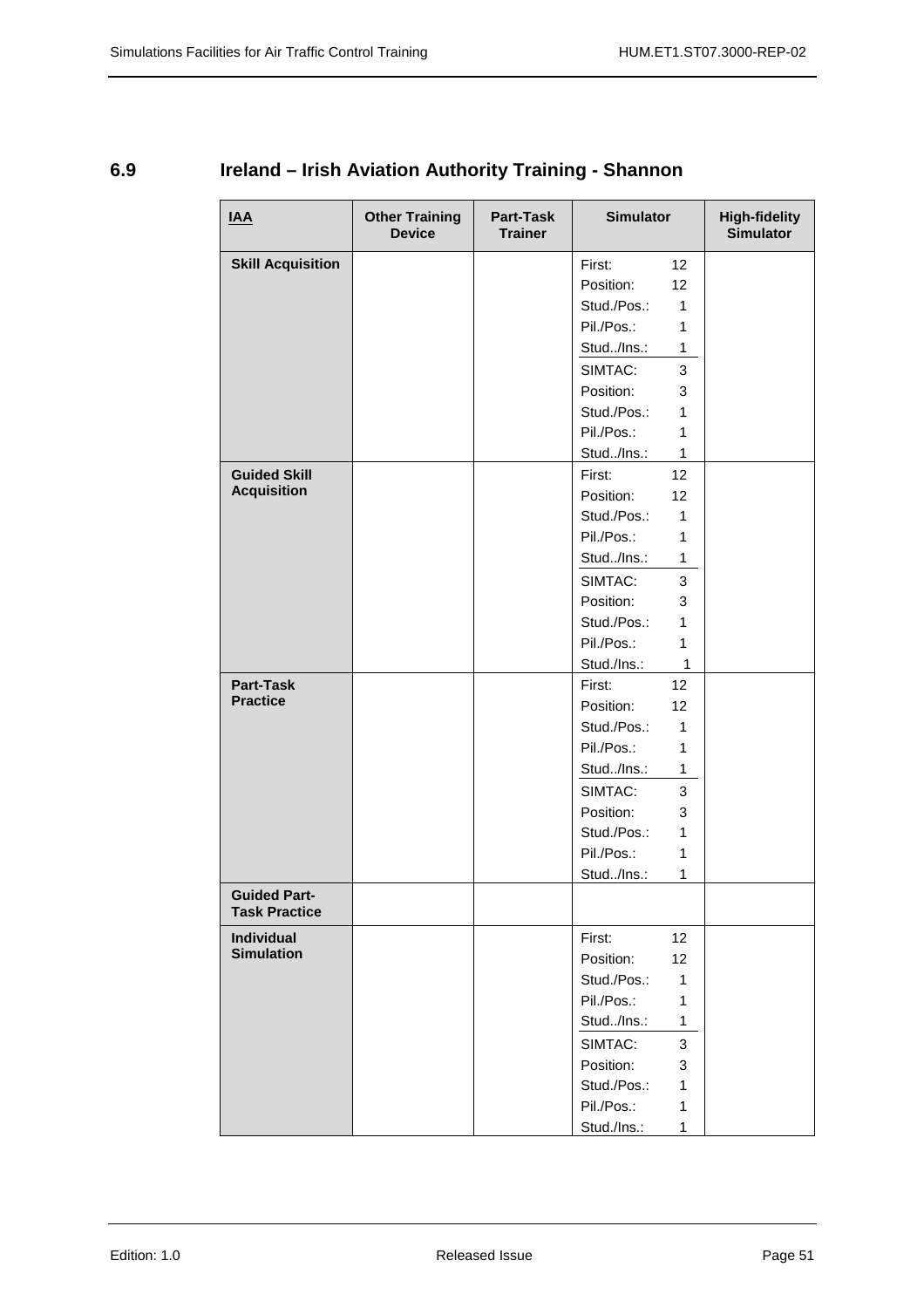| <b>IAA</b>                         | <b>Other Training</b><br><b>Device</b> | <b>Part-Task</b><br><b>Trainer</b> | <b>Simulator</b> |                | <b>High-fidelity</b><br><b>Simulator</b> |
|------------------------------------|----------------------------------------|------------------------------------|------------------|----------------|------------------------------------------|
| <b>Team Simulation</b>             |                                        |                                    | First:           | 24             |                                          |
|                                    |                                        |                                    | Position:        | 12             |                                          |
|                                    |                                        |                                    | Stud./Pos.       | $\overline{2}$ |                                          |
|                                    |                                        |                                    | Pil./Pos.:       | $\overline{2}$ |                                          |
|                                    |                                        |                                    | Stud./Ins.:      | $\overline{2}$ |                                          |
|                                    |                                        |                                    | SIMTAC:          | 6              |                                          |
|                                    |                                        |                                    | Position:        | 3              |                                          |
|                                    |                                        |                                    | Stud./Pos.:      | $\overline{2}$ |                                          |
|                                    |                                        |                                    | Pil./Pos.:       | 1              |                                          |
|                                    |                                        |                                    | Stud./Ins.:      | 1              |                                          |
| Group                              |                                        |                                    | First:           | 12             |                                          |
| <b>Simulation</b>                  |                                        |                                    | Position:        | 6              |                                          |
|                                    |                                        |                                    | Stud./Pos.:      | $\overline{2}$ |                                          |
|                                    |                                        |                                    | Pil./Pos.:       | $\mathbf{1}$   |                                          |
|                                    |                                        |                                    | Stud./Ins.:      | 1              |                                          |
|                                    |                                        |                                    | SIMTAC:          | 6              |                                          |
|                                    |                                        |                                    | Position:        | 3              |                                          |
|                                    |                                        |                                    | Stud./Pos.:      | $\overline{2}$ |                                          |
|                                    |                                        |                                    | Pil./Pos.:       | 1              |                                          |
|                                    |                                        |                                    | Stud/Ins.:       | 1              |                                          |
| <b>Guided</b><br><b>Simulation</b> |                                        |                                    |                  |                |                                          |
| Note: CBT                          |                                        |                                    |                  |                |                                          |

# **Ireland – Irish Aviation Authority Training - Shannon (continued)**

First line: Name of simulator and number of students simultaneously trained Second line: Number of positions<br>Third line: Students per position Third line: Students per position<br>Fourth line: Pseudo pilots per pos Fourth line: Pseudo pilots per position Fifth line: Students per instructor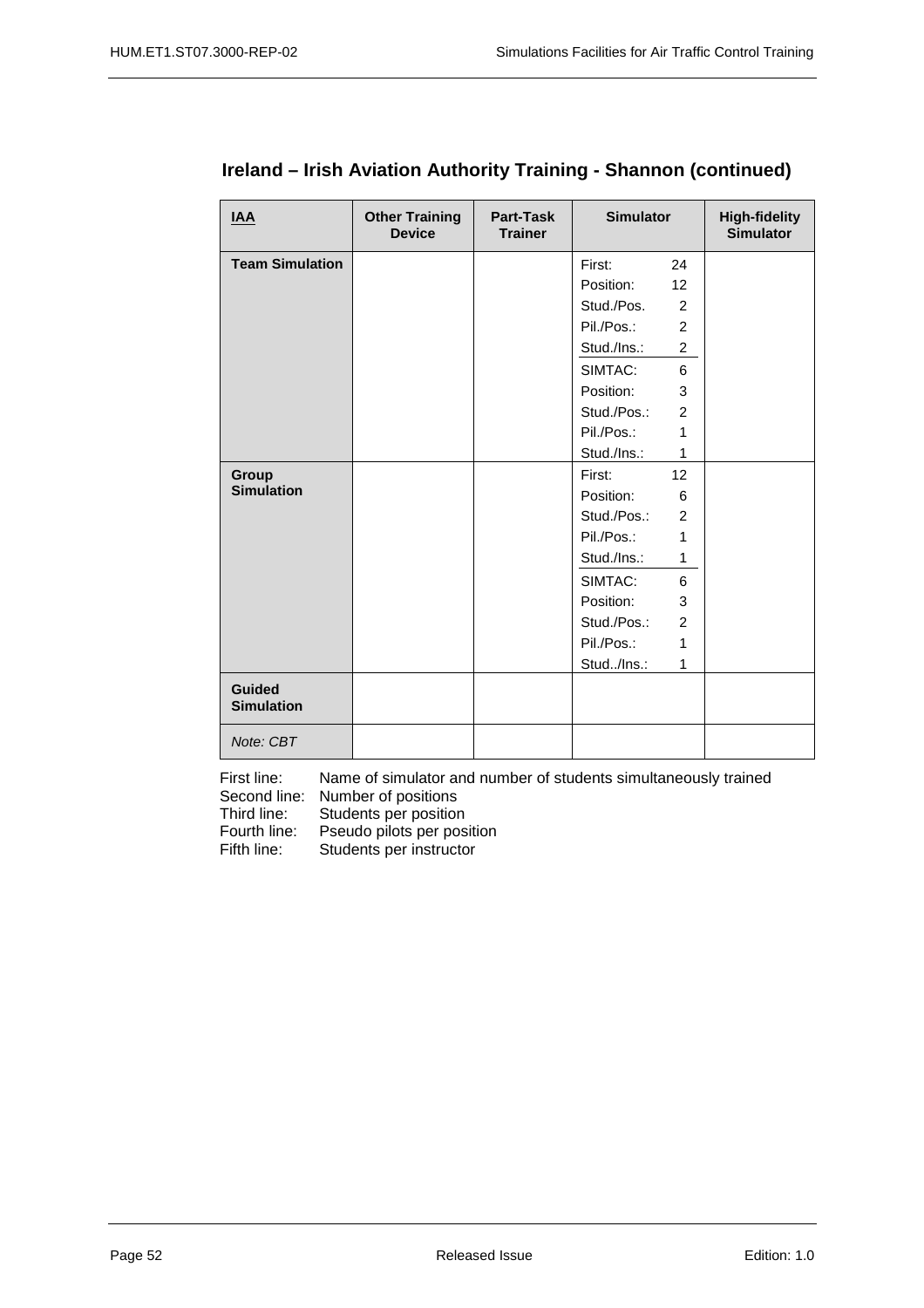# **6.10 Italy - Ente Nazionale di Assistenza al Volo - Roma**

| <b>ENAV</b>                      | <b>Other Training</b><br><b>Device</b>                                                                    | Part-Task<br><b>Trainer</b>                                                                                         | <b>Simulator</b>                                                                                                                                                                                                                                              | <b>High-fidelity</b><br><b>Simulator</b>                                                                    |
|----------------------------------|-----------------------------------------------------------------------------------------------------------|---------------------------------------------------------------------------------------------------------------------|---------------------------------------------------------------------------------------------------------------------------------------------------------------------------------------------------------------------------------------------------------------|-------------------------------------------------------------------------------------------------------------|
| <b>Skill Acquisition</b>         | CBT room<br>St:ud.:<br>10<br>10<br>Position:<br>Stud./pos.: 1<br>Pilots:<br>$\mathbf 0$<br>Stud./Ins.: 10 | PcTwr pre-trainer<br>Stud.:<br>10<br>Position:<br>10<br>Stud./pos.: 1<br>Pilots:<br>0<br>Stud./Ins.:<br>$\mathbf 0$ |                                                                                                                                                                                                                                                               |                                                                                                             |
| <b>Guided Skill Acquisition</b>  |                                                                                                           |                                                                                                                     |                                                                                                                                                                                                                                                               |                                                                                                             |
| <b>Part-Task Practice</b>        |                                                                                                           | Pc Twr Trainer<br>Stud.:<br>10<br>Position:<br>10<br>Stud./pos.: 1<br>Pilots:<br>1<br>Stud./Ins.:<br>$\mathbf{1}$   |                                                                                                                                                                                                                                                               |                                                                                                             |
| <b>Guided Part-Task Practice</b> |                                                                                                           |                                                                                                                     |                                                                                                                                                                                                                                                               |                                                                                                             |
| <b>Individual Simulation</b>     |                                                                                                           |                                                                                                                     |                                                                                                                                                                                                                                                               | Alenia-Atres<br>Stud.:<br>4<br>Position:<br>$\overline{4}$<br>Stud./pos.:1<br>Pilots:<br>1<br>Stud./Ins.: 1 |
| <b>Team Simulation</b>           |                                                                                                           |                                                                                                                     | Twr 2d visual<br>Stud.:<br>8<br>Position:<br>4<br>Stud./pos:<br>2<br>Pilots:<br>$\overline{2}$<br>Stud./Ins.:<br>$\overline{2}$<br>Sim App<br>Stud.:<br>8<br>Position:<br>4<br>Stud./pos.:<br>2<br>Pilots:<br>$\overline{2}$<br>$\overline{2}$<br>Stud./Ins.: | Alenia-Atres<br>Stud.:<br>8<br>Position:<br>$\overline{4}$<br>Stud./pos.:2<br>Pilots:<br>1<br>Stud./Ins.: 2 |
| <b>Group Simulation</b>          |                                                                                                           |                                                                                                                     |                                                                                                                                                                                                                                                               | Alenia-Atres<br>Stud.: 8<br>Position: 4<br>Stud./pos.:2<br>Pilots:<br>$\mathbf{1}$<br>Stud./Ins.: 2         |
| <b>Guided Simulation</b>         |                                                                                                           |                                                                                                                     |                                                                                                                                                                                                                                                               |                                                                                                             |
| Note: CBT                        |                                                                                                           |                                                                                                                     |                                                                                                                                                                                                                                                               |                                                                                                             |

First line: Name of simulator<br>Second line: Number of students Second line: Number of students simultaneously trained Third line: Number of positions Fourth line: Students per position<br>Fifth line: Pseudo pilots per sec Fifth line: Pseudo pilots per sector/position Sixth line: Students per instructor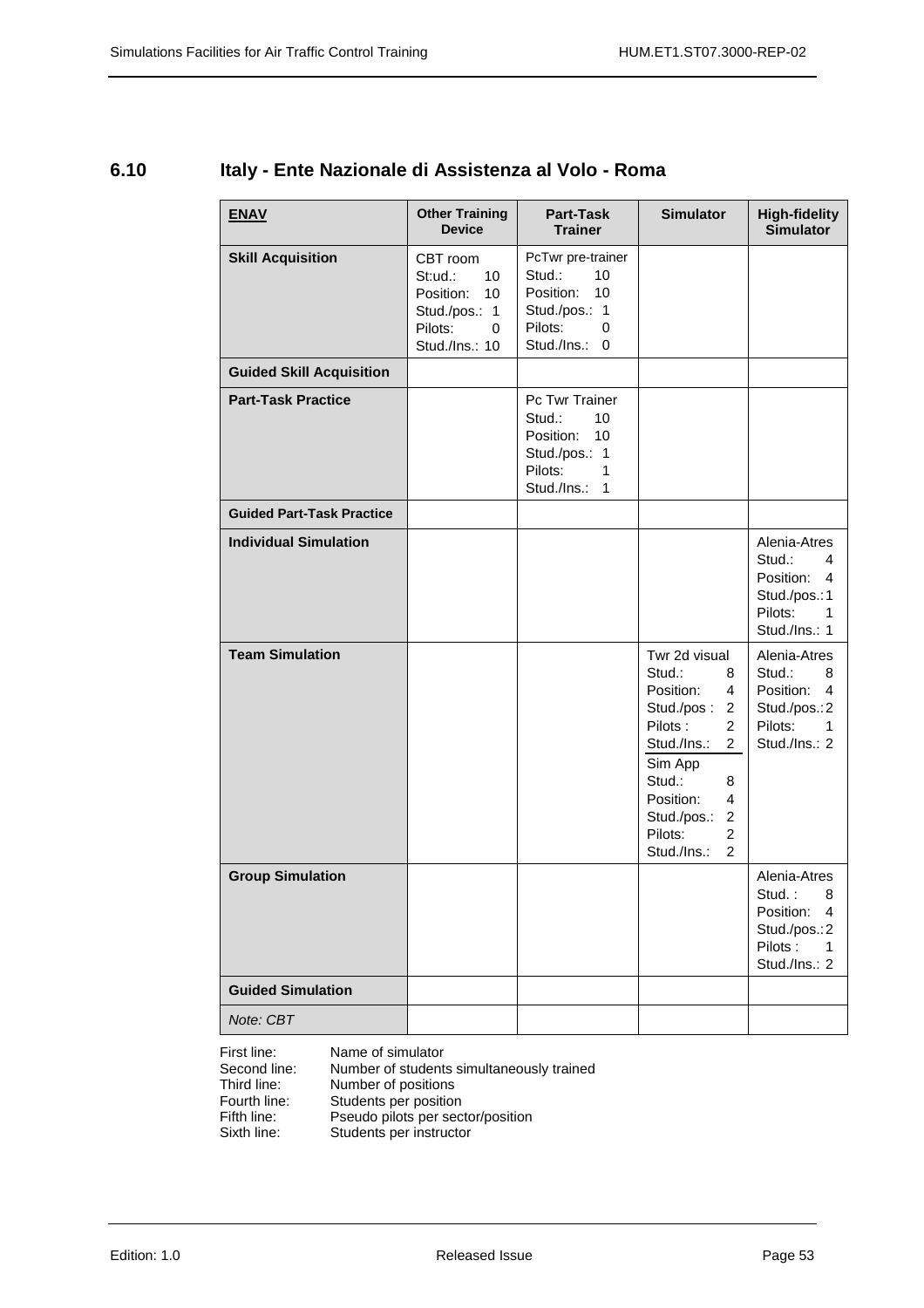# **6.11 The Netherlands– Luchtverkeersleiding Nederland - Schiphol**

| <b>LVLN</b>                                | <b>Other Training</b><br><b>Device</b>                          | <b>Part-Task</b><br><b>Trainer</b> | <b>Simulator</b> | <b>High-fidelity</b><br><b>Simulator</b>                                                                                                                                                                                                    |
|--------------------------------------------|-----------------------------------------------------------------|------------------------------------|------------------|---------------------------------------------------------------------------------------------------------------------------------------------------------------------------------------------------------------------------------------------|
| <b>Skill Acquisition</b>                   | PC-CBT:<br>16<br>Position:<br>16<br>Stud./Pos.:<br>$\mathbf{1}$ |                                    |                  |                                                                                                                                                                                                                                             |
|                                            | Pil./Pos.:<br>$\Omega$<br>Stud/Ins.: 16                         |                                    |                  |                                                                                                                                                                                                                                             |
| <b>Guided Skill</b><br><b>Acquisition</b>  |                                                                 |                                    |                  |                                                                                                                                                                                                                                             |
| <b>Part-Task Practice</b>                  |                                                                 |                                    |                  |                                                                                                                                                                                                                                             |
| <b>Guided Part-Task</b><br><b>Practice</b> |                                                                 |                                    |                  |                                                                                                                                                                                                                                             |
| <b>Individual Simulation</b>               |                                                                 |                                    |                  |                                                                                                                                                                                                                                             |
| <b>Team Simulation</b>                     |                                                                 |                                    |                  | AAA Sim:<br>4<br>Position:<br>2<br>Stud./Pos.:<br>$\overline{4}$<br>Pil./Pos.:<br>6<br>Stud/Ins.:<br>4<br>TWR Sim:<br>4<br>Position:<br>$\overline{2}$<br>Stud./Pos.:<br>$\overline{4}$<br>Pil./Pos.:<br>6<br>Stud./Ins.:<br>$\overline{4}$ |
| <b>Group Simulation</b>                    |                                                                 |                                    |                  |                                                                                                                                                                                                                                             |
| <b>Guided Simulation</b>                   |                                                                 |                                    |                  |                                                                                                                                                                                                                                             |
| Note: CBT                                  |                                                                 |                                    |                  |                                                                                                                                                                                                                                             |

First line: Name of simulator and number of students simultaneously trained<br>Second line: Number of positions Second line: Number of positions<br>Third line: Students per position Third line: Students per position<br>Fourth line: Pseudo pilots per pos Fourth line: Pseudo pilots per position<br>Fifth line: Students per instructor Students per instructor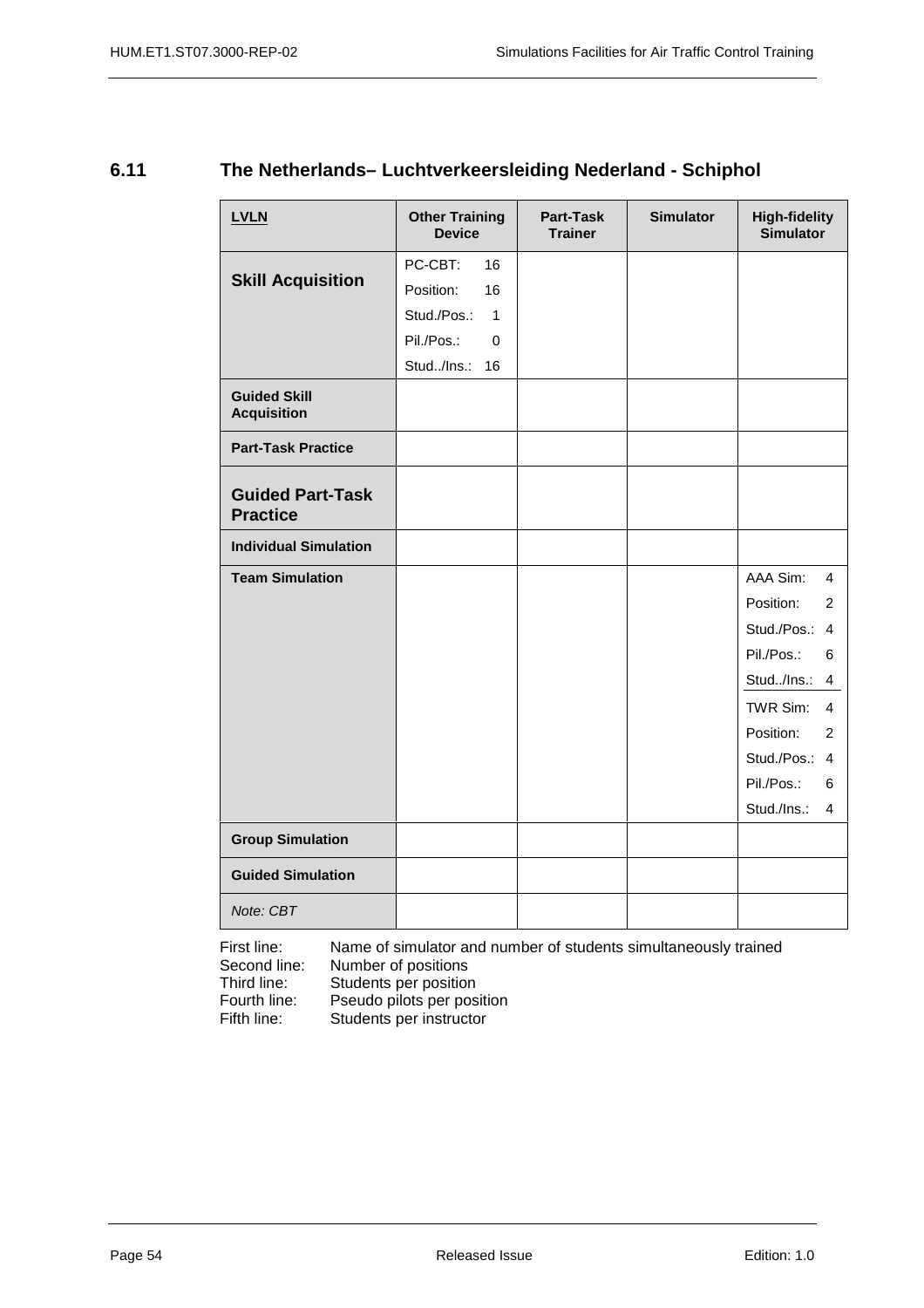# **6.12 Spain - CEANA/SENASA - Madrid**

| <b>SENASA</b>                              | <b>Other Training</b><br><b>Device</b>                                                                                        | Part-Task<br><b>Trainer</b>                                                                                                                                                                      | <b>Simulator</b>                                                                                                  | <b>High-fidelity</b><br><b>Simulator</b>                                                                  |
|--------------------------------------------|-------------------------------------------------------------------------------------------------------------------------------|--------------------------------------------------------------------------------------------------------------------------------------------------------------------------------------------------|-------------------------------------------------------------------------------------------------------------------|-----------------------------------------------------------------------------------------------------------|
| <b>Skill Acquisition</b>                   |                                                                                                                               | 6<br>Aer.:<br>Position:<br>$\overline{2}$<br>Stud./Pos.:<br>3<br>Pil./Pos.:<br>3<br>Stud./Ins.:<br>3<br>6<br>Radar:<br>Position:<br>2<br>Stud./Pos.:<br>3<br>Pil./Pos.:<br>3<br>Stud./Ins.:<br>3 |                                                                                                                   |                                                                                                           |
| <b>Guided Skill</b><br><b>Acquisition</b>  | CBT room:<br>12<br>Aer.:<br>12<br>Position:<br>1<br>Stud./Pos.:<br>$\mathbf{1}$<br>Pil./Pos.:<br>$\Omega$<br>Stud./Ins.:<br>6 |                                                                                                                                                                                                  |                                                                                                                   |                                                                                                           |
| <b>Part-Task Practice</b>                  |                                                                                                                               |                                                                                                                                                                                                  |                                                                                                                   |                                                                                                           |
| <b>Guided Part-Task</b><br><b>Practice</b> |                                                                                                                               |                                                                                                                                                                                                  |                                                                                                                   |                                                                                                           |
| <b>Individual Simulation</b>               |                                                                                                                               |                                                                                                                                                                                                  |                                                                                                                   |                                                                                                           |
| <b>Team Simulation</b>                     |                                                                                                                               |                                                                                                                                                                                                  |                                                                                                                   | Indra Satca2: 6<br>Position:<br>3<br>Stud./Pos.:<br>$\overline{2}$<br>Pil./Pos.:<br>3<br>Stud./Ins.:<br>6 |
| <b>Group Simulation</b>                    |                                                                                                                               |                                                                                                                                                                                                  | Twr. sim.:<br>2<br>Position:<br>$\mathbf{1}$<br>Stud./Pos.:<br>2<br>Pil./Pos.:<br>6<br>Stud/Ins.:<br>$\mathbf{1}$ | Indra Satca2: 6<br>Position:<br>3<br>Stud./Pos.:<br>$\overline{2}$<br>Pil./Pos.:<br>3<br>Stud./Ins.:<br>2 |
| <b>Guided Simulation</b>                   |                                                                                                                               |                                                                                                                                                                                                  |                                                                                                                   |                                                                                                           |
| Note: CBT                                  | CBT room: 12<br>Position:<br>12<br>Stud./Pos.:<br>1<br>Pil./Pos.:<br>0<br>Stud./Ins.:<br>12                                   |                                                                                                                                                                                                  |                                                                                                                   |                                                                                                           |

First line: Name of simulator and number of students simultaneously trained Second line: Number of positions Third line: Students per position Fourth line: Pseudo pilots per position<br>Fifth line: Students per instructor Students per instructor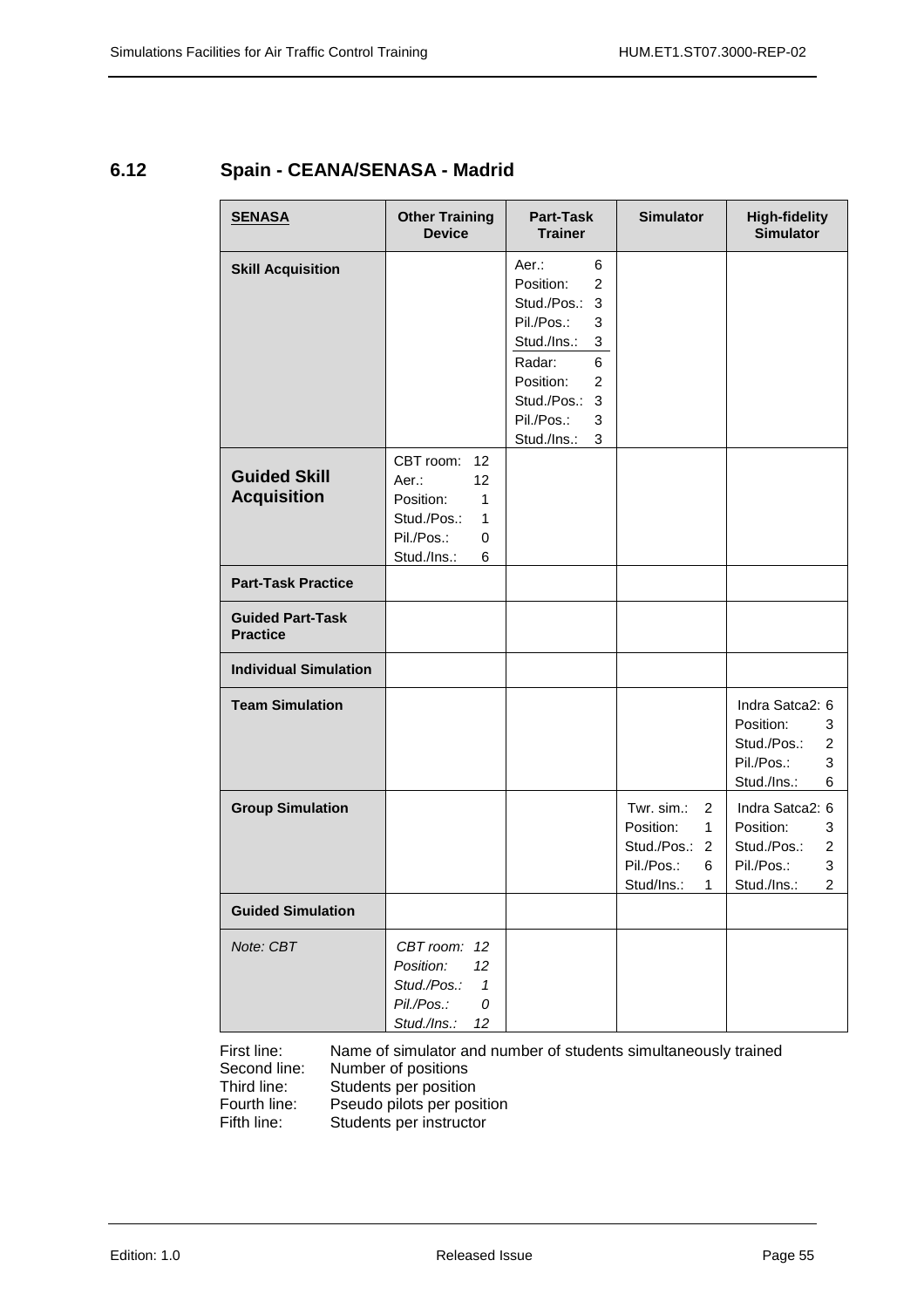# **6.13 Sweden – Swedish Air Traffic Services Academy - Malmö**

| <b>SATSA</b>                               | <b>Other Training</b><br><b>Device</b>                                                                       | <b>Part-Task Trainer</b>                                                                                                            | <b>Simulator</b>                                                                                                                   | <b>High-fidelity</b><br><b>Simulator</b>                                                                                      |
|--------------------------------------------|--------------------------------------------------------------------------------------------------------------|-------------------------------------------------------------------------------------------------------------------------------------|------------------------------------------------------------------------------------------------------------------------------------|-------------------------------------------------------------------------------------------------------------------------------|
| <b>Skill Acquisition</b>                   | CBT room: 15<br>Position:<br>15<br>Stud./Pos.:<br>$\overline{1}$<br>Pil./Pos.:<br>$\Omega$<br>Stud./Ins.: 15 | Twr.:<br>$1 - 4$<br>Position:<br>1(4)<br>Stud./Pos.: 1 (4)<br>Pil./Pos.:<br>3(12)<br>Stud./Ins.: 1 (4)                              | 6<br>Pro T:<br>Position:<br>1(6)<br>Stud./Pos.: 1 (6)<br>Pil./Pos.:<br>1(6)<br>Stud./Ins.: 1 (6)                                   |                                                                                                                               |
| <b>Guided Skill</b><br><b>Acquisition</b>  |                                                                                                              |                                                                                                                                     |                                                                                                                                    |                                                                                                                               |
| <b>Part-Task Practice</b>                  |                                                                                                              |                                                                                                                                     |                                                                                                                                    |                                                                                                                               |
| <b>Guided Part-Task</b><br><b>Practice</b> |                                                                                                              |                                                                                                                                     |                                                                                                                                    |                                                                                                                               |
| <b>Individual</b><br><b>Simulation</b>     |                                                                                                              |                                                                                                                                     | BaRT/BERT<br>Position:<br>23<br>Stud./Pos.:<br>$\mathbf{1}$<br>Pil./Pos.:<br>$1 - 2$<br>Stud./Ins.:<br>1                           | <b>SMART</b><br>Position:<br>14<br>Stud./Pos.: 1<br>Pil./Pos.:<br>$1 - 2$<br>Stud./Ins.:<br>1                                 |
| <b>Team Simulation</b>                     |                                                                                                              | Twr. sim.:<br>$1 - 4$<br>Position:<br>2<br>Stud./Pos.: 1<br>Pil./Pos.:<br>3<br>Stud./Ins.: 1                                        | BERT.:<br>$1 - 2$<br>Position:<br>16<br>Stud./Pos.:<br>$\mathbf{1}$<br>Pil./Pos.:<br>$\overline{2}$<br>Stud./Ins.:<br>$\mathbf{1}$ | <b>SMART</b><br>Position:<br>14<br>Stud./Pos.:<br>$\mathbf{1}$<br>Pil./Pos.:<br>$\overline{2}$<br>Stud./Ins.:<br>$\mathbf{1}$ |
| <b>Group Simulation</b>                    |                                                                                                              |                                                                                                                                     | BERT.:<br>$1 - 2$<br>Position:<br>16<br>Stud./Pos.:<br>$\mathbf{1}$<br>Pil./Pos.:<br>$\overline{2}$<br>Stud./Ins.:<br>$\mathbf{1}$ | <b>SMART</b><br>Position:<br>8<br>Stud./Pos.: 1<br>Pil./Pos.:<br>2<br>Stud./Ins.: 1                                           |
| <b>Guided Simulation</b>                   |                                                                                                              |                                                                                                                                     |                                                                                                                                    |                                                                                                                               |
| Note: CBT                                  | CBT room: 15<br>14<br>Position:<br>Stud./Pos.:<br>$\overline{1}$<br>Pil./Pos.:<br>16<br>Stud./Ins.: 12       | CBT room:<br>15<br>Twr room:<br>$\overline{4}$<br>ProT room:<br>6<br>7 Rad/14Pil<br>Bart:<br>Bert2:<br>8rad/16pil<br>Smart: 28works |                                                                                                                                    |                                                                                                                               |

First line: Name of simulator and number of students simultaneously trained<br>Second line: Number of positions Second line: Number of positions<br>Third line: Students per position Students per position

Fourth line: Pseudo pilots per position

Fifth line: Students per instructor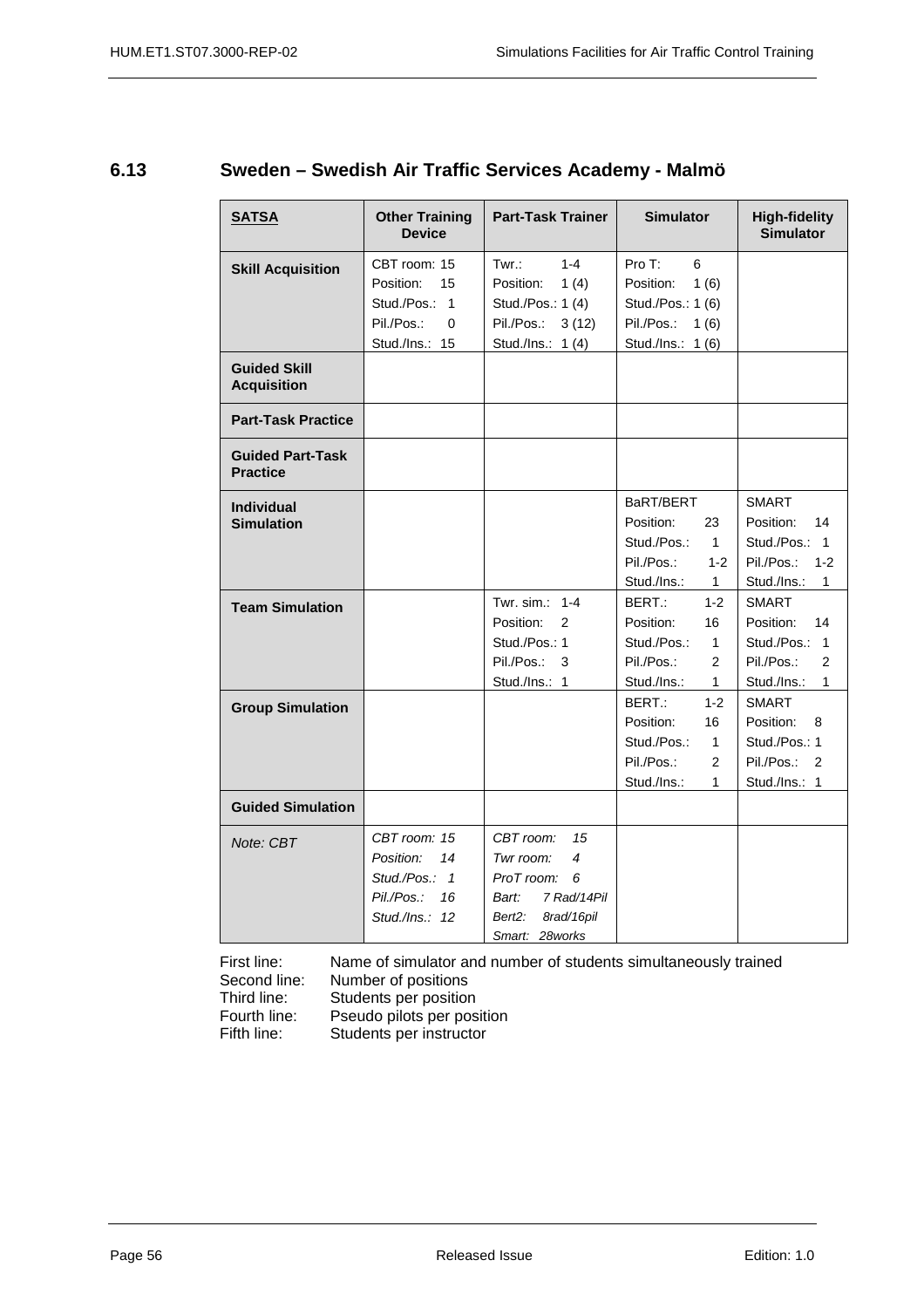# **6.14 Switzerland – Swisscontrol Zürich/Geneva**

| <b>Swisscontrol</b>                        | <b>Other Training</b><br><b>Device</b> | Part-Task<br><b>Trainer</b>                 | <b>Simulator</b>                 | <b>High-fidelity</b><br><b>Simulator</b> |
|--------------------------------------------|----------------------------------------|---------------------------------------------|----------------------------------|------------------------------------------|
| <b>Skill Acquisition</b>                   | CBT room: 12                           |                                             |                                  |                                          |
|                                            | Position:<br>12                        |                                             |                                  |                                          |
|                                            | Stud./Pos.: 1                          |                                             |                                  |                                          |
|                                            | Pil./Pos.:<br>$\Omega$                 |                                             |                                  |                                          |
|                                            | Stud./Ins.: 12                         |                                             |                                  |                                          |
| <b>Guided Skill</b><br><b>Acquisition</b>  |                                        | BASIM:<br>6                                 | BASIM:<br>6                      |                                          |
|                                            |                                        | Position:<br>6                              | Position:<br>6                   |                                          |
|                                            |                                        | Stud./Pos.:<br>$\mathbf{1}$                 | Stud./Pos.:<br>$\mathbf{1}$      |                                          |
|                                            |                                        | Pil./Pos.:<br>$\overline{2}$                | Pil./Pos.:<br>$\overline{2}$     |                                          |
|                                            |                                        | Stud./Ins.:<br>$\mathbf 1$                  | Stud./Ins.:<br>1                 |                                          |
| <b>Part-Task Practice</b>                  |                                        | BASIM:<br>6                                 | BASIM:<br>6                      |                                          |
|                                            |                                        | Position:<br>6                              | Position:<br>6                   |                                          |
|                                            |                                        | Stud./Pos.:<br>$\mathbf{1}$                 | Stud./Pos.:<br>$\mathbf{1}$<br>2 |                                          |
|                                            |                                        | Pil./Pos.:<br>$\overline{2}$<br>Stud./Ins.: | Pil./Pos.:                       |                                          |
|                                            |                                        | $\mathbf{1}$<br>BASIM:<br>6                 | Stud./Ins.:<br>1<br>BASIM:<br>6  |                                          |
| <b>Guided Part-Task</b><br><b>Practice</b> |                                        | Position:<br>6                              | Position:<br>6                   |                                          |
|                                            |                                        | Stud./Pos.:<br>$\mathbf 1$                  | Stud./Pos.:<br>$\mathbf{1}$      |                                          |
|                                            |                                        | Pil./Pos.:<br>$\overline{2}$                | Pil./Pos.:<br>2                  |                                          |
|                                            |                                        | Stud./Ins.:<br>1                            | Stud./Ins.:<br>$\mathbf{1}$      |                                          |
|                                            |                                        | BASIM:<br>6                                 | BASIM:<br>6                      | INTRAS ZH: 12                            |
| <b>Individual Simulation</b>               |                                        | Position:<br>6                              | Position:<br>6                   | Position:<br>6                           |
|                                            |                                        | Stud./Pos.:<br>1                            | Stud./Pos.:<br>$\mathbf{1}$      | Stud./Pos.:<br>2                         |
|                                            |                                        | Pil./Pos.:<br>$\overline{2}$                | Pil./Pos.:<br>$\overline{2}$     | Pil./Pos.:<br>2.5                        |
|                                            |                                        | Stud./Ins.:<br>1                            | Stud./Ins.:<br>$\mathbf{1}$      | Stu./Ins.:<br>2                          |
|                                            |                                        |                                             |                                  | <b>INTRAS GE 8</b>                       |
|                                            |                                        |                                             |                                  | Position: 4                              |
|                                            |                                        |                                             |                                  | Stud./Pos.:<br>2                         |
|                                            |                                        |                                             |                                  | Pil./Pos.:<br>2.5                        |
|                                            |                                        |                                             |                                  | Stu./Ins.:<br>2                          |
|                                            |                                        |                                             |                                  | TOSIM ZH: 3                              |
|                                            |                                        |                                             |                                  | Position:<br>1                           |
|                                            |                                        |                                             |                                  | Stud./Pos.:<br>3                         |
|                                            |                                        |                                             |                                  | Pil./Pos.:<br>4                          |
|                                            |                                        |                                             |                                  | Stu./Ins.:<br>3                          |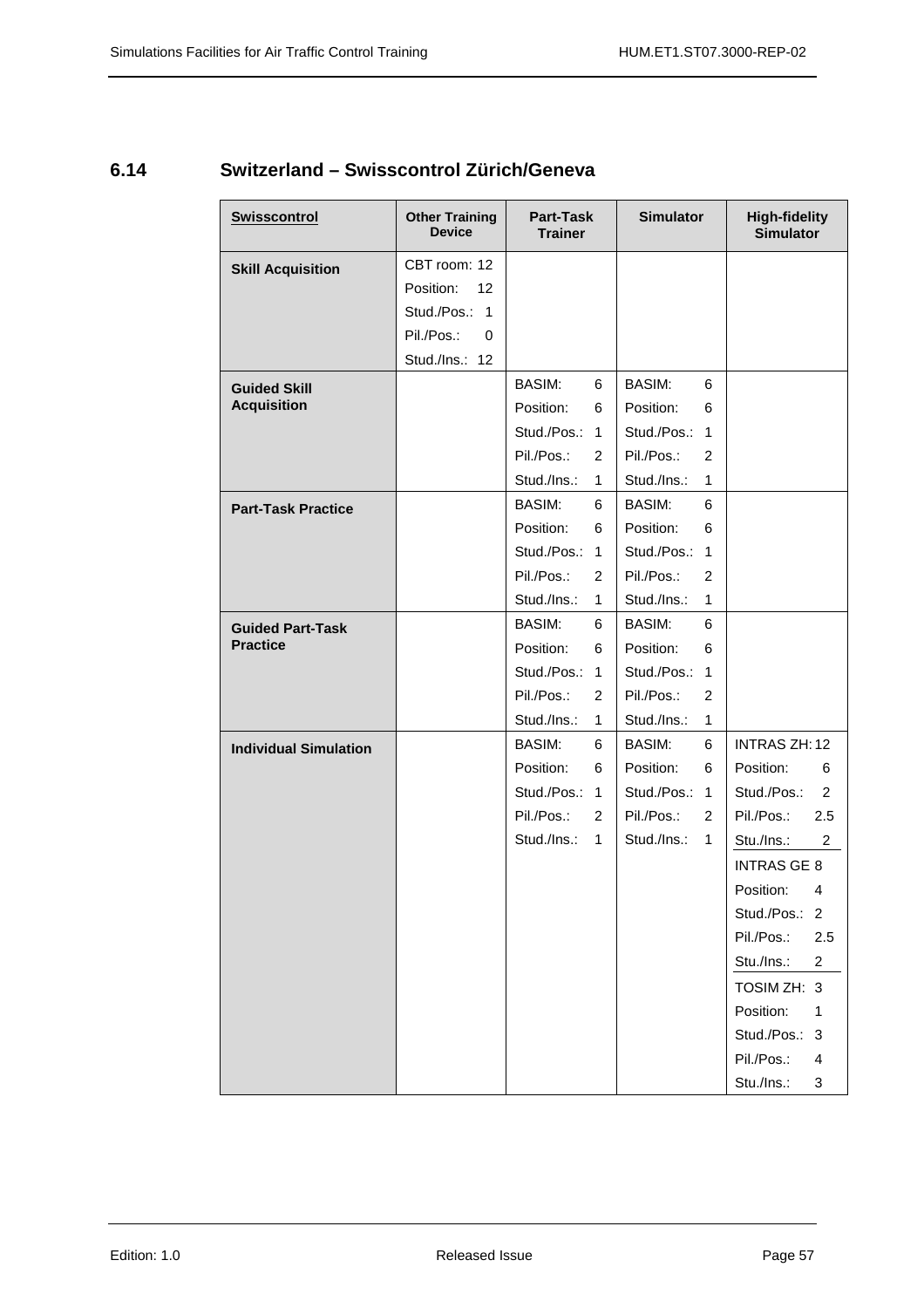| <b>Swisscontrol</b>      | <b>Other Training</b><br><b>Device</b> | Part-Task<br><b>Trainer</b>  | <b>Simulator</b>             | <b>High-fidelity</b><br><b>Simulator</b> |
|--------------------------|----------------------------------------|------------------------------|------------------------------|------------------------------------------|
| <b>Team Simulation</b>   |                                        | <b>BASIM:</b><br>12          | <b>BASIM:</b><br>12          | <b>INTRAS ZH: 12</b>                     |
|                          |                                        | Position:<br>12              | Position:<br>12              | Position:<br>12                          |
|                          |                                        | Stud./Pos.: 2                | Stud./Pos.: 2                | Stud./Pos.:<br>$\mathbf{1}$              |
|                          |                                        | Pil./Pos.:<br>$\overline{2}$ | Pil./Pos.:<br>$\overline{2}$ | Pil./Pos.:<br>1.25                       |
|                          |                                        | Stud./Ins.:<br>2             | Stud./Ins.: 2                | Stu./Ins.:<br>$\overline{2}$             |
|                          |                                        |                              |                              | <b>INTRAS GE</b><br>8                    |
|                          |                                        |                              |                              | Position:<br>8                           |
|                          |                                        |                              |                              | Stud./Pos.:<br>1                         |
|                          |                                        |                              |                              | Pil./Pos.:<br>1.25                       |
|                          |                                        |                              |                              | Stud./Ins.:<br>$\overline{c}$            |
|                          |                                        |                              |                              | 3<br><b>TOSIM ZH:</b>                    |
|                          |                                        |                              |                              | Position:<br>3                           |
|                          |                                        |                              |                              | Stud./Pos.:<br>$\mathbf{1}$              |
|                          |                                        |                              |                              | Pil./Pos.:<br>1.33                       |
|                          |                                        |                              |                              | Stud./Ins.:<br>3                         |
| <b>Group Simulation</b>  |                                        |                              |                              | <b>INTRAS ZH: 12</b>                     |
|                          |                                        |                              |                              | Position:<br>12                          |
|                          |                                        |                              |                              | Stud./Pos.:<br>1                         |
|                          |                                        |                              |                              | Pil./Pos.:<br>1.25                       |
|                          |                                        |                              |                              | Stud./Ins.:<br>$\overline{a}$            |
|                          |                                        |                              |                              | <b>INTRAS GE</b><br>8                    |
|                          |                                        |                              |                              | Position:<br>8                           |
|                          |                                        |                              |                              | Stud./Pos.:<br>1                         |
|                          |                                        |                              |                              | Pil./Pos.:<br>1.25                       |
|                          |                                        |                              |                              | Stud./Ins.:<br>$\overline{2}$            |
| <b>Guided Simulation</b> |                                        |                              |                              |                                          |
| Note: CBT                |                                        |                              |                              |                                          |

# **Switzerland – Swisscontrol Zürich/Geneva (continued)**

First line: Name of simulator and number of students simultaneously trained<br>Second line: Number of positions Second line: Number of positions<br>Third line: Students per position Third line: Students per position Fourth line: Pseudo pilots per position Fifth line: Students per instructor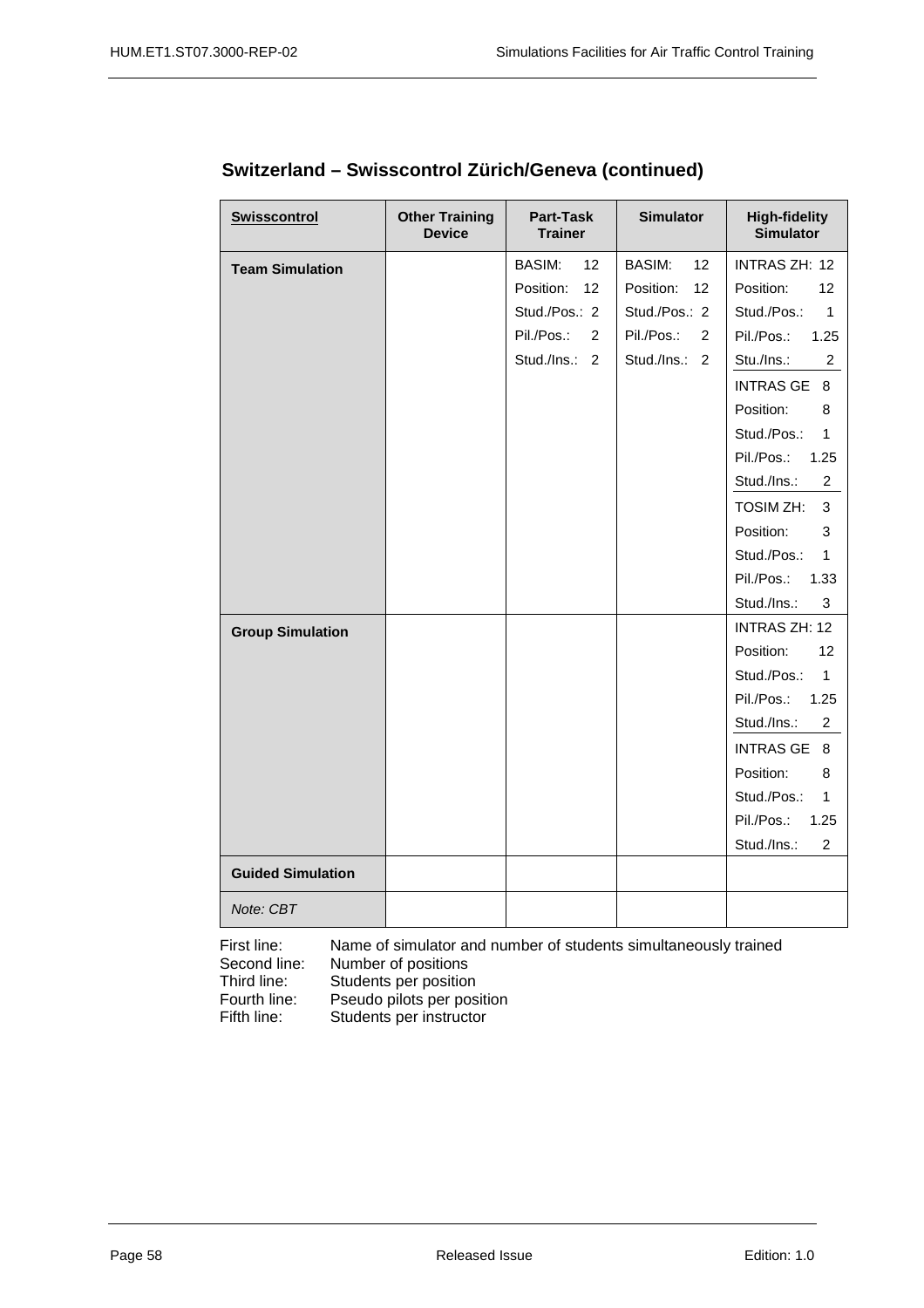# **6.15 United Kingdom - CAA College of ATC - Bournemouth**

| <b>CATC</b>                                               | <b>Other Training</b><br><b>Device</b>                                                              | Part-Task<br><b>Trainer</b>                                                                                         | <b>Simulator</b>                                                                                                                                                                                                                          | <b>High-fidelity</b><br><b>Simulator</b>                                                                           |
|-----------------------------------------------------------|-----------------------------------------------------------------------------------------------------|---------------------------------------------------------------------------------------------------------------------|-------------------------------------------------------------------------------------------------------------------------------------------------------------------------------------------------------------------------------------------|--------------------------------------------------------------------------------------------------------------------|
| <b>Skill Acquisition</b>                                  |                                                                                                     |                                                                                                                     |                                                                                                                                                                                                                                           |                                                                                                                    |
| <b>Guided Skill</b><br><b>Acquisition</b>                 |                                                                                                     |                                                                                                                     |                                                                                                                                                                                                                                           |                                                                                                                    |
| <b>Part-Task Practice</b>                                 |                                                                                                     | SIMTAC:<br>16<br>Position:<br>16<br>Stud./Pos.:<br>$\mathbf{1}$<br>Pil./Pos.:<br>$\overline{2}$<br>Stud./Ins.:<br>1 |                                                                                                                                                                                                                                           |                                                                                                                    |
| <b>Guided Part-Task</b><br><b>Practice</b>                |                                                                                                     |                                                                                                                     |                                                                                                                                                                                                                                           |                                                                                                                    |
| Individual<br><b>Simulation</b><br><b>Team Simulation</b> |                                                                                                     |                                                                                                                     | SIMTAC:<br>16<br>Position:<br>16<br>Stud./Pos.:<br>$\mathbf{1}$<br>Pil./Pos.:<br>2<br>Stud./Ins.:<br>1<br>9<br>Skywatch:<br>Position:<br>9<br>Stud./Pos.:<br>1<br>Pil./Pos.:<br>3<br>Stud./Ins.:<br>1<br>6<br>Skywatch:<br>Position:<br>3 | First:<br>20<br>Position:<br>20<br>Stud./Pos.:<br>1<br>Pil./Pos.:<br>$\overline{2}$<br>Stud./Ins.:<br>$\mathbf{1}$ |
|                                                           |                                                                                                     |                                                                                                                     | Stud./Pos.:<br>$\overline{2}$<br>Pil./Pos.:<br>3<br>Stud./Ins.:<br>$\mathbf{1}$                                                                                                                                                           |                                                                                                                    |
| <b>Group Simulation</b>                                   |                                                                                                     |                                                                                                                     |                                                                                                                                                                                                                                           | First:<br>20<br>Position:<br>20<br>Stud./Pos.:<br>1<br>Pil./Pos.:<br>$\overline{2}$<br>Stud./Ins.:<br>1            |
| <b>Guided Simulation</b>                                  |                                                                                                     |                                                                                                                     |                                                                                                                                                                                                                                           |                                                                                                                    |
| Note: CBT                                                 | CBT room: 6<br>Position:<br>6<br>Stud./Pos.:<br>$\mathbf{1}$<br>Pil./Pos.:<br>0<br>Stud./Ins.:<br>6 |                                                                                                                     |                                                                                                                                                                                                                                           |                                                                                                                    |

First line: Name of simulator and number of students simultaneously trained<br>Second line: Number of positions Number of positions

Third line: Students per position

Fourth line: Pseudo pilots per position<br>Fifth line: Students per Instructor Students per Instructor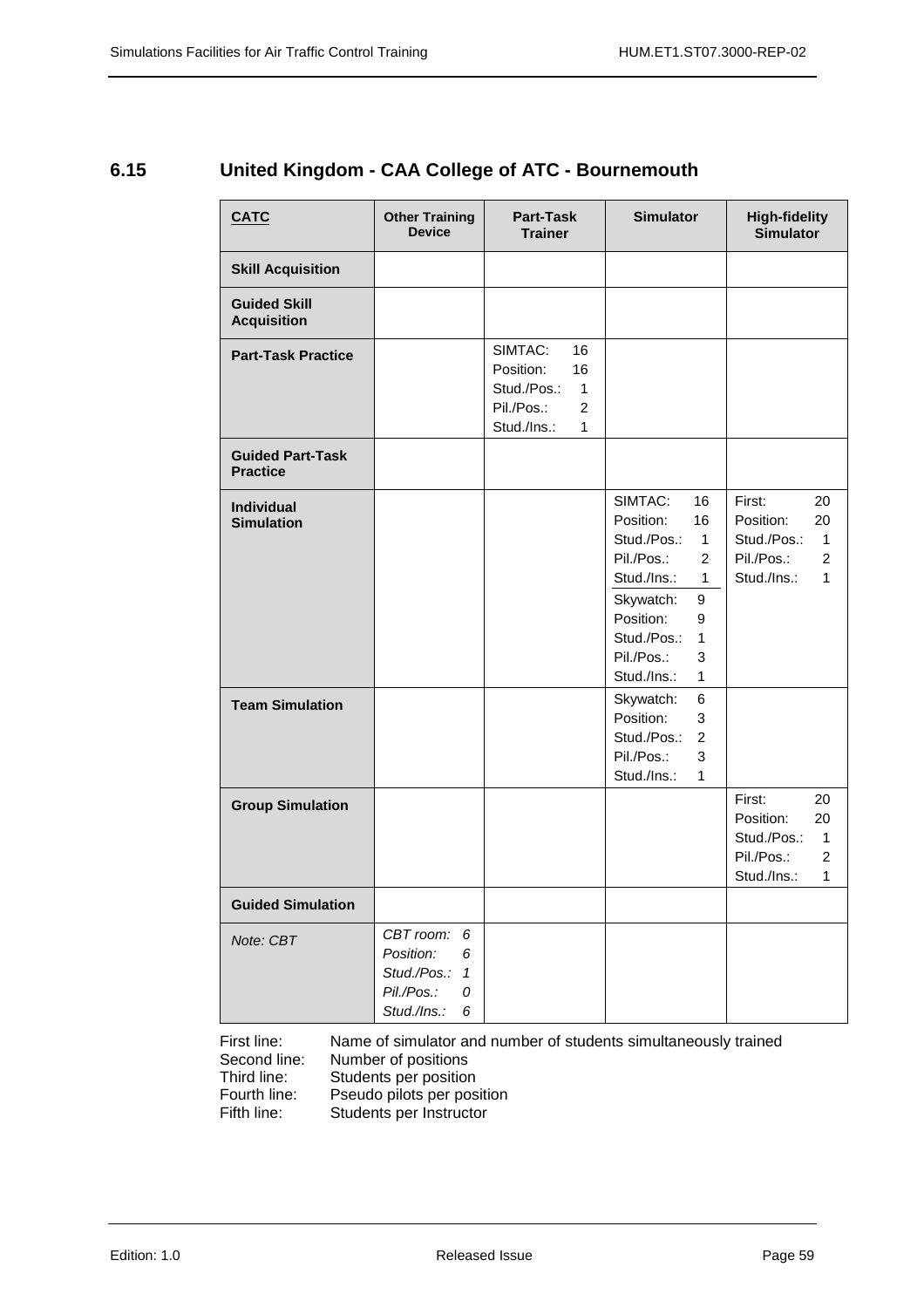Page intentionally left blank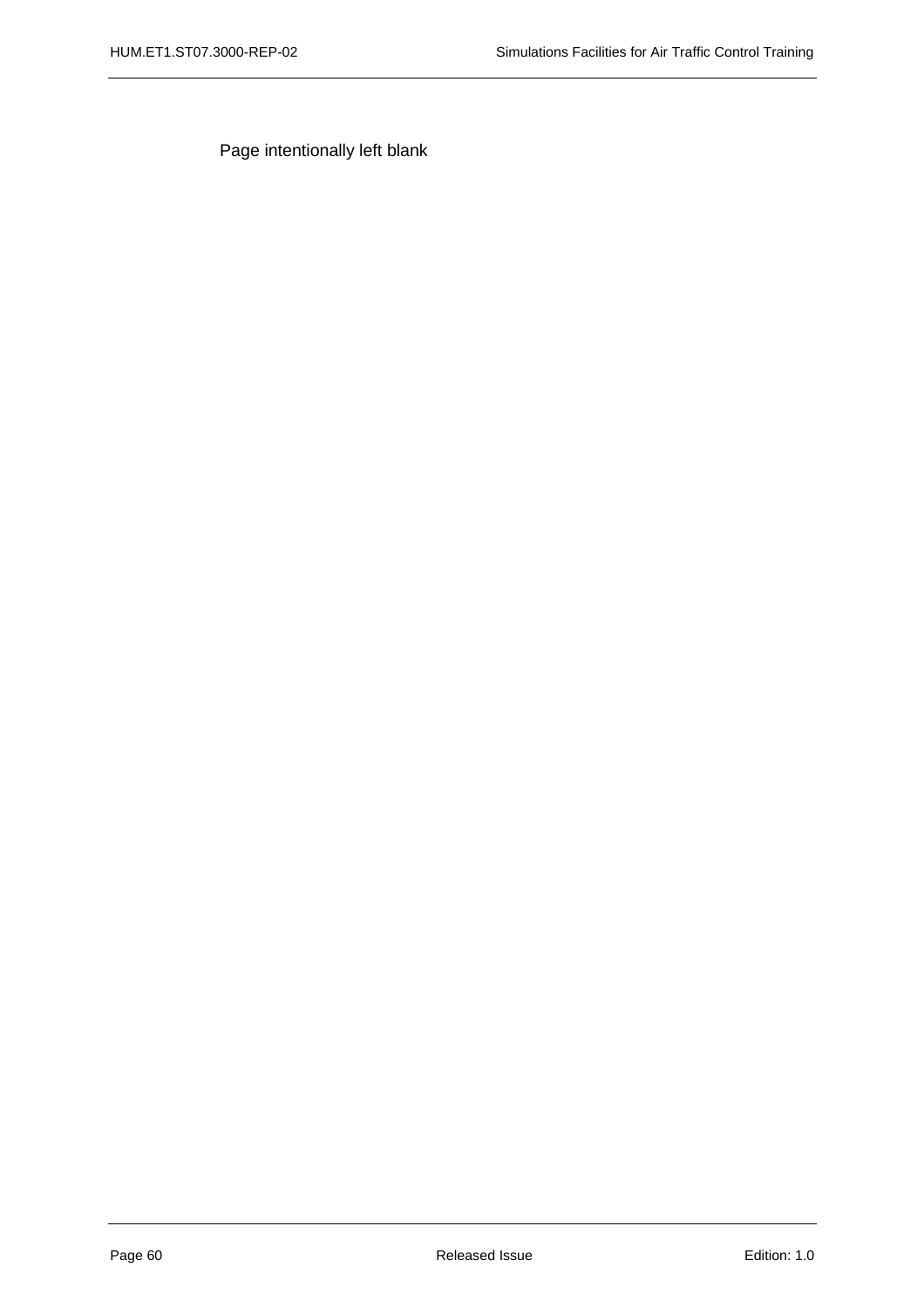# **7. CAPACITY OF DIFFERENT MEDIA**



This diagram represents the physical relative capacity of the different media in use at thirteen European locations.

The capacity is, in terms of seats, offered to the student and does not take the real practice into account (for instance, some Other Training Device (OTD) are counted here when they are used only for skill acquisition, despite the fact that they are mainly used for CBT lessons on subject other than ATC operation).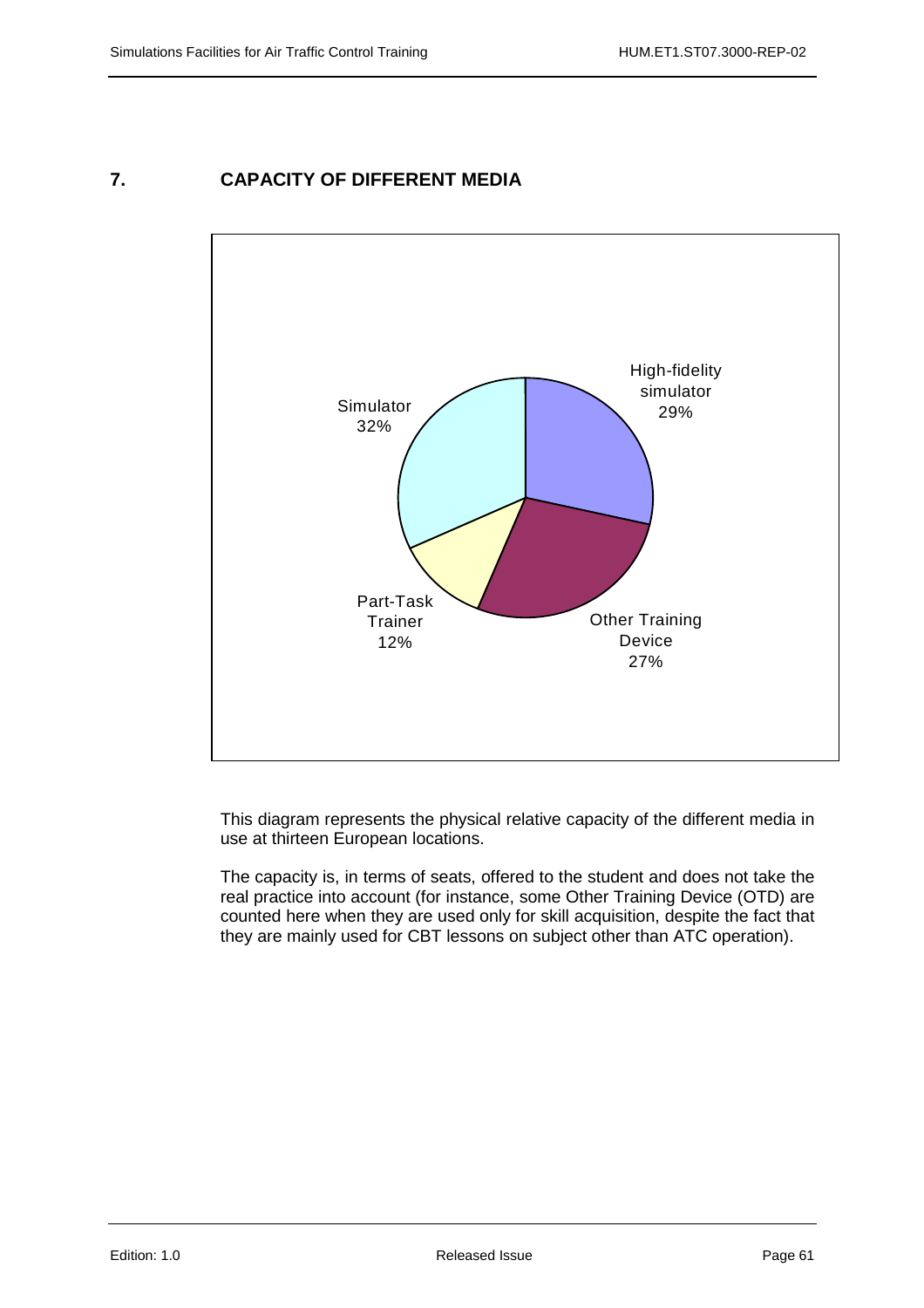Page intentionally left blank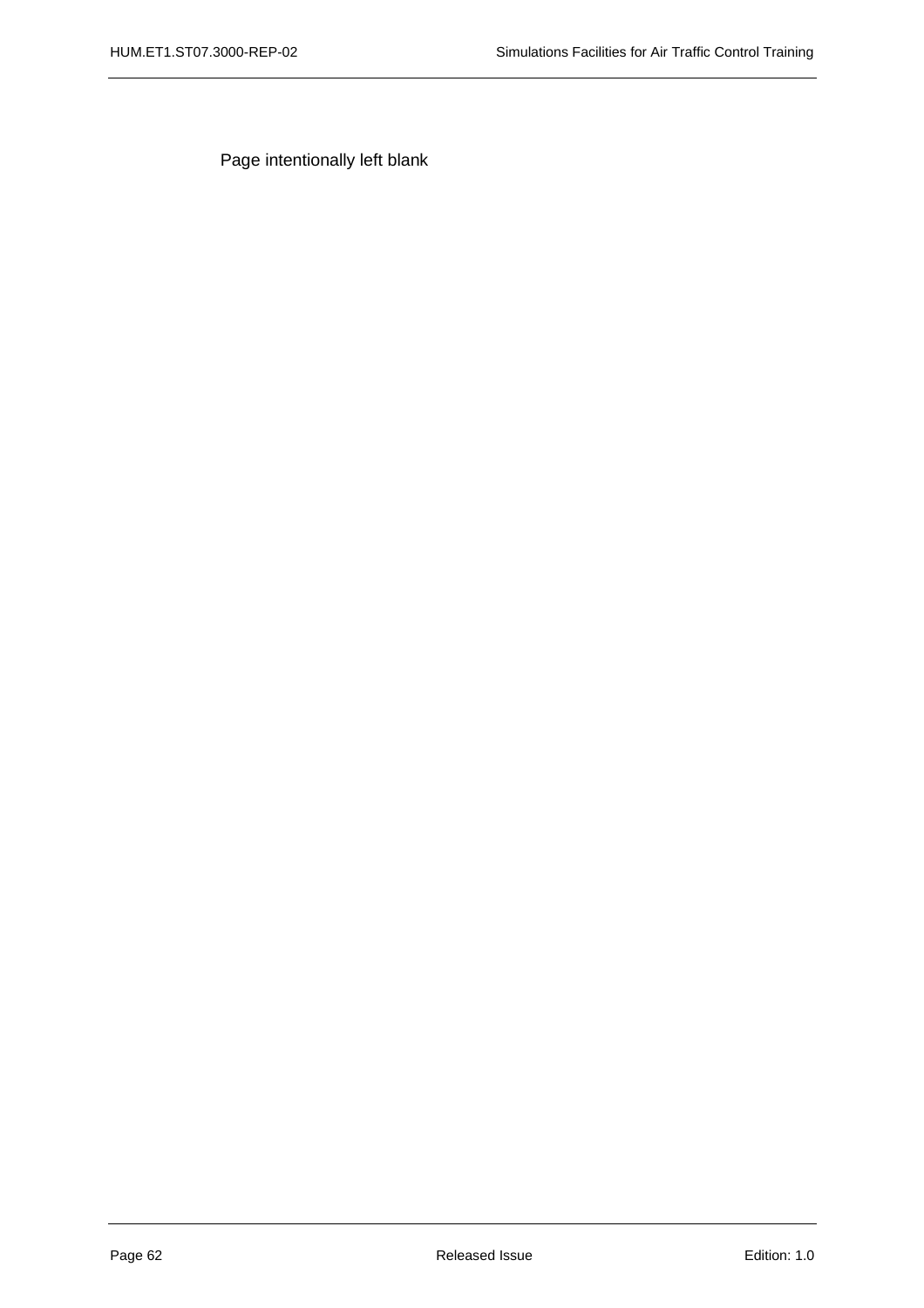# **8. CURRENT PRACTICES**



This diagram represents the distribution of the types of exercises in the same thirteen locations but not their quantitative weight in number of student hours.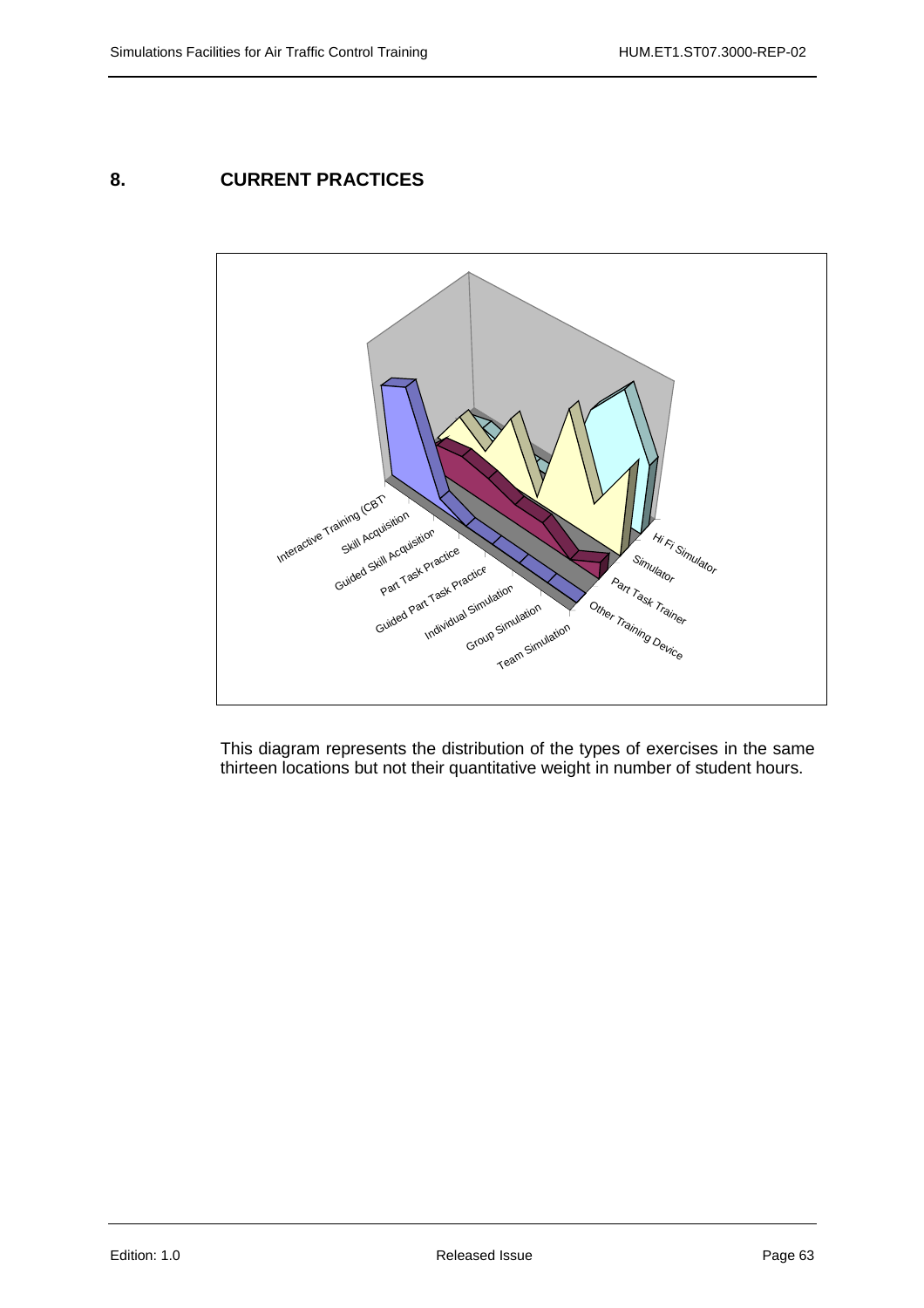Page intentionally left blank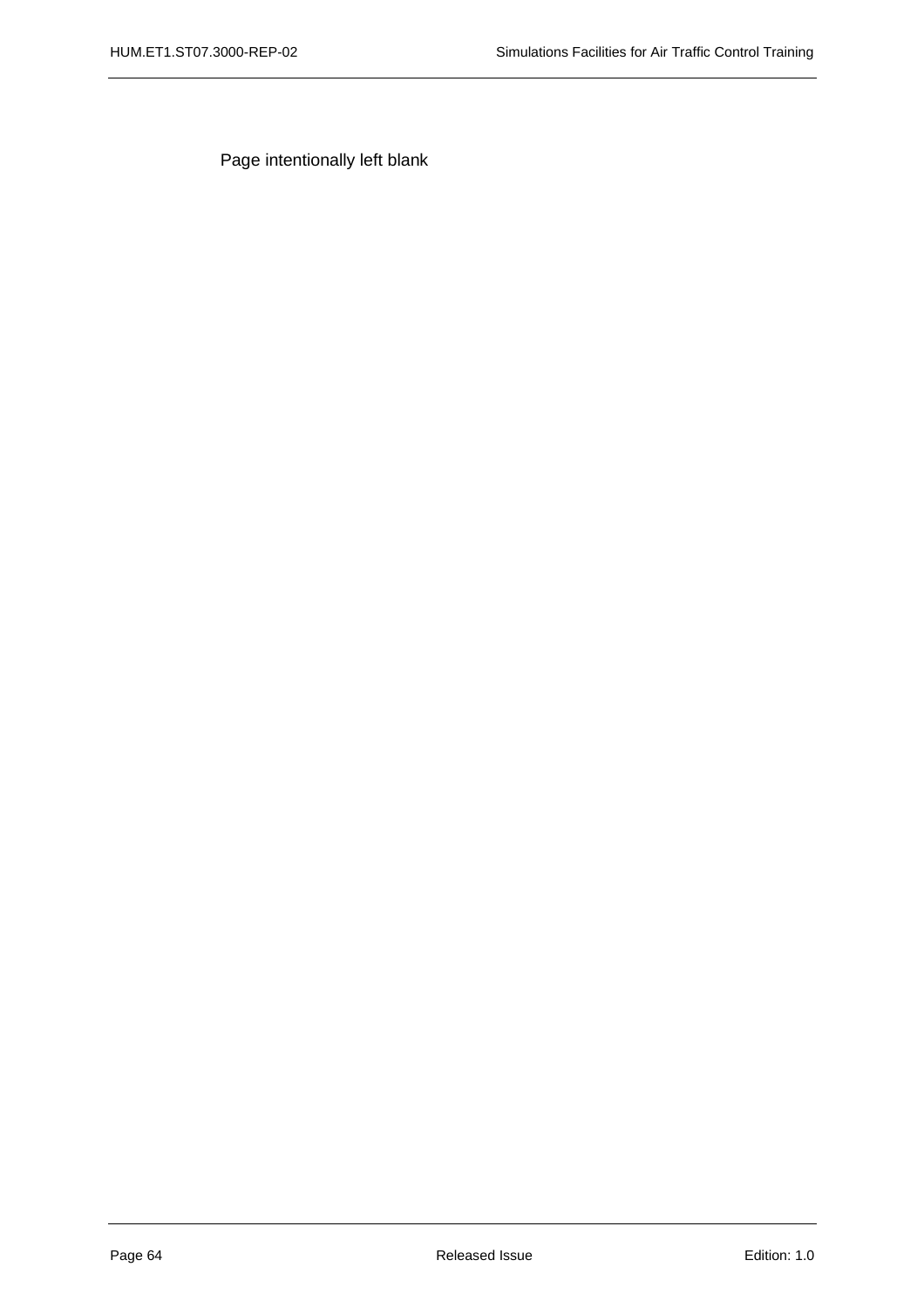# **9. USE OF DIFFERENT TYPES OF EXERCISES**



This diagram represents the purposes for which the various media are used at the thirteen European locations.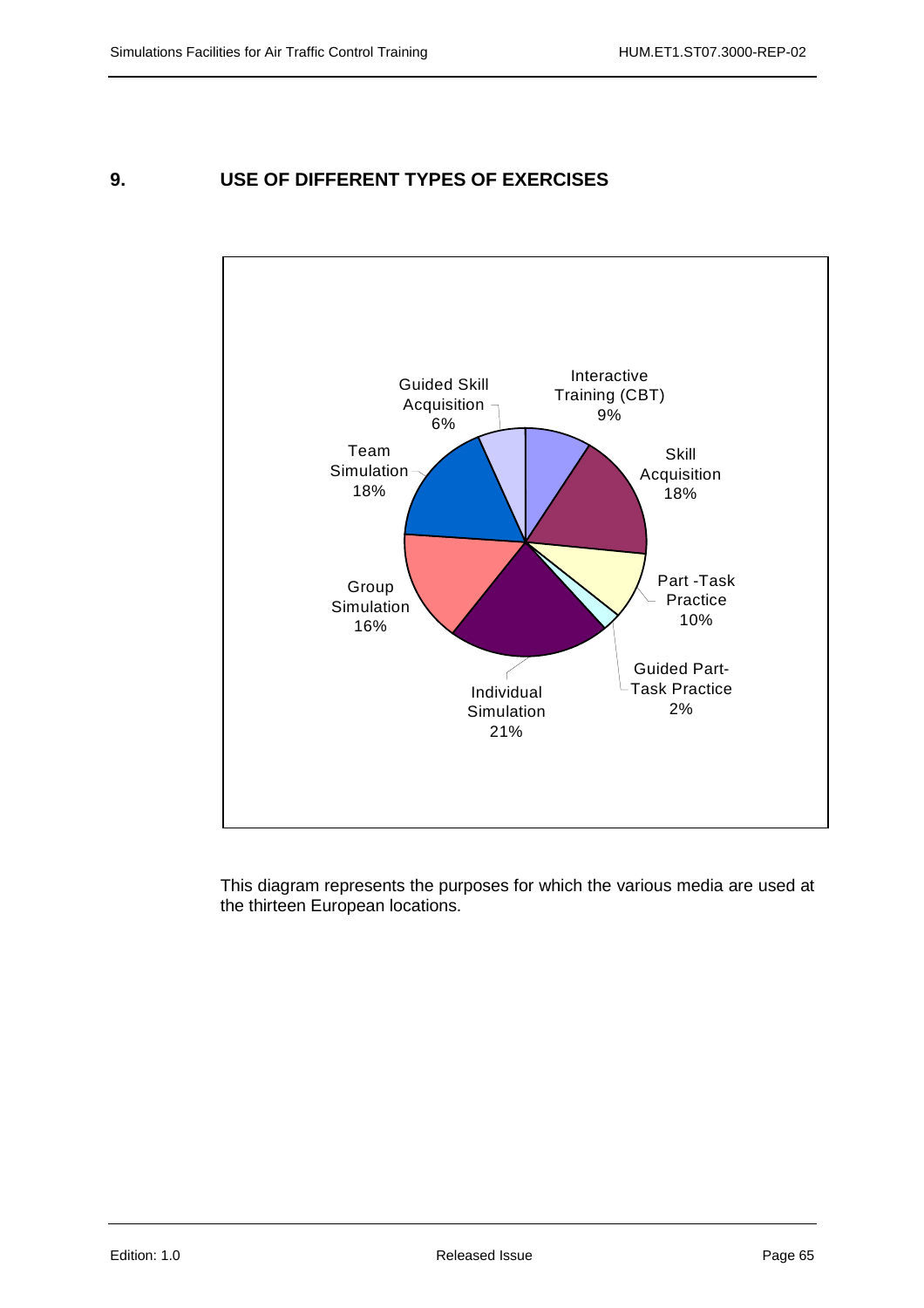Page intentionally left blank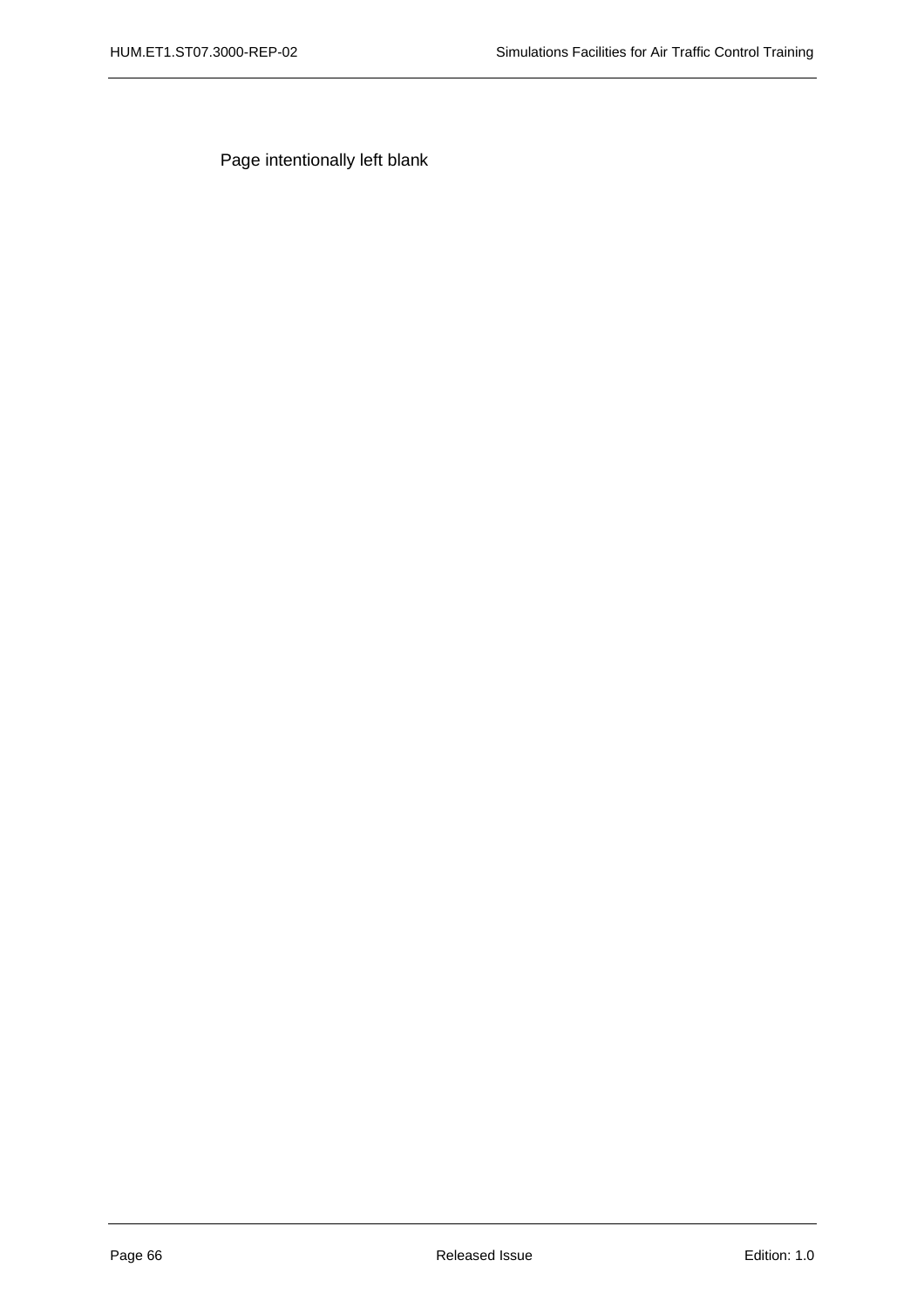#### **REFERENCES**

ICAO Annex 1 (1988). Eight Edition.

- EATCHIP Human Resources Team (1999a). *Specification of Training Tools and Methods Air Traffic Control – Volume 1: Guidelines on Tools and Methodology for the Development and the Provision of ATC Training (with Examples on ATCO Basic Training Phase* (HUM.ET1.ST07.1000-GUI-01). Ed. 1.0. Brussels: EUROCONTROL.
- EATCHIP Human Resources Team (1999b). *Air Traffic Controller Training at Operational Units* (HUM.ET1.ST05.4000-GUI-01). Ed. 2.0. Brussels: EUROCONTROL.
- EATMP Human Resources Team (expected year of publication: 2001*). Specification of Training Methods and Tools* (HUM.ET1.ST07.3000- REP-03) – Ed. 2.0.

JAR-STD (1997) 1A, *Aeroplane Flight Simulators.*

JAR-STD (1998) 3A, *Flight & Navigation Procedures.*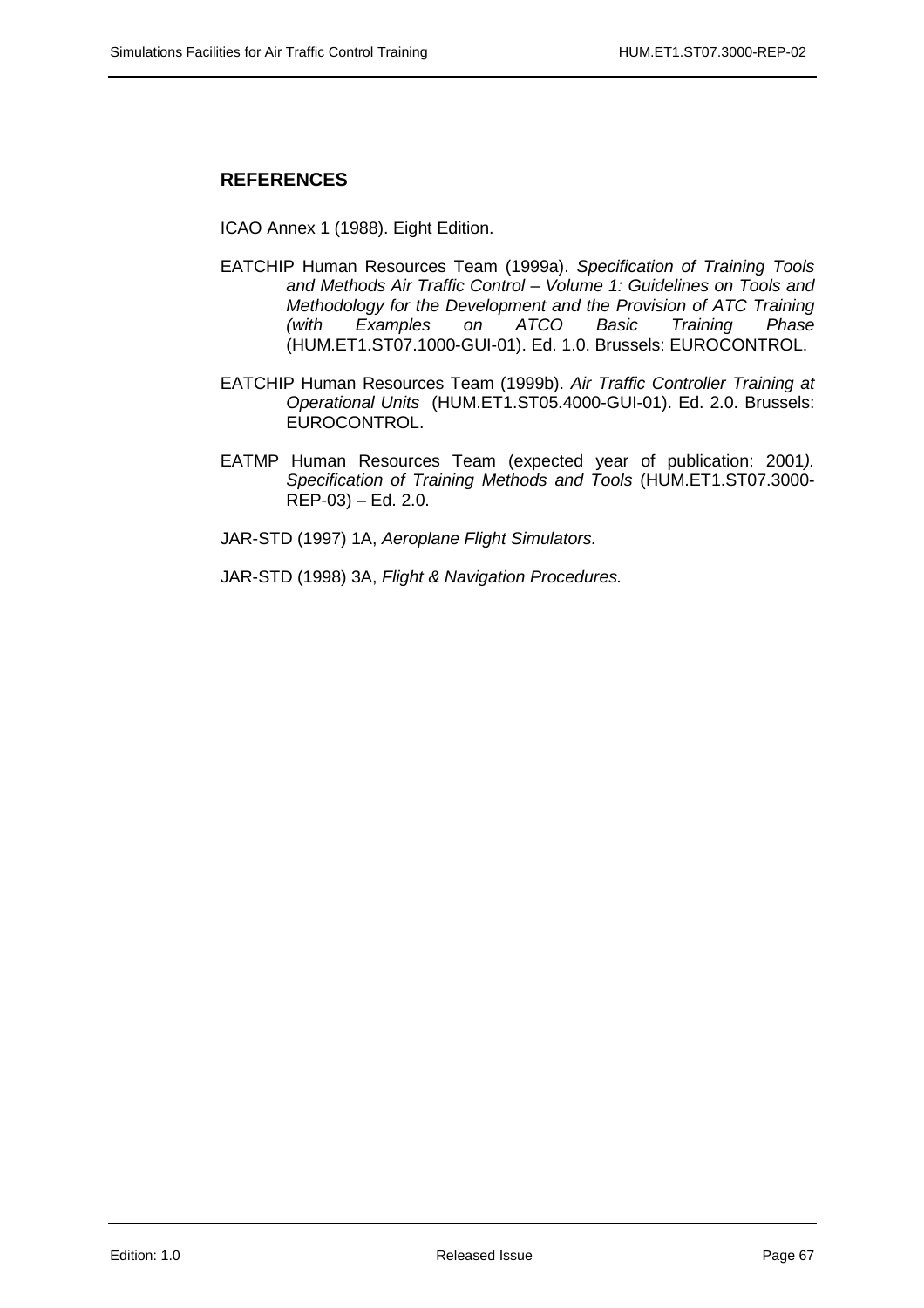Page intentionally left blank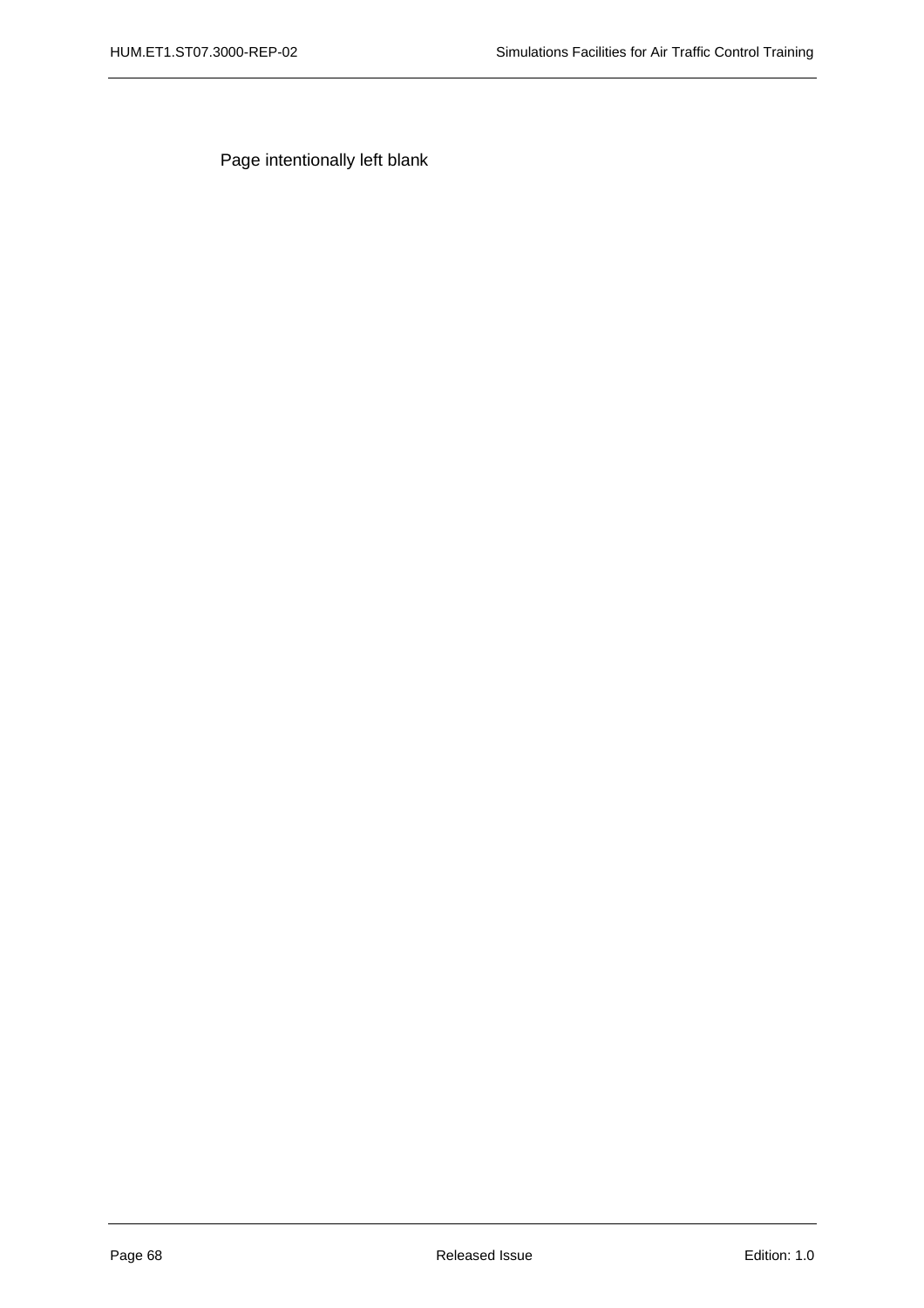## **GLOSSARY**

For the purposes of this document the following definitions shall apply:

| Term                                        | <b>Abbreviation</b><br>or Acronym | <b>Definition</b>                                                                                                                                                                                                                                                                    |
|---------------------------------------------|-----------------------------------|--------------------------------------------------------------------------------------------------------------------------------------------------------------------------------------------------------------------------------------------------------------------------------------|
| Ability                                     |                                   | Capacity or power to do something (either<br>mental or physical).                                                                                                                                                                                                                    |
| <b>Basic Training</b>                       |                                   | A training designed to impart fundamental<br>knowledge and skills to enable student<br>ATCOs to progress to specialised ATC<br>training.                                                                                                                                             |
| <b>Briefing</b>                             | <b>Brief</b>                      | With regard to training a briefing is an<br>introduction to a training event, during<br>which interruption of the student's activity<br>is not normally anticipated (e.g. OJT and<br>simulation).                                                                                    |
| Case Study                                  | Cases                             | A technique in which a real or fictional<br>situation or series of events is presented to<br>trainees for their analysis and<br>consideration of possible solutions or<br>problems identified. Their findings in a real<br>situation can be compared with what<br>actually occurred. |
| Computer-based<br>Classroom<br>Presentation |                                   | Use of a computer by an instructor to<br>provide audiovisual aids in the classroom.<br>There is no direct interaction between the<br>student and the computer.                                                                                                                       |
| Computer-based<br>Training                  | <b>CBT</b>                        | Provision of knowledge and skills by<br>means of a computer with numerous<br>interactions, student response analysis<br>and free individual rhythm of learning (self-<br>paced manner). This encompasses<br>interactive guided learning and interactive<br>exploration.              |
| Continuation<br>Training                    |                                   | Provision of training related to a job<br>category in order to increase knowledge<br>and skills and/or to prepare for new<br>technologies.                                                                                                                                           |
| Conversion<br>Training                      |                                   | Provision of knowledge and skills<br>appropriate to change in jobs category,<br>environment and systems.                                                                                                                                                                             |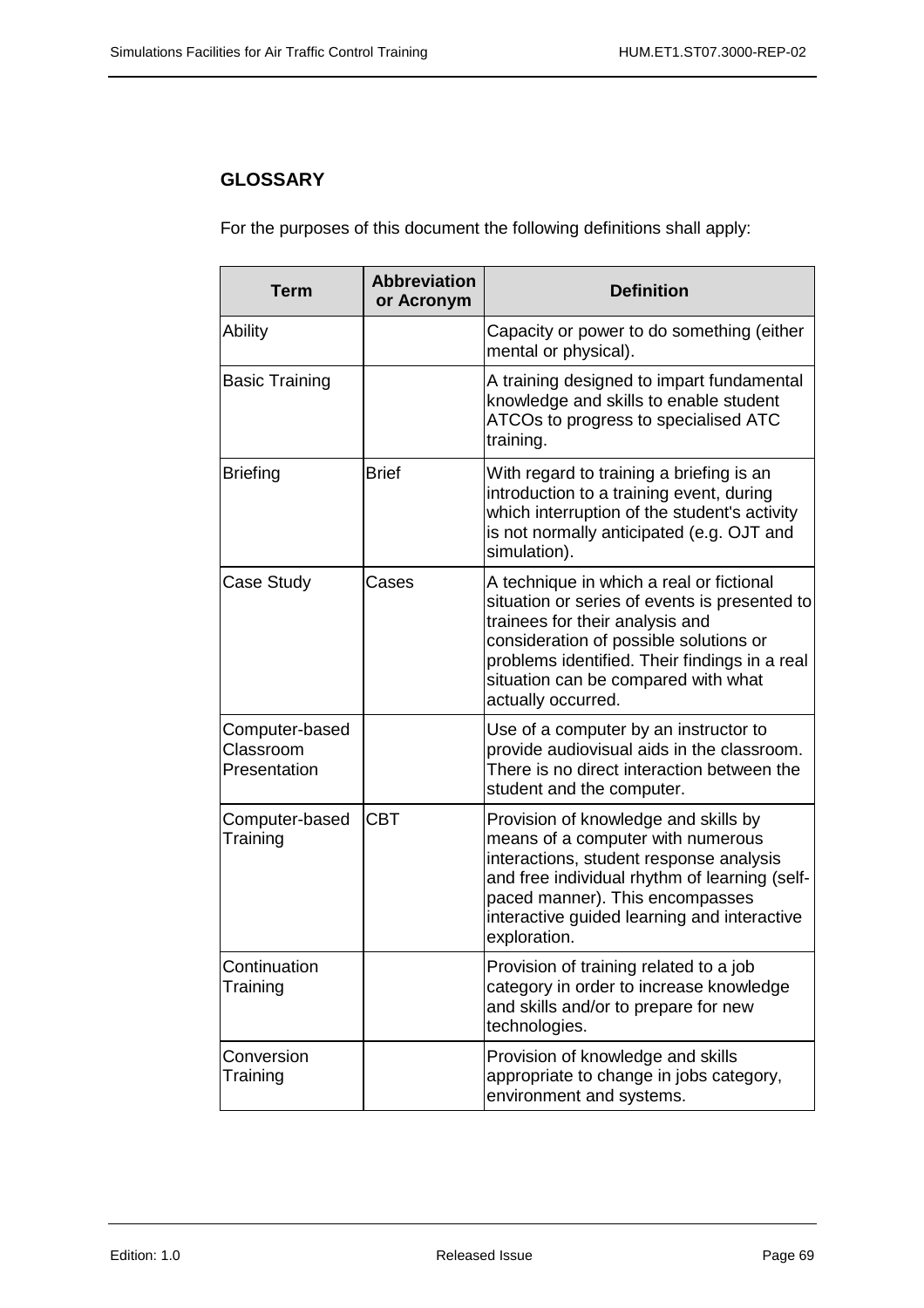| <b>Term</b>                       | <b>Abbreviation</b><br>or Acronym | <b>Definition</b>                                                                                                                                                                                                                                                                   |
|-----------------------------------|-----------------------------------|-------------------------------------------------------------------------------------------------------------------------------------------------------------------------------------------------------------------------------------------------------------------------------------|
| Courseware                        |                                   | The instructional package of educational<br>material comprising software (particularly<br>teachware), documentation and other<br>media resources.                                                                                                                                   |
| Debriefing                        | Debrief                           | A review and discussion on the outcome of<br>a training event based on a formative<br>assessment of that event. Briefing and<br>debriefing are always included as an<br>integral part of the training technique.                                                                    |
| Demonstration                     | Demo                              | A teaching method. The instructor, by<br>doing, shows the student what to do and<br>how to do it and with his/her associated<br>explanations indicates why, when and<br>where it is done.                                                                                           |
| Distance Learning                 |                                   | Any form of learning in which the teacher<br>and student are not together in the same<br>place.                                                                                                                                                                                     |
| Fidelity (of<br>Simulation)       |                                   | The degree to which simulation matches<br>the real system and the environment in<br>terms of physical characteristics, functional<br>characteristics (stimulus and response<br>options) and conceptual fidelity (realism of<br>the thought processes stimulated in the<br>student). |
| Formative<br>Assessment           |                                   | A verbal or written factual assessment<br>given for personal development purposes<br>which should have an important and<br>lasting influence on individual abilities or<br>attitudes. Should be applied to the<br>attention or use of one person in<br>particularly.                |
| Guided Part-Task GPTT<br>Practice |                                   | A PTP with questions, feedback,<br>comments, indications and assessment.                                                                                                                                                                                                            |
| Guided<br>Simulation              | <b>GSIMUL</b>                     | There is extensive interaction between the<br>student and the computer in the form of<br>questions, feedback, comments,<br>instructions and assessment. This<br>guidance assumes the existence of a<br>theoretical model against which the<br>student can be compared.              |
| Guided Skill<br>Acquisition       | GSA                               | Skill acquisition with interactive<br>assessment, comments and guidance.                                                                                                                                                                                                            |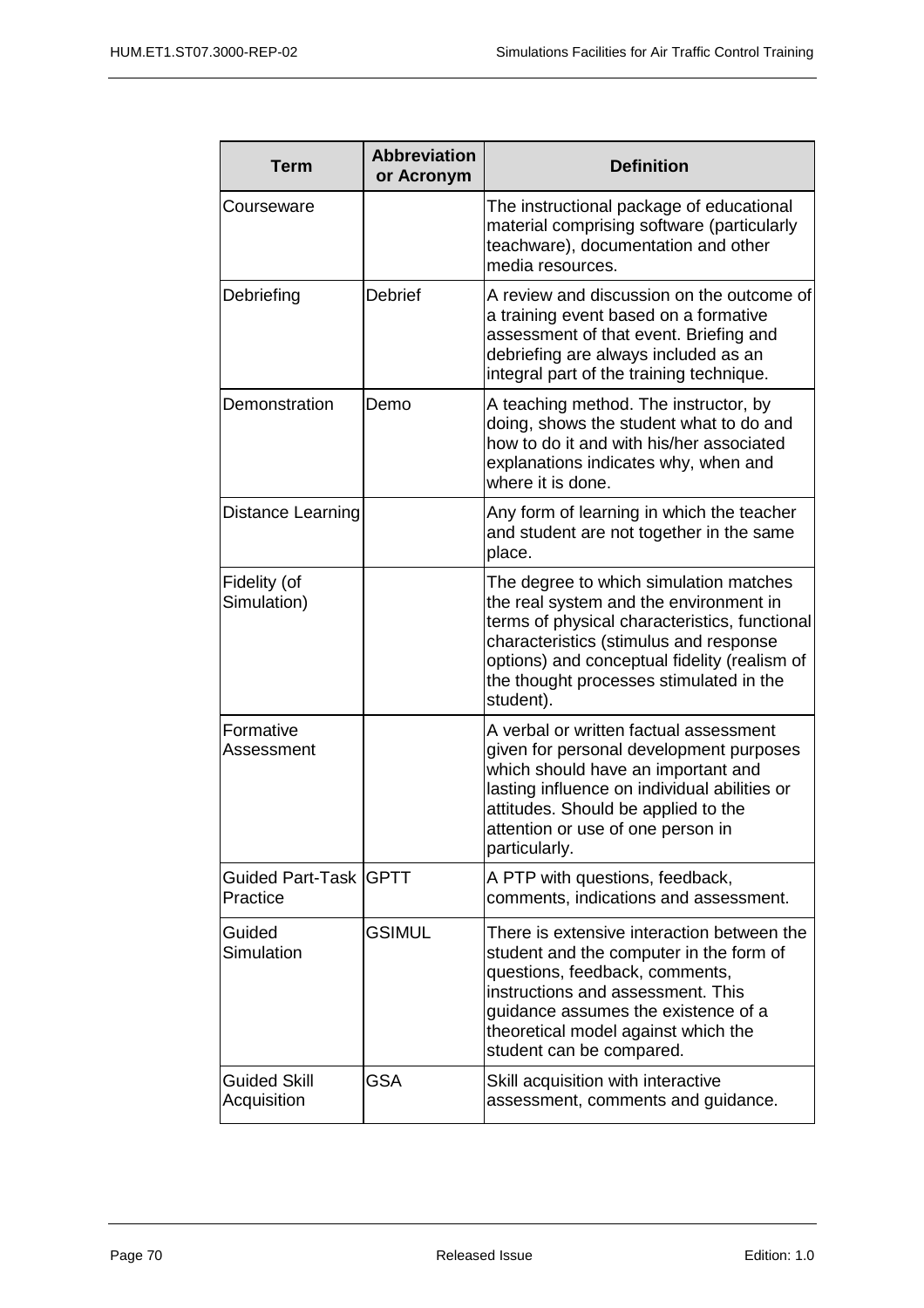| <b>Term</b>                           | <b>Abbreviation</b><br>or Acronym | <b>Definition</b>                                                                                                                                                                                                                                                                                                                     |  |
|---------------------------------------|-----------------------------------|---------------------------------------------------------------------------------------------------------------------------------------------------------------------------------------------------------------------------------------------------------------------------------------------------------------------------------------|--|
| <b>Group Training</b>                 |                                   | Either the provision of stimuli or the<br>analysis and the processing of the<br>feedback cannot be made separately for<br>each student.                                                                                                                                                                                               |  |
| <b>Group Simulation</b>               | <b>GROUP</b><br><b>SIMUL</b>      | A real-time simulation involving several<br>individual or team simulations<br>simultaneously.                                                                                                                                                                                                                                         |  |
| Hands On                              |                                   | A supervised practice on real equipment<br>which is not in operation.                                                                                                                                                                                                                                                                 |  |
| <b>High-fidelity</b><br>simulator     | HI FI SIM                         | A full size replica of CWPs including all<br>equipment and computer programmes<br>necessary to represent full tasks of the<br>sector or of the tower and their<br>environment. A spare operational position<br>used as simulator is a good example of HI<br>FI SIM. In the case of aerodrome it<br>includes an out-of-the-tower view. |  |
| Individual<br>Simulation              | <b>IND SIMUL</b>                  | A real-time full-task simulation involving<br>one single student.                                                                                                                                                                                                                                                                     |  |
| Individualised<br>Training            |                                   | The provision of possibly different stimuli<br>to each student, the separated analysis of<br>their response and the provision of<br>consequent new stimuli independent of the<br>answers of other students.                                                                                                                           |  |
| Institutional<br>Training             |                                   | A training provided in an establishment<br>which is designed or designated<br>specifically for training and staffed for that<br>purpose. It might comprise basic and<br>rating training.                                                                                                                                              |  |
| Interactive<br>Exploration            |                                   | The student is allowed to follow his/her<br>own path through the training material.<br>There is extensive interaction between the<br>student and the computer in the form of<br>questions, feedback and participation.                                                                                                                |  |
| Interactive<br><b>Guided Learning</b> |                                   | The student has to follow a predetermined<br>path through the training material. There is<br>extensive interaction between the student<br>and the computer in the form of questions,<br>feedback and participation.                                                                                                                   |  |
| Interactive<br>Training               | Interactive                       | The provision of knowledge and skills by<br>means of a computer with numerous<br>interactions, student response analysis<br>and allowing, when appropriate, free                                                                                                                                                                      |  |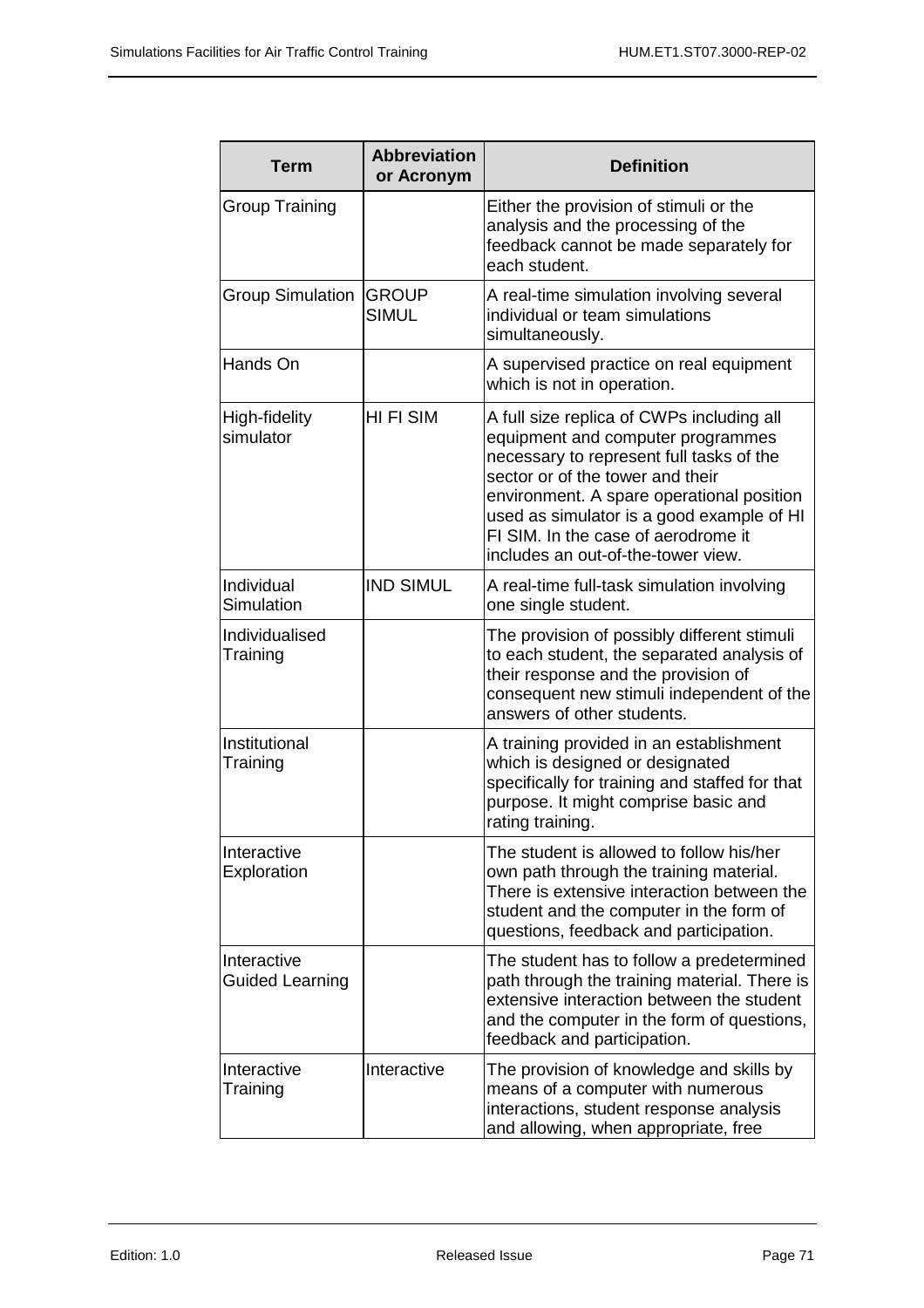| Term                   | <b>Abbreviation</b><br>or Acronym | <b>Definition</b>                                                                                                                                                                                                                                                        |
|------------------------|-----------------------------------|--------------------------------------------------------------------------------------------------------------------------------------------------------------------------------------------------------------------------------------------------------------------------|
|                        |                                   | individual rhythm of learning (self-paced<br>manner).                                                                                                                                                                                                                    |
| Lecture                | Lect                              | A straight talk or exposition, possibly using<br>visual or other aids, with no group<br>contribution other than questions, usually<br>asked after the conclusion of the lecture.                                                                                         |
| lLesson                | Lesson                            | A training method using a number of<br>instructional techniques designed to<br>ensure the participation of the students in<br>reaching the specified behavioural<br>objectives. The instructor is able to<br>ascertain whether material is being<br>assimilated.         |
| Media                  |                                   | Physical means by which an instructional<br>message is communicated.                                                                                                                                                                                                     |
| Mode of Delivery       |                                   | The way used to deliver a training (group<br>or individualised, material or instructor<br>dependent).                                                                                                                                                                    |
| Model                  |                                   | The description of a real or hypothetical<br>situation, usually formal and simplified,<br>which is used to develop understanding.                                                                                                                                        |
| Multimedia             |                                   | The integrated use of various<br>communications media in the construction<br>of a learning programme, in such a way<br>that each part of the information being<br>taught is carried by the most appropriate<br>medium.                                                   |
| Multimedia<br>Computer | <b>MMC</b>                        | A (networked or stand-alone) multimedia<br>computer or workstation dedicated to one<br>student or to a small cell. The hardware is<br>off-the-shelf and has not been deeply<br>modified for specific ATC purposes.                                                       |
| Objective              |                                   | A clear and unambiguous statement of<br>what a student is expected to be able to do<br>with the minimum level of acceptable<br>performance (quality, quantity and time<br>allowed for completion) and conditions<br>under which the performance is to be<br>carried out. |
| On-the-Job<br>Training | <b>OJT</b>                        | 'Live training within which previously<br>acquired skills and routines are further<br>developed and consolidated over the<br>supervision of a qualified coach in a live                                                                                                  |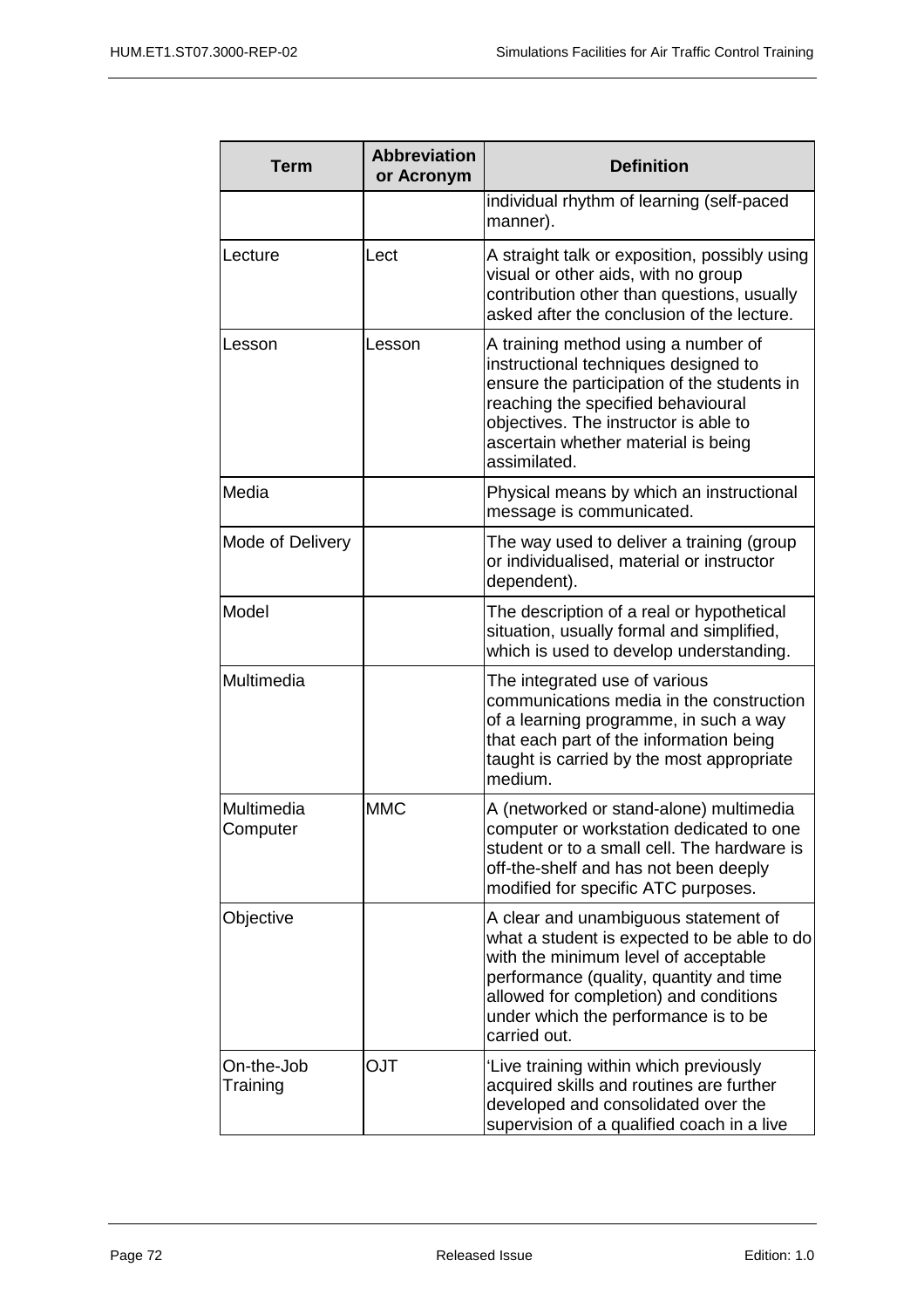| <b>Term</b>                     | <b>Abbreviation</b><br>or Acronym | <b>Definition</b>                                                                                                                                                                                                                                  |
|---------------------------------|-----------------------------------|----------------------------------------------------------------------------------------------------------------------------------------------------------------------------------------------------------------------------------------------------|
|                                 |                                   | traffic situation.                                                                                                                                                                                                                                 |
| <b>Other Training</b><br>Device | <b>OTD</b>                        | A training machine which presents the<br>student with some operational functions on<br>a non-realistic reproduction of the<br>operational devices. It includes generic<br>MMC.                                                                     |
| Part-Task<br>Practice           | <b>PTP</b>                        | A method to practise, in restricted or in<br>real time, part of the skills which are<br>necessary for the operational task in a<br>realistic environment (PTT or simulator).                                                                       |
| Part-Task Trainer PTT           |                                   | A training machine for the student to<br>practise some operational functions<br>independently of other functions which are<br>not represented there, although they are<br>necessarily associated to the first ones in<br>the operational task.     |
| Pre - On-the-Job<br>Training    | Pre-OJT                           | A phase of locally based training during<br>which extensive use of simulation using<br>site-specific facilities will enhance the<br>development of previously acquired<br>routines and abilities to an exceptionally<br>high level of achievement. |
| <b>Rating Training</b>          |                                   | Specialised ATC training to provide<br>knowledge and skills related to a job<br>category and appropriate to the discipline<br>to be pursued in the ATS environment.                                                                                |
| <b>Real Time</b>                | Real                              | A learning/teaching system whereby the<br>pace at which the learner has to work is<br>the same than in real operation.                                                                                                                             |
| Refresher<br>Training           |                                   | The process of further training in work<br>currently performed in order to improve job<br>performance. Also further training given in<br>skills previously acquired but in which the<br>individual may not currently be up to<br>standard.         |
| <b>Role Plays</b>               | Role                              | Students act out a working model of some<br>real-world human situation in interacting<br>group. They are provided with background<br>data and roles to play together with<br>constraints which may change as<br>simulation proceeds.               |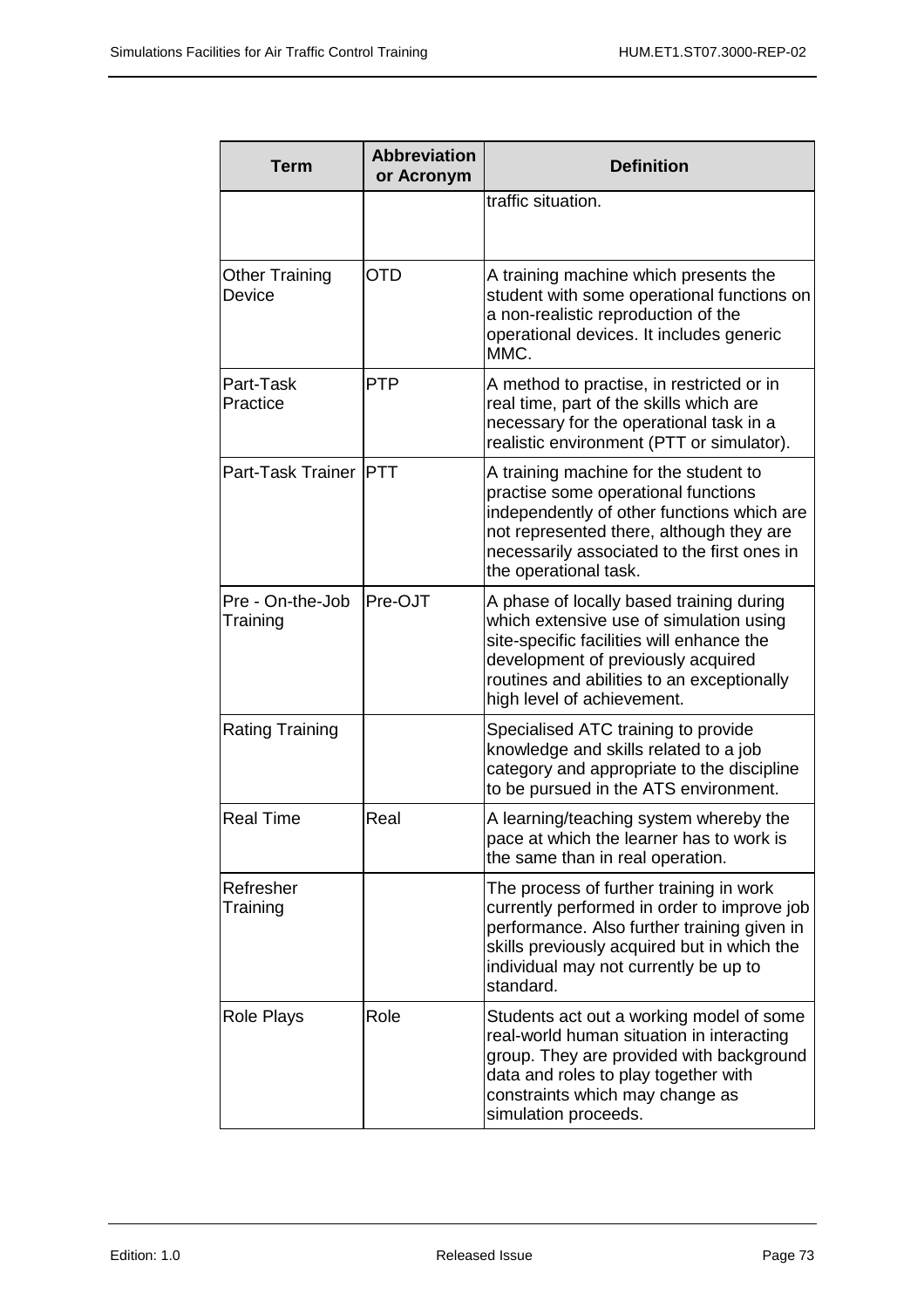| <b>Term</b>                               | <b>Abbreviation</b><br>or Acronym | <b>Definition</b>                                                                                                                                                                                                                         |
|-------------------------------------------|-----------------------------------|-------------------------------------------------------------------------------------------------------------------------------------------------------------------------------------------------------------------------------------------|
| Self-paced<br>Learning                    | Self                              | A learning/teaching system whereby the<br>learner is able to control his/her work<br>pace.                                                                                                                                                |
| Simulation                                | <b>SIMUL</b>                      | The provision of knowledge, skills and<br>attitudes by means of a representation of<br>air traffic responding to any student action<br>as real air traffic. It always includes<br>briefing, tutoring and debriefing.                      |
| Simulator                                 | <b>SIM</b>                        | A device that presents the student with a<br>representation of the important features of<br>the real situation and reproduces the<br>operational conditions under which the<br>student can practise real-time tasks<br>directly.          |
| <b>Skill Acquisition</b>                  | <b>SA</b>                         | A method for self-pace, restricted or real-<br>time practice of a part of the skills<br>necessary for the operational task in a<br>possibly non-realistic environment (e.g.<br>2-D aerodrome).                                            |
| Supervised<br><b>Practices</b>            | Sup Pract                         | Manipulations of equipment or job aid<br>where the instructor provides the<br>necessary feedback.                                                                                                                                         |
| <b>Syllabus</b>                           |                                   | A listing of the subjects, topics, elements<br>and items showing the training necessary<br>to fill the training gap and achieve the<br>course aim. Indicates time to be devoted<br>to each part but usually neither methods<br>nor order. |
| <b>Systems</b><br>Approach to<br>Training | <b>SAT</b>                        | In applying SAT, training development is<br>undertaken on a planned basis in a logical<br>series of steps (training objectives, plans,<br>formulation, validation and evaluation)<br>which constitute a cycle.                            |
| Teachware                                 |                                   | Software which is specifically used to<br>provide CBT to a student (it is derived from<br>teaching and software).                                                                                                                         |
| <b>Team Simulation</b>                    | <b>TEAM SIMUL</b>                 | A real-time full-task simulation involving an<br>individualised cell made of several<br>students. A team consists of two or more<br>students who are required to work together<br>on related or interacting tasks.                        |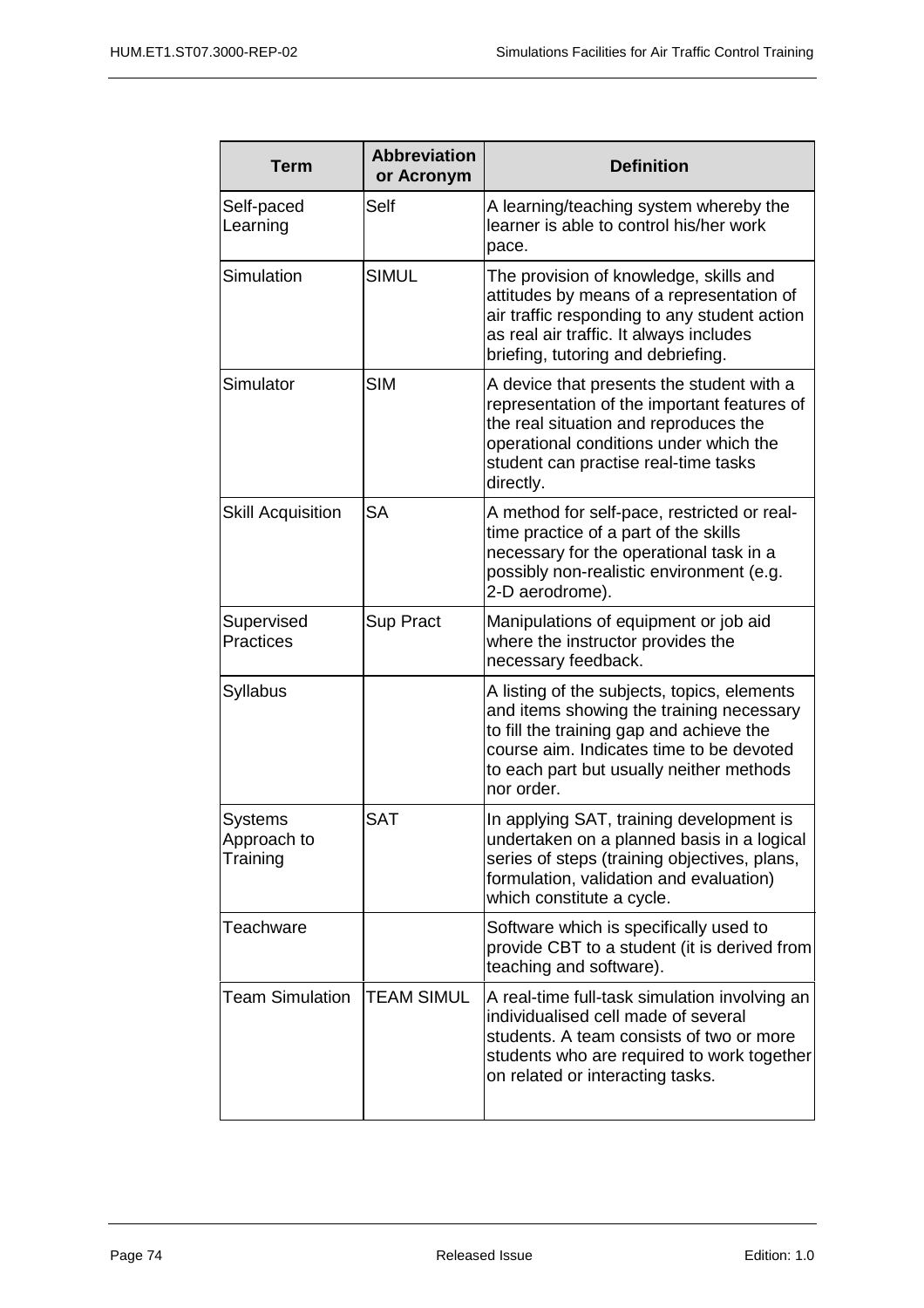| <b>Term</b>                           | <b>Abbreviation</b><br>or Acronym | <b>Definition</b>                                                                                                                                                                                                                                                                     |
|---------------------------------------|-----------------------------------|---------------------------------------------------------------------------------------------------------------------------------------------------------------------------------------------------------------------------------------------------------------------------------------|
| Text                                  | Txt                               | The provision of written documents<br>including paper handouts, posters, training<br>manuals, etc.                                                                                                                                                                                    |
| <b>Time Restricted</b><br>Learning    | <b>RSTD</b>                       | A learning/teaching system whereby the<br>course developer or the instructor controls<br>the pace at which the learner has to work.                                                                                                                                                   |
| Topic                                 |                                   | A theme that presents a unity and<br>corresponds to one main training<br>objective.                                                                                                                                                                                                   |
| <b>Training Event</b>                 |                                   | A set of actions (instructional events)<br>identified in the training plan (and later in<br>the training program and in the student<br>timetable) as the elementary unit.                                                                                                             |
| <b>Transition Phase</b>               |                                   | The phase that follows the basic training<br>during which site-specific theoretical<br>knowledge and understanding will be<br>transferred to the trainee, using a variety<br>of method, and during which skills will be<br>developed through the use of site-specific<br>simulations. |
| Transition<br>Simulation              |                                   | Operational traffics samples, situations<br>and problems presented to the trainee in a<br>gradual, analytical, time-controlled and<br>piecemeal manner, in order to prepare<br>him/her to upgrade to pre-OJT simulation.                                                              |
| Tutoring                              | Tutoring                          | The act of giving additional knowledge and<br>guidance to an individual or a small group<br>of trainees in an off- the-job and informal<br>training situation.                                                                                                                        |
| <b>Validated Training</b><br>Material |                                   | Takes the form of a well-documented and<br>repeatable package which has been tested<br>and has shown to be effective.                                                                                                                                                                 |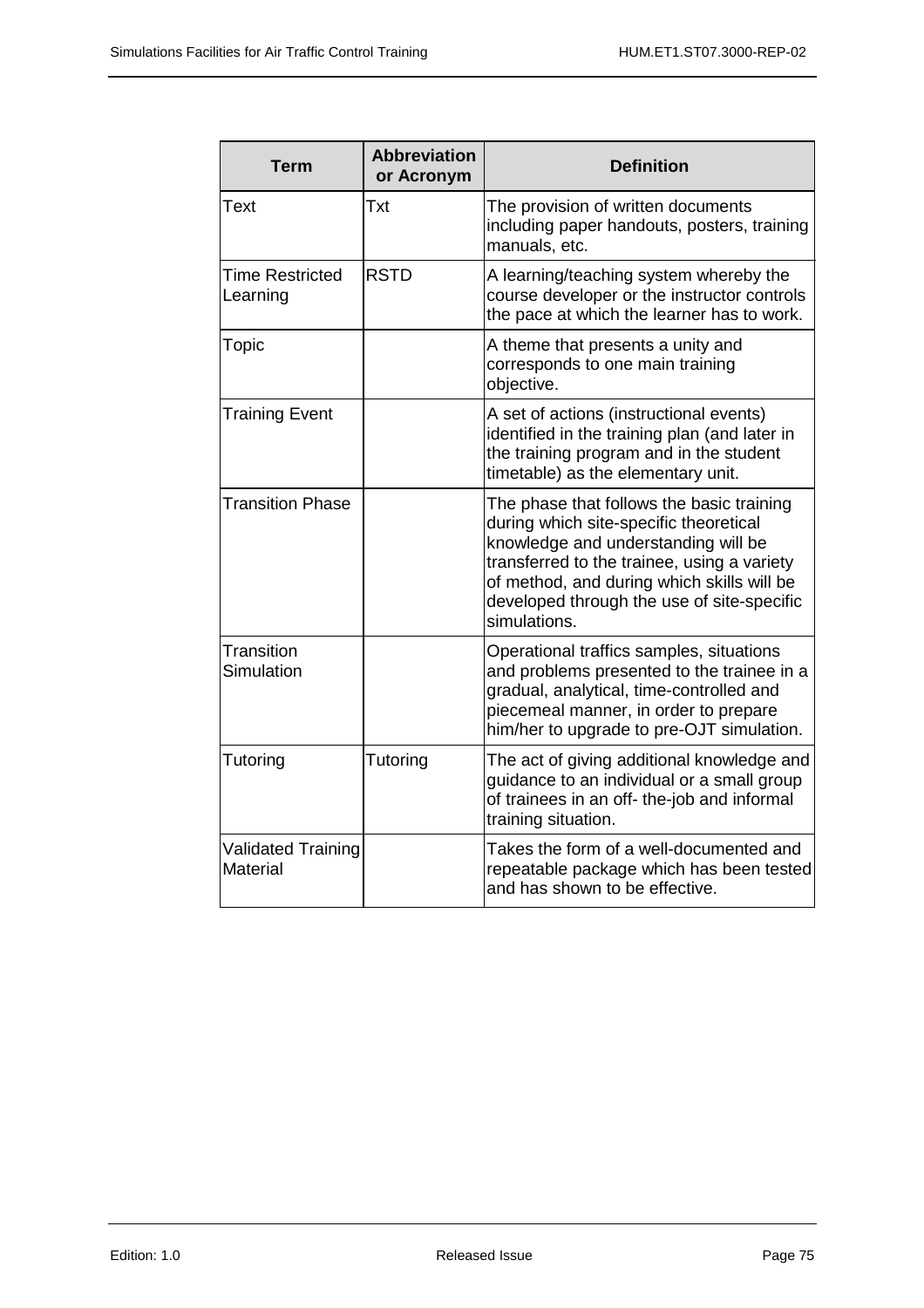Page intentionally left blank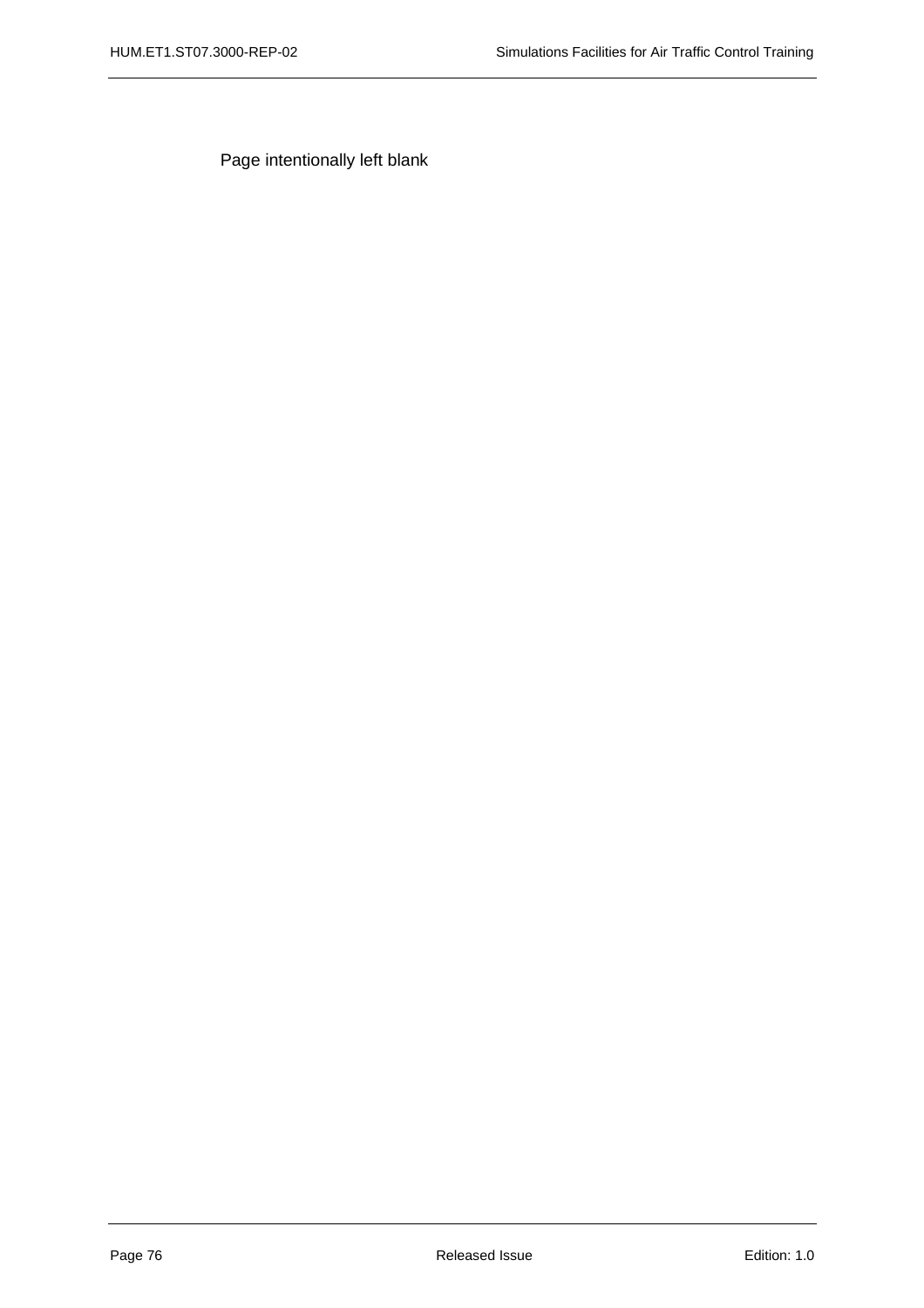# **ABBREVIATIONS AND ACRONYMS**

For the purposes of this document the following abbreviations and acronyms shall apply:

| 2-D              | Two dimensional                                                                             |  |  |
|------------------|---------------------------------------------------------------------------------------------|--|--|
| 3-D              | Three dimensional                                                                           |  |  |
| a/c              | aircraft                                                                                    |  |  |
| <b>ATC</b>       | <b>Air Traffic Control</b>                                                                  |  |  |
| ATCO             | Air Traffic Controller / Air Traffic Control Officer<br>(US/UK)                             |  |  |
| ATM              | Air Traffic Management                                                                      |  |  |
| ATS              | <b>Air Traffic Services</b>                                                                 |  |  |
| <b>Brief</b>     | <b>Briefing</b>                                                                             |  |  |
| CBT              | <b>Computer-Based Training</b>                                                              |  |  |
| CCC              | <b>Common Core Content</b>                                                                  |  |  |
| <b>CD-ROM</b>    | <b>Compact Disc - Read Only Memory</b>                                                      |  |  |
| com.             | communication                                                                               |  |  |
| <b>CWP</b>       | <b>Controller Work Position</b>                                                             |  |  |
| Debrief          | Debriefing                                                                                  |  |  |
| DED <sub>5</sub> | Human Resources Bureau (EUROCONTROL,<br>EATCHIP; now DIS/HUM or HUM Unit)                   |  |  |
| Demo             | Demonstration                                                                               |  |  |
| <b>DIS</b>       | Director(ate) Infrastructure, ATC Systems & Support<br>(EUROCONTROL, EATMP)                 |  |  |
| DIS/HUM          | ATM Human Resources Unit (EUROCONTROL,<br>EATMP; also known as the HUM Unit; formerly DED5) |  |  |
| <b>EATCHIP</b>   | European Air Traffic Control Harmonisation and<br>Integration Programme (now EATMP)         |  |  |
| <b>EATMP</b>     | European Air Traffic Management Programme<br>(formerly EATCHIP)                             |  |  |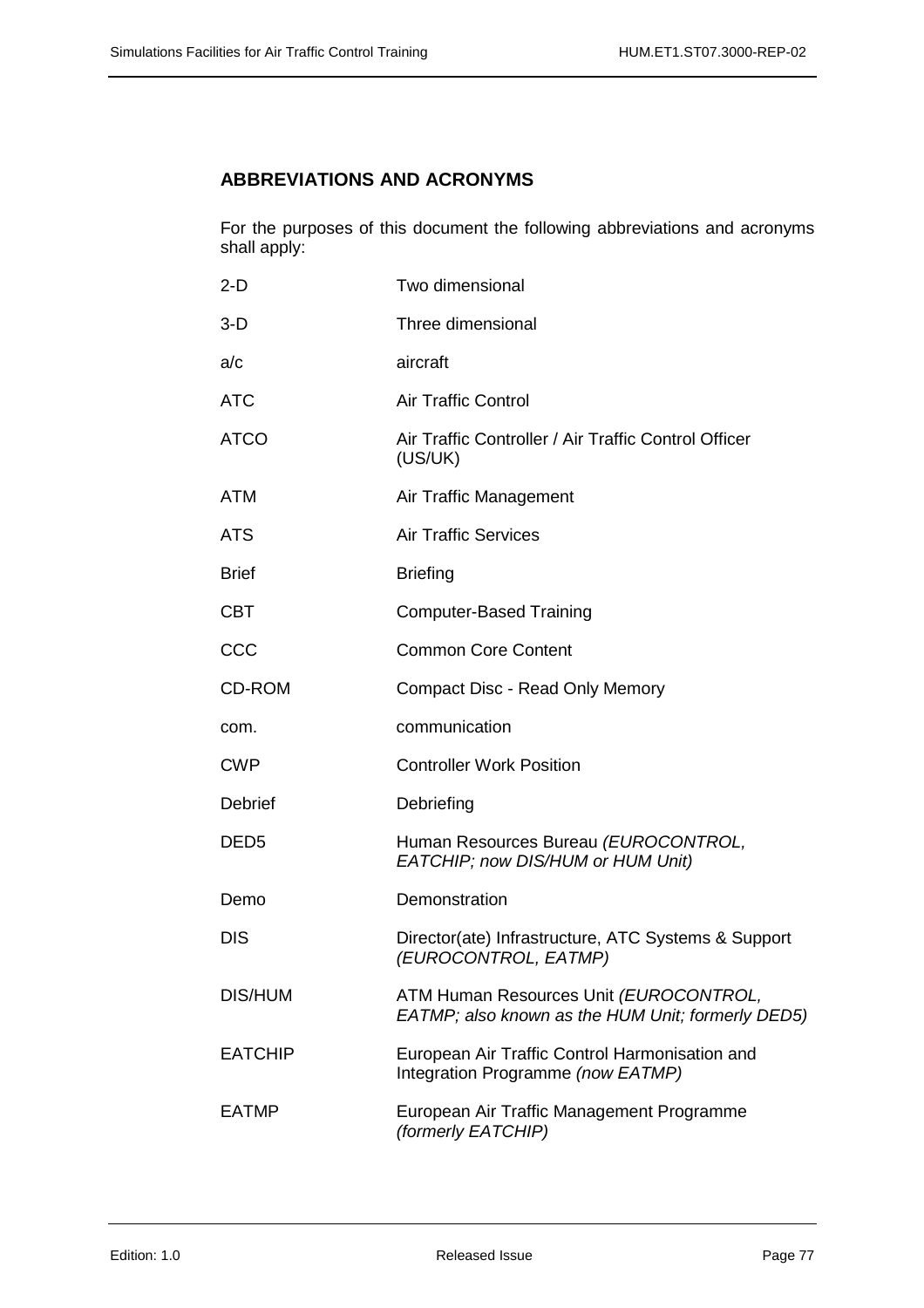| <b>ECAC</b>        | <b>European Civil Aviation Conference</b>                                                     |
|--------------------|-----------------------------------------------------------------------------------------------|
| EEC                | <b>EUROCONTROL Experimental Centre (France)</b>                                               |
| EТ                 | Executive Task (EATCHIP, also used during the<br>transition period between EATCHIP and EATMP) |
| <b>EUROCONTROL</b> | European Organisation for the Safety of Air Navigation                                        |
| EWP                | <b>EATCHIP/EATMP Work Programme</b>                                                           |
| FNPT               | <b>Flight and Navigation Procedure Trainer</b>                                                |
| GPTP               | <b>Guided Part-Task Practice</b>                                                              |
| <b>GROUP SIMUL</b> | Group Simulation                                                                              |
| GSA                | <b>Guided Skill Acquisition</b>                                                               |
| <b>GSIMUL</b>      | <b>Guided Simulation</b>                                                                      |
| HI FI SIM          | <b>High-Fidelity Simulator</b>                                                                |
| HRS                | Human Resources Programme (EATMP, HUM)                                                        |
| HRT                | Human Resources Team (EACHIP/EATMP)                                                           |
| <b>HUM Unit</b>    | ATM Human Resources Unit (EUROCONTROL,<br>EATMP; also known as DIS/HUM; formerly DED5)        |
| HUM                | Human Resources (Domain)                                                                      |
| <b>IANS</b>        | <b>EUROCONTROL Institute of Air Navigation Services</b><br>(Luxembourg)                       |
| <b>ICAO</b>        | <b>International Civil Aviation Organization</b>                                              |
| <b>IND SIMUL</b>   | <b>Individual Simulation</b>                                                                  |
| Interactive        | <b>Interactive Training</b>                                                                   |
| JAA                | <b>Joint Aviation Authorities</b>                                                             |
| JAR                | <b>Joint Aviation Requirements</b>                                                            |
| LECT               | Lecture                                                                                       |
| <b>LESSON</b>      | Lesson                                                                                        |
| LOA                | Letter Of Agreement                                                                           |
| LTF                | <b>Licensing Task Force</b>                                                                   |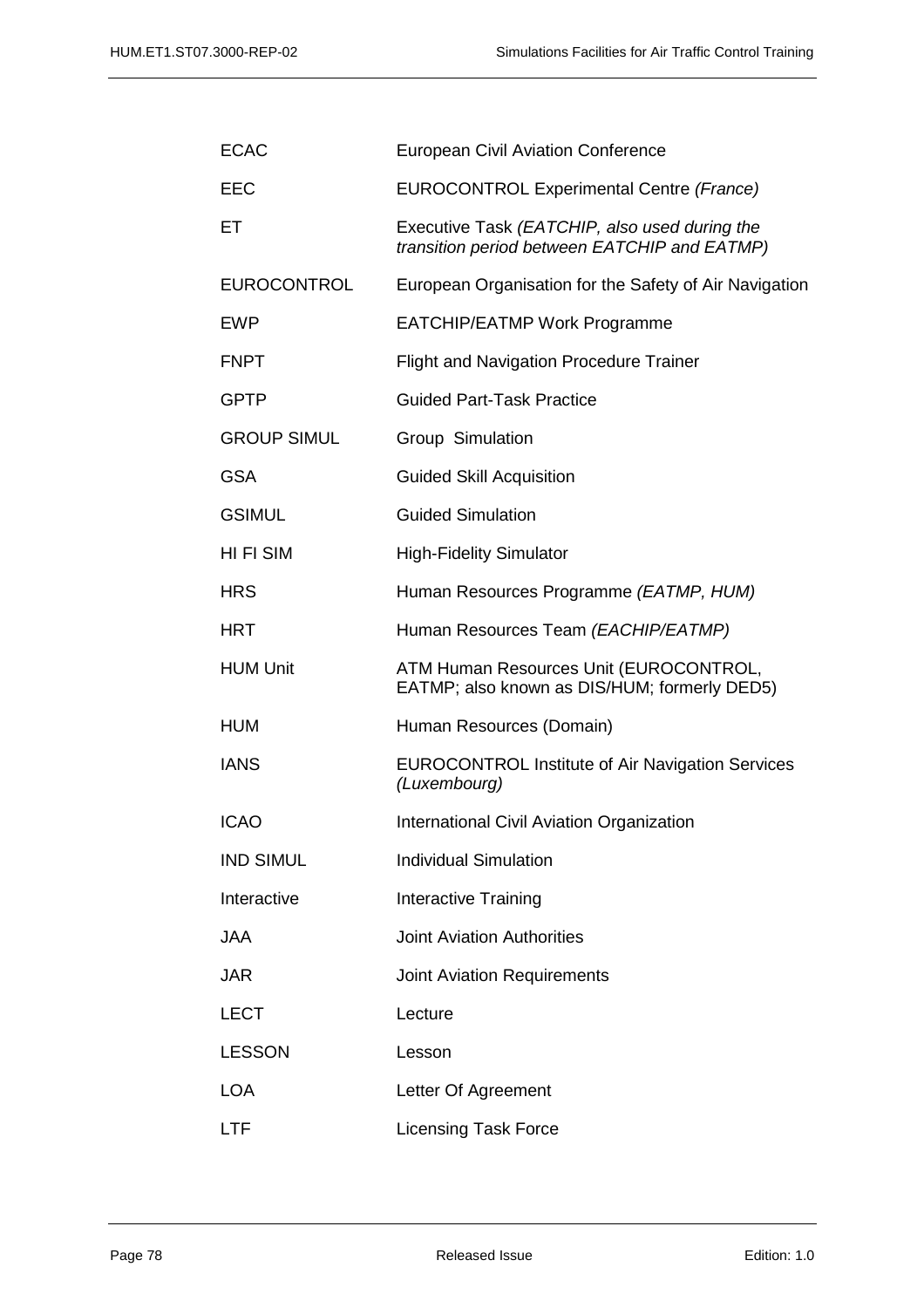| <b>MET</b>   | Meteorology                                                                                    |
|--------------|------------------------------------------------------------------------------------------------|
| <b>MMC</b>   | MultiMedia Computer                                                                            |
| N/A          | Not Applicable                                                                                 |
| <b>OJT</b>   | On-The-Job-Training                                                                            |
| <b>OJTI</b>  | On-The-Job Training Instructor                                                                 |
| <b>OTD</b>   | <b>Other Training Device</b>                                                                   |
| PC           | <b>Personal Computer</b>                                                                       |
| Pre-OJT      | Pre - On-the-Job Training                                                                      |
| <b>PTP</b>   | <b>Part-Task Practice</b>                                                                      |
| <b>PTT</b>   | Part-Task Trainer                                                                              |
| QA           | <b>Quality Assurance</b>                                                                       |
| <b>QTG</b>   | <b>Qualification Test Guide</b>                                                                |
| R/T          | Radio Telecommunication                                                                        |
| <b>REAL</b>  | <b>Real Time</b>                                                                               |
| <b>ROLE</b>  | <b>Role Play</b>                                                                               |
| <b>RSTD</b>  | <b>Time Restricted learning</b>                                                                |
| <b>SA</b>    | <b>Skill Acquisition</b>                                                                       |
| <b>SAT</b>   | Systems Approach to Training                                                                   |
| <b>SDE</b>   | Senior Director, Principal EATMP Directorate<br>(EUROCONTROL, formerly SDOE)                   |
| <b>SDOE</b>  | Senior Director(ate) Operations and EATCHIP<br>(EUROCONTROL, now SDE)                          |
| <b>SELF</b>  | Self-paced learning                                                                            |
| <b>SID</b>   | <b>Standard Instrument Departure</b>                                                           |
| <b>SIM</b>   | Simulator                                                                                      |
| <b>SIMUL</b> | Simulation                                                                                     |
| <b>ST</b>    | Specialist Task (EATCHIP, also used during transition<br>period between from EATCHIP to EATMP) |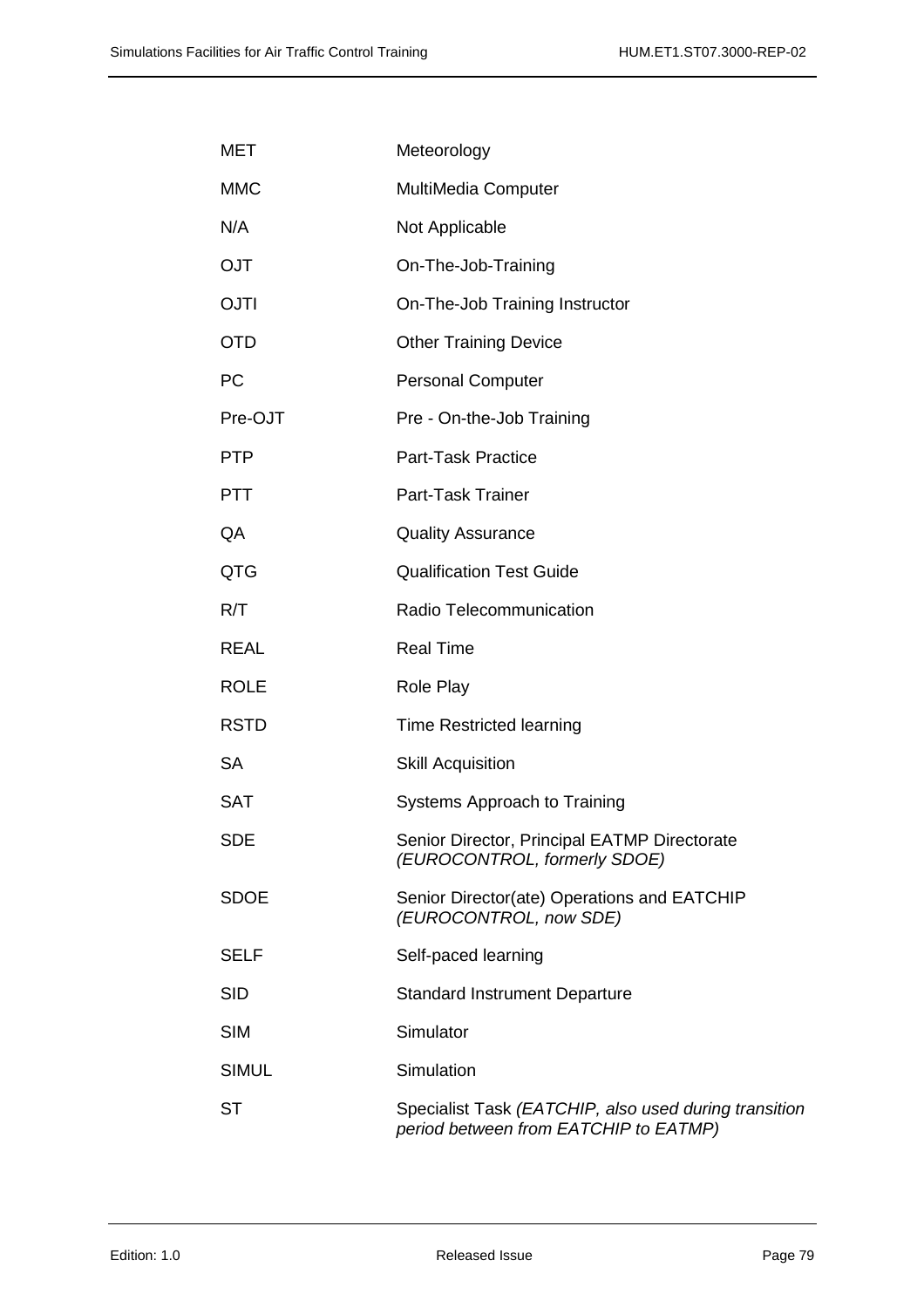| <b>STAR</b>       | <b>Standard Arrival</b>                                            |
|-------------------|--------------------------------------------------------------------|
| Sup Pract         | <b>Supervised Practices</b>                                        |
| <b>TDH Unit</b>   | Training Development and Harmonisation Unit<br>(EUROCONTROL, IANS) |
| <b>TEAM SIMUL</b> | <b>Team Simulation</b>                                             |
| TF-CCC            | <b>Task Force Common Core Content</b>                              |
| TF-TTM            | Task Force Technology-Based Training Tools and<br>Methods          |
| TRM               | <b>Team Resource Management</b>                                    |
| <b>TSG</b>        | <b>Training Sub-Group</b>                                          |
| TXT               | Text                                                               |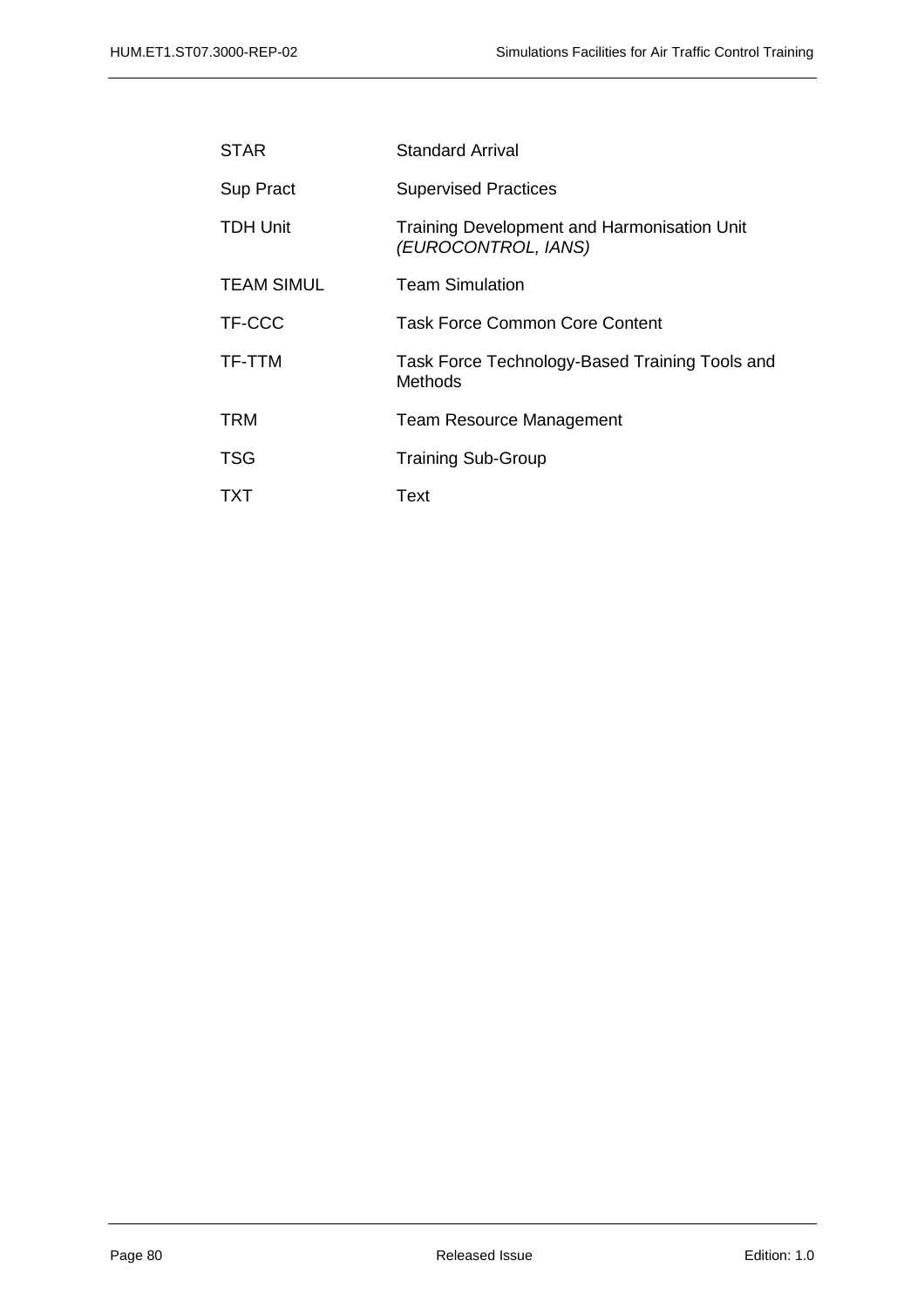### **CONTRIBUTORS**

#### **NAME** ORGANISATION / COUNTRY

#### **Task Force Technology-based Training Tools and Methods (TF-TTM)**

#### **Chairman**

Mr Michel Pistre **IANS** 

#### **Secretary / Rapporteur**

Mr Peter Gardiner **Mr Peter Gardiner** Music Controller United Kingdom

#### **Permanent Members**

| Mr Ole Nikolajsen    | Germany     |
|----------------------|-------------|
| Mr Bernard Vergnaud  | France      |
| Mr Francisco Moreno  | Spain       |
| Mr Andrew Drain      | <b>IANS</b> |
| Ms Nathalie de Beler | FFC.        |

#### **Non-permanent Members**

Mr Kurt Lundsgaard-Nielsen Denmark<br>Mr Jean-Marie Rousseau BEC Mr Jean-Marie Rousseau

**Document Configuration Management (DCM) Assistance**

Ms Véronique Van Poppel **IANS** 

Ms Carine Hellinckx **EUROCONTROL Headquarters**